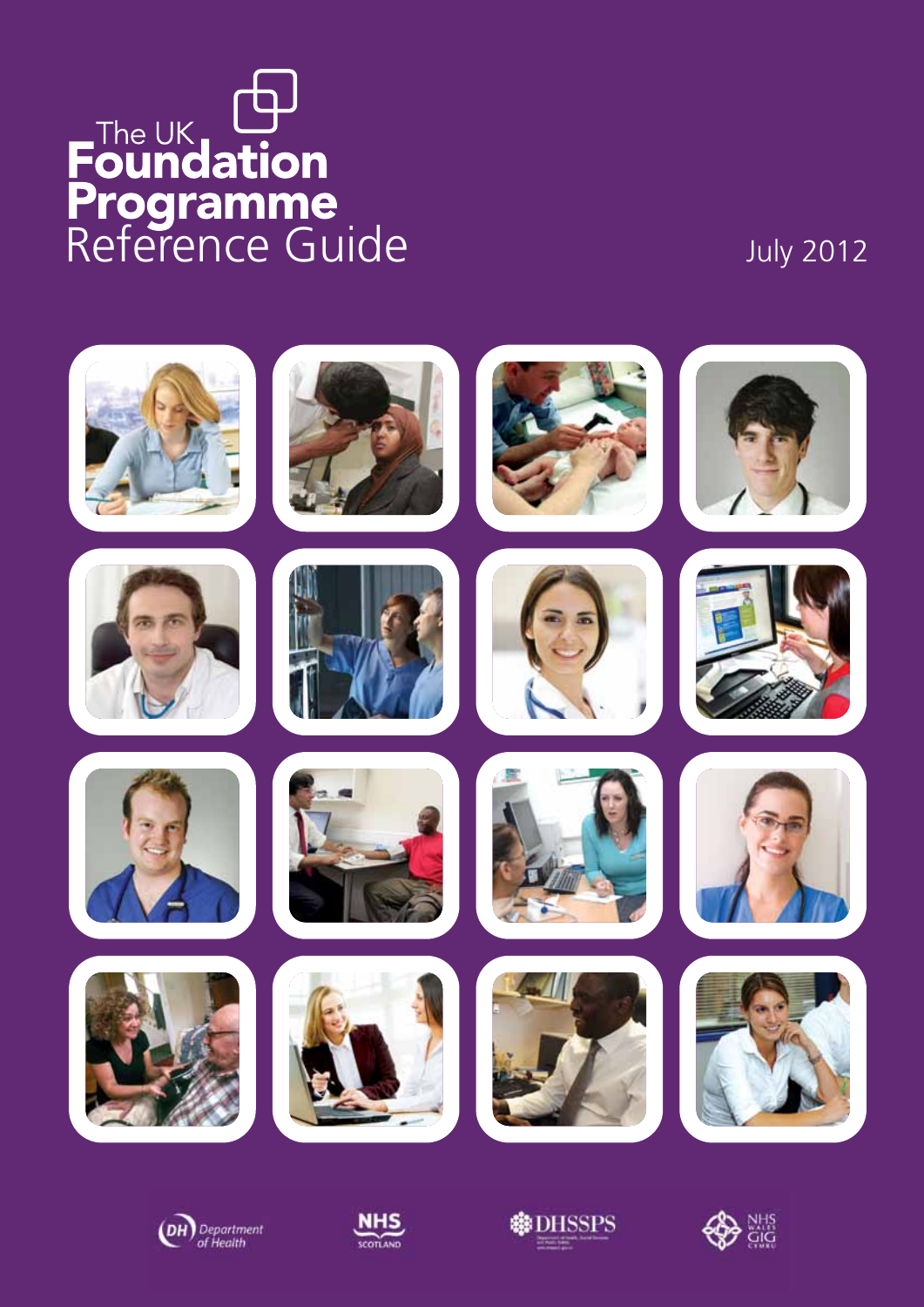# **Contents**

| 1.  |                                                                                                                                             | 4              |
|-----|---------------------------------------------------------------------------------------------------------------------------------------------|----------------|
| 2.  | The purpose of the Foundation Programme                                                                                                     | 5              |
| 3.  |                                                                                                                                             | $\overline{7}$ |
| 4.  |                                                                                                                                             | 9              |
| 5.  | Foundation school structures, roles and responsibilities _______________________ 11                                                         |                |
| 6.  | Faculty recruitment, accreditation and development                                                                                          | 21             |
| 7.  |                                                                                                                                             | 22             |
| 8.  |                                                                                                                                             | 31             |
| 9.  |                                                                                                                                             | 37             |
| 10. |                                                                                                                                             | 40             |
| 11. |                                                                                                                                             | 50             |
| 12. | Quality assurance, management and control [10001] [10001] [10001] [10001] [10001] [10001] [10001] [10001] [100                              | 60             |
| 13. |                                                                                                                                             | 65             |
| a.  | Sample job description for a foundation school director (FSD)                                                                               | 66             |
| b.  | Sample job description for a foundation school manager (FSM)                                                                                | 68             |
| C.  | Sample job description for a foundation training programme<br>director/tutor (FTPD/T)<br><u> 1980 - John Stein, Amerikaansk politiker (</u> | 70             |
| d.  | Conditions of taking up a training post<br>(Note: this is NOT an offer of employment)                                                       | 72             |
| е.  | Security standards for Foundation Programme e-portfolios [13] 73                                                                            |                |
| f.  |                                                                                                                                             | 77             |
| g.  | Attainment of foundation year 1 (F1) competence_________________________________                                                            | 82             |
| h.  | Foundation Achievement of Competence Document                                                                                               | 83             |
| 14. |                                                                                                                                             | 84             |
| 15. |                                                                                                                                             | 86             |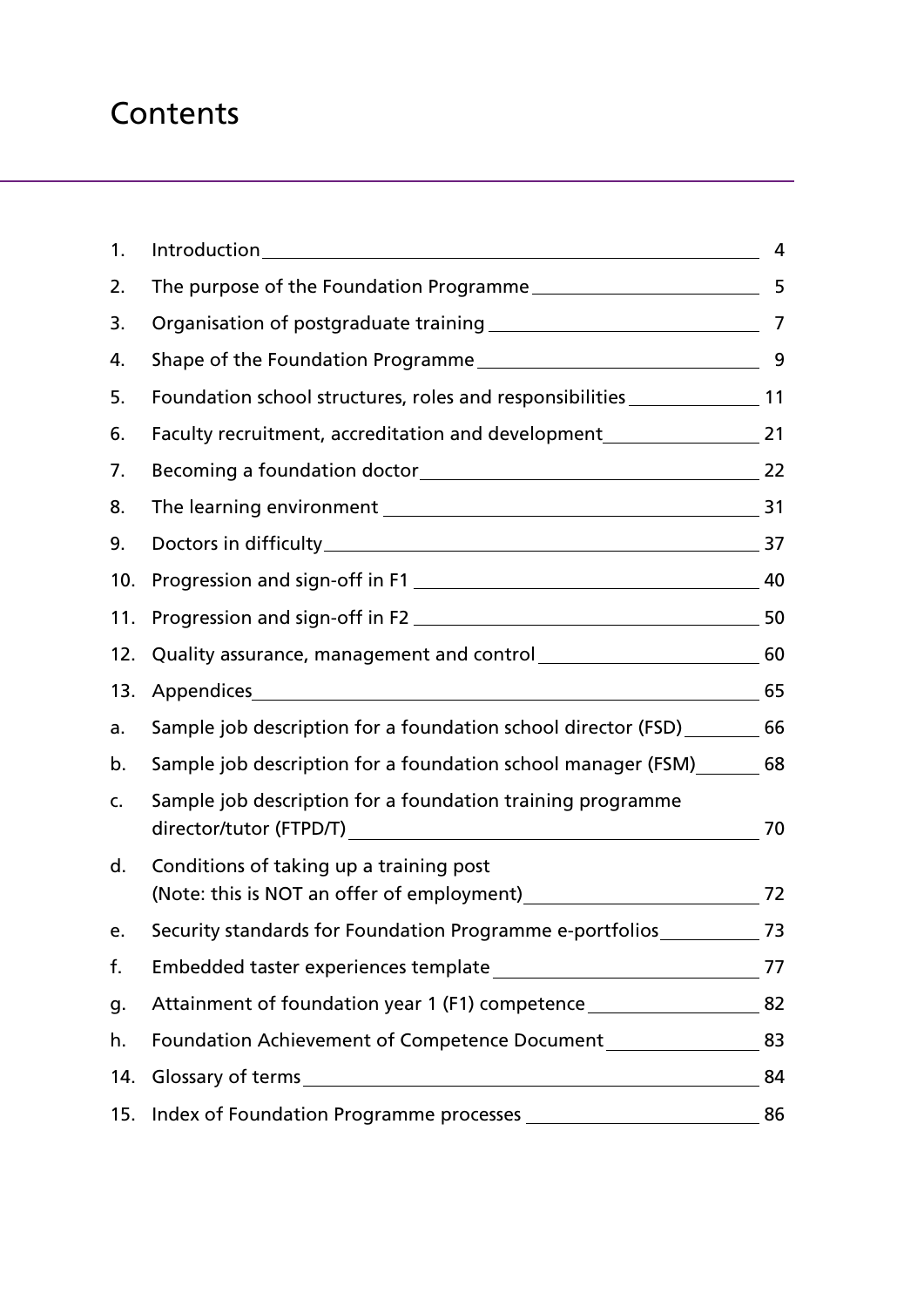# <span id="page-2-0"></span>1. Introduction

- 1.1 This document provides guidance to deaneries and foundation schools about the structures and systems required to support the delivery of the *[Foundation Programme](http://www.foundationprogramme.nhs.uk/download.asp?file=FP_Curriculum_2012_WEB_FINAL.PDF) [Curriculum 2012](http://www.foundationprogramme.nhs.uk/download.asp?file=FP_Curriculum_2012_WEB_FINAL.PDF)* (the Curriculum). First published in 2005, the Operational Framework was revised in 2007 and 2009. The second edition, published in 2010, was renamed the *Foundation Programme Reference Guide* (the Reference Guide).
- 1.2 There are four key objectives underpinning the Reference Guide:
	- **•** It applies across the UK
	- **•** It sets out what is required to deliver the Curriculum
	- **•** It provides guidance for deanery/foundation school quality management; and
	- **•** Where appropriate, it is aligned to the *[Reference Guide for Postgraduate Specialty](http://www.mmc.nhs.uk/pdf/Gold Guide 2010 Fourth Edition v08.pdf) [Training in the UK \(Gold Guide\).](http://www.mmc.nhs.uk/pdf/Gold Guide 2010 Fourth Edition v08.pdf)*
- 1.3 The Reference Guide has been updated in response to Professor John Collins' report *[Foundation for Excellence \(FFE\).](http://www.google.co.uk/url?q=http://www.mee.nhs.uk/pdf/401339_MEE_FoundationExcellence_acc.pdf&sa=U&ei=te_aT_vzLNTZ0QWT6bz6Cg&ved=0CBUQFjAB&usg=AFQjCNEv5qSU5LjFQfzZc4zWPP55Ab88IA)* The key changes are:

**Chapter 2:** sets out the agreed Purpose of the Foundation Programme (FFE Rec 1) **Chapter 4:** clarifies the optimal placement length (FFE Rec 10)

 **Chapter 7:** outlines the exceptional arrangements for swapping F2 rotations (FFE Rec 14) and has been updated to reflect the *Improving Selection to the Foundation Programme*  project (FFE Recs 4 and 5) and changes to Transfer of Information (FFE Recs 31 and 33)

 **Chapter 8:** reflects the changes required to support the Curriculum (2012) (FFE Recs 2, 15, 20 and 22). It reaffirms that deaneries/foundation schools should provide details about how trainees can raise concerns if they consider that there is not an appropriate balance between education and training (FFE Rec 28). It also describes a range of options for providing community experience (FFE Recs 13 and 16)

 **Chapter 9:** provides guidance for the support and management of doctors in difficulty (during both F1 and F2)

**Chapter 10:** introduces the F1 Annual Review of Competence Progression (F1 ARCP) process  **Chapter 11:** introduces the F2 Annual Review of Competence Progression (F2 ARCP) process. There is significant overlap between the process for sign-off in F1 (Chapter 10) and F2 (Chapter 11) but there are also important differences.

- 1.4 Within the Reference Guide, descriptions of the structures and systems required for foundation training are provided under the most relevant section heading. This means that readers may have to consult different sections when considering specific aspects of foundation training.
- 1.5 If deaneries/foundation schools derogate from this guidance, they should justify and publish their reasons for derogating together with the revised processes.
- 1.6 Ownership of the Reference Guide rests with the four UK health departments.
- 1.7 The next review of the Curriculum and Reference Guide is proposed for 2015.
- 1.8 If you would like to comment on the Reference Guide, please write to the UK Foundation Programme Office at *[enquiries@foundationprogramme.nhs.uk](mailto:enquiries@foundationprogramme.nhs.uk)* or: UK Foundation Programme Office, Regus House, Falcon Drive, Cardiff, CF10 4RU.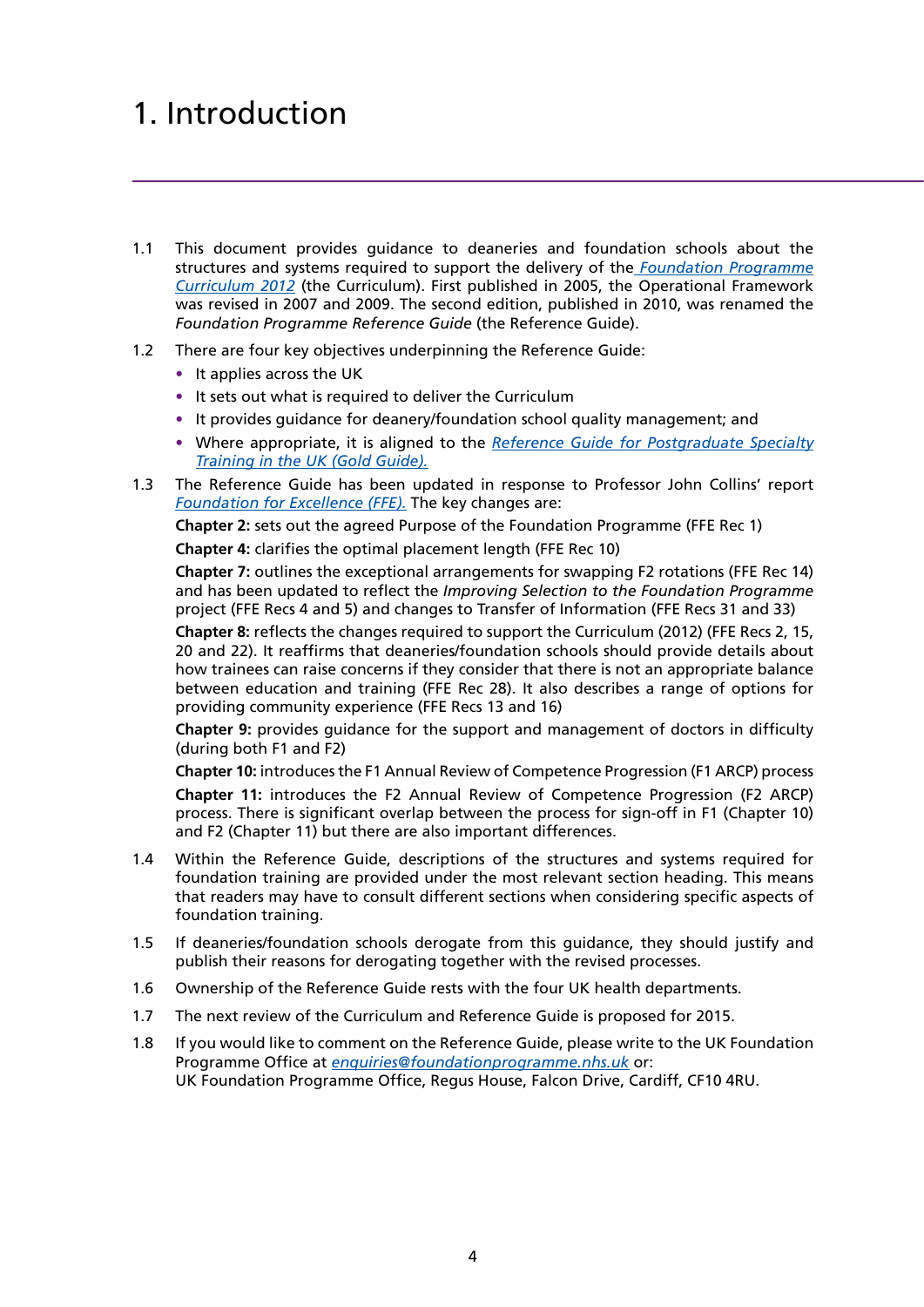# <span id="page-3-0"></span>2. The purpose of the Foundation Programme

- 2.1 The Foundation Programme is part of the continuum of medical education. It is the only point in medical training which is common to all United Kingdom medical students and doctors and ensures that newly qualified doctors develop their clinical and professional skills in the workplace in readiness for core, specialty or general practice training.
- 2.2 The Foundation Programme aims to ensure that all doctors deliver safe and effective patient care and aspire to excellence in their professional development in accordance with GMC guidance.
- 2.3 During the programme, foundation doctors work in a supportive environment where they are appropriately managed and supervised, enabling them to learn through service delivery whilst ensuring that patients are not put at risk. Foundation doctors practise within their own level of competence and are provided with adequate supervision and feedback to reach higher levels of competence in existing skills and to acquire new skills. The Foundation Programme builds on and develops the responsibilities of clinical professionalism. Satisfactory progress through the Foundation Programme indicates that a doctor is moving towards independent practice.
- 2.4 Throughout medical school and the Foundation Programme, medical students and graduates should draw upon career information and guidance and reflect on their abilities, interests and opportunities, as well as anticipated service needs to make informed choices about their future career. Refer to the Career Management section in the Reference Guide (see 8.42 – 8.43) and to *[www.medicalcareers.nhs.uk](http://www.medicalcareers.nhs.uk)* and *[www.nhscareers.nhs.uk](http://www.nhscareers.nhs.uk)*.
- 2.5 The Foundation Programme aims to:
	- **•** build on undergraduate education by instilling recently graduated doctors with the attributes of professionalism and the primacy of patient welfare which are required for safe and effective care of patients with both acute and long term conditions
	- **•** provide generic training that ensures foundation doctors develop and demonstrate a range of essential interpersonal and clinical skills for managing both acute and long term conditions, regardless of the specialty
	- **•** provide the opportunity to develop leadership, team working and supervisory skills in order to deliver care in the setting of a contemporary multidisciplinary team and to begin to make independent clinical decisions with appropriate support
	- **•** provide each foundation doctor with a variety of workplace experience in order to inform their career choice. Whatever career path is entered subsequently, all foundation doctors must have opportunities to understand community care provision and the majority should be offered community placements.
- 2.6 In addition, deaneries/foundation schools in partnership with universities offer a small number of academic foundation programmes. These programmes provide appointees with opportunities to develop their academic skills and consider whether they wish to pursue a career as a clinical academic. All appointees must also meet the outcomes of foundation training.

### Outcomes of foundation training

2.7 Foundation year 1 (F1) enables medical graduates to begin to take supervised responsibility for patient care and consolidate the skills that they have learned at medical school. Satisfactory completion of F1 allows the relevant university (or their designated representative in a postgraduate deanery or foundation school) to recommend to the GMC that the foundation doctor can be granted full registration.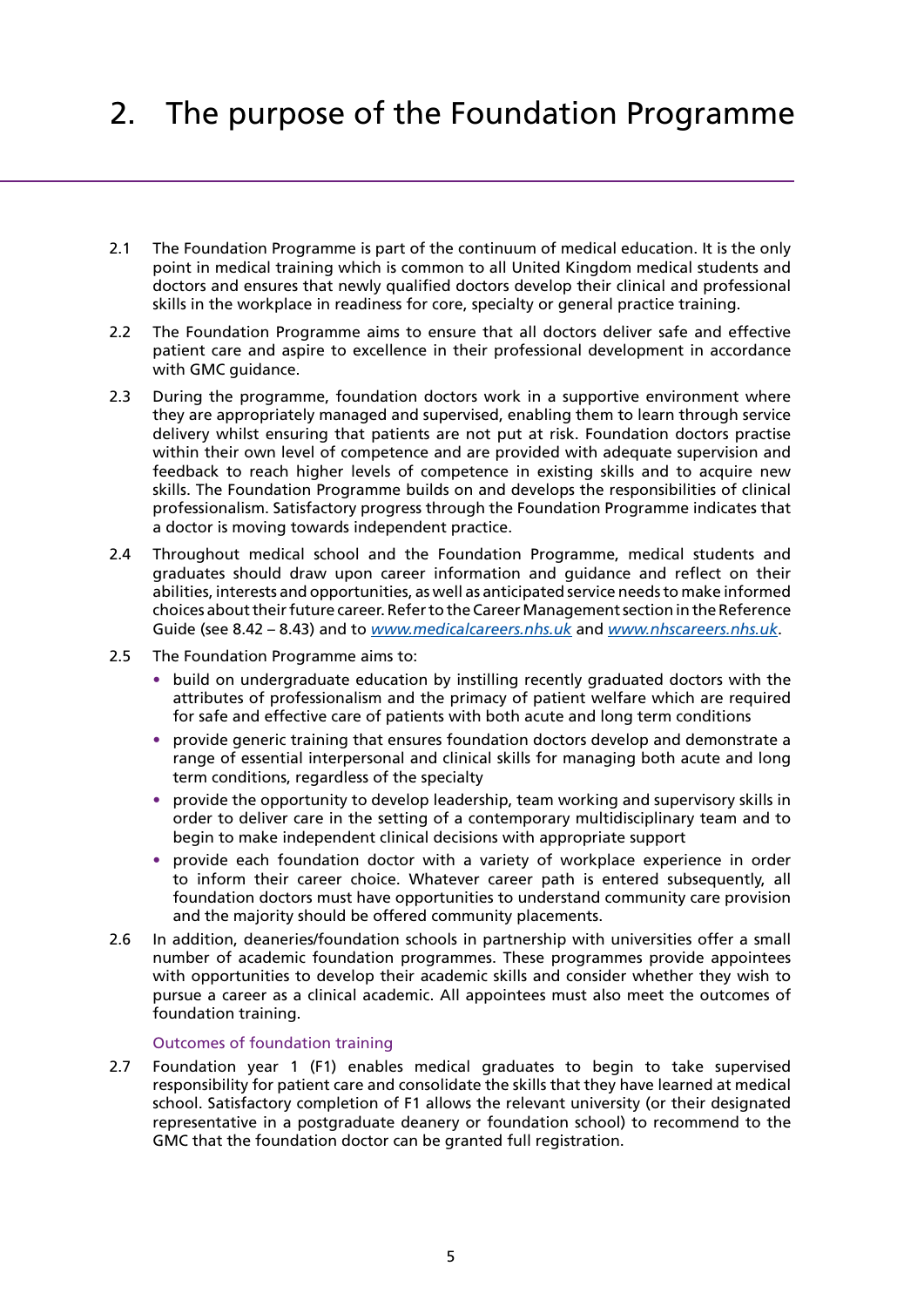# 2. The purpose of the Foundation Programme

2.8 Foundation year 2 (F2) doctors remain under clinical supervision (as do all doctors in training) but take on increasing responsibility for patient care. In particular they begin to make management decisions as part of their progress towards independent practice. F2 doctors further develop their core generic skills and contribute more to the education and training of the wider healthcare workforce e.g. nurses, medical students and less experienced doctors. At the end of F2 they will have begun to demonstrate clinical effectiveness, leadership and the decision making responsibilities that are essential for hospital and general practice specialty training. Satisfactory completion of F2 will lead to the award of a foundation achievement of competence document (FACD) which indicates that the foundation doctor is ready to enter a core, specialty or general practice training programme.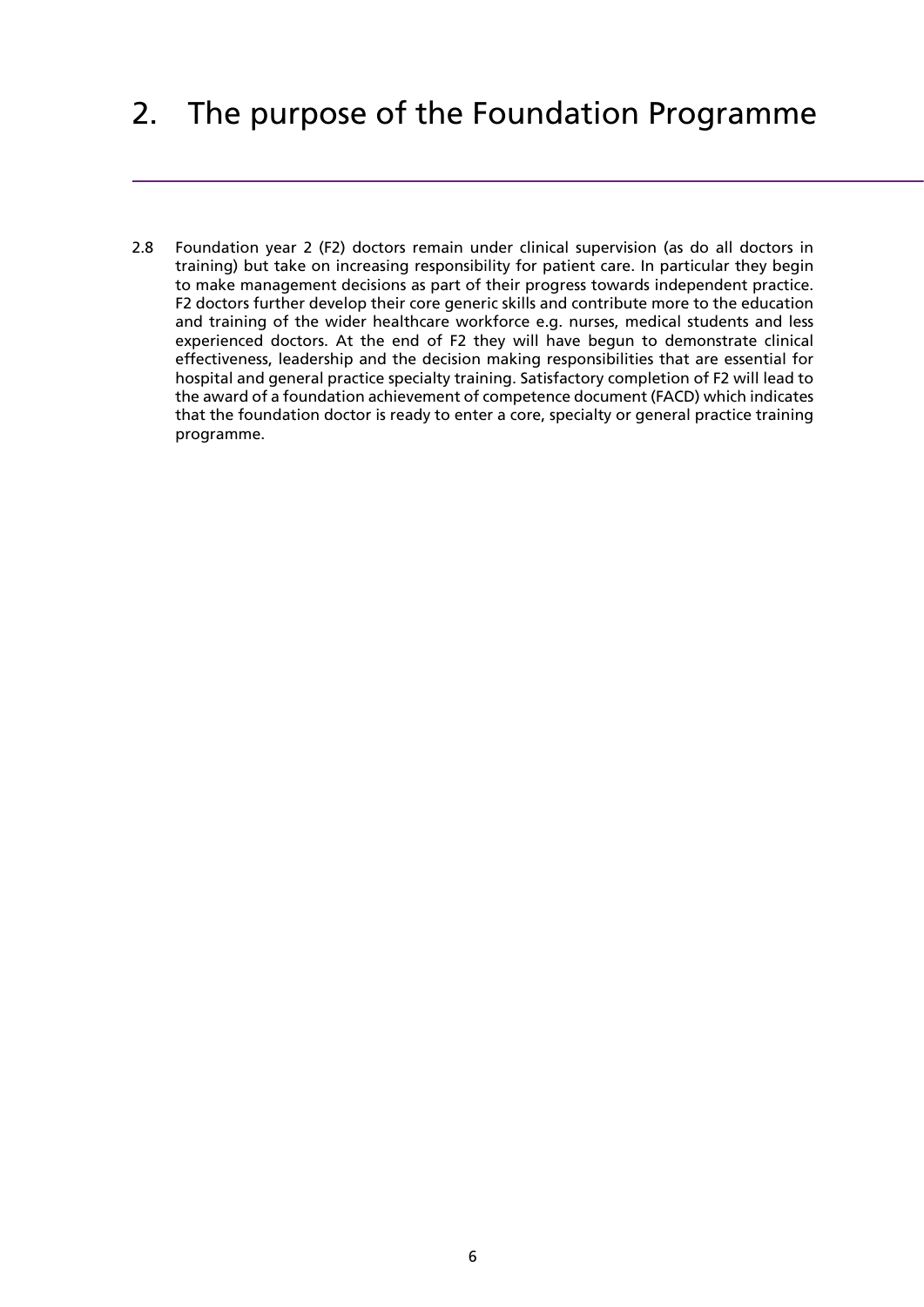# <span id="page-5-0"></span>3. Organisation of postgraduate training

### The General Medical Council (GMC)

- 3.1 The GMC is the independent statutory body that regulates undergraduate medical education and postgraduate medical education and training in the UK. Postgraduate training covers both the Foundation Programme and specialty, including GP training.
- 3.2 The GMC's statutory purpose is 'to protect, promote and maintain the health and safety of the public by ensuring proper standards in the practice of medicine'. The GMC's powers and duties are set out in the *[Medical Act 1983](http://www.gmc-uk.org/about/legislation/medical_act.asp)*. Its job is to ensure that patients can have confidence in doctors. It does this in the exercise of its four main functions:
	- **•** Keeping up-to-date registers of qualified doctors;
	- **•** Fostering good medical practice;
	- **•** Promoting high standards of medical education; and
	- **•** Dealing firmly and fairly with doctors whose fitness to practise is in doubt.

### Scope and responsibilities

- 3.3 The GMC is responsible for setting content and standards for programmes for provisionally registered doctors leading to full registration; for setting and securing the maintenance of standards for postgraduate medical education and training in the United Kingdom; developing and promoting postgraduate medical education and training and for maintaining the specialist register and the GP register.
- 3.4 The GMC secures the maintenance of standards by quality assuring the Foundation Programme.
- 3.5 The GMC has determined that the bodies that may provide, arrange or be responsible for programmes for provisionally registered doctors in the UK are postgraduate deaneries, or equivalent, and local education providers. An acceptable programme for provisionally registered doctors is one that is recognised by the GMC as providing provisionally registered doctors with an acceptable grounding for future practice as a fully registered medical practitioner. Therefore, provisionally registered doctors are not eligible to undertake work as a locum appointment for service (LAS).
- 3.6 The GMC also holds and maintains the medical register. All doctors wishing to practise medicine in the UK must be on the *[List of Registered Medical Practitioners](http://www.gmc-uk.org/doctors/register/LRMP.asp)* and have a licence to practise. Activities requiring registration and licensing include working as a doctor in the health service, prescribing drugs and signing statutory certificates (e.g. death certificates). Further information about the GMC's responsibilities is available on the *[GMC website](http://www.gmc-uk.org/index.asp)*.

### The health departments

3.7 The Foundation Programme is delivered across all four UK countries. The four UK health departments are responsible for setting education policy, workforce planning, providing funding and ensuring the delivery of postgraduate medical education and training to meet their policy objectives.

### The UK Foundation Programme Office (UKFPO)

3.8 The UKFPO manages the national application process to the Foundation Programme, issues guidance on foundation training and promotes the consistent delivery of the Foundation Programme across the UK. Working with partners, the UKFPO enables the sharing of good practice to help raise the standards of training. It is funded by and is accountable to the four UK health departments.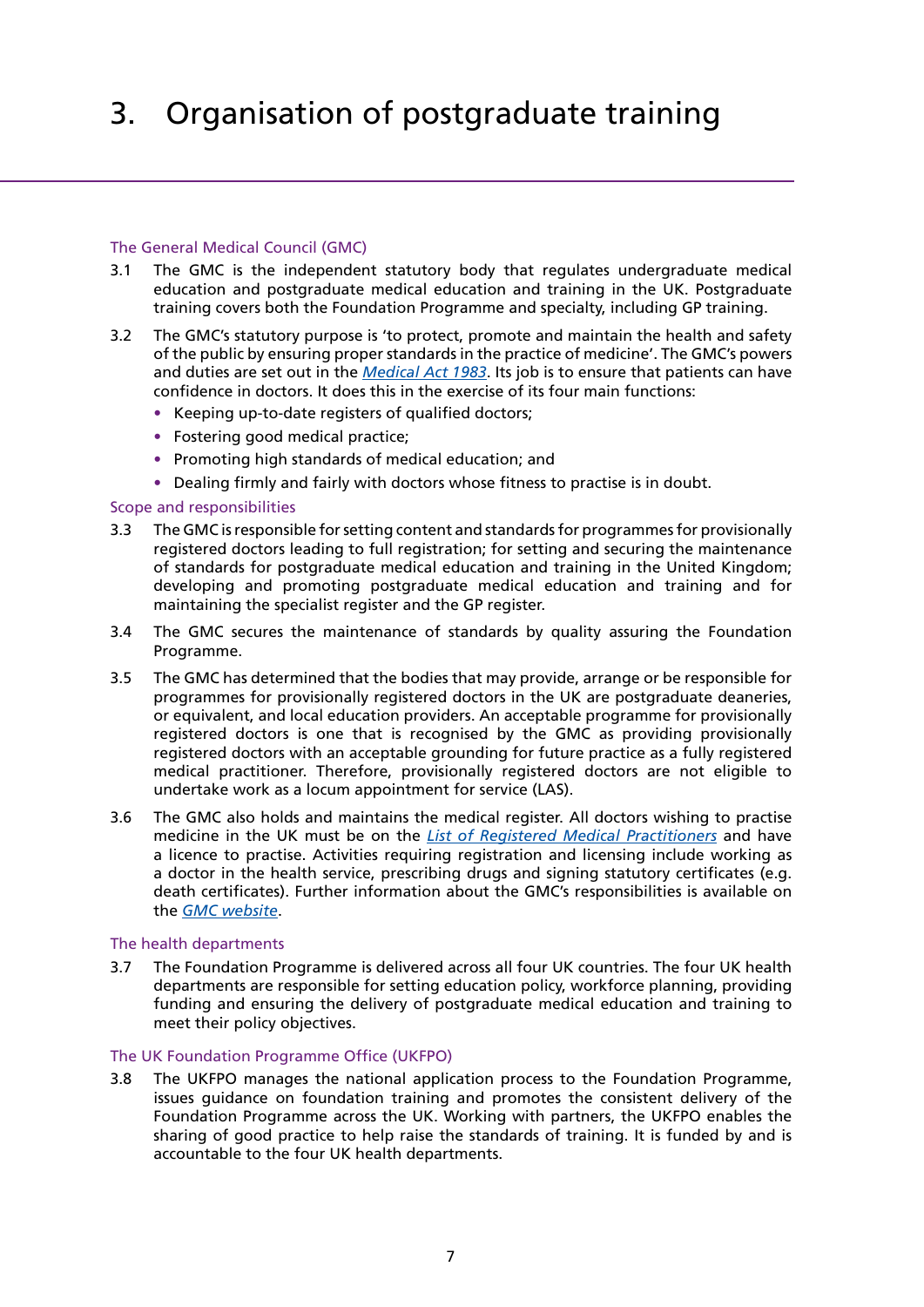# 3. Organisation of postgraduate training

### Postgraduate deaneries

- 3.9 Deaneries, or equivalents, in the UK are responsible for ensuring that the Foundation Programme is delivered in accordance with the standards set by the GMC in *[The Trainee](http://www.google.co.uk/url?q=http://www.gmc-uk.org/Trainee_Doctor.pdf_39274940.pdf&sa=U&ei=Q_LaT5G8LOTE0QXTy_nZCg&ved=0CBIQFjAA&usg=AFQjCNH_NqKXxiMcX1V4otp_oOLLLANUAA) [Doctor](http://www.google.co.uk/url?q=http://www.gmc-uk.org/Trainee_Doctor.pdf_39274940.pdf&sa=U&ei=Q_LaT5G8LOTE0QXTy_nZCg&ved=0CBIQFjAA&usg=AFQjCNH_NqKXxiMcX1V4otp_oOLLLANUAA)*. The standards that must be delivered are set out in the contracts or agreements between deaneries and LEPs. These standards and any other local requirements form the basis of the deanery's quality management processes.
- 3.10 Deaneries have a particular duty to ensure that all Foundation Programme products, services and facilities embody the principles and practices of current and future equalities legislation. As a result, they have a specific role in ensuring that procedures, policies, practices and environments are not inherently discriminatory for disabled doctors in accordance with the duty to make reasonable adjustments as required by the *[Equality Act](http://www.legislation.gov.uk/ukpga/2010/15/contents) [2010](http://www.legislation.gov.uk/ukpga/2010/15/contents)* (England, Scotland and Wales) and the *[Disability Discrimination Act 1995](http://www.legislation.gov.uk/ukpga/1995/50/contents)* (Northern Ireland).

### Foundation schools

3.11 Deaneries deliver foundation training through foundation schools (see 5.1 – 5.6).

### Universities/medical schools

- 3.12 In the UK, the F1 year comprises the final year of basic medical education. Therefore universities/medical schools are responsible for the F1 year. Their responsibilities include confirming that foundation doctors have met the requirements for full registration through the completion of the Certificate of Experience.
- 3.13 Medical students or graduates must have approval from their university/medical school to accept a programme which will enable them to complete basic medical education (i.e. F1). UK medical graduates who do not complete a prospectively approved programme for provisionally registered doctors and receive a Certificate of Experience will not be eligible to apply for full registration with the GMC.
- 3.14 Universities/medical schools may delegate responsibility for completion of the Certificate of Experience to their designated representatives in deaneries/foundation schools. Appropriate mechanisms must be in place to ensure that the responsibility for signing the Certificate of Experience is clear and that this is communicated to medical graduates.
- 3.15 Universities/medical schools are also responsible for ensuring that transfer of information (TOI) regarding graduates' significant educational, health, or other problems during the course of their student career are passed to those responsible for foundation training (see 7.46 – 7.55).

### Employers and local education providers (LEPs)

- 3.16 Foundation doctors are employed. The employing organisation, however, may be different from that in which the doctor is actually working and being trained. The term local education provider (LEP) is used to describe the environment in which this training is taking place and includes primary, secondary and academic placements.
- 3.17 LEPs must provide an environment for training that will meet the standards set by the GMC and any other local requirements.
- 3.18 Employers and LEPs are responsible for providing safe and effective patient care and must ensure a safe working environment (see 5.51 – 5.61 for more information about the responsibilities of employers).
- 3.19 Employers and LEPs have a duty to monitor the implementation of all relevant equality legislation. This includes the provision of general and specialist training covering all equality areas, for staff involved in recruitment, education and teaching, assessment, investigative and other panels, and any other relevant process.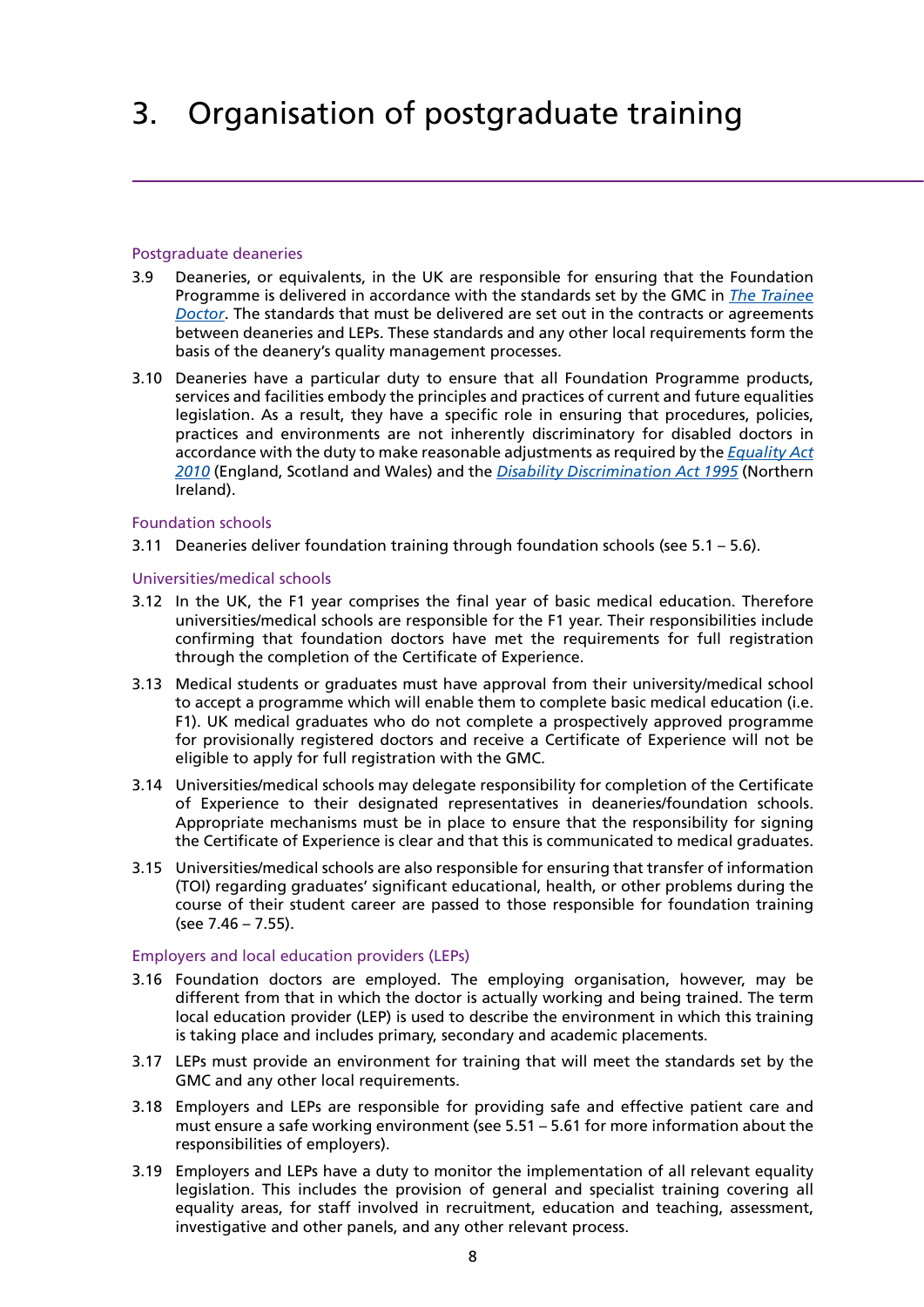# <span id="page-7-0"></span>4. Shape of the Foundation Programme

### Two year programmes, F1, F2, lengths of placements

- 4.1 The Foundation Programme is a two-year programme comprising F1 and F2 rotations.
- 4.2 Satisfactory completion of the F1 year allows the foundation doctor to apply for full registration with the GMC. Satisfactory completion of the Foundation Programme (F2) will result in the award of the foundation achievement of competence document (FACD), which enables appointees to take up a specialty training appointment (see appendix 13h).
- 4.3 On behalf of the GMC, deaneries/foundation schools are responsible for prospectively approving individual placements and rotations that make up the Foundation Programme. In addition, through their quality management processes, deaneries/foundation schools are responsible for ensuring that the placements are structured as managed rotations and enable foundation doctors to meet the requirements for satisfactory completion of F1 and the Foundation Programme.
- 4.4 The *[Foundation Programme Curriculum](http://www.foundationprogramme.nhs.uk/download.asp?file=FP_Curriculum_2012_WEB_FINAL.PDF)* (the Curriculum) follows a spiral model. This means that foundation doctors are expected to revisit the same areas of practice in F2 as for F1 but take on increasing responsibility for patient care. The outcomes for F2 include those for F1 to indicate that foundation doctors are building on previous experience and practising at a more sophisticated and increasingly independent level. Please see the Curriculum for details.
- 4.5 Individual placement lengths may vary with placements typically lasting four or six months. They must be long enough to allow foundation doctors to become members of the team and allow team members to make reliable judgements about foundation doctors' abilities, performance and progress.
- 4.6 The placements configured for a F1 rotation must provide a balanced programme and enable the acquisition and demonstration of the competences and outcomes set by the GMC in *[The Trainee Doctor](http://www.google.co.uk/url?q=http://www.gmc-uk.org/Trainee_Doctor.pdf_39274940.pdf&sa=U&ei=Q_LaT5G8LOTE0QXTy_nZCg&ved=0CBIQFjAA&usg=AFQjCNH_NqKXxiMcX1V4otp_oOLLLANUAA)* and described in the Curriculum. Similarly, the placements configured as a rotation for F2 must also provide a balanced programme and enable the acquisition and demonstration of the competences and outcomes described in the Curriculum. It is important that the two-year Foundation Programme is also balanced and that foundation doctors are able to experience different specialties and settings, avoiding duplication.
- 4.7 From time to time, vacancies arise in a foundation programme. Under such circumstances, the deanery/foundation school must agree with the employer how to carry out the recruitment process (see 4.12 – 4.16).

### Academic foundation programmes

- 4.8 Academic foundation programmes provide foundation doctors with the opportunity to develop their research, teaching and/or leadership skills and explore academia as a career at the same time as developing their clinical and generic skills. These training opportunities are the product of local innovation.
- 4.9 Foundation doctors appointed to an academic programme must demonstrate that they have met the requirements for satisfactory completion of F1 and the Foundation Programme. While there is much variation in how these programmes are structured, they must support the acquisition and demonstration of the competences and outcomes described in the Curriculum. They typically last two years although occasionally vacancies arise at F2. Academic training, whether structured as a stand-alone placement or regular time throughout the programme, should not exceed one third of the time allocated to training in F2.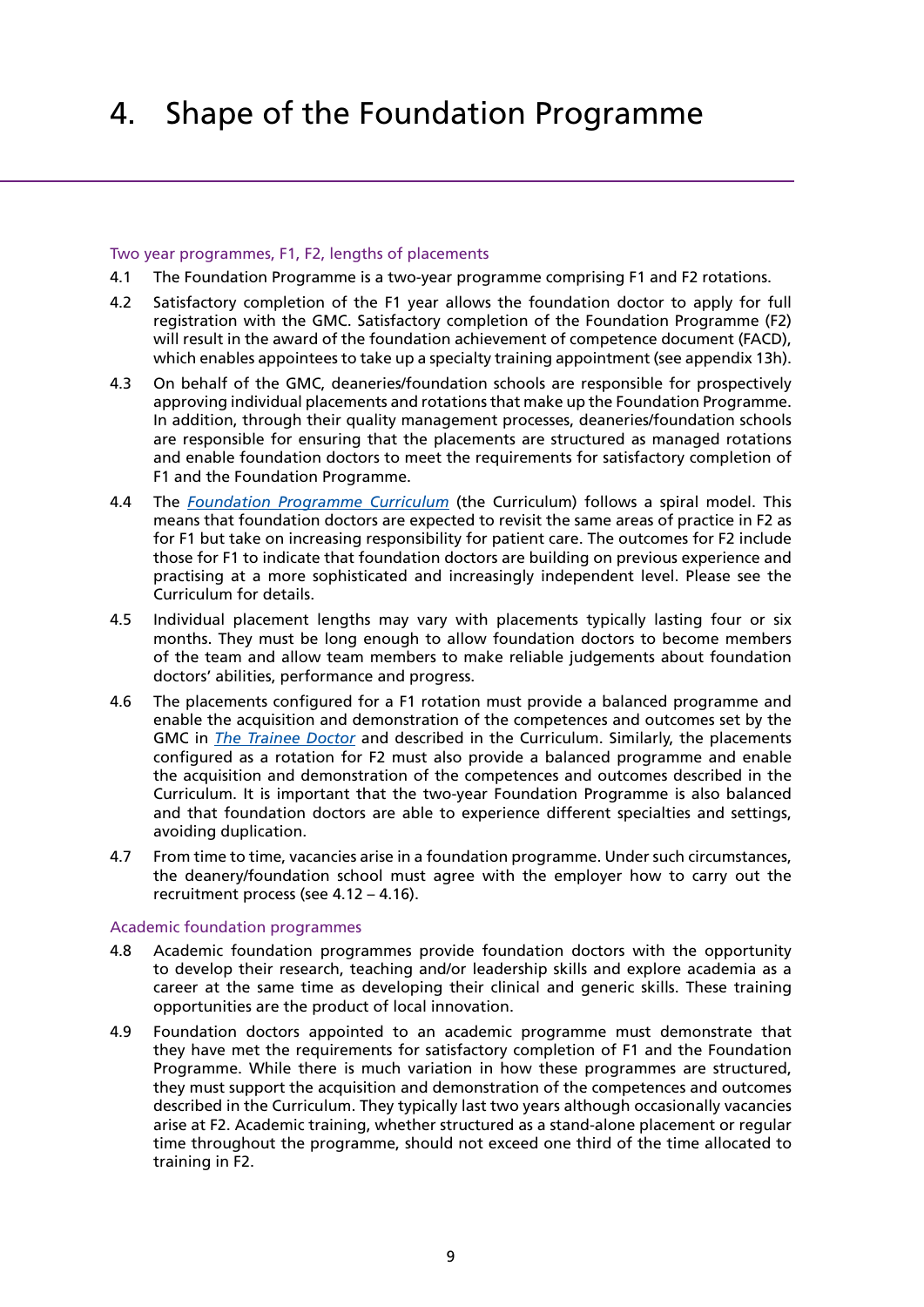# 4. Shape of the Foundation Programme

- 4.10 As academic foundation programmes typically provide less time for the development of clinical and generic skills, there is a different application process to identify applicants who are likely to be able to meet all of the clinical and academic requirements within the programme (see 7.31 – 7.32).
- 4.11 All doctors appointed to academic programmes must have an academic supervisor or equivalent (see 5.44 – 5.47). At the beginning of the academic programme or placement they should agree what they should achieve, along with the support needed to make this possible. Suggested learning outcomes for doctors interested in developing their research, medical leadership and management, or teaching capabilities can be found in the *Academic Compendium*.

### Filling vacancies in programmes (locum appointments)

- 4.12 Vacancies in training programmes can be filled with either "Locum Appointment for Training" (LAT) or "Locum Appointment for Service" (LAS) posts depending on whether training is offered through the placement or whether the locum is employed solely for service purposes. By definition, these posts are time-limited.
- 4.13 Doctors appointed to LAT and LAS posts must have appropriate clinical supervision.
- 4.14 LAS posts are used for service delivery and will not enable appointees to meet the requirements for satisfactory completion of F1 or the Foundation Programme. LAS posts must not be undertaken by provisionally registered doctors.
- 4.15 LAT posts should last a year and are typically only available at F2. Doctors appointed to F2 LAT posts should follow the Curriculum, have an educational supervisor and subject to satisfactory performance will be eligible for the FACD. However, the duration of LAT posts will not be extended if the foundation doctor does not meet the requirements for satisfactory completion of F2. The foundation school must be involved in the recruitment of doctors to LAT posts.
- 4.16 Vacancies that arise at F1 are typically advertised as LAS posts and therefore only doctors eligible for full registration with the GMC may apply.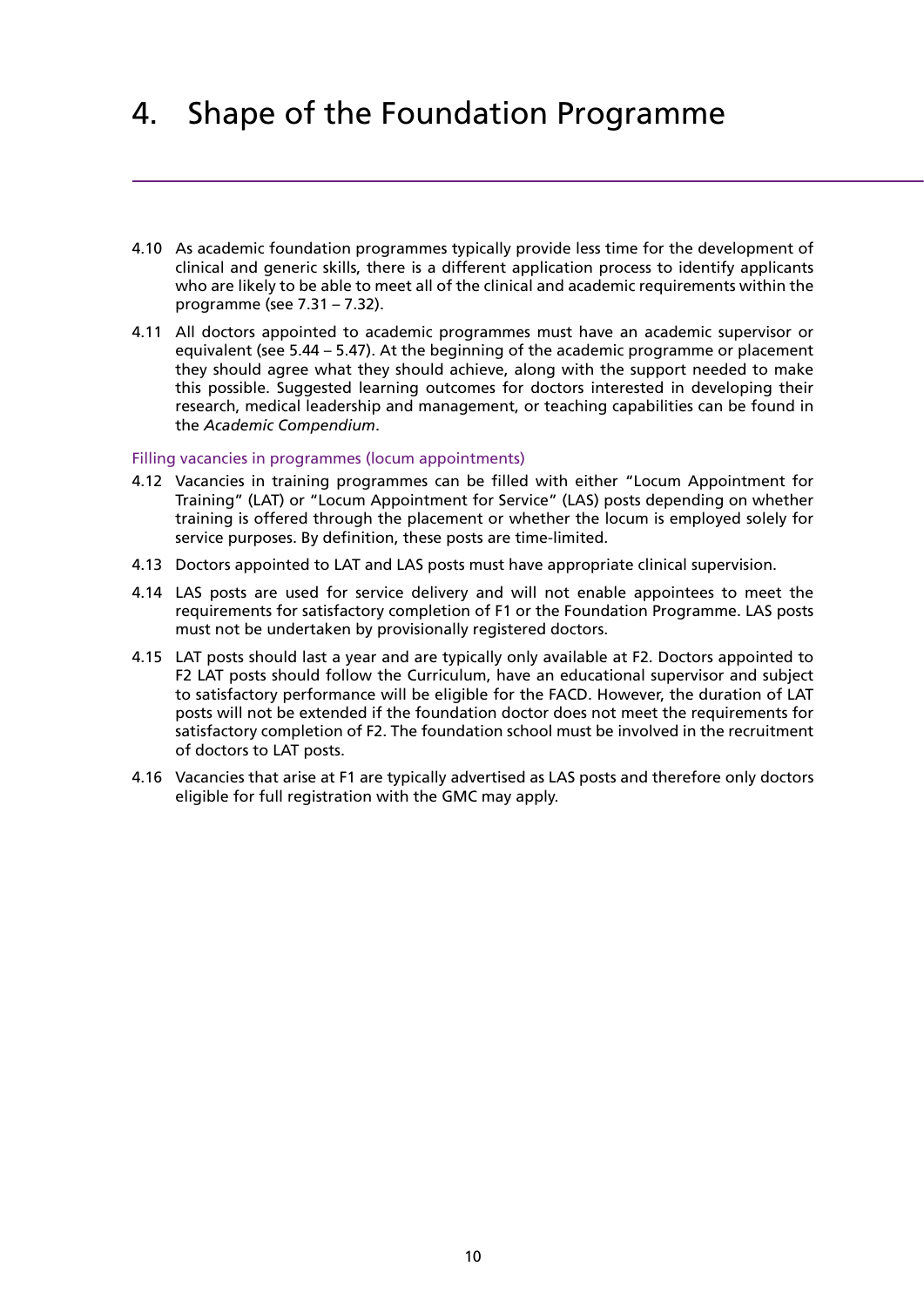### <span id="page-9-0"></span>Foundation schools

- 5.1 Foundation schools are the structures through which deaneries deliver foundation training. The responsibilities of the foundation school typically include managing the national application process and arranging the provision of foundation training.
- 5.2 Foundation schools are led by a foundation school director (FSD) who may also be an associate dean (see 5.14 – 5.17).
- 5.3 Foundation schools may be coterminous with the deanery. There may be more than one foundation school within a deanery, or it may cross deanery boundaries. The exact governance structure will depend on local circumstances.
- 5.4 The organisational structures may vary but there should be at least one forum for engaging key partners in both the strategic and operational aspects of the school. The following two paragraphs describe the respective roles of a foundation school board and a foundation school management committee.
- 5.5 The foundation school board sets the overall strategy for all foundation programmes in the school, so that they can provide foundation training in line with national standards set by the GMC. The board should include representatives from the university/medical school, foundation school(s), academic foundation programme, lay people, foundation doctors and employers/local education providers (LEPs) e.g. acute care, mental health and primary care.
- 5.6 The foundation school management committee considers operational issues. This is chaired by the FSD and typically includes the foundation training programme directors/ tutors (FTPD/Ts), the foundation school manager (FSM) and LEP representatives.

### Educational infrastructure and facilities

- 5.7 Responsibility for delivering foundation training is shared between the deanery/ foundation school and the employing healthcare organisation/LEP.
- 5.8 The deanery/foundation school requires effective partnerships with LEPs to ensure that educational facilities and infrastructures are adequate to deliver the *[Foundation](http://www.foundationprogramme.nhs.uk/download.asp?file=FP_Curriculum_2012_WEB_FINAL.PDF) [Programme Curriculum](http://www.foundationprogramme.nhs.uk/download.asp?file=FP_Curriculum_2012_WEB_FINAL.PDF)* (the Curriculum). The deanery/foundation school must review facilities as part of their quality management processes.
- 5.9 The deanery/foundation school must ensure foundation doctors have access to appropriate learning resources and facilities, including libraries, IT facilities, skills labs, simulated patient environments and teaching accommodation. Foundation doctors should have opportunities to develop and improve their clinical and practical skills, in clinical skills labs and simulated patient environments.

### Deanery

- 5.10 The deanery is responsible for demonstrating through quality management systems, that LEPs are meeting or exceeding the standards for postgraduate training for the Foundation Programme as set out in *[The Trainee Doctor](http://www.google.co.uk/url?q=http://www.gmc-uk.org/Trainee_Doctor.pdf_39274940.pdf&sa=U&ei=4_XaT5fCAsfO0QXlupnJCg&ved=0CBIQFjAA&usg=AFQjCNEIecwWb4lCu-ynvsq5AD7uCL__FQ)*. This includes ensuring that the Foundation Programme is delivered in accordance with the Curriculum.
- 5.11 Foundation schools should maintain a register of clinical and educational supervisors demonstrating that they meet the standards in *The Trainee Doctor* including details and dates of training. This responsibility may be devolved to LEPs.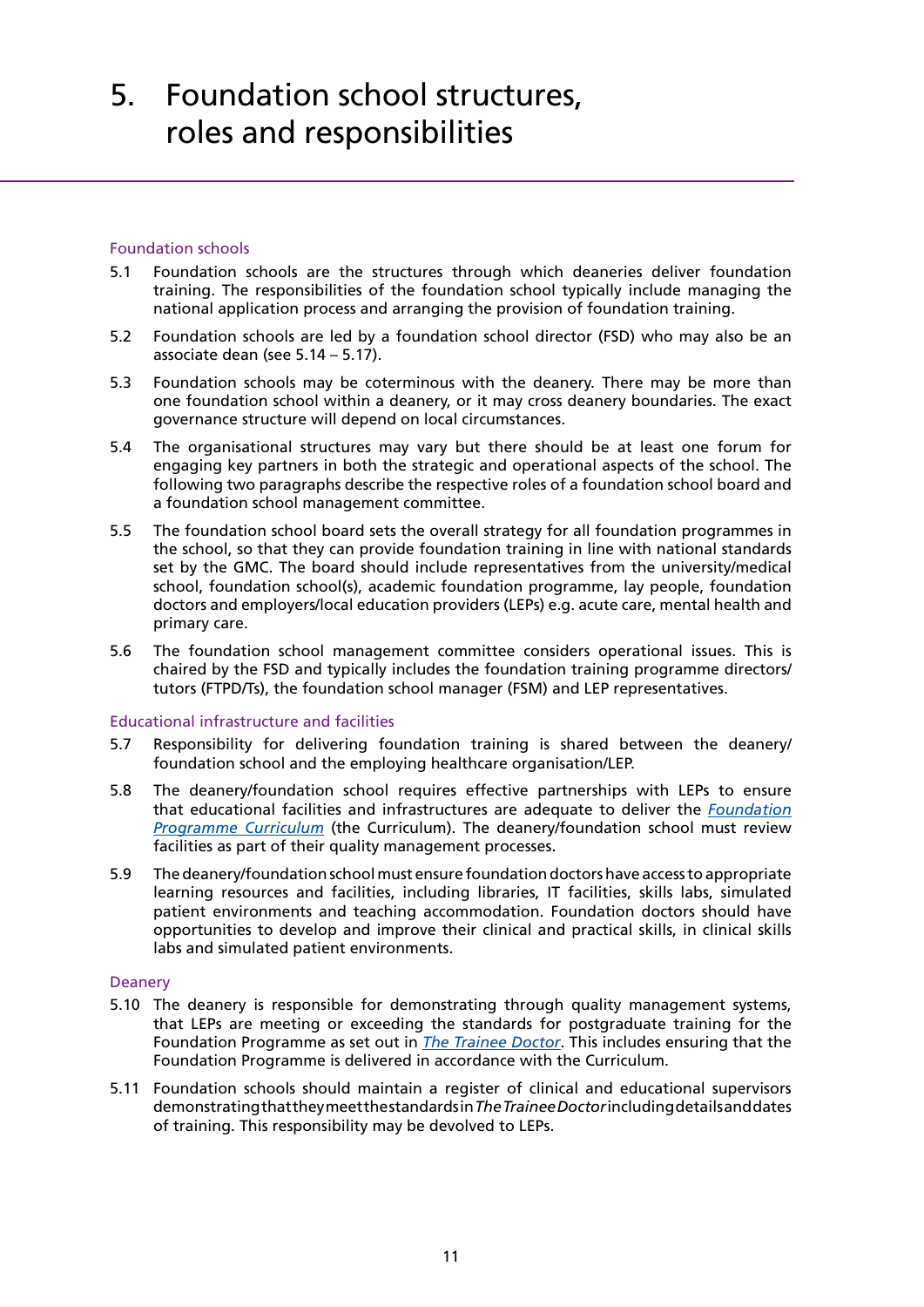- 5.12 The postgraduate dean or nominated representative should normally chair the committee responsible for setting the overall strategic direction of the foundation school e.g. the foundation school board. The dean is responsible for confirming whether foundation doctors have achieved the required standard for satisfactory completion of the Foundation Programme, although may delegate this role.
- 5.13 UK universities/medical schools usually delegate responsibility for completing the Certificate of Experience for their medical graduates to a deanery/foundation school. UK medical graduates should confirm the arrangements with their medical school. Non-UK medical graduates should confirm the arrangements with the deanery/foundation school where they are training.

### Foundation school director (FSD)

5.14 The FSD is the head of the foundation school and is accountable to the dean. Supported by a foundation school manager (FSM) and appropriate administrative staff, the FSD helps set the strategic direction of the school and is responsible for quality management.

FSD responsibilities include:

- 5.15 Strategic development:
	- **•** To set the strategic direction of the school under the guidance of the dean
	- **•** To work collaboratively with medical school(s) to aid seamless transition from undergraduate to foundation training
	- **•** To work collaboratively with LEPs to ensure foundation doctors have access to high quality foundation training
	- **•** To provide an annual report to the UK Foundation Programme Office
	- **•** To attend and represent the foundation school at national FSD meetings and UKFPO conferences.
- 5.16 Quality management:
	- **•** On behalf of the deanery, to set in place appropriate quality management processes to ensure the school meets the standards for postgraduate training as set out in *[The](http://www.gmc-uk.org/Trainee_Doctor.pdf_39274940.pdf) [Trainee Doctor](http://www.gmc-uk.org/Trainee_Doctor.pdf_39274940.pdf)*
	- **•** To ensure that there are clear procedures to immediately address any concerns about patient safety
	- **•** To ensure there are open, transparent, fair and effective processes for allocation of foundation doctors
	- **•** To work with LEPs when recruiting to LAT appointments (see 4.15)
	- **•** To work with LEPs, FTPD/Ts, educational supervisors and clinical supervisors to ensure a consistent and coordinated approach to the delivery of the Curriculum. This includes induction, effective supervision, teaching programme, educational engagement, assessments, an appropriate workload, personal support and time to learn
	- **•** To ensure that only foundation doctors who meet the standards for satisfactory completion of F1 and the Foundation Programme are signed off
	- **•** To ensure that there are systems in place that can support doctors' differing needs. This includes promoting equality of opportunity and positive attitudes towards doctors with disabilities
	- **•** To ensure that there are systems in place to support doctors who wish to train less than full-time, those returning after a career break, and those at risk of not meeting the requirements for satisfactory completion of F1 or the Foundation Programme
	- **•** To ensure that the school provides timely, accurate and appropriate career information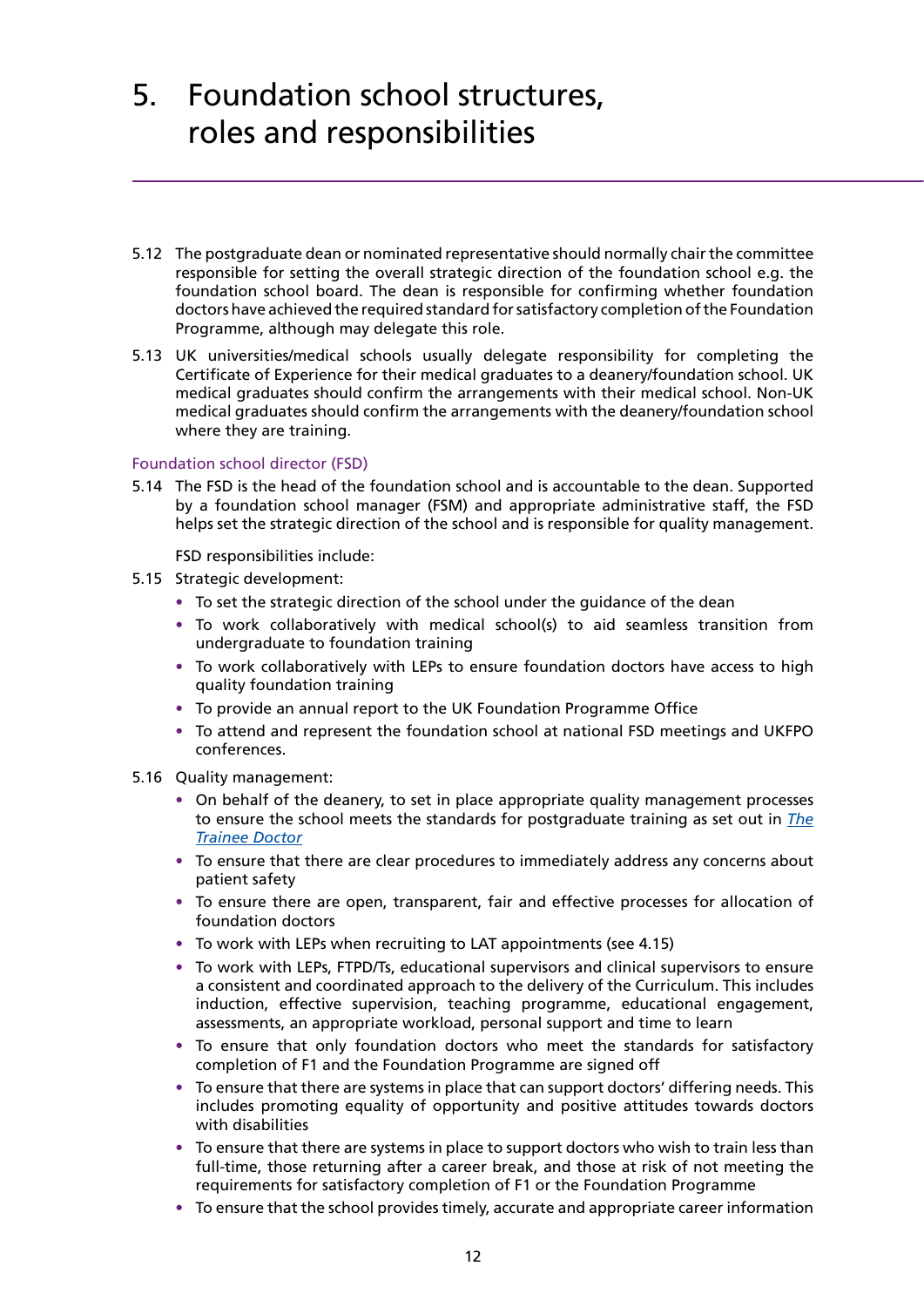- **•** To ensure that any foundation panel consists of members with appropriate equality and diversity knowledge and training
- **•** To collect and analyse equality and diversity data (including outcome data) and make changes to local processes if issues are identified. The impact of these changes will subsequently be monitored
- **•** To ensure that the GMC are notified of trainees whose practice causes concern
- **•** To ensure that the medical school of graduation is informed of any significant concerns relating to provisionally registered doctors
- **•** To ensure that the UKFPO is informed of any relevant activity regarding non-EEA UKFPO Tier 4 sponsored doctors.
- 5.17 Faculty development:
	- **•** To ensure that there are open, transparent, fair and effective processes for the recruitment, selection and appointment of foundation faculty and for the quality management of their performance as trainers, and to take appropriate action where necessary
	- **•** To ensure that the deanery/foundation school contributes to the annual appraisal of FTPD/Ts in partnership with their employers
	- **•** To promote faculty development by enabling training and support for trainers
	- **•** To contribute to deanery processes in line with the GMC requirements for the recognition and approval of trainers.

### Foundation school manager (FSM)

5.18 The FSM is responsible for the management of the operational and resource-related activities of the foundation school. The FSM is accountable to the FSD and, with administrative support, the FSM may represent the school and/or the deanery in allocation, recruitment and training matters which relate to the Foundation Programme.

Responsibilities include:

- 5.19 Programme management:
	- **•** To manage the national application process for foundation training in accordance with national and deanery processes
	- **•** To ensure systems are in place to record and maintain a database of foundation doctor and post details, enabling accurate monitoring and reporting including less than fulltime training programmes and foundation doctors requiring additional educational support.
- 5.20 Communications and liaison:
	- **•** To develop and maintain strong links with all key stakeholders to ensure the effective communication and successful delivery of policies and procedures relating to the Foundation Programme
	- **•** To provide a support and advice service on all aspects of foundation training to medical students, foundation doctors and the local foundation faculty
	- **•** To attend and represent the foundation school at national managers' meetings and UKFPO conferences.
- 5.21 Governance and quality management:
	- **•** To support the quality management process in accordance with deanery policy
	- **•** To provide regular reports for the foundation school board and committees and to deliver presentations in relation to foundation training as required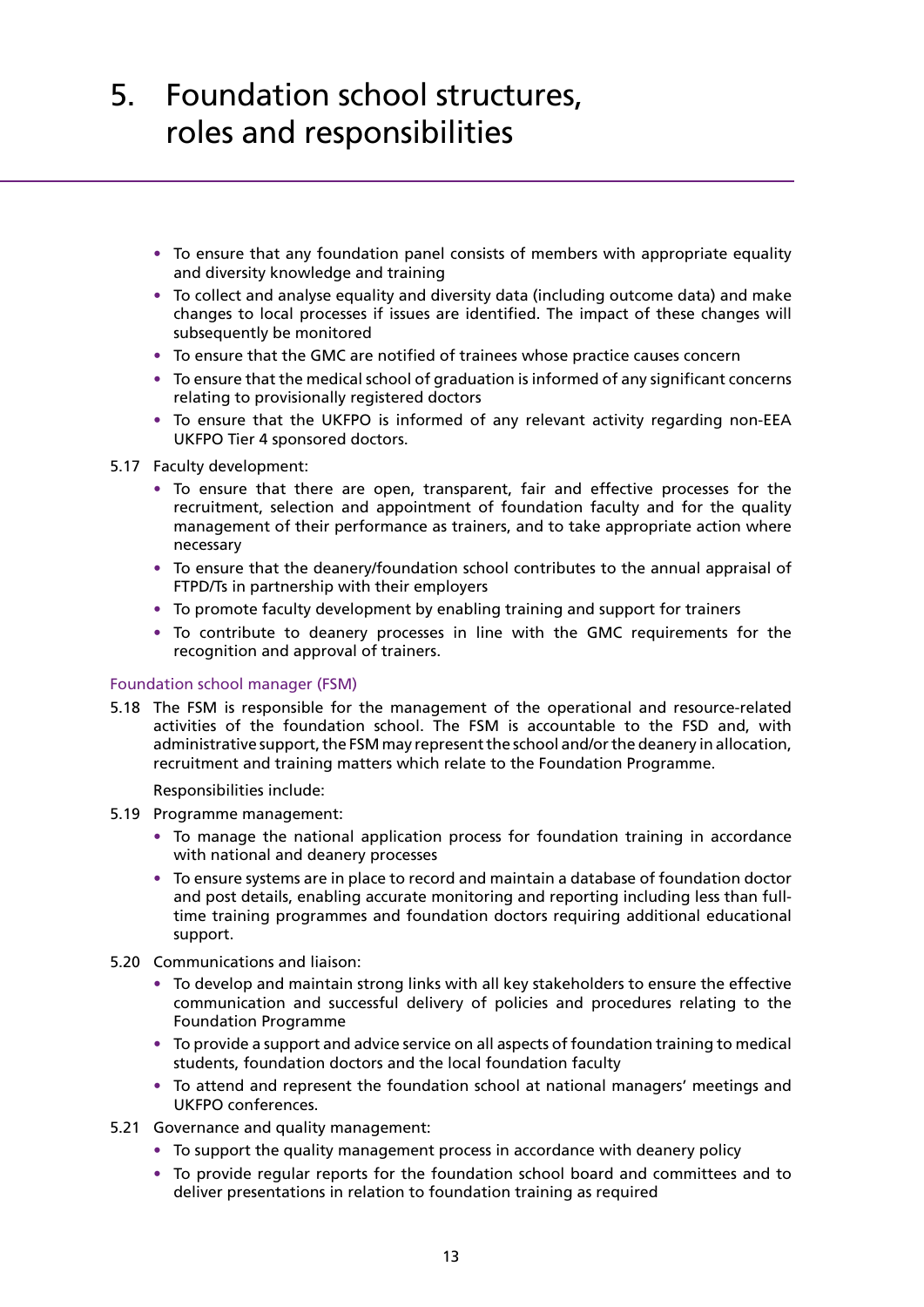- **•** To organise and contribute to the submission of the school's annual report to the UKFPO
- **•** To ensure that all data held by and transferred out of the foundation school conforms to the principles of information governance including compliance with the obligations set out within the *[Data Protection Act 1998](http://www.legislation.gov.uk/ukpga/1998/29/contents)* and other relevant legislation in relation to personal data.
- 5.22 Systems development:
	- **•** To develop, maintain and monitor systems for the collection, entry and analysis of assessment data to support F1 sign-off, application for full registration with the GMC and Foundation Programme sign off
	- **•** To develop, maintain and monitor policies and procedures which meet the requirements laid down in the Reference Guide with reference to the Tier 4 sponsored doctor activity, acquisition of foundation competences outside the UK (see 12.19 – 12.23); time out of the Foundation Programme; less than full-time training; doctors requiring additional educational support; taster days and appeals.
- 5.23 Marketing and promotion:
	- **•** Where relevant, to coordinate the school's marketing activities, including the management of the foundation school's website, development of promotional materials and arranging open evenings and careers events.
- 5.24 Resource management:
	- **•** To be involved in the line management of foundation school administrative staff including allocation of work, recruitment, appraisals, staff development and performance management
	- **•** Where relevant, to monitor and manage the foundation school's budgets to ensure adequate resource provision for the school's recruitment and educational activities.

## Foundation training programme director or tutor (FTPD/T)

- 5.25 In partnership with LEPs, the FTPD/T is responsible for the management and quality control of a F1 programme, F2 programme or a two-year Foundation Programme. There must be a named FTPD/T for each programme.
- 5.26 Only clinicians who are registered and licensed medical practitioners, selected and appropriately trained and are familiar with teaching and training foundation doctors should undertake the role.
- 5.27 The post of FTPD/T is funded through the deanery/foundation school. The FTPD/T's responsibilities should be reflected in their job plan and sufficient time should be identified to undertake this role. As a guide, FTPD/Ts should be allocated the equivalent of one session of programmed activity for every 20-40 foundation doctors. In England, the FTPD/T is typically accountable to the LEP director of medical education; in Scotland and Wales FTPD/Ts are accountable to the deanery; whilst Northern Ireland FTPD/Ts are accountable to both the associate dean for Foundation and to the director of medical education within the LEP.
- 5.28 Training:
	- **•** FTPD/Ts must be trained for their role. They must understand and demonstrate ability in the use of the approved assessment tools and supervised learning events (SLEs), and be clear as to what is deemed acceptable progress. In addition, they should understand and be able to monitor foundation doctors' progress, lead the Annual Review of Competence Progression (F1/F2 ARCP), provide appraisals, provide career support and identify and contribute to the support of foundation doctors needing additional help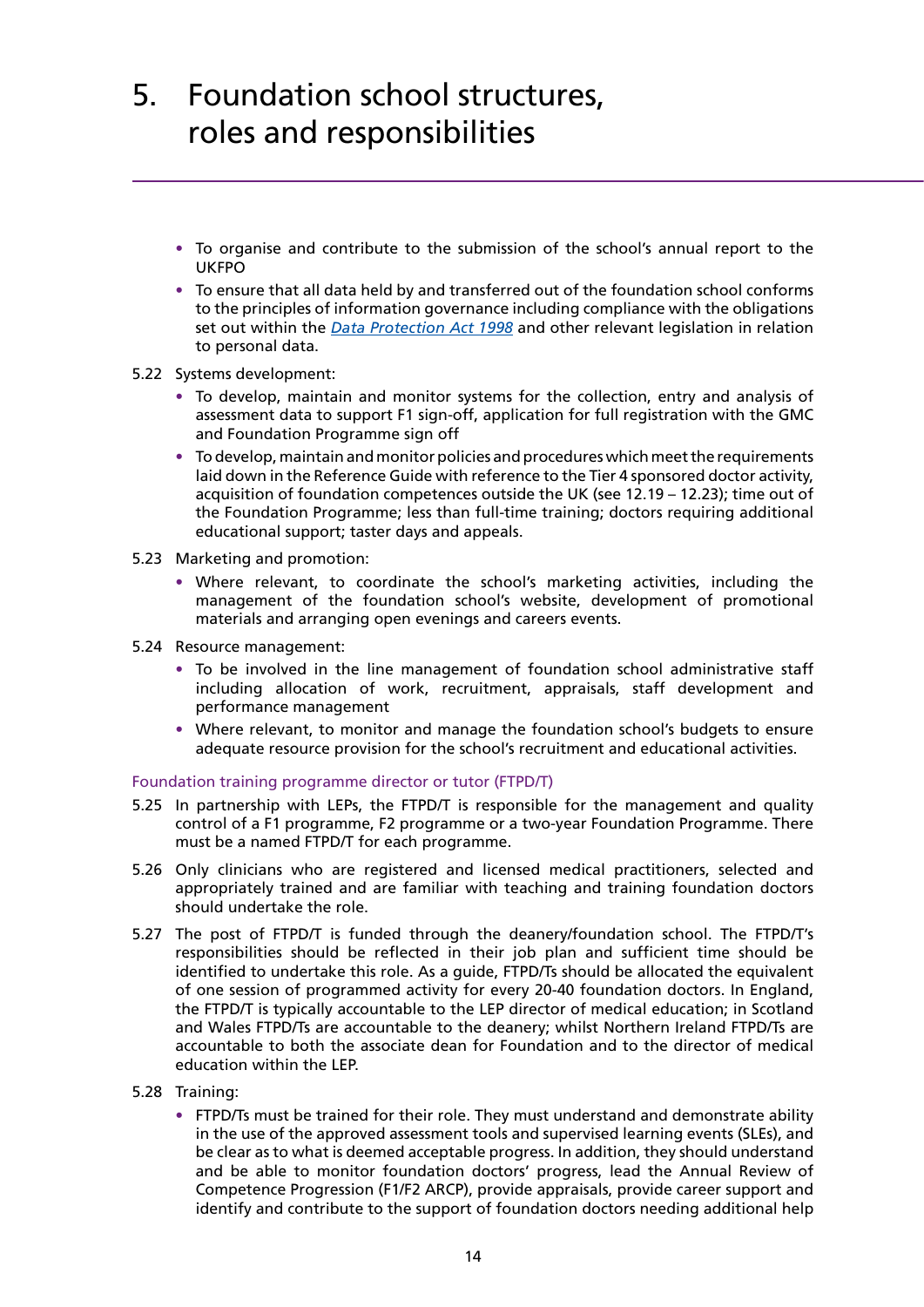**•** FTPD/Ts should complete training in equality and diversity, assessing and appraising foundation doctors and any other aspects of their role usually every three years. The deanery/foundation school and LEPs must agree who is responsible for maintaining a register of FTPD/T training.

### 5.29 Responsibilities:

- **•** To work with local educators (e.g. the director of medical education, clinical tutors) to manage and quality control a specified foundation training programme
- **•** To ensure that the training programme meets the requirements of the educational contracts or agreements for foundation training
- **•** To ensure that each programme and its constituent rotations have a current job plan that meets the educational aims specified for the programme and map to the **Curriculum**
- **•** To ensure that each placement in the programme meets the educational aims specified for the placement. This should include a clear description that outlines how the outcomes, including the general professional outcomes, are covered in each placement
- **•** To chair the Annual Review of Competence Progression (ARCP) panels within their programme
- **•** To ensure that all foundation doctors in the programme have access to suitable training. This includes:
	- o providing access to suitable induction, coordinated generic teaching and educational supervision
	- o providing access to clinical supervision and trained assessors
	- o monitoring the attendance and educational engagement of each foundation doctor at regular intervals and initiating additional or remedial support where necessary
	- o monitoring the performance of each foundation doctor at regular intervals and initiating remedial support for doctors in difficulty
	- o collecting evidence about attendance and performance to corroborate the content of individual foundation doctor's e-portfolios
	- o evaluating shadowing, induction, generic teaching and supervision and to ensure it meets the required standards.
- **•** To work with the LEP(s) for the effective development of a local faculty of educators capable of delivering foundation training:
	- o to ensure that all educational and clinical supervisors have received appropriate training for their role as educators, supervisors and assessors
	- o to ensure that all educational supervisors are familiar with the required documentation to be completed prior to full registration with the GMC, completion of foundation training and for revalidation
	- o to ensure that there is a sufficient number of trained staff able to supervise, provide feedback and assess foundation doctors
	- o to ensure that there is an effective method of selection and reselection of educational and clinical supervisors in conjunction with the director of medical education/clinical tutor, local HR departments and the deanery.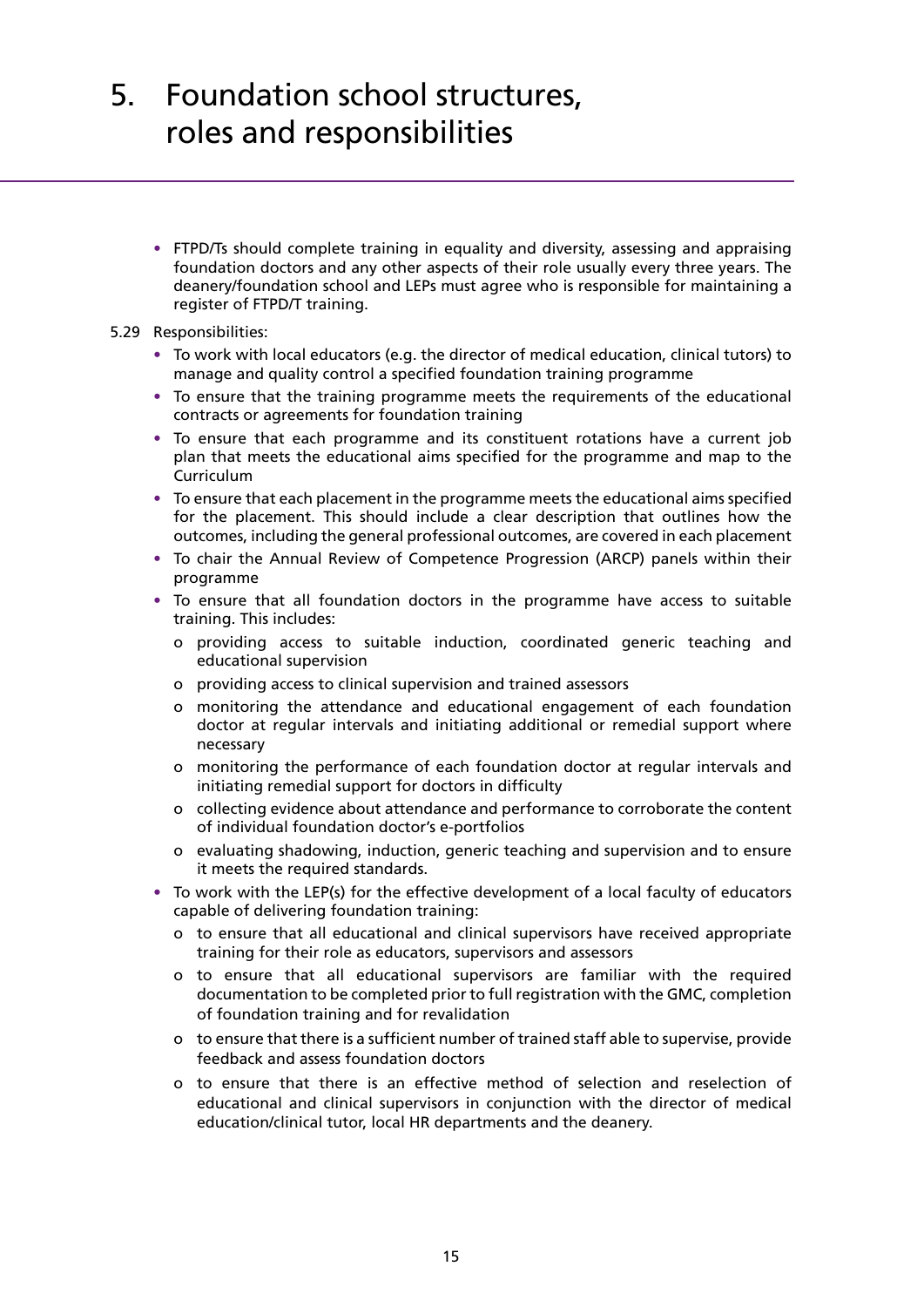- **•** To work with the FSD and faculty to ensure foundation training benefits from a coordinated approach:
	- o To liaise regularly with the FSD, FSM and other FTPD/Ts to ensure that good practices are shared and there is a coordinated approach to the development and management of foundation training programmes
	- o To attend foundation school management committee meetings (or equivalent).

### Educational supervisor (ES)

- 5.30 An educational supervisor is a registered and licensed medical practitioner who is selected and appropriately trained to be responsible for the overall supervision and management of a specified foundation doctor's educational progress during a training placement or series of placements. Only clinicians committed to and engaged in teaching and training foundation doctors should undertake the role.
- 5.31 Educational supervisors help foundation doctors with their professional and personal development. They must enable foundation doctors to learn by taking responsibility for patient management within the context of clinical governance and patient safety.
- 5.32 LEPs must ensure that educational supervisors have adequate support and resource to undertake their training role. There must be adequate time specifically identified for this role in their job-plan and addressed as part of their appraisal.
- 5.33 Educational supervisors must be trained for their role including:
	- **•** understanding of assessment methodology and feedback
	- **•** knowledge in the use of the approved assessment and supervised learning event (SLE) tools
	- **•** understanding of the sign off and F1/F2 ARCP process
	- **•** completion of equality and diversity training (usually every three years).
- 5.34 The educational supervisor must meet with the foundation doctor and complete the relevant sections of the e-portfolio. These include the:
	- **•** initial meeting with the educational supervisor form
	- **•** personal development plan for next placement (this can be combined with the end of placement report where appropriate)
	- **•** midpoint placement review (optional)
	- **•** educational supervisor's end of placement report
	- **•** mid year review (optional)
	- **•** educational supervisor's end of year report
	- **•** where necessary, complete an additional action plan.
- 5.35 Educational supervisor responsibilities include:
	- **•** meeting with the foundation doctor around the beginning of each rotation to confirm how formative feedback and summative judgements will be made and to be clear as to what is deemed acceptable progress when considering performance
	- **•** meeting with the foundation doctor around the beginning of each placement to agree how specific learning objectives (outcomes and competences) for this period of training will be met
	- **•** supporting and identifying foundation doctors needing additional help
	- **•** reviewing the foundation doctor's performance at appropriate intervals including providing the results of multi-source and SLE feedback. If concerns are identified, the educational supervisor should ensure that the foundation doctor has access to the necessary support to address these issues and, with the foundation doctor's knowledge, involve the FTPD/T and FSD as appropriate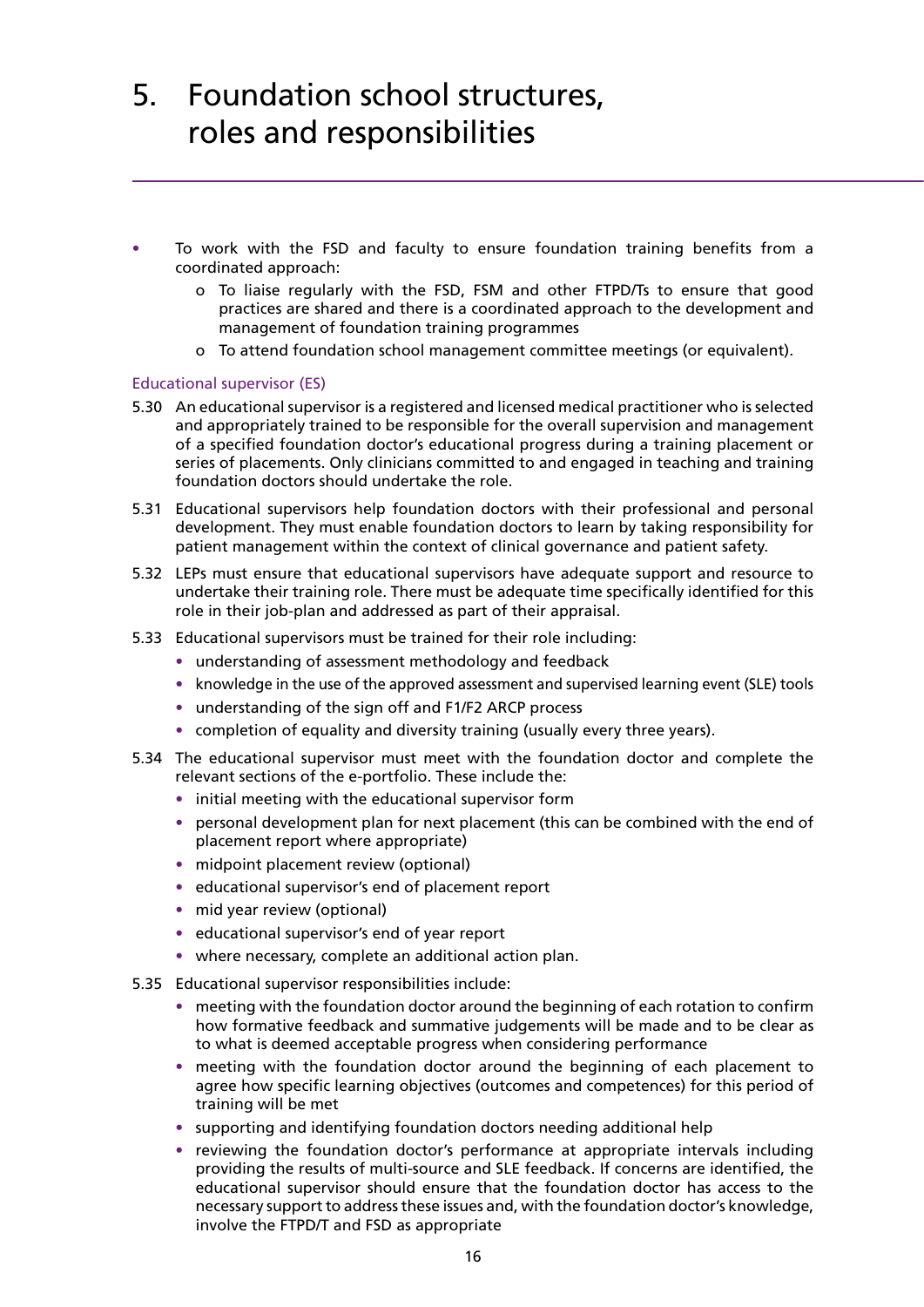- **•** sharing relevant information and areas for development with the clinical supervisor for the next placement (and if necessary the educational supervisor)
- **•** ensuring that the foundation doctor has the opportunity to reflect and discuss their engagement with the educational process, their performance, career opportunities, identifying issues or problems with the quality of the training and supervision. The educational supervisor must raise concerns with FTPD/T and FSD (and if necessary, the clinical director, head of service or medical director and the clinical supervisor if serious training or patient safety concerns are raised)
- **•** completing an end of year assessment (educational supervisor's end of year report) confirming that the doctor has demonstrated the requirements for satisfactory completion on F1/F2.

### Clinical supervisor (CS)

- 5.36 A clinical supervisor is a registered and licensed medical practitioner, who is selected and appropriately trained to be responsible for overseeing a specified foundation doctor's clinical work and providing constructive feedback during a training placement. In some foundation schools there is an appointed educational supervisor for each placement and the roles of clinical and educational supervisor are merged (see 5.30 – 5.35 as above).
- 5.37 Only clinicians committed to training foundation doctors should undertake the role of clinical supervisor. They must enable foundation doctors to learn by taking responsibility for patient management within the context of clinical governance and patient safety. It may be appropriate to delegate some supervision to other doctors.
- 5.38 LEPs must ensure that clinical supervisors have adequate training, support and resource to undertake their training role. There must be adequate time set aside for this role in their job-plan and this must be addressed as part of their appraisal.
- 5.39 Clinical supervisors must be trained for their role including:
	- **•** understanding of assessment methodology and feedback
	- knowledge in the use of the approved assessment and supervised learning event (SLE) tools
	- **•** understanding of the sign off and F1/F2 ARCP process
	- **•** completion of equality and diversity training (usually every three years).
- 5.40 The clinical supervisor must meet with the foundation doctor and complete:
	- **•** induction meeting with clinical supervisor form
	- **•** clinical supervisor's end of placement report
	- **•** where necessary, complete an additional action plan.
- 5.41 Clinical supervisor responsibilities include:
	- **•** making sure that foundation doctors are never put in a situation where they are asked to work beyond their competence without appropriate support and supervision. Patient safety must be paramount at all times
	- **•** making sure that there is a suitable induction to the ward/department/practice
	- **•** meeting with the foundation doctor at the beginning of each placement to discuss what is expected in the placement, learning opportunities available and the foundation doctor's learning needs
	- **•** ensuring that the foundation doctor is supervised appropriately. This includes making sure that no foundation doctor is expected to take responsibility for, or perform, any clinical activity or technique if they do not have the appropriate experience and expertise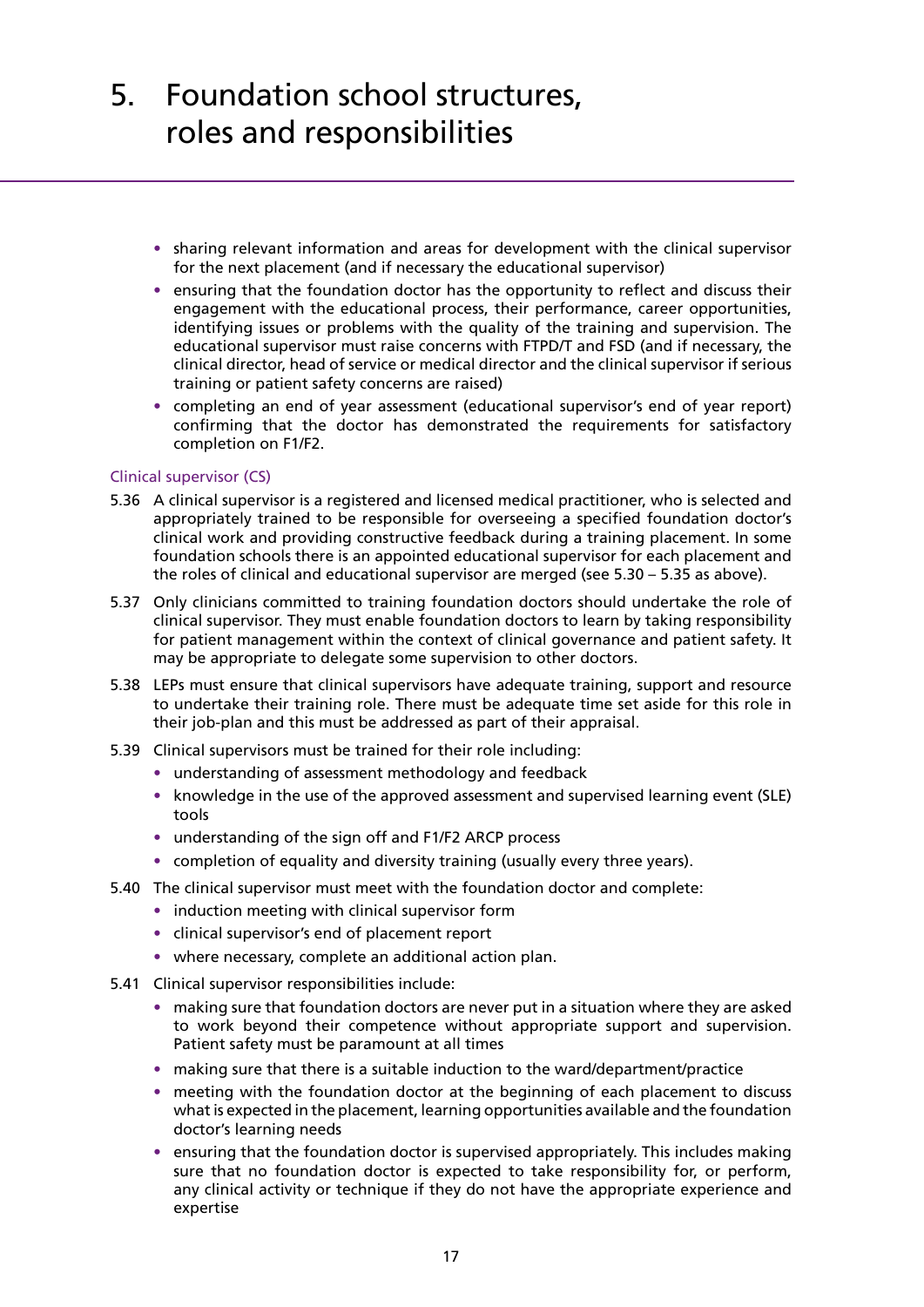- **•** seeking regular feedback from the placement supervision group on the foundation doctor's performance
- **•** providing regular feedback to the foundation doctor on their performance
- **•** undertaking and facilitating assessments and SLEs
- **•** providing the foundation doctor with the opportunity to discuss issues or problems and to comment on the quality of the training and supervision received and, with the foundation doctor's knowledge, involve the ES, FTPD/T and FSD as appropriate
- **•** investigating and taking appropriate steps to protect patients where there are serious concerns about a foundation doctor's performance, health or conduct. The clinical supervisor should discuss these concerns at an early stage with the foundation doctor and inform the educational supervisor. It may also be necessary to inform the ES, FTPD/T and FSD (and if necessary, the clinical director, head of service or medical director if serious training or patient safety concerns are raised)
- **•** completing the clinical supervisor's end of placement report, with input from the placement supervision group and communicate with the educational supervisor (where appropriate) any concerns regarding progress during the placement.

### Placement supervision group

- 5.42 The placement supervision group should consist of doctors more senior than F2, including at least one consultant or GP principal, senior nurses (band 5 or above) and allied health professionals. It is recognised that not every placement will offer contact with multiple senior doctors and in some cases the foundation doctor will only work with one or two doctors. In these cases the pool of health care professionals making the assessment of performance will be smaller, but conversely, the degree of interaction and number of interactions between foundation doctor and trainer will be expected to be greater.
- 5.43 The placement supervision group is responsible for:
	- **•** observing the foundation doctor's performance in the workplace
	- **•** providing feedback on practice to the foundation doctor
	- **•** providing structured feedback to the named clinical supervisor
	- **•** undertaking and facilitating supervised learning events (SLEs).

### Academic supervisor

- 5.44 Foundation doctors in an academic foundation programme should also have an academic supervisor. The academic supervisor is responsible for overseeing a specified foundation doctor's academic work and providing constructive feedback during an academic or related placement.
- 5.45 All academic supervisors should usually receive equality and diversity training every three years and demonstrate their competence in promoting equality and valuing diversity.
- 5.46 The academic supervisor should agree the academic learning objectives and how they will be achieved at the beginning of the academic placement or programme. The academic supervisor is responsible for the assessment of academic progress and confirming what has been achieved within the academic component of the programme.
- 5.47 The academic supervisor may be the same person as the educational supervisor. If they are not the same person, it is essential that the academic supervisor liaises with the educational supervisor to ensure that academic objectives are complementary to the clinical and generic requirements of the Foundation Programme.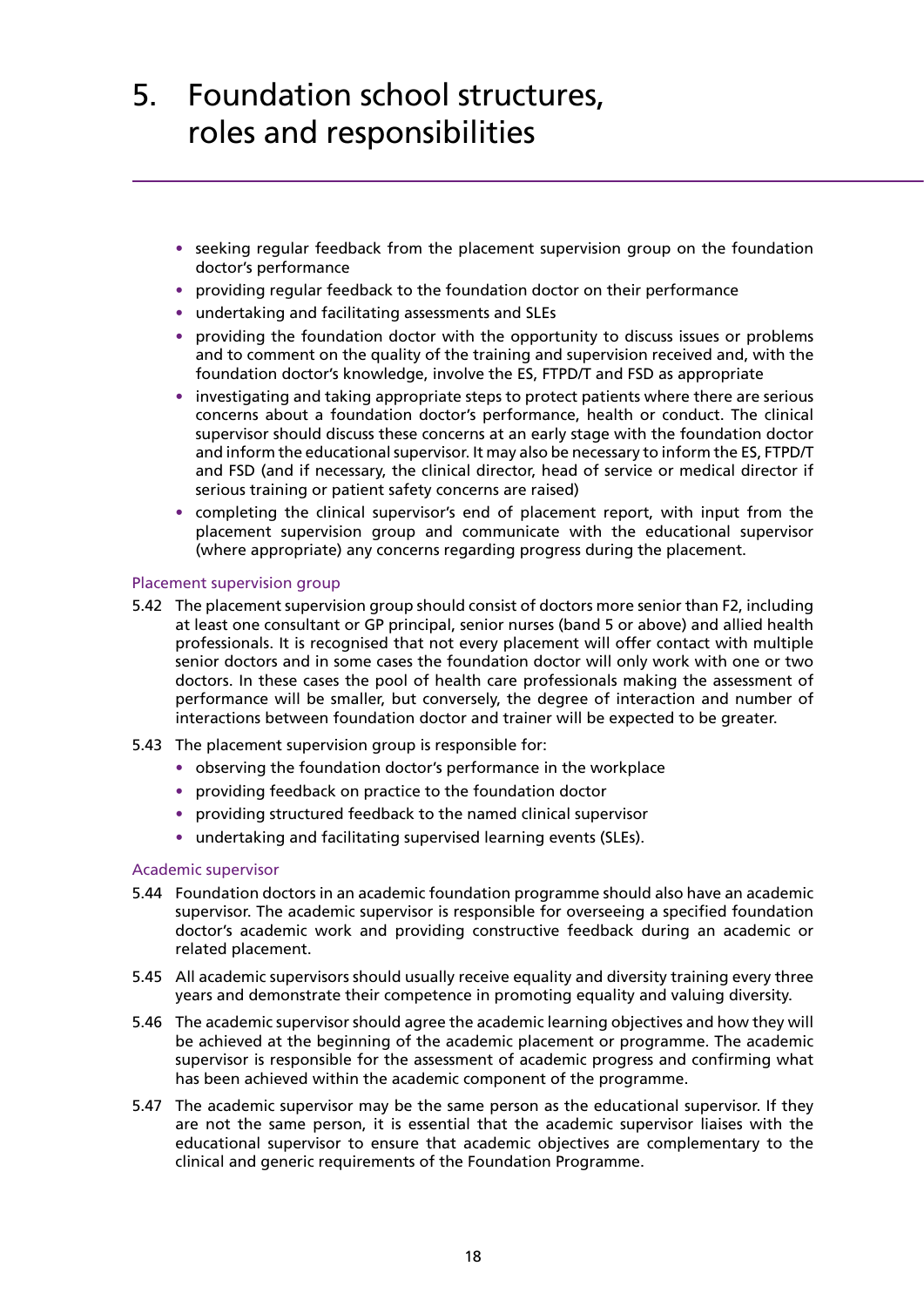### Careers lead

- 5.48 The role of careers lead may be undertaken by the FSD or by another member of the deanery/foundation school faculty.
- 5.49 The key responsibilities of the careers lead are:
	- **•** to ensure that all foundation doctors have access to generic careers workshops
	- **•** to support the development of 'taster' opportunities
	- **•** to ensure foundation doctors are made aware of locally and nationally provided careers information
	- **•** to act as the point of contact for educational supervisors and FTPD/Ts for careers advice.
- 5.50 This may include:
	- **•** supplying/signposting additional information about careers
	- **•** holding career planning meetings with foundation doctors who are referred with complex career issues
	- **•** referring foundation doctors who may need more tailored personal support to a specialty career lead or the deanery careers team.

### Employers

- 5.51 Employers are contracted to provide foundation training.
- 5.52 Employers issue contracts of employment for foundation doctors, their supervisors and other educational staff. They manage and implement any appropriate employment policies fairly and equitably and where concerns arise in relation to the capability, performance or conduct of the foundation doctor they ensure that these are managed appropriately working closely with clinical trainers, supervisors and the deanery. It is their responsibility to confirm that a foundation doctor holds the appropriate GMC registration and has the right to work in the UK before allowing them to commence work. All foundation doctors' hours and work intensity must be in accordance with the requirements of the 'New Deal' and the Working Time Regulations.
- 5.53 Employers must ensure that there are systems and processes in place to induct, supervise, support, train, assess and monitor the progress of foundation doctors. This includes ensuring that foundation doctors are not required to work beyond their level of competence. There must be clear procedures to immediately address any concerns about patient safety arising from the training of foundation doctors.
- 5.54 They must provide a safe working environment and protect their employees from bullying and harassment. This includes protecting employees from any form of discrimination because they have a protected characteristic for the purpose of the *[Equality Act 2010.](http://www.legislation.gov.uk/ukpga/2010/15/contents)*
- 5.55 There must be clear whistle-blowing policies so foundation doctors can confidentially raise concerns about patient care or about their training. Whistle-blowing refers to the raising of concerns by employees about possible fraud, crime, danger or other serious risk that could threaten patients, colleagues, the public or the organisation's reputation.
- 5.56 Employers must ensure that foundation doctors do not carry out inappropriate tasks (see  $8.45 - 8.50$ ).
- 5.57 Employers are also responsible for ensuring that there are appropriate facilities for high quality and safe training. This includes provision of appropriate teaching facilities, clinical skills facilities, libraries and IT facilities to access the e-portfolio and e-learning modules.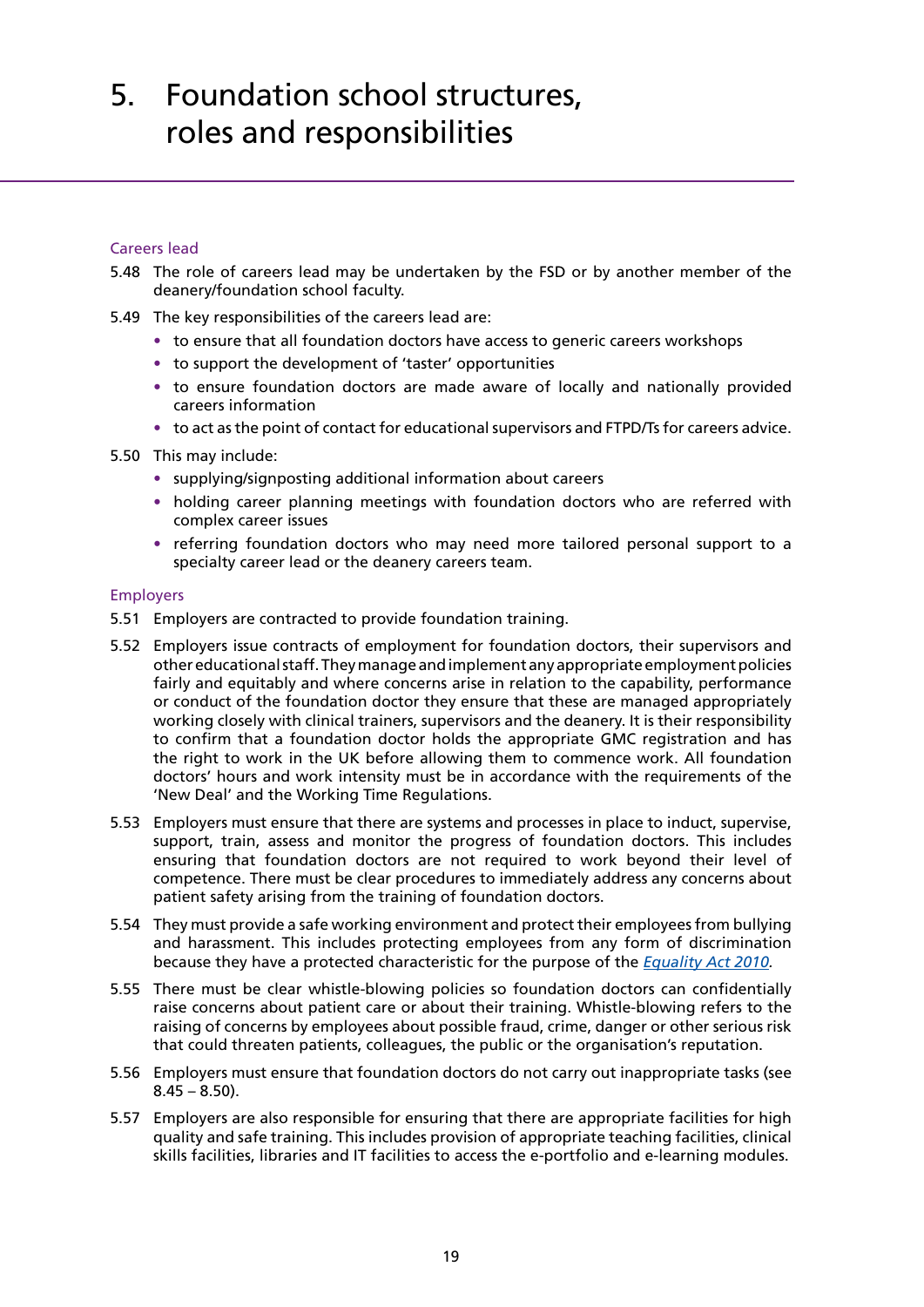- 5.58 Employers must ensure that processes for recruitment to any vacant foundation posts, and supervisory and other educational roles are open, fair and effective. This includes monitoring equality and diversity data, analysing the results and taking action as required. They must work with FSDs when recruiting to LAT appointments.
- 5.59 Employers must make reasonable adjustments if required for foundation doctors with disabilities (see GMC *[Gateways' Guidance](http://www.gmc-uk.org/education/undergraduate/gateways_guidance.asp)* for more information).
- 5.60 Wherever practicable, employers should ensure that appointees to the Foundation Programme have a period shadowing the F1 doctor who is in the post they will take up. This "shadowing" period should normally last a minimum of four days and include employee induction. It should take place as close to the point of employment as is possible. (See Shadowing 7.40 – 7.45)
- 5.61 Employers as LEPs (and other LEPs) are responsible for the quality control of the training they deliver and this will be reviewed by deanery quality management processes. GMC approval of foundation training is at both LEP and deanery level.

### Foundation doctors

- 5.62 Foundation doctors are expected to take control of their own learning and become fully involved in the educational, supervised learning and assessment processes of their foundation training.
- 5.63 Their responsibilities include:
	- **•** abiding by the conditions of taking up a training post (see appendix 13d)
	- **•** demonstrating professional behaviour in line with *[Good Medical Practice](http://www.gmc-uk.org/guidance/good_medical_practice.asp)*
	- **•** working within the HR policies and procedures as outlined by the local education provider during induction
	- **•** becoming familiar with the requirements for satisfactory completion of F1 and the Foundation Programme
	- **•** becoming fully involved in the educational, supervised learning and assessment processes, including attending core generic training sessions, meeting regularly with their educational and clinical supervisor and maintaining an up-to-date e-portfolio
	- **•** taking part in the school's career-management process to help them match their skills, interests and ambitions with the available opportunities
	- **•** taking part in systems of quality assurance and quality improvement in their clinical work and training. In particular, foundation doctors should complete the GMC trainee survey, the F2 outcome survey, and end of placement or end of year surveys required by their deanery/foundation school.
- 5.64 All foundation doctors are assigned an educational supervisor. Foundation doctors must make arrangements to see their educational supervisors as regularly as is required by their foundation school.
- 5.65 Foundation doctors, wherever possible, should raise any difficulties with their educational supervisor and keep them informed of their progress. Foundation doctors who have difficulties arranging appointments with their educational supervisor or have concerns about the quality of their training should contact their FTPD/T.
- 5.66 If a foundation doctor has concerns about poor quality care, harassment, criminal offences, fraud or corruption they should follow their employer's or deanery/foundation school's whistle-blowing policy.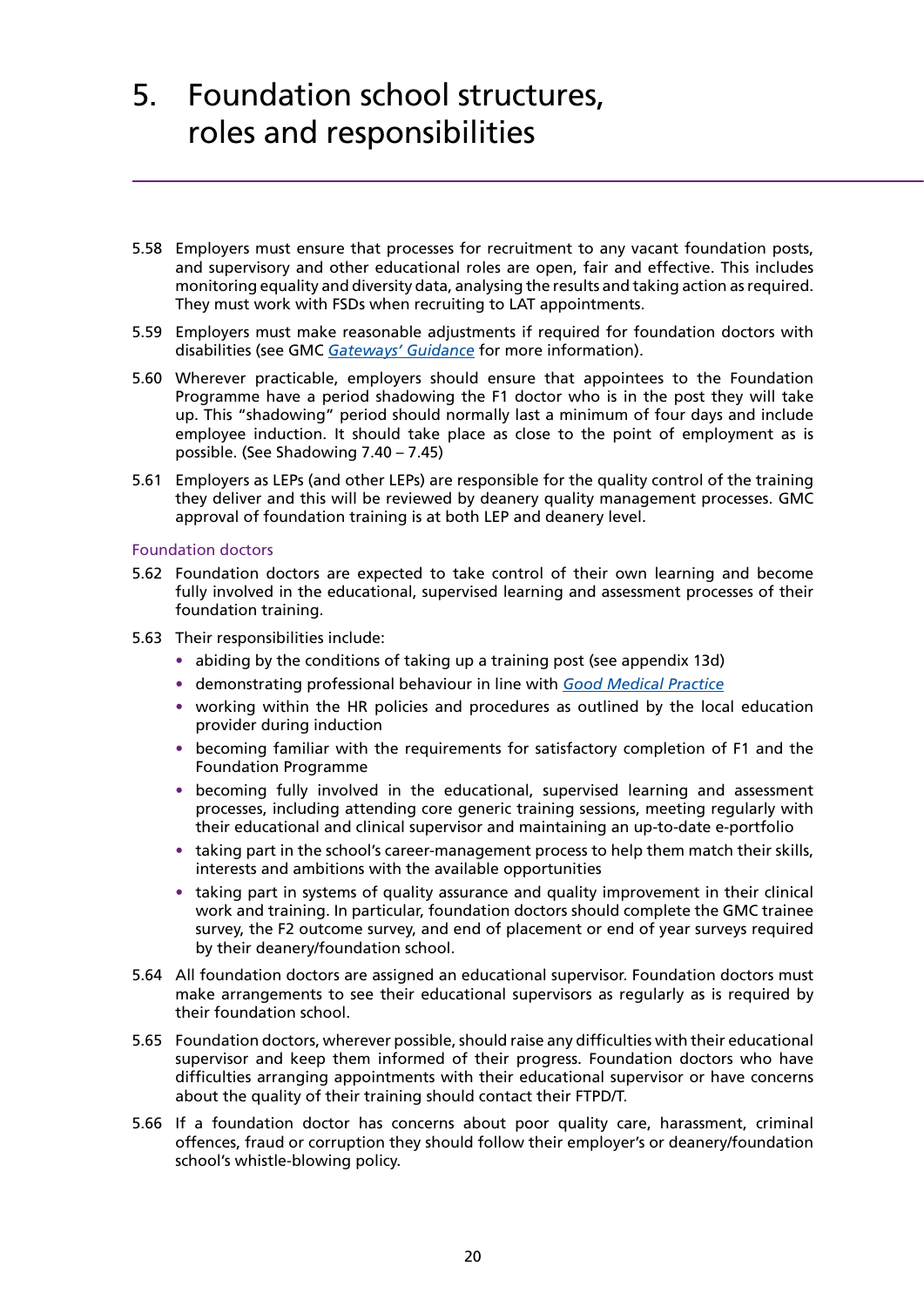# <span id="page-19-0"></span>6. Faculty recruitment, accreditation and development

- 6.1 Processes for recruiting to foundation faculty positions must be fair, open and effective.
- 6.2 This guide describes the roles and responsibilities for foundation school directors (FSDs), foundation school managers (FSMs), foundation training programme directors/tutors (FTPD/Ts), educational supervisors and clinical supervisors (see section 5). These should be used as the basis for locally defined and published criteria for each role. Appointments to faculty positions should be made against these locally published criteria. Model job descriptions for FSDs, FSMs and FTPD/Ts are given in appendix 13a, 13b and 13c respectively. The GMC sets standards for trainers in *[The Trainee Doctor](http://www.google.co.uk/url?q=http://www.gmc-uk.org/Trainee_Doctor.pdf_39274940.pdf&sa=U&ei=ZvraT-20DKWG0AXokZDsCg&ved=0CBIQFjAA&usg=AFQjCNEDCN0i0zXmQrAfpFLVZhsWbOZksA)*.
- 6.3 The deanery/foundation school should be involved in the appointment of FTPD/Ts. FTPD/ Ts should be involved in the selection of educational and clinical supervisors.
- 6.4 All foundation faculty must have specific training and be appraised for their role. The exact training required will depend on the role; however all must be trained in equality and diversity.
- 6.5 It is essential that the faculty are made aware of and are able to access support to help them undertake their roles and responsibilities. This includes ensuring that there are clear lines of accountability.
- 6.6 The foundation school will contribute to the deanery's activities in meeting the GMC requirements for the recognition and approval of trainers.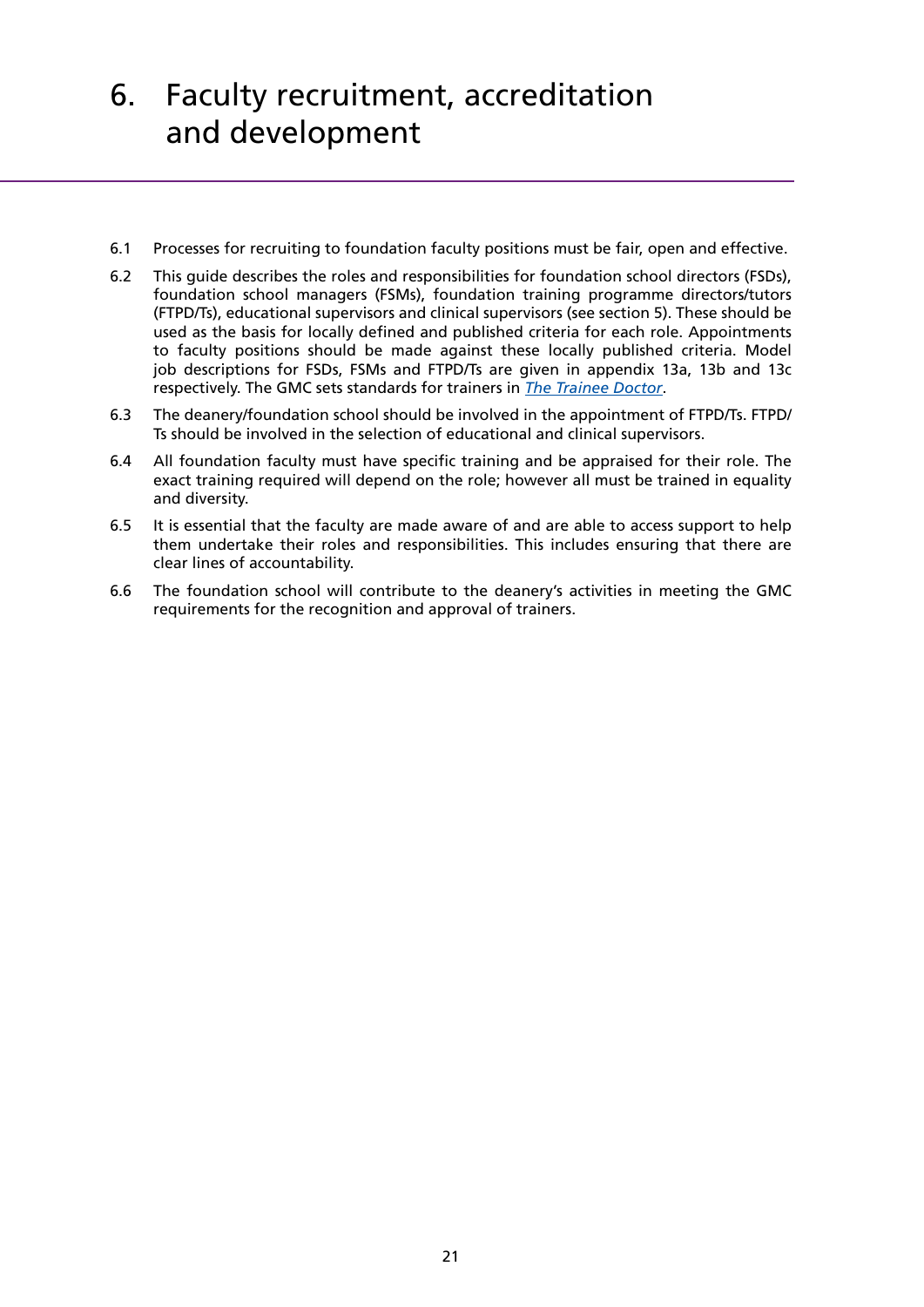### <span id="page-20-0"></span>Applying for a two-year foundation programme

- 7.1 The Foundation Programme is a two-year programme consisting of an appropriate balance of placements across different specialties. Every foundation doctor follows a particular rotation.
- 7.2 Two-year foundation programmes constitute the normal postgraduate training route and are open to the following:
	- **•** Graduates from UK medical schools who are eligible for provisional registration with a licence to practise with the GMC;
	- **•** Nationals from the European Economic Area (EEA) and Switzerland (and those entitled to be treated as such) who are eligible for provisional registration with a licence to practise with the GMC; and
	- **•** International medical graduates (IMGs) who are eligible for provisional registration with a licence to practise with the GMC and have the right to work in the UK.
- 7.3 Access to places in foundation training programmes is through an open, fair and transparent competitive application process across the UK, in line with equal opportunities and employment law. All entrants to the Foundation Programme must demonstrate that they meet the person specification and eligibility criteria published on the UKFPO website at *[www.foundationprogramme.nhs.uk](http://www.foundationprogramme.nhs.uk/pages/home)*.
- 7.4 The two-year Foundation Programme is not available to those who are already eligible for full registration with the GMC.
- 7.5 Before applying for a two-year foundation programme, applicants must confirm that they are eligible to apply. UK medical schools confirm that their final year medical students meet the eligibility criteria on their students' behalf. Applicants from non-UK medical schools or those who qualified more than two years prior to the start of the Foundation Programme to which they are applying, must submit their details for eligibility checking in the timeframe laid out by the UKFPO.
- 7.6 The process for medical graduates who are eligible to apply to a two-year foundation programme will be published on the UK Foundation Programme Office website a minimum of six weeks before the application process begins.
- 7.7 If applicants believe that the published process was not followed in relation to their application, they may appeal against decisions made as part of the process of allocating foundation doctors to foundation schools. The UKFPO is responsible for publishing and managing the appeals processes.

### F1 or F2 appointment: application process for foundation training opportunities that are not part of a two-year foundation programme

7.8 Any F1 or F2 vacancies that arise outside the national application process will be filled using local recruitment processes agreed between the foundation school and the local employer(s) (see 4.12 – 4.16). These will be advertised on the relevant websites.

### Matching to two-year programmes (F1 and F2)

7.9 Some foundation schools allocate successful applicants to two-year rotations where all placements are known at the beginning of foundation training. Other schools will allocate only the F1 year initially, with a process for allocation to F2 guaranteeing that the successful applicant will be allocated to a F2 rotation, subject to progression. Each foundation school must publish details about the process used to match to either F1 or two-year programmes, prior to the opening of the Foundation Programme national application process.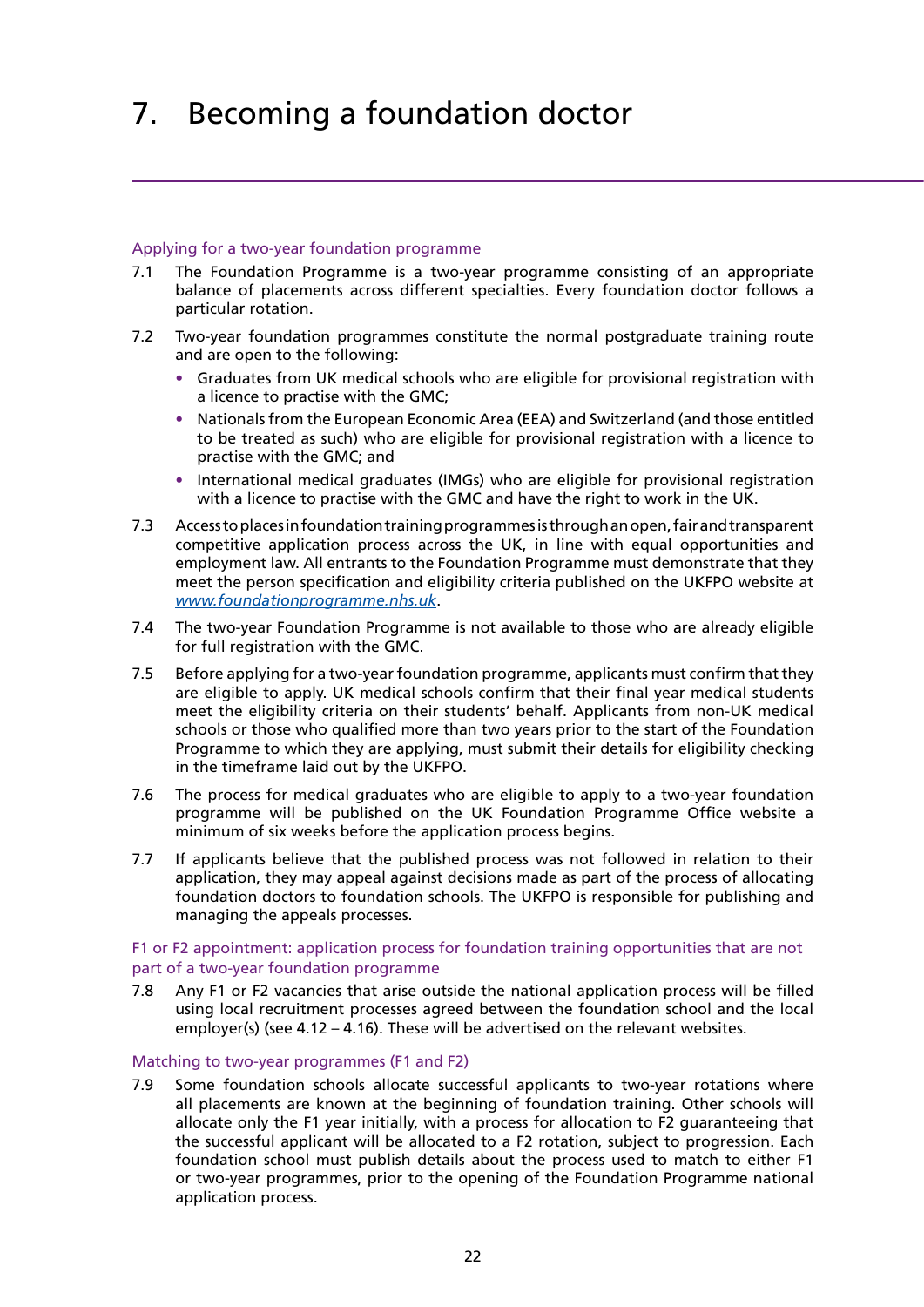- 7.10 The matching process should take into account an individual applicant's special circumstances where possible.
- 7.11 In exceptional circumstances, schools which specify the two years of placements at appointment may consider requests to change the F2 rotation. Deaneries/foundation schools should publish their process on their websites.
- 7.12 Schools which only specify the F1 rotation at the beginning of the two-year programme should run an allocation process to the F2 rotation. The process should be published in advance and enable the foundation doctor to discuss choices with the educational supervisor or FTPD/T. The F2 rotation available to the foundation doctor should complement their F1 rotation, to ensure that they have a two-year programme with an appropriate breadth of experience.
- 7.13 All rotations are subject to change. Appointees must be notified of changes to their rotations.
- 7.14 Appointees to foundation schools may appeal on the grounds that the programme allocation process was not followed. Each foundation school is responsible for publishing and managing the appeals process.

### Pre-allocation to a foundation school (special circumstances)

- 7.15 There is a UK-wide process for pre-allocation of applicants to particular foundation schools on the grounds of special circumstances. It is run under the governance of the Medical Schools Council (MSC) in collaboration with the UKFPO. The specific criteria for special circumstances are determined nationally. Special circumstances information is published on the UKFPO website at *[www.foundationprogramme.nhs.uk](http://www.foundationprogramme.nhs.uk/pages/home)*.
- 7.16 UK medical students who wish to remain in a certain geographical area to undertake their F1 training for specific caring or health reasons can apply to their medical school to be considered for pre-allocation on the grounds of special circumstances. It is the responsibility of the medical school to inform its students of this process, as part of the information that is given about the national application process for foundation training.
- 7.17 UK medical schools may also nominate students with educational special circumstances for pre-allocation to their local foundation school.
- 7.18 Each UK medical school is responsible for convening a local panel to consider applications from its undergraduate students, which includes a deanery/foundation school representative. The panels must keep strictly to the published national timeline.
- 7.19 Those who qualified two or more years prior to their expected date of entry to the Foundation Programme, and those who are not graduates from UK medical schools can also apply to the UKFPO for consideration of their special circumstances. The UKFPO follows a similar process for those wishing to remain in a specific geographical area for specific care, health or other accepted criteria.
- 7.20 All applicants must adhere to the rules of the national application process. This means that the application score is sufficient to meet the national application criteria to be placed on the primary list. Pre-allocation on the grounds of special circumstances cannot be guaranteed for those on the reserve list.
- 7.21 Approved special circumstances will result in applicants being pre-allocated to a particular foundation school for their F1 training.
- 7.22 Approval of pre-allocation does not guarantee a specific LEP or rotation within the foundation school.
- 7.23 An applicant pre-allocated to a foundation school on the grounds of special circumstances will not be permitted to link their application to another individual in the national application process.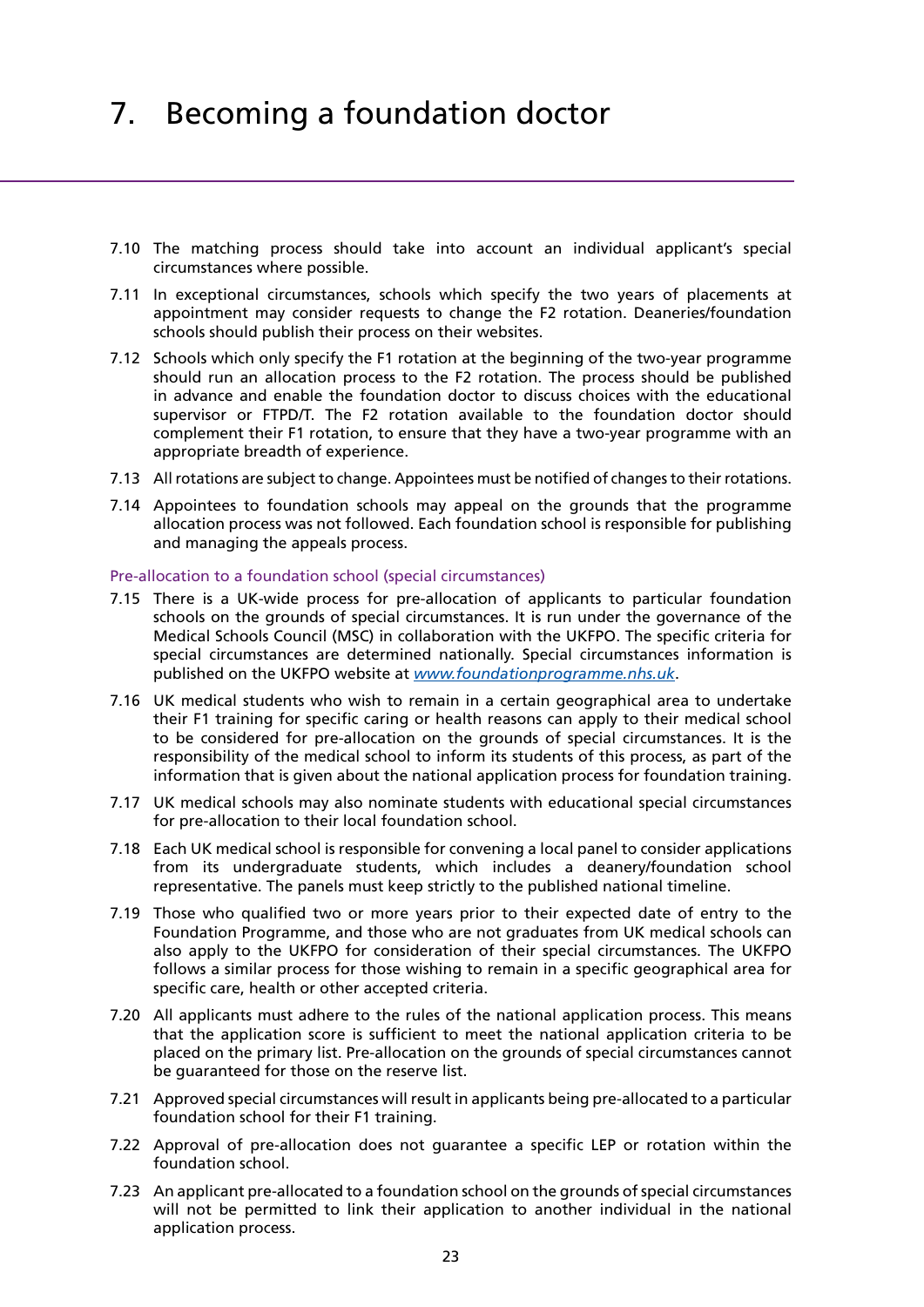7.24 The UKFPO is responsible for publishing and managing the appeals process against decisions made in relation to pre-allocation to a particular foundation school on the grounds of special circumstances.

### Recruitment to locum appointments

7.25 Vacancies or gaps in training programmes can be filled by locums where there is a service/ workforce requirement to do so (see 4.12 – 4.16).

### Foundation doctors with the Defence Deanery

- 7.26 Military foundation doctors within the Defence Medical Services (incorporating Royal Navy, Army and RAF) are placed into selected civilian foundation programmes. The selected foundation training programmes are aligned to Ministry of Defence Hospital Units (MDHUs) within national health service 'host' trust hospitals. At present (2012) the MDHUs are at Derriford, Portsmouth, Peterborough, North Allerton, QE Birmingham and Frimley Park.
- 7.27 The Defence Postgraduate Medical Deanery (DPMD) quality manages and supports military doctors throughout their foundation training process.
- 7.28 All of these foundation training opportunities are managed according to the standards set by the GMC and deliver the outcomes required by the *[Foundation Programme](http://www.foundationprogramme.nhs.uk/download.asp?file=FP_Curriculum_2012_WEB_FINAL.PDF) [Curriculum](http://www.foundationprogramme.nhs.uk/download.asp?file=FP_Curriculum_2012_WEB_FINAL.PDF)* (the Curriculum). Defence Medical Services (DMS) foundation doctors will undertake the full two-year Foundation Programme.
- 7.29 DMS foundation doctors who satisfactorily complete the F1 stage of the Foundation Programme will be recommended to the GMC for full registration, in the same way as their civilian (non-military) colleagues.
- 7.30 DMS foundation doctors who satisfactorily complete the Foundation Programme should receive a foundation achievement of competence document (FACD) in the same way as their civilian (non-military) colleagues.

### Recruitment to academic foundation programmes

- 7.31 Foundation schools in partnership with universities, employers and the UKFPO are responsible for recruiting to two-year and F2 stand-alone academic foundation programmes.
- 7.32 The UKFPO coordinates applications to academic foundation programmes and is responsible for publishing details of the nationally agreed application process and timetable each year.

### Individual placement descriptors

- 7.33 Deaneries/foundation schools should publish placement descriptors setting out the clinical focus, location, supervision arrangements, sample timetable and the outcomes that can typically be achieved in the placement.
- 7.34 These placement descriptors should be made available to prospective applicants to the Foundation Programme, and if applicable, when considering preferences for matching to F2. The UKFPO website also hosts a guidance document to support these descriptors. Deaneries/foundation schools and employers may however need to change the exact arrangements for each placement at short notice. If this is the case, the deanery/ foundation school or the employer must ensure that the appointee is informed.

### Induction

- 7.35 There are at least three levels of induction:
	- **•** Deanery/foundation school;
	- **•** Employer/local education provider (LEP); and
	- **•** Departmental/workplace.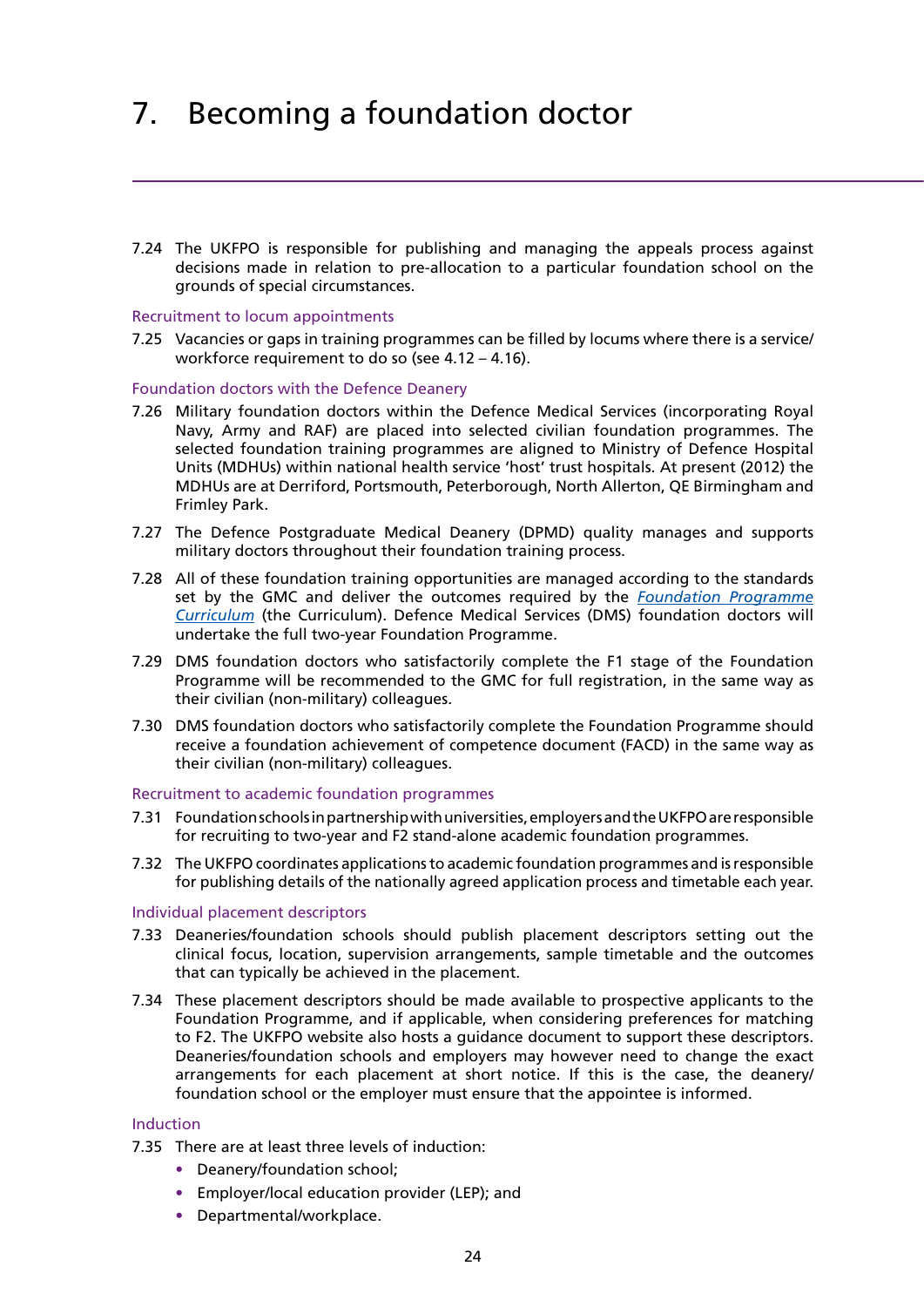- 7.36 Whenever foundation doctors change their working environment and when they progress to F2, there should be a formal induction to ensure that foundation doctors are aware of their roles and responsibilities, supervision arrangements and where to seek help. Foundation doctors should ensure that they formally handover their patients to the next foundation doctor when they change placement.
- 7.37 Deanery/foundation school induction should include information about:
	- **•** how the school is structured, including the roles and responsibilities of the dean, the university/medical school, the FSD and foundation school office, foundation training programme directors/tutors (FTPD/Ts), educational supervisors, clinical supervisors
	- **•** contact details for the foundation school
	- **•** less than full-time training educational issues
	- **•** GMC ethical guidance; outcomes in *[The Trainee Doctor](http://www.google.co.uk/url?q=http://www.gmc-uk.org/Trainee_Doctor.pdf_39274940.pdf&sa=U&ei=ZvraT-20DKWG0AXokZDsCg&ved=0CBIQFjAA&usg=AFQjCNEDCN0i0zXmQrAfpFLVZhsWbOZksA)*; the Curriculum; the requirements for satisfactory completion; how performance and progress will be assessed; educational and clinical supervision including the name and contact details of the educational supervisor for each placement and how clinical supervision will be provided and by whom; how the quality of training is monitored; and educational opportunities available in the placement and the programme
	- **•** what to do when there are any problems and about the support networks available (including occupational health, counselling and disability services). This should include information about systems to support and manage doctors in difficulty and who to contact
	- **•** the deanery/foundation school whistle-blowing policy.
- 7.38 Employer/LEP induction should include:
	- **•** employment issues (including their status as new doctors and their role in the interprofessional and interdisciplinary team, health and safety matters, and the name of the person responsible for these issues within the employing organisation, clinical governance and audit arrangements)
	- **•** contact details of their educational supervisor, FTPD/T
	- what to do when there are any problems and about the support networks available (including occupational health, counselling and disability services). This should include information about systems to support and manage doctors in difficulty and who to contact
	- **•** health and safety at work, including how to register with a local general practitioner and the importance of looking after their own health
	- **•** the employer/LEP whistle-blowing policy.
- 7.39 Departmental induction should include:
	- **•** familiarisation with the working environment
	- **•** contact details of the clinical supervisor
	- **•** formal handover of patient care and local systems in the department or workplace. There must also be effective handover procedures during the placement.

### Shadowing

- 7.40 To ensure that all new appointees to the Foundation Programme are equipped with the local knowledge and skills needed to provide safe, high quality patient care from their first day as a F1 doctor, they should normally undertake a "shadowing" period. This should include ward-based shadowing of the F1 job that they will be taking up and corporate induction.
- 7.41 Shadowing placements should take place as close to the start of work as possible, preceding the appointee taking up his/her role as a F1 doctor in July/August.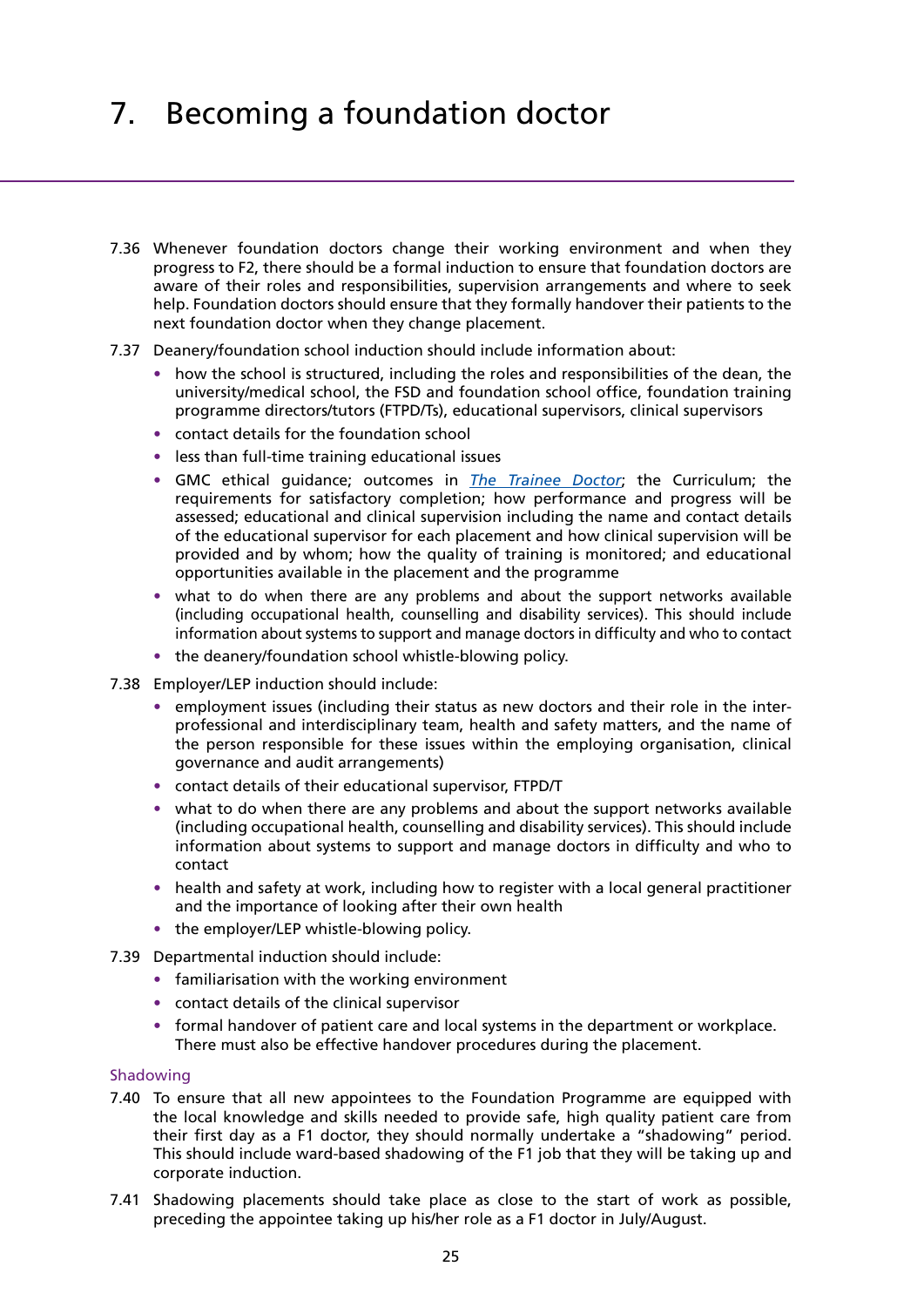- 7.42 Appointees to the Foundation Programme must be registered with the General Medical Council and have appropriate medical indemnity insurance by the first day of shadowing.
- 7.43 Arrangements for shadowing should be organised by collaborative working between the deanery/foundation school and the local education provider. Shadowing placements should be delivered by the local education provider. Current F1 doctors need to be available to be shadowed at the end of July and should understand the expectations on them during this period.
- 7.44 LEPs should provide a timetabled block of ward-based shadowing lasting at least two days (i.e. at least 50% of the minimum four days). The ward-based component should include the opportunity to shadow a clinical handover. In addition, appointees could have the opportunity to shadow F1 doctors undertaking an out of hours shift, if this is part of the role they will be taking up.
- 7.45 The induction component of the shadowing period for new F1 doctors should be comprehensive but time efficient to allow maximum time for ward-based shadowing. This should include IT training, which will typically be required at very beginning of the shadowing period. IT departments need to work closely with medical staffing and postgraduate centres to ensure that the appropriate level of access to systems is available to all appointees from the first day of shadowing.

### Transfer of information (TOI)

- 7.46 The transfer of information (TOI) processes are a means of supporting medical students during the transition from medical school to foundation school, and during the F1 year.
- 7.47 Under the *[Medical Act 1983](http://www.gmc-uk.org/about/legislation/medical_act.asp)*, universities have formal responsibility for confirming that doctors at the end of F1 are eligible for full registration. It is therefore essential that there is a two-way transfer of information between the university/medical school and the deanery/foundation school until the point of full registration with the GMC.
- 7.48 The TOI process aims to highlight doctors who may require additional support during the Foundation Programme. In particular, it is essential that information regarding any potential patient safety issues, significant educational, health, welfare, absences, other problems and areas of the student's relative weakness are passed to those responsible for foundation training.
- 7.49 The TOI process is facilitated by completion of a TOI form.
- 7.50 The TOI form is completed by the student. Information on the TOI form is endorsed by the medical school and medical schools may provide further information where appropriate. TOI forms should be shared only with relevant individuals at the applicant's allocated foundation school. There are two key components to the form:
	- **•** Information concerning health and welfare
	- **•** Information concerning educational progress.

### *Health and welfare*

7.51 Health and welfare information aims to highlight health and welfare issues that may be of relevance to the setting or delivery of the Foundation Programme. This allows the student to manage their health in a professional manner.

### *Educational progression*

7.52 Educational progress information outlines any additional support that may be required during the Foundation Programme. This information will be used by the educational supervisor to assist the student in producing a personal development plan as a new foundation doctor and to identify any additional educational support that may be needed. This also allows the medical school to meet the GMC requirement of ensuring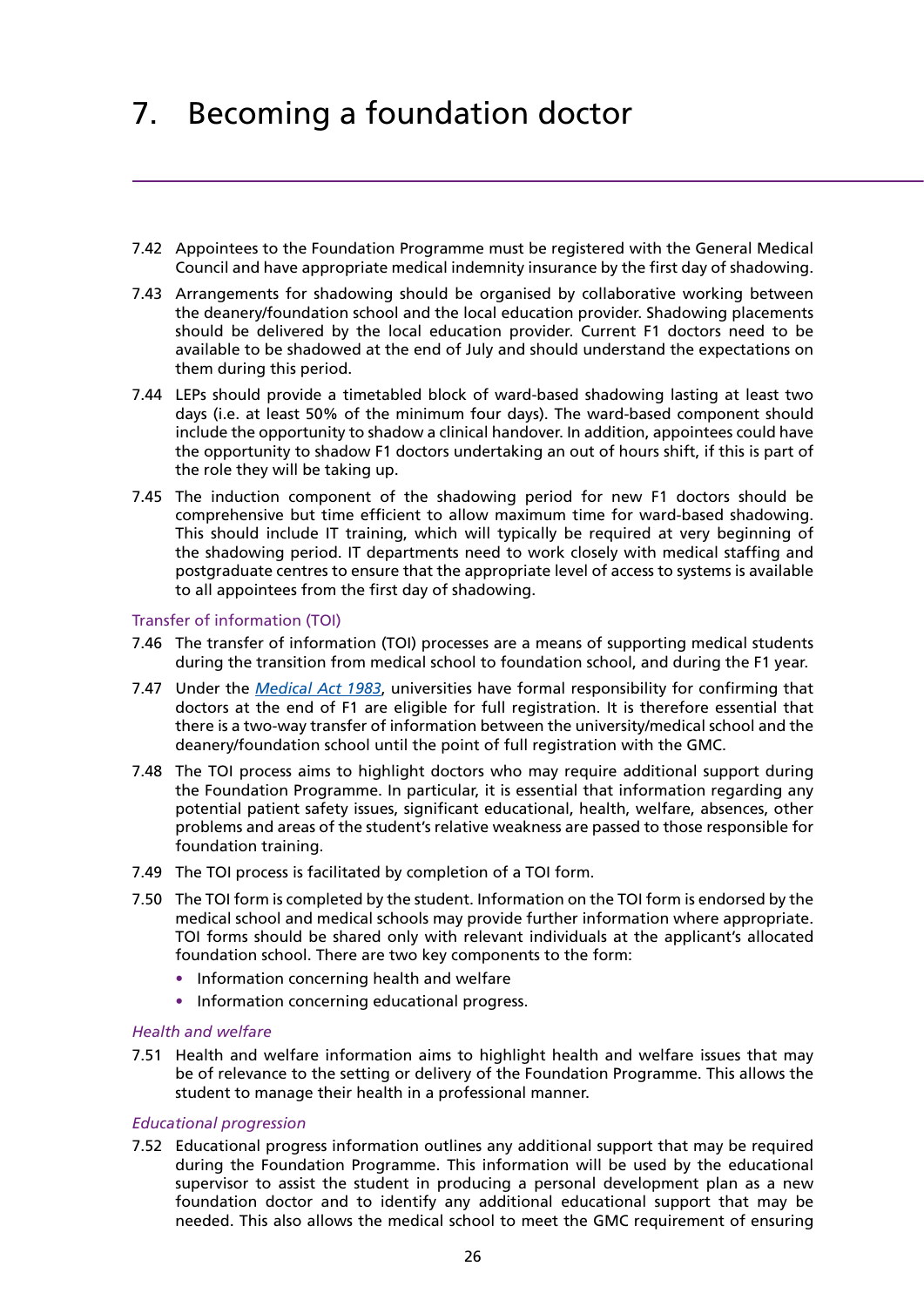that graduates' areas of relative weakness are fed into their Foundation Programme portfolios.

- 7.53 Completion of the TOI form does not replace the need to report any fitness to practise issues to the GMC or to inform the LEPs HR/Occupational Health departments of any health issues.
- 7.54 Every applicant applying for the Foundation Programme (via the national application process) is required to comply with the TOI process and complete a TOI form.
- 7.55 The TOI form and full details of the relevant TOI processes are published on the UKFPO website at *[www.foundationprogramme.nhs.uk](http://www.foundationprogramme.nhs.uk/pages/home)*.

### Deferring the start of foundation training

- 7.56 An applicant who has been accepted onto the Foundation Programme may only defer the start date of their training for a statutory reason (e.g. maternity leave, sickness).
- 7.57 Wherever possible, applicants are asked to give their foundation school as much notice as possible of the need to defer the start date. This may allow the foundation school to offer the foundation placement to someone else.

### Medical graduates who start foundation training out of phase

- 7.58 The Foundation Programme starts in July/August and concludes two years later for foundation doctors working full time who meet the requirements for satisfactory completion.
- 7.59 Foundation training that starts after July/August or is due to conclude later than July/ August is referred to as "out of phase". There are separate arrangements for doctors who do not meet the requirements for satisfactory completion (see sections 10 and 11).
- 7.60 Deaneries/foundation schools in partnership with employers can provide training out of phase to foundation doctors who have had to defer the start of their foundation programme for statutory reasons or are resuming training after a period of confirmed absence for statutory reasons. Deaneries/foundation schools should also make clear the arrangement for foundation doctors who wish to train less than full-time.
- 7.61 Foundation doctors who are out of phase should discuss their training needs with their FTPD/T or FSD. Depending on the availability of local resource, deaneries/foundation schools may offer an extra four or six month F1 or F2 placement to appointees who are training out of phase to enable them to complete in July/August. Foundation doctors, following discussion with their FTPD/T or FSD, may also choose to delay their return to training to enable them to get into phase with the start of specialty training if this option is available.

### Changing foundation schools and inter-foundation school transfers

- 7.62 There are two ways in which foundation doctors can change from one foundation school to another:
	- **•** Inter-foundation school transfers
	- **•** Competitive application process.

### *Inter- foundation school transfer (IFST)*

- 7.63 The specific criteria for IFSTs are aligned to the criteria set for special circumstances. Foundation doctors who believe they meet the nationally agreed criteria for transferring to a different foundation school once they have been accepted for foundation training should discuss the matter with:
	- **•** their FSD if they have not yet taken up their appointment; or
	- **•** their FTPD/T if they are already in the training programme.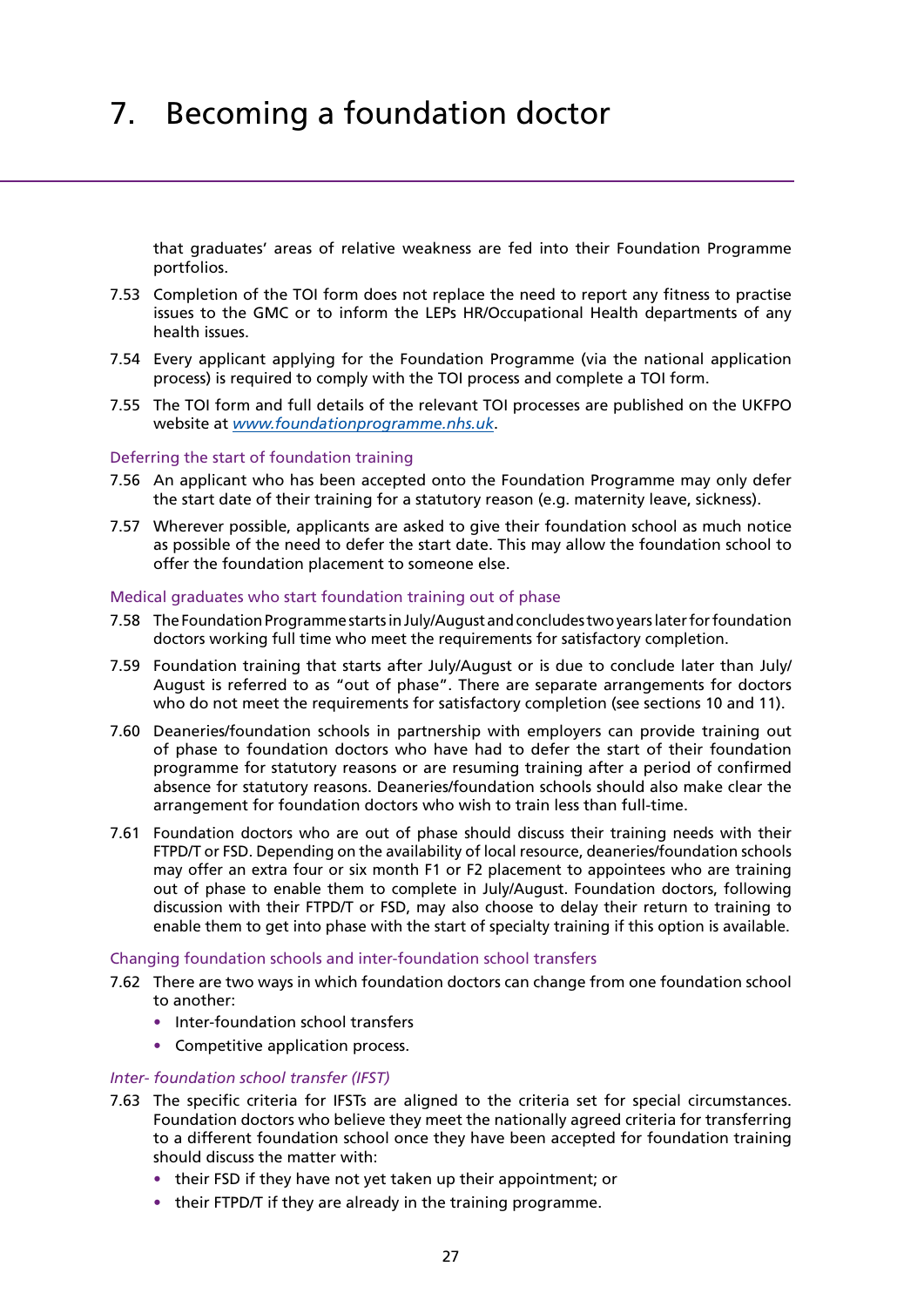- 7.64 Except in exceptional circumstances, transfers will only take place either at the start of foundation training (F1), or at the start of the F2 year. Arrangements for inter-foundation school transfers must be agreed between the FSDs and must satisfy the following criteria:
	- **•** There are places available in the receiving foundation school; and
	- **•** Both foundation schools agree that the foundation doctor needs to transfer because of a relevant change in their circumstances since being allocated to their current school.
- 7.65 The originating deanery/foundation school is responsible for managing any appeals against decisions to reject inter-foundation school transfers. The appeal will consider whether the agreed national process was followed. It is not possible to appeal against the unavailability of places in the receiving school. Both schools must abide by the decision of the appeal's panel.

### *Competitive application process*

7.66 Some foundation doctors may wish to withdraw from a foundation programme so that they can join another foundation school for F2. If they do not meet the requirements for an inter-foundation school transfer (see 7.63 – 7.65) they will have to apply for an advertised F2 rotation i.e. LAT. Before applying, foundation doctors should discuss this with their educational supervisor and must act in accordance with their professional and employment obligations.

### Less than full-time training

- 7.67 Foundation doctors wishing to train less than full-time must compete with all other applicants for entry into the Foundation Programme.
- 7.68 Deaneries and foundation schools should make it clear how foundation doctors may access less than full-time training. The conditions for access to less than full-time training, funding and study-leave arrangements should be clear and fair.
- 7.69 Once accepted into foundation training, foundation doctors who train less than full-time should have equal access to foundation training opportunities.
- 7.70 While there may be other reasons for wishing to train less than full-time, the main reasons include:
	- **•** a disability, which means the doctor needs individual arrangements
	- **•** ill health
	- **•** responsibility for caring for children
	- **•** responsibility for caring for ill/disabled partner, relative or other dependant.
- 7.71 Although foundation doctors undertaking less than full-time foundation training may meet the necessary competences before they complete two full years of training, they still need to complete:
	- **•** an overall total of one year (full-time equivalent) of F1 training; and
	- **•** an overall total of one year (full-time equivalent) of F2 training.
- 7.72 Foundation doctors taking less than full-time training should typically be offered slotsharing arrangements (typically two doctors working in the same post).
- 7.73 The deanery/foundation school is responsible for publishing their process and managing appeals against decisions relating to less than full-time training.

### Foundation doctors with disabilities

7.74 Applicants with disabilities must compete with all other applicants for foundation training programmes. Any such applicants will be treated in line with the laws on employment and equal opportunities. More information is available in the GMC guidance document *[Gateways](http://www.gmc-uk.org/education/undergraduate/gateways_guidance.asp) [to the Profession](http://www.gmc-uk.org/education/undergraduate/gateways_guidance.asp)* and in the GMC statement on disability in medical education and training published on the GMC website.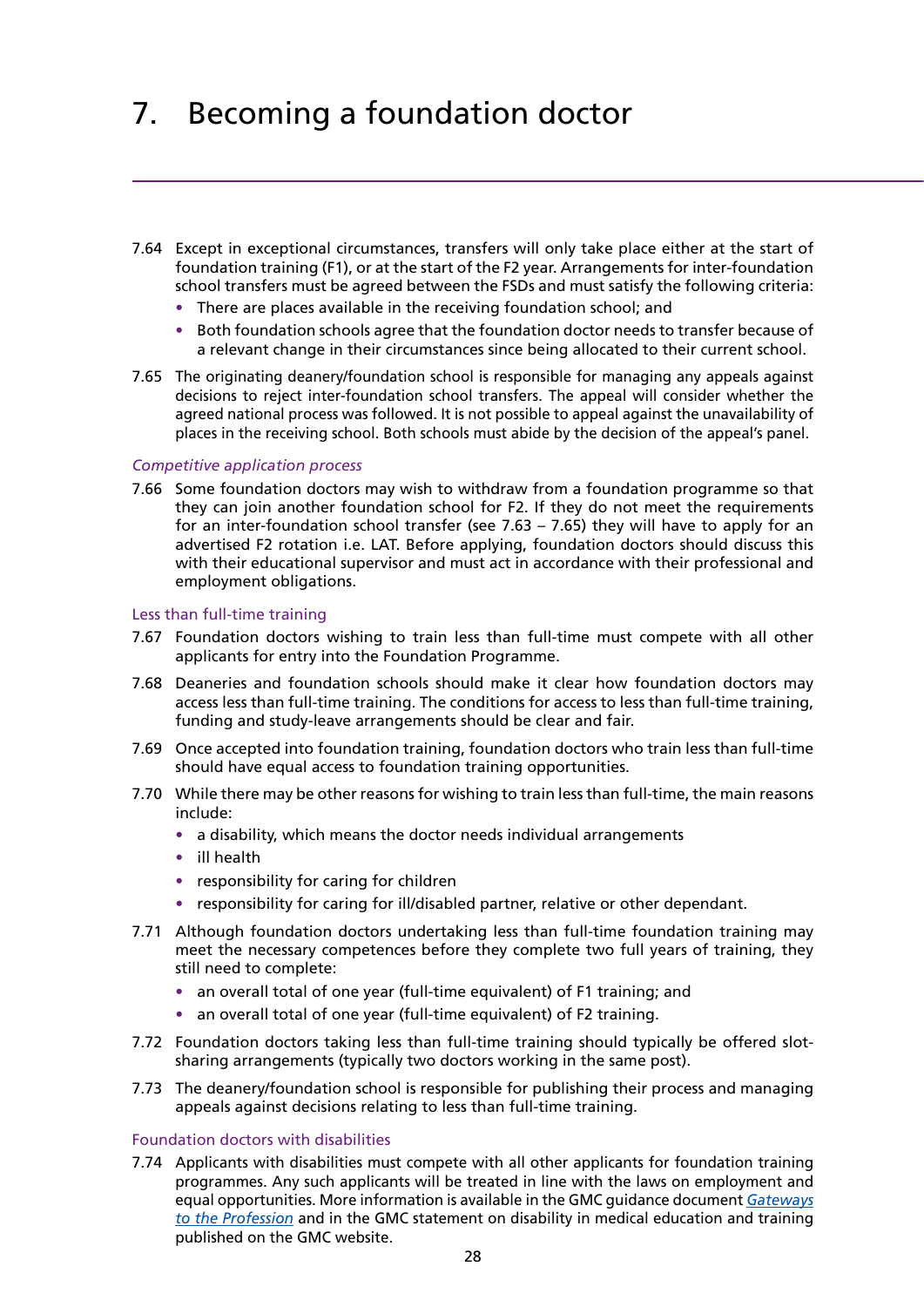- 7.75 Following allocation to foundation schools, the FSDs must take into account the needs of applicants with disabilities. Applicants should be informed of the deanery/foundation school process to support those with a disability. Postgraduate deans and foundation schools are encouraged to tailor individual foundation training programmes to help foundation doctors with disabilities to meet the requirements for satisfactory completion. The outcomes set out in the Curriculum should be assessed to the same standard but reasonable adjustments may need to be made to the method of education, training and assessment.
- 7.76 Employers must make reasonable adjustments if disabled appointees require these. The need to do so should not be a reason for not offering an otherwise suitable placement. They should also take into account the assessments of progress and individual appointee's educational needs wherever possible.

### Foundation doctors with health issues

- 7.77 Applicants with specific health issues must compete with all other applicants for foundation training programmes. Any such applicants will be treated in line with the laws on employment and equal opportunities.
- 7.78 Following allocation to foundation schools, the FSDs must take into account the needs of applicants with specific health needs. Applicants should inform their FSD at an early stage so that a suitable rotation can be identified.

### Time out of Foundation Programme (TOFP)

- 7.79 Foundation doctors who want to take time out of the Foundation Programme (TOFP) should first discuss this with their educational supervisor.
- 7.80 The duration of TOFP will usually be for 12 months to avoid foundation doctors becoming out of phase with the Foundation Programme. However, foundation schools may grant TOFP for longer periods. Foundation schools will typically only grant TOFP at the end of F1 so that the time out is taken between the end of F1 and the beginning of F2. Time out during F1 or F2 placements will only be considered in exceptional circumstances.
- 7.81 Foundation doctors may ask to take time out of their two-year foundation programme for a number of reasons, including:
	- **•** gaining clinical experience outside of the Foundation Programme
	- **•** undertaking a period of research
	- **•** a planned career break.
- 7.82 Foundation doctors who take time outside of UK national health service employment as part of the TOFP process are able to count prior national health service employment for the purpose of incremental credit and starting salary, sick pay and maternity leave entitlements subject to the terms of service. Any service or employment outside the national health service will not count for national health service pension purposes. More information about terms of service in each of the countries can be found at: *[www.nhsemployers.org](http://www.nhsemployers.org/)* (for England and Wales); *[www.sehd.scot.nhs.uk](http://www.sehd.scot.nhs.uk)* (for Scotland); and *[www.dhsspsni.gov.uk](http://www.dhsspsni.gov.uk)* (for Northern Ireland).
- 7.83 Foundation doctors who take time out of the Foundation Programme are advised to consult the *[GMC website](http://www.gmc-uk.org)* about options for GMC registration. A discussion with the educational supervisor, FTPD/T or FSD is also advisable.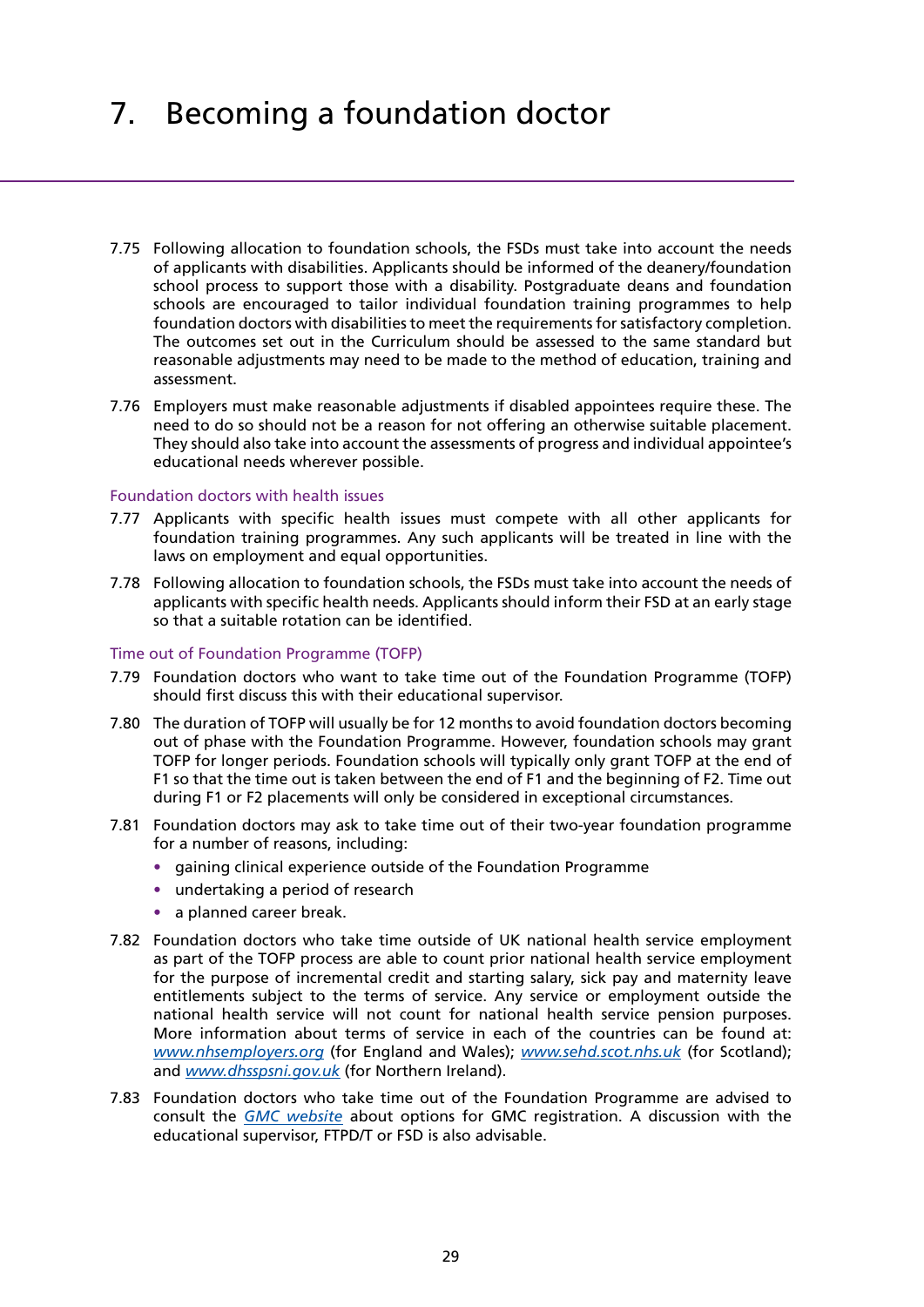- 7.84 Foundation doctors who take time out of F1 to undertake training outside the UK will require a Certificate of Experience from their medical school confirming they have successfully completed the requirements of F1 in order to apply for full GMC registration. No other evidence will be accepted. If the foundation doctor cannot provide the Certificate of Experience they are not eligible for full registration and will be limited to applying for provisional registration on their return. Further guidance can be found on the GMC website: *[http://www.gmc-uk.org/doctors/registration\\_applications/uk\\_internships.asp](http://www.gmc-uk.org/doctors/registration_applications/uk_internships.asp).*
- 7.85 If, after discussion, a doctor decides to go ahead with their request to take time out, they should fill in a TOFP request form and send it to the FSD (a national TOFP form is published on the UKFPO website at *[www.foundationprogramme.nhs.uk](http://www.foundationprogramme.nhs.uk/pages/home)* although deaneries/foundation schools may have their own forms). The request will be reviewed in line with the foundation school's procedures.
- 7.86 The FSD will need to receive such requests by the end of the sixth month of the F1 year unless there are exceptional circumstances.
- 7.87 The FSD may set an upper limit on the number of foundation doctors who will be permitted to take TOFP, as there are a limited number of places in F2 programmes.
- 7.88 If the FSD agrees to TOFP, the foundation doctor will be able to return to their foundation school at the end of the agreed period but not necessarily to the same LEP or rotation as originally allocated.
- 7.89 If a foundation doctor's request for time out has been agreed but their plans change, the foundation school will try to arrange an appropriate training opportunity for the doctor at short notice but the school cannot guarantee to do so.
- 7.90 It is the foundation doctor's responsibility to tell their FSD six months before the start date of their F2 year that they plan to return to the Foundation Programme in accordance with an agreed process. If the foundation doctor does not contact the FSD as agreed, the foundation school is no longer required to hold a F2 rotation and the foundation doctor would need to apply for a vacant F2 appointment in open competition.
- 7.91 Foundation doctors may appeal against the decision of the FSD not to grant TOFP. The foundation school will publish and manage an appeals process. Foundation doctors may normally appeal against the decision on the grounds that the process was not applied with appropriate diligence or due care or that there is evidence of prejudice, bias or conflict of interest in the handling of the application. The appeal should be heard by a panel comprising at least three people, none of whom were involved in the original decision.

### Permanent withdrawal from the Foundation Programme

- 7.92 A foundation doctor can decide to withdraw permanently from a two-year foundation programme. Before doing so, they should seek advice from their educational supervisor, FTPD/T or FSD. Medical students who have not yet taken up their place in a foundation programme should discuss their intention to withdraw with their medical school and the local FSD.
- 7.93 Those considering withdrawing from the Foundation Programme should be informed about how to access specialist career support from their medical school, university careers service and the deanery careers service.
- 7.94 Medical students and foundation doctors must act in accordance with the GMC's guidance in *[Good Medical Practice](http://www.gmc-uk.org/guidance/good_medical_practice.asp)* on accepting posts and then refusing them, i.e. they must give the foundation school sufficient time to make suitable arrangements to meet patient and service needs. Appointees and employees are expected to meet the terms and conditions of their contract if they wish to resign (see 10.54 – 10.55 and 11.50 – 11.51 resignation).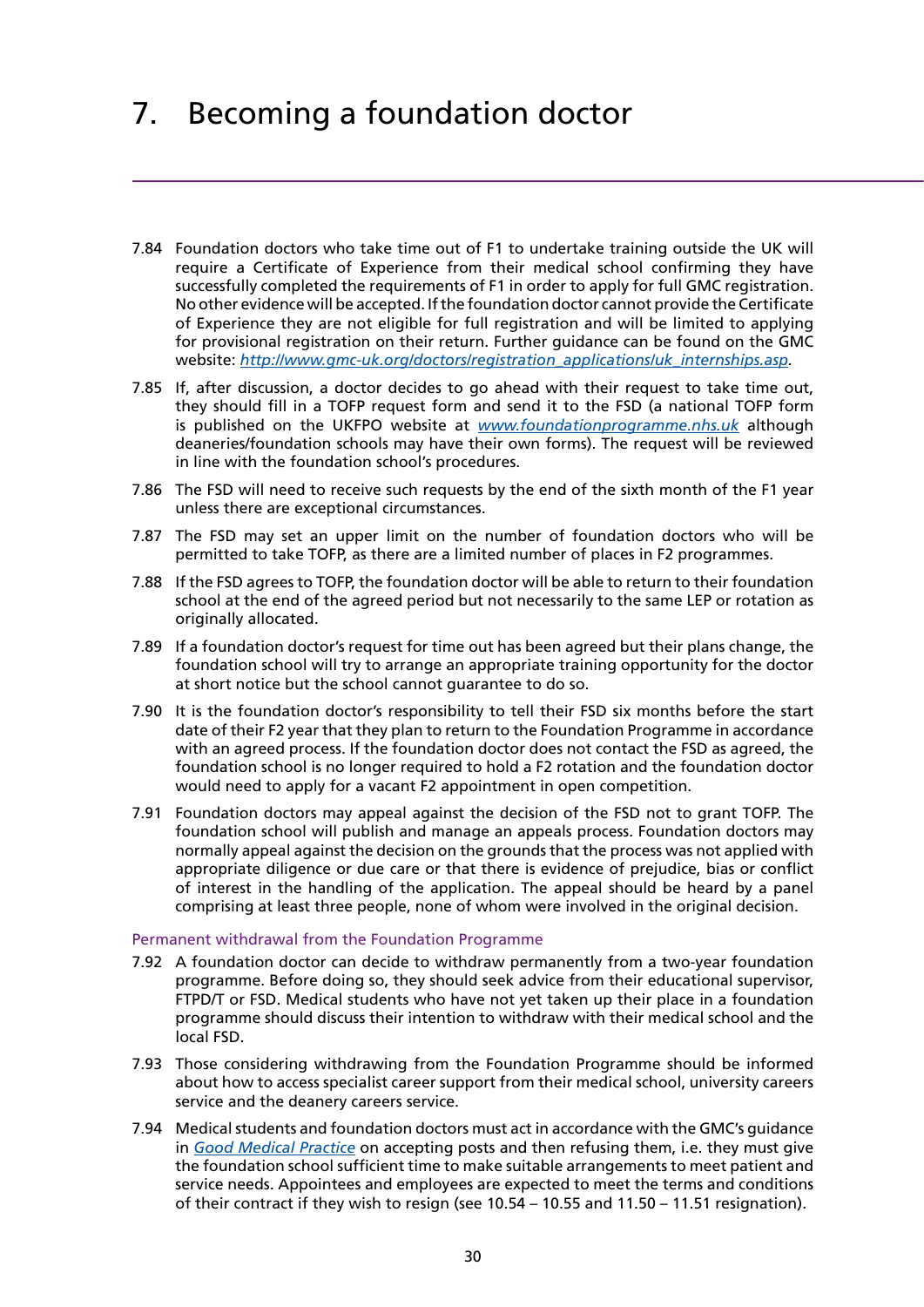### <span id="page-29-0"></span>The educational framework for the Foundation Programme

- 8.1 The Foundation Programme is a structured programme. It is curriculum-driven, draws upon assessments from a number of viewpoints, is supervised with regular educational appraisal and is managed by a foundation school director (FSD) with support from foundation training programme directors/tutors (FTPD/Ts).
- 8.2 The Curriculum sets out the outcomes expected of a foundation doctor completing F1 and the Foundation Programme. It also sets out how they will be assessed. The Curriculum and assessment process is the same across the UK.
- 8.3 All foundation doctors who have full registration and a licence to practise with the GMC (i.e. F2 doctors) will be required to participate in a revalidation process.
- 8.4 Foundation doctors must maintain an e-portfolio which provides a record of their educational progress and achievements throughout the Foundation Programme.
- 8.5 There must be a named FTPD/T to manage each foundation programme (see 5.25 5.29).
- 8.6 Foundation doctors must be supervised in the workplace and have a named educational supervisor (see 5.30 – 5.35).

### Approved practice settings for doctors new to full registration

- 8.7 UK graduates new to full registration, international medical graduates or those returning to the medical register after prolonged absence from UK practice, are required to work initially within an approved practice setting (APS) in the UK for a period of 12 months. An APS is an organisation approved by the GMC as suitable for doctors new to full registration.
- 8.8 The requirement stops once 12 months practice has been completed. To reflect this on the list of registered medical practitioners (LRMP) entry they need to notify the GMC by completing an on-line process. Full details are on the GMC website at: *[http://www.gmc](http://www.gmc-uk.org/doctors/registration_applications/release_from_aps_p1.asp)[uk.org/doctors/registration\\_applications/release\\_from\\_aps\\_p1.asp](http://www.gmc-uk.org/doctors/registration_applications/release_from_aps_p1.asp)*

### The foundation e-portfolio

- 8.9 All foundation doctors must maintain an e-portfolio and use it to support their educational and professional development and career planning. The primary purpose of the e-portfolio in the Foundation Programme is to help doctors record and reflect on their progress and achievements.
- 8.10 The e-portfolio includes personal development plans, summaries of feedback from the educational supervisor, clinical supervisors' reports, significant achievements or difficulties, reflections of educational activity, career reflections and the results of the Foundation Programme assessments. It will help the foundation doctor to demonstrate progression during their foundation training.
- 8.11 The e-portfolio will be reviewed to inform the judgement about whether a foundation doctor has met the requirements for satisfactory completion of F1 and the Foundation Programme.
- 8.12 The security standards for foundation e-portfolios are set out in appendix 13e. Deaneries/ foundation schools and e-portfolio providers must ensure their foundation programme e-portfolios conform to these standards.

Induction and shadowing

8.13 See section 7 (7.35 – 7.45).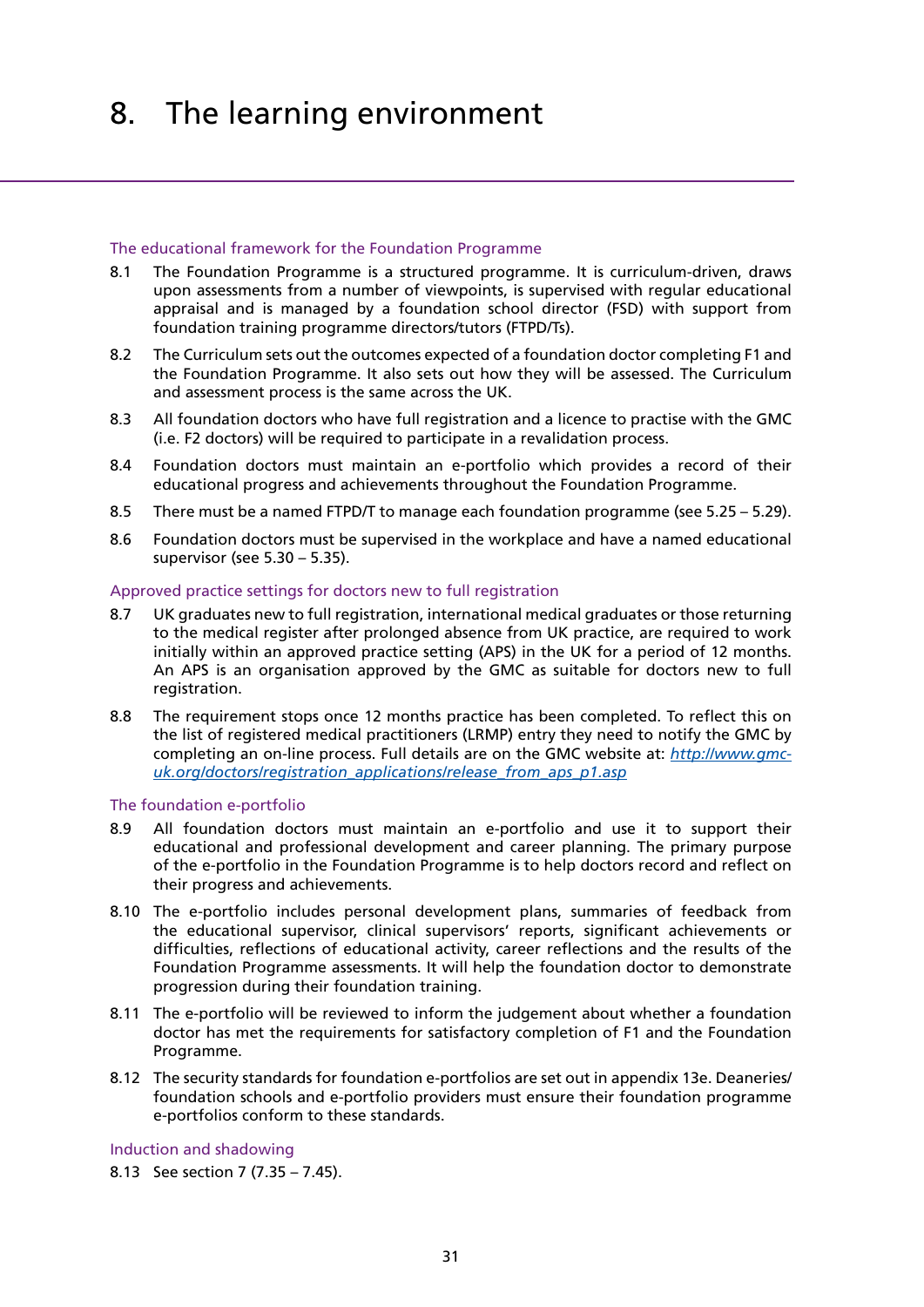### Personal development plan (PDP)

- 8.14 Foundation doctors should have a personal development plan for each placement within the rotation. This should set out the specific aims and learning objectives and be based on the requirements for satisfactory completion of F1/the Foundation Programme. It should also be mapped to the Curriculum.
- 8.15 At the beginning of each placement the foundation doctor should agree the PDP with their educational supervisor and record it in their e-portfolio. The PDP should form the basis of all appraisal discussions.

### Educational appraisal

- 8.16 Foundation doctors must meet with their educational supervisor at the beginning and end of each placement. It may be appropriate to combine the end of placement meeting with the beginning of the next placement meeting but separate meeting forms must be completed. If issues or concerns are identified, they should meet more regularly to ensure that these are addressed as early as possible.
- 8.17 The foundation doctor's educational supervision should include educational appraisal. The purpose of educational appraisal is to:
	- **•** help identify educational needs at an early stage by agreeing educational objectives which are SMART (Specific, Measurable, Achievable, Realistic, Time bound)
	- **•** provide a mechanism for reviewing progress at a time when remedial action can be taken quickly
	- **•** assist in the development of self-reflection and self-appraisal that are needed throughout a professional career
	- **•** assist in the development of career management skills
	- enable learning opportunities to be identified in order to facilitate a foundation doctor's training
	- **•** provide foundation doctors with a mechanism for giving feedback on the quality of the training provided
	- **•** make training more efficient and effective for the foundation doctor.
- 8.18 All doctors who hold registration with a licence to practise will be required to participate in regular systems of appraisal and the Annual Review of Competence Progression (ARCP) process.
- 8.19 Foundation doctors should maintain records of their meetings with their educational and clinical supervisor in their e-portfolios.

### Supervised learning events (SLEs)

- 8.20 A supervised learning event (SLE) is an interaction between a foundation doctor and trainer which leads to immediate feedback and reflective learning. They are designed to help foundation doctors develop and improve their clinical and professional practice and to set targets for future achievements.
- 8.21 SLEs use the following tools:
	- **•** Mini-clinical evaluation exercise (Mini-CEX)
	- **•** Direct observation of procedural skills (DOPS)
	- **•** Clinical based discussion (CBD)
	- **•** Developing the clinical teacher.
- 8.22 The SLE process and the minimum requirements are described in the Curriculum.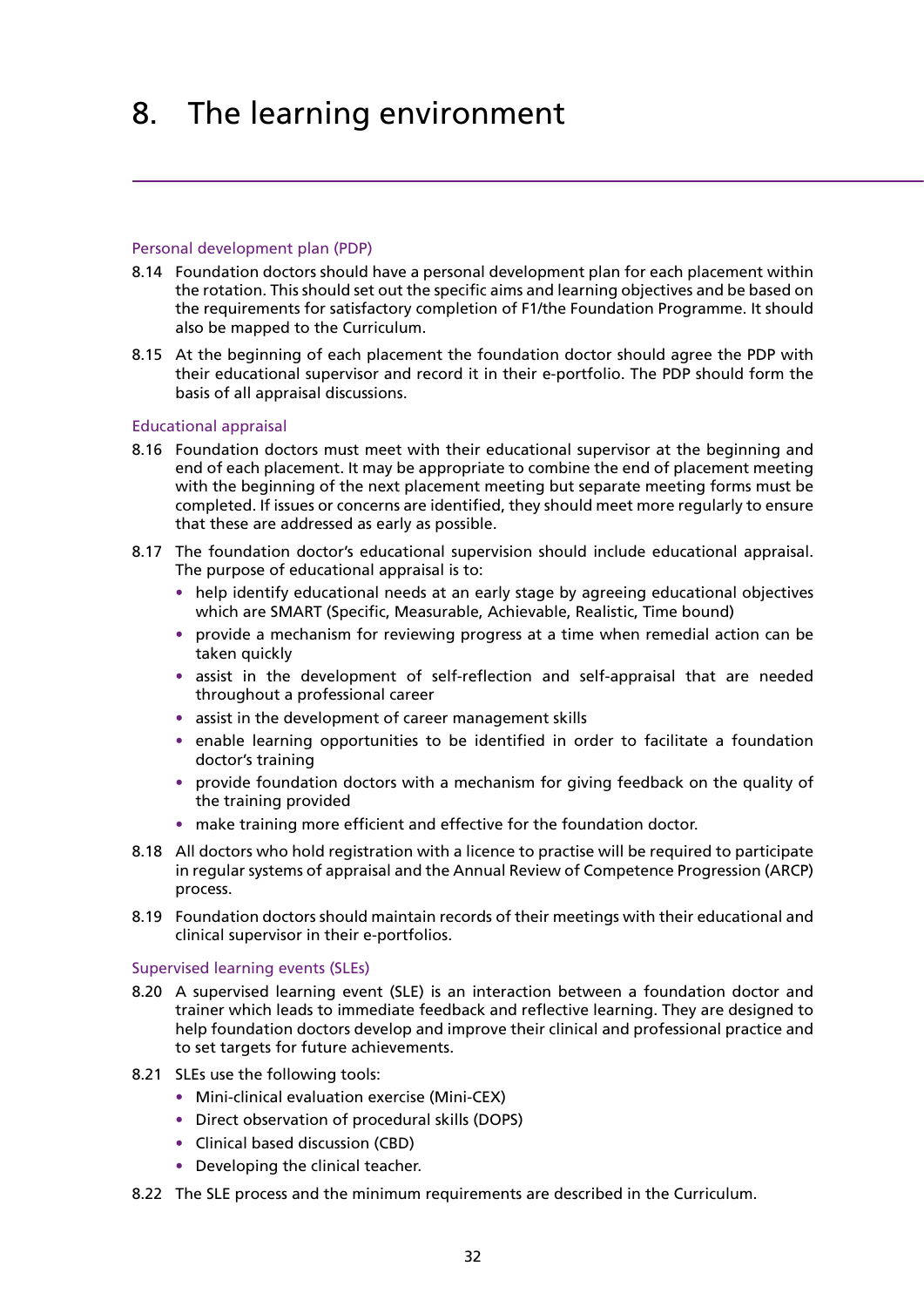### 8.23 Those providing feedback should be trained. SLEs aim to:

- **•** support the development of proficiency in the chosen skill, procedure or event
- **•** provide an opportunity to demonstrate improvement/progression
- **•** highlight achievements and areas of excellence
- **•** provide immediate feedback and suggest areas for further development
- **•** demonstrate engagement in the educational process.
- 8.24 Participation in this process, coupled with reflective practice, is an important way for foundation doctors to evaluate how they are progressing towards the outcomes expected of them (as set out in the Curriculum).

### **Assessments**

- 8.25 The assessment tools and process are described in the Curriculum. The purpose of assessment in the Foundation Programme is to:
	- **•** highlight achievements and areas of excellence;
	- **•** promote regular feedback;
	- **•** supply and demonstrate evidence of progression linked to the Curriculum; and
	- **•** identify doctors who may need additional help.
- 8.26 The Foundation Programme aims to enable foundation doctors to develop their competence under supervision. Assessments with constructive feedback can support learning and enable the foundation doctor to reflect on their strengths and weaknesses and target their learning.
- 8.27 The standard of competence is what is expected at the end of F1 and the end of F2. Therefore foundation doctors may not meet this level at the beginning of the year but should show evidence of progress during the year.
- 8.28 All those engaged in assessing learning encounters in the workplace must be trained in the assessment methodology, providing feedback and in equality and diversity awareness. They should also be competent in the procedure or activity under assessment.
- 8.29 Clinical supervisors should draw upon their own observations and feedback from their health and social care colleagues who form part of the placement supervision group, when completing their end of placement report.

### Generic teaching and study leave

- 8.30 The generic teaching programme and study leave are provided to support the objectives of the Foundation Programme. In particular, both the generic teaching programme and study leave should be used to support the acquisition of the competences set out in the Curriculum and to enable foundation doctors to explore career options.
- 8.31 There should be a generic teaching programme in both F1 and F2. The generic teaching programme should be mapped to the Curriculum. A register of attendance should be maintained and a minimum of 70% attendance or equivalent should be achieved.
- 8.32 Deaneries/foundation schools will have their own study leave policies. Study leave which has not been allocated to the generic teaching programme, may be taken as long as this is consistent with maintaining clinical services. Study leave must be agreed in advance to avoid disruption to services and it must be supported by the educational supervisor. It should be used to:
	- **•** support the aims of the Foundation Programme;
	- **•** achieve the foundation outcomes; or
	- **•** explore career opportunities and improve wider professional development.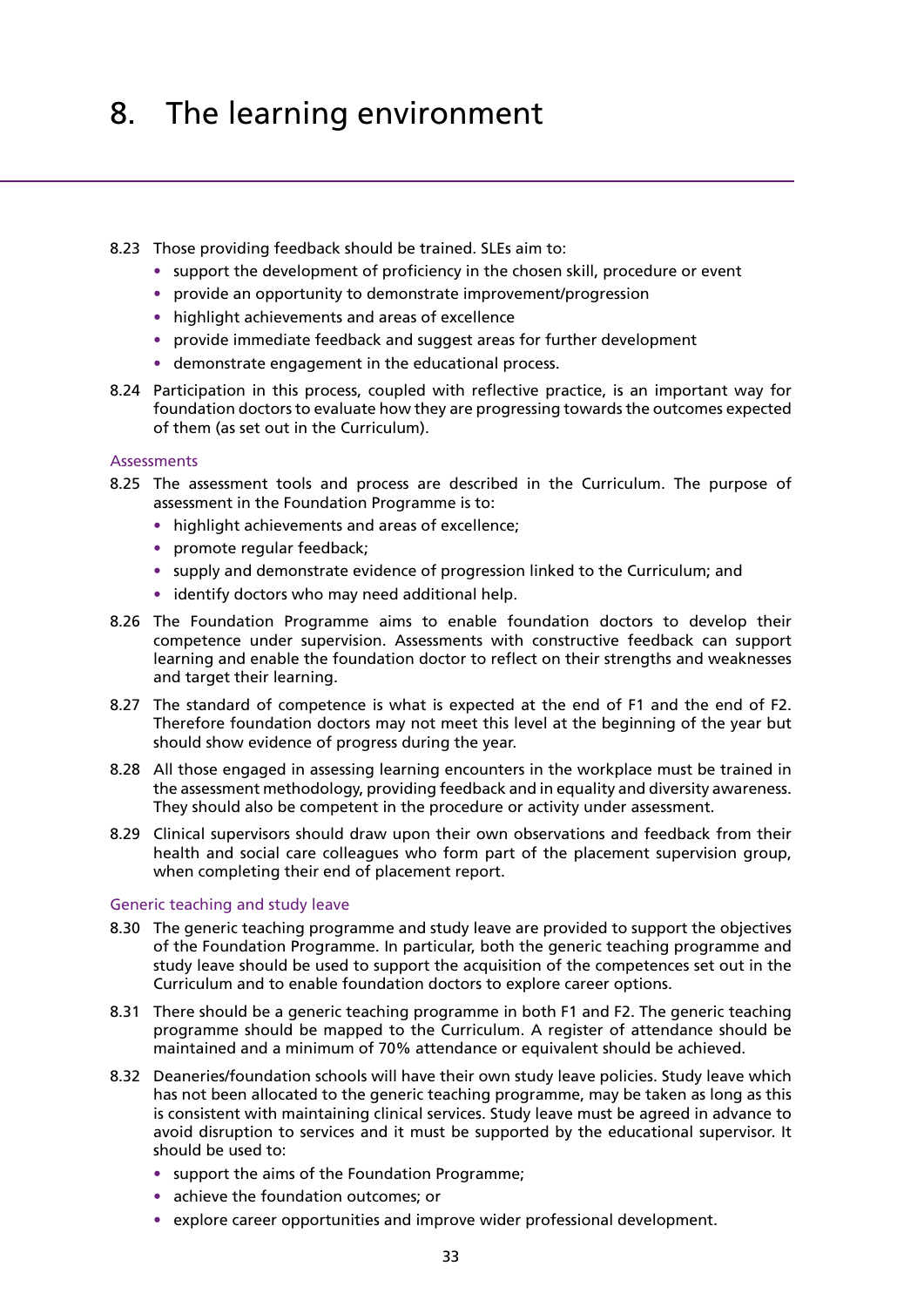- 8.33 Study leave should not be used to prepare for specialty examinations during foundation training but may be used to take a specialty examination.
- 8.34 Foundation doctors training less than full-time are entitled to pro-rata access to study leave funding and time allocations.

### Foundation doctors in foundation year one (F1)

- 8.35 F1 doctors are entitled to three hours of in-house, formal education as part of their working week which should be relevant, protected ('bleep-free') and appropriate to their F1 training. Foundation doctors must be released to attend and should give their pagers to someone else so that they can take part.
- 8.36 This weekly in-house, formal education may be aggregated to release whole days for generic training during F1.
- 8.37 The generic teaching programme should be mapped to the Curriculum.
- 8.38 F1 doctors are not eligible for study leave. However, local arrangements may exist to enable F1 doctors to undertake tasters towards the end of the F1 year. To fully benefit from tasters, foundation doctors should discuss their career aspirations with their educational supervisor and review their requirements for tasters and the timing around the middle of the F1 year.

### Foundation doctors in foundation year two (F2)

- 8.39 F2 doctors may receive three hours of in-house, formal education as part of their working week which should be relevant, protected ('bleep-free') and appropriate to their F2 training.
- 8.40 F2 doctors may request up to 30 days study leave. The majority of this is allocated to the teaching programme, taster sessions and ALS. The remaining days can be taken to support the objectives of the Foundation Programme as long as this is consistent with maintaining essential service and is in accordance with local study leave policies.
- 8.41 During the F2 year, attendance at foundation teaching sessions is compulsory. Formal education programmes which support generic professional training are part of the foundation doctor's study leave allowance and should offer a minimum of 10 days training per annum, and should be mapped to the Curriculum. Both study leave funding and time available to F2 doctors can be used for the generic teaching programme.

### Career management

### *Key principles in career management for foundation doctors*

- 8.42 Effective career planning and management support are an integral part of postgraduate medical education and training. The following principles are central to this process:
	- **•** Foundation doctors should be encouraged to adopt a pragmatic, realistic outlook and to recognise that their desired career path may only be attainable within the context of the job market and their personal circumstances
	- **•** Foundation doctors are expected to be proactive in the planning and progression of their career, building on career management skills learnt at medical school to be further consolidated throughout the duration of their career
	- **•** They should be encouraged to develop career planning skills during their time in the Foundation Programme which can be facilitated by increasing their awareness of their personal work values, strengths and attributes
	- **•** Exploration of wider potential career options and reflection is encouraged before the narrowing of options and more detailed consideration takes place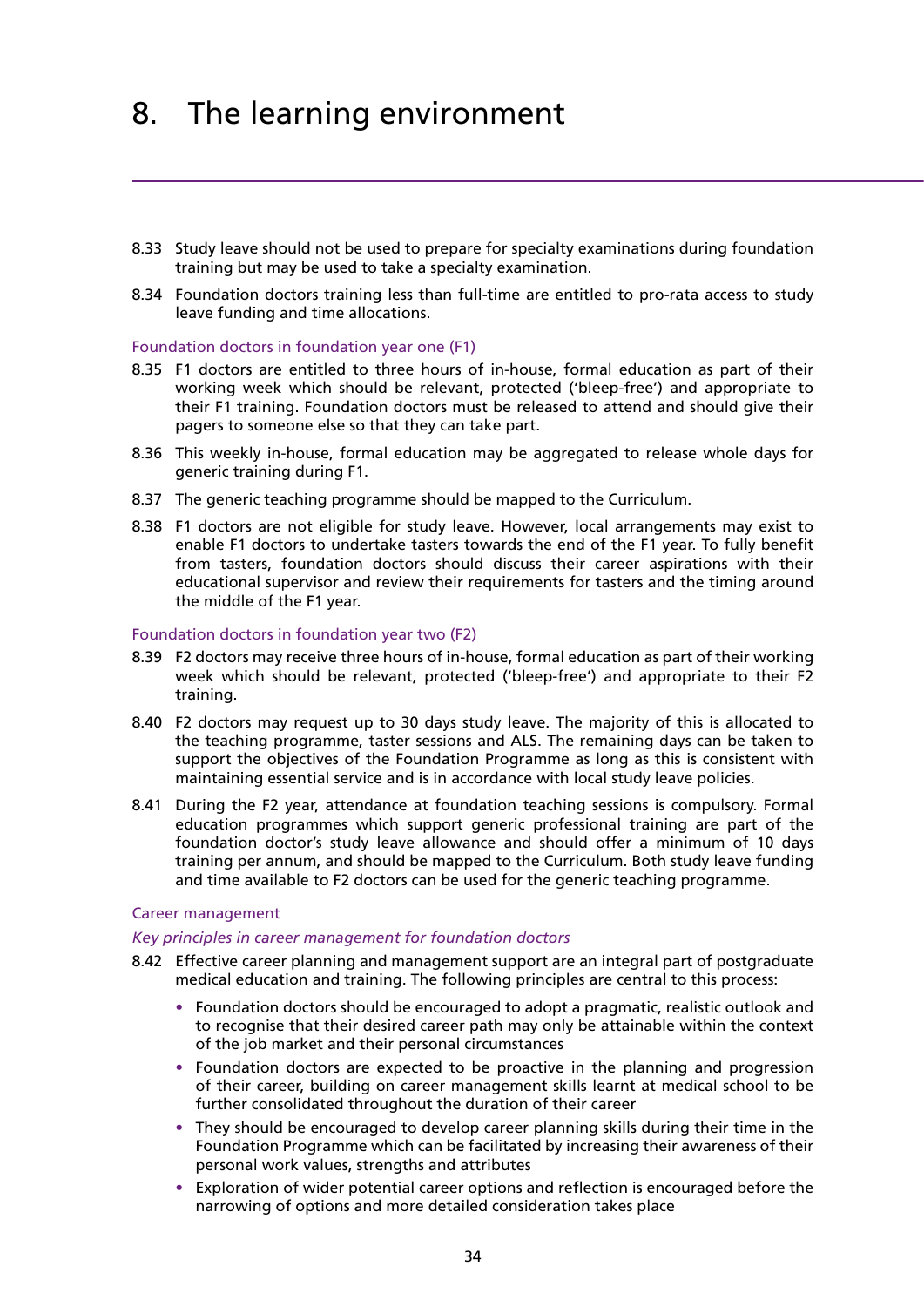- **•** Foundation doctors should be aware that careers can change direction due to ill health, disability and work/life balance issues. Foundation doctors should seek careers support if their circumstances change
- **•** They are encouraged to consider their possible career pathways and subsequent specialty training programmes when choosing F1 and F2 taster attachments (see appendix 13f) audit projects and research.

### *Career management resources for foundation doctors*

- 8.43 Foundation doctors must have access to accurate and up-to-date information in order for informed and realistic decisions to be made. The following will help facilitate this approach:
	- **•** Foundation doctors should be aware of sources of information on competition ratios such as the following websites: *[NHS Medical Careers](http://www.medicalcareers.nhs.uk), [UKFPO](http://www.foundationprogramme.nhs.uk/pages/home)* and *[NHS Employers](http://www.nhsemployers.org)*
	- **•** Careers information is available from the NHS Medical Careers, the UKFPO, deaneries and the royal colleges and faculties websites
	- **•** Careers publications should be available in postgraduate medical libraries (e.g. BMJ Careers)
	- **•** Educational supervisors should discuss the foundation doctor's career aspirations and sources of advice and information.

### Community experience

8.44 The Foundation Programme should equip foundation doctors with the skills they need to manage the whole patient. This includes assessing and managing patients with acute physical, long-term physical, mental health and multiple health conditions across different healthcare settings. As part of a balanced programme, this could be delivered by providing a placement in a community setting (e.g. general practice, public health, palliative care, community paediatrics, psychiatry). In addition, a broader, "communityfacing" experience can also be provided for foundation doctors as part of hospitalbased placements (e.g. emergency department, out-patient clinics, community clinics, domiciliary visits).

### Inappropriate tasks

- 8.45 The safety of patients and staff must be paramount at all times. Foundation doctors should only undertake tasks which they are competent in or are learning to be competent in with adequate supervision. The Foundation Programme must provide appropriate opportunities for foundation doctors to consolidate, acquire and demonstrate all of the competences and outcomes set out in the Curriculum.
- 8.46 Foundation doctors must not be put in a position where they are asked to work beyond their competence without appropriate support and supervision from their clinical supervisor e.g. the prescription or transcription of cytotoxic or immunosuppressive drugs.
- 8.47 The majority of foundation training typically takes place in the workplace. Appropriate secretarial and ward clerk support must be provided to support foundation doctors in their service and educational work. To ensure that foundation doctors maximise their learning opportunities, they should not routinely be engaged in tasks such as delivering requests/samples for investigations or phlebotomy.
- 8.48 Duties such as clerking for endoscopy lists (day cases), day case surgery or angiography (day cases) must only be carried out by foundation doctors when such work forms an educational and/or natural part of the continuity of patient care.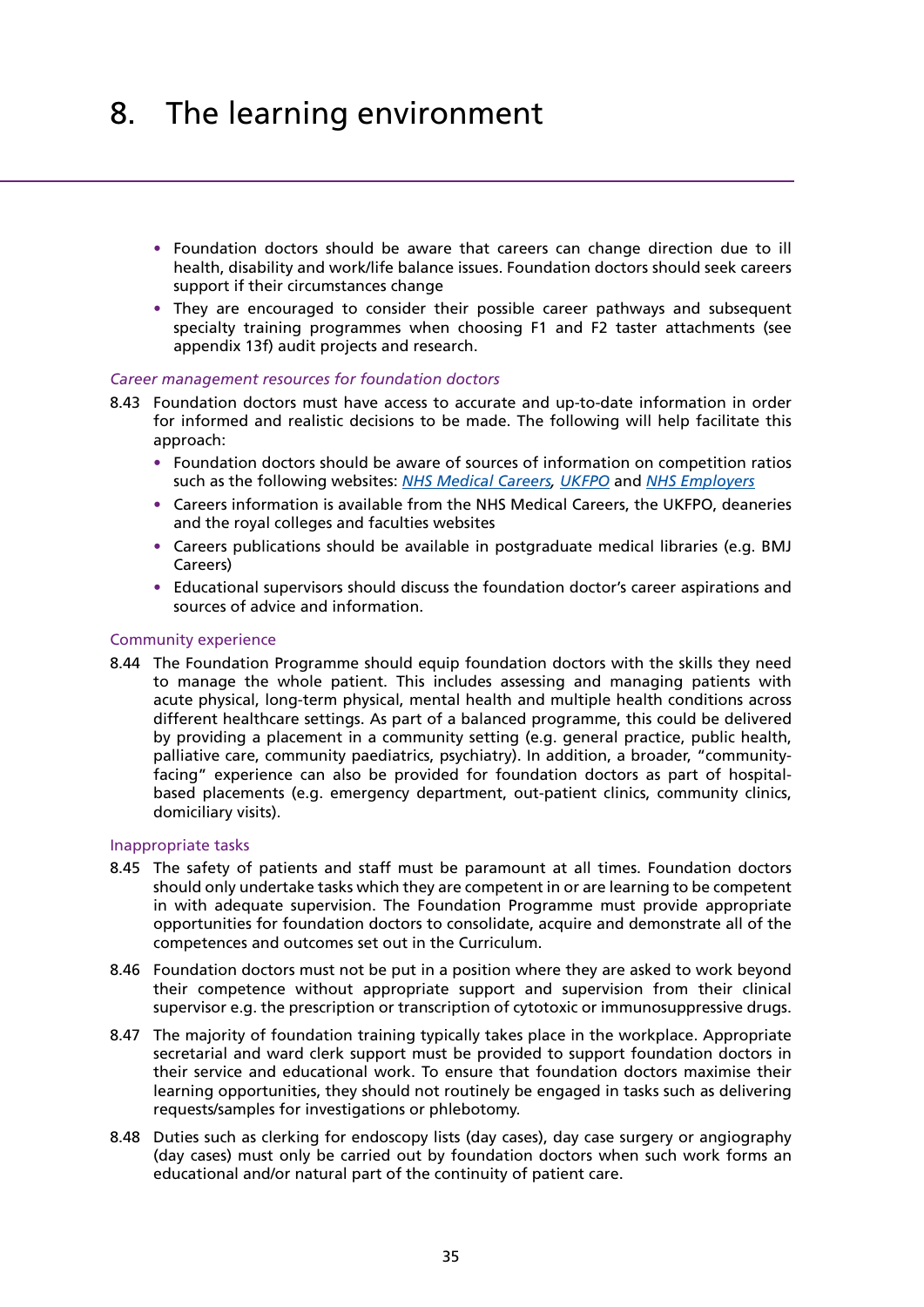- 8.49 Tasks such as exercise ECGs and minor surgery are only appropriate for foundation doctors to carry out if there is a clear training component, i.e. supervision by a more senior doctor or further involvement in the patient's care.
- 8.50 Foundation schools should make foundation doctors aware of and publish on their websites how foundation doctors can raise concerns if they believe that there is not an appropriate balance between service and training.

### Consent

- 8.51 Foundation doctors must act in accordance with GMC guidance on consent [*[Consent:](http://www.gmc-uk.org/guidance/ethical_guidance/consent_guidance_index.asp) [patients and doctors making decisions together \(2008](http://www.gmc-uk.org/guidance/ethical_guidance/consent_guidance_index.asp))*].
- 8.52 Before seeking consent both the supervisor and the foundation doctor must be satisfied that the foundation doctor understands the proposed intervention and its risks, and is prepared to answer associated questions the patient may ask. If they are unable to do so, they should have access to a supervisor with the required knowledge.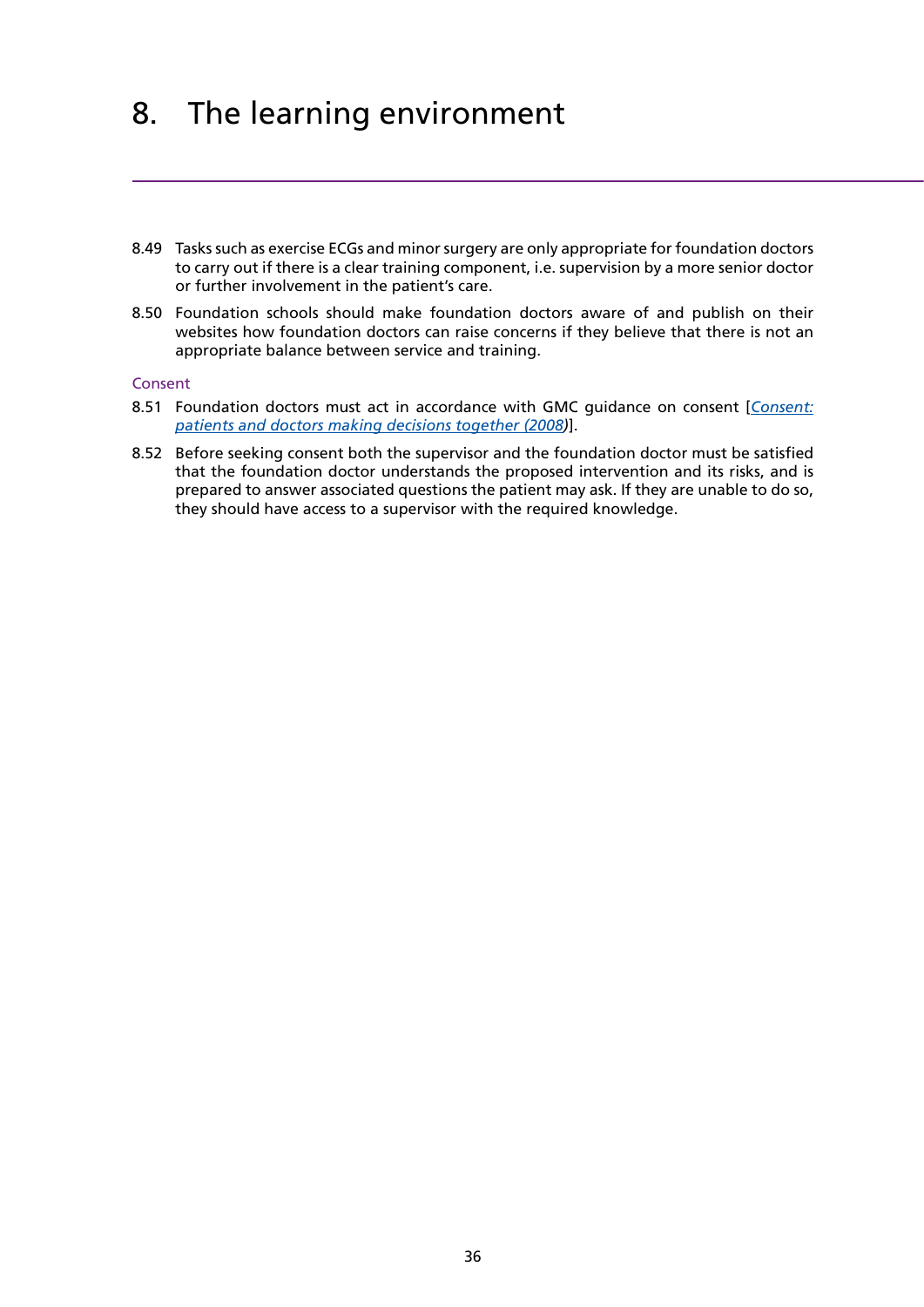# <span id="page-35-0"></span>9. Doctors in difficulty

- 9.1 Foundation doctors require close supervision. They must not be expected to exceed their level of clinical competence. Occasionally, foundation doctors fall below the standards of performance and progress expected of them. This can be for a number of reasons including health, personal problems, attitudes and behaviours, knowledge/understanding or skills or a combination of any of these. Often these factors are interrelated, so educational supervisors and other colleagues should be vigilant for co-existent health problems when considering concerns about attitudes or skills.
- 9.2 Managing and supporting doctors in difficulty depends on a close working relationship between a foundation doctor's employer, employer-based human resources, occupational health, the deanery/foundation school and, wherever possible, the graduating medical school. It is important that all involved parties communicate at an early stage to understand their roles and responsibilities in relation to the doctor in difficulty and implement those responsibilities in an appropriate and timely manner.

### *Doctors who are underperforming*

- 9.3 Underperformance may be identified by a number of routes, which include:
	- the foundation doctor's reluctance or failure to engage fully in education and training
	- the foundation doctor's reluctance or failure to get fully involved in the assessment process
	- **•** concerns raised by clinical supervisors, educational supervisors, clinical directors or other members of the healthcare team
	- unexplained, repeated or prolonged absences from training
	- **•** serious incidents, events or complaints.
- 9.4 Clinical and educational supervisors should look out for signs of such problems, and be ready to offer help and advice to foundation doctors. It is essential that the clinical and educational supervisors are clear about who will raise concerns. Concerns should be raised early and firstly with the foundation doctor. The specific concerns should be documented, as should any discussion about those concerns. If the clinical supervisor raises concerns, the educational supervisor must also be informed. The educational supervisor may also wish to seek advice from the FTPD/T and the deanery/foundation school. The educational supervisor may wish to seek advice from the foundation doctor's employer.
- 9.5 If concerns relate to patient safety, the clinical supervisor, educational supervisor or the FTPD/T should discuss the matter with the relevant clinical director, head of service, medical director or general practitioner to ensure that appropriate measures are in place. The deanery/foundation school must also be informed. If concerns relate to patient safety, the clinical supervisor, educational supervisor or FPTD should discuss the matter with the relevant clinical director, head of service, medical director or general practitioner to ensure that appropriate measures are in place.

### *Doctors who are ill*

- 9.6 As part of the induction process, FTPD/Ts should ensure that foundation doctors are made aware of the employer's sickness absence policy, including their responsibilities for informing the employer of illness and cover arrangements during absences.
- 9.7 Illness, particularly stress related or psychological illness, can first present as underperformance.
- 9.8 Foundation doctors who have health problems that are impairing or may impair their performance, should contact occupational health for a specialist opinion and guidance. Foundation doctors should discuss their concerns with their employers so that they may provide advice and the employer may refer the foundation doctor to occupational health (OH). Deaneries/foundation schools can provide advice on accessing services where employers do not have established arrangements.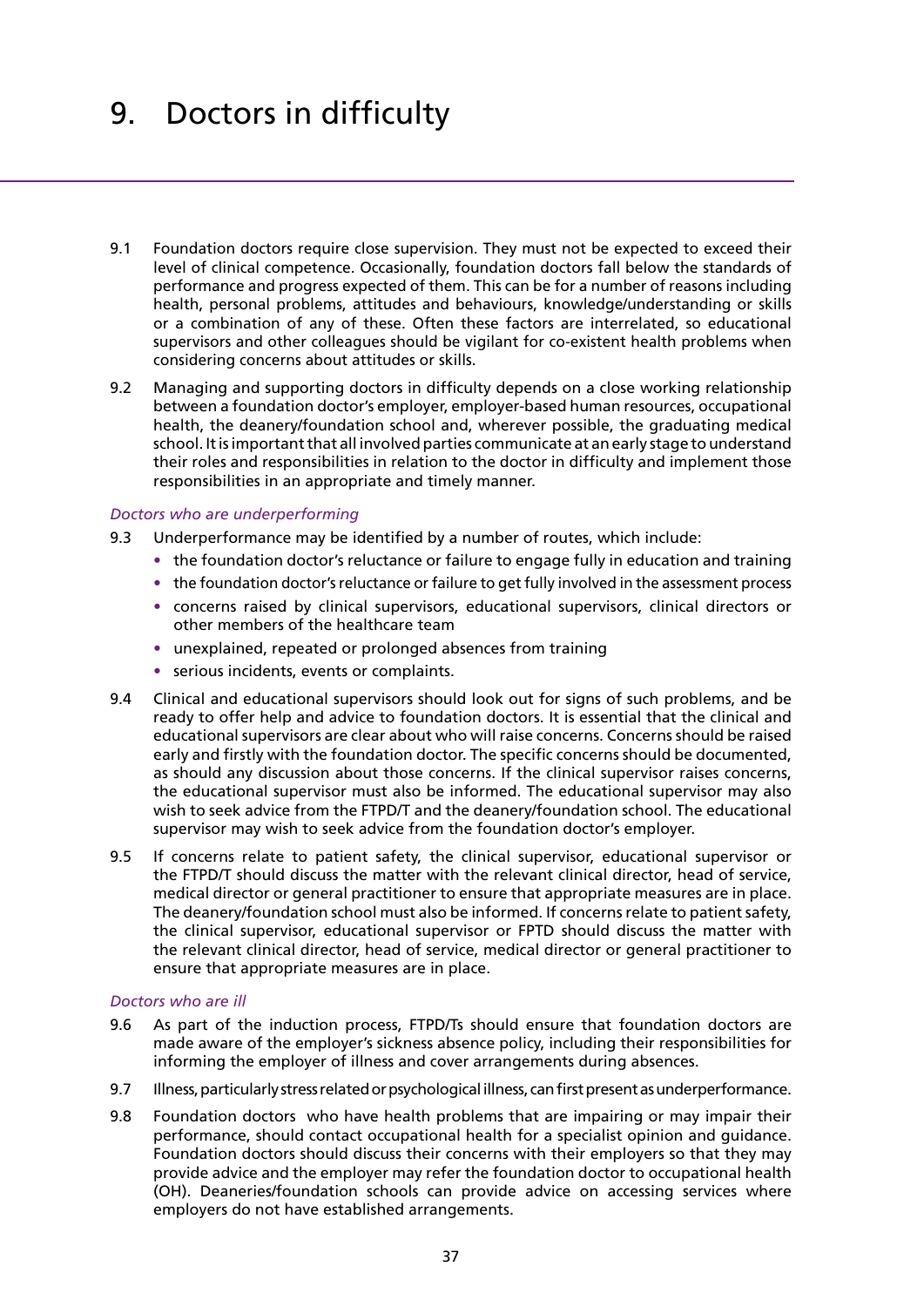# 9. Doctors in difficulty

9.9 Occupational health may recommend a review of the foundation doctor's training programme, including current or planned placements. If this is the case, the educational supervisor should meet with the foundation doctor to review their learning needs. The educational supervisor should work with the FTPD/T to adapt the rotation to meet the health needs of the foundation doctor if this is viewed as an appropriate adaptation, where feasible. The employer should be informed of the referral to occupational health and informed of any recommendations from occupational health to ensure that the foundation doctor obtains employer support and is managed appropriately in accordance with the employer's attendance management/sickness absence policy.

### *Misconduct*

- 9.10 If a foundation doctor is alleged to be bullying, stealing, using the internet for inappropriate purposes or engaging in any other inappropriate activity, this should be managed using normal employer disciplinary policies. It is important that any such matter is brought to the attention of the FTPD/T and the deanery/foundation school as soon as possible. The educational and clinical supervisors may be required to provide information about alleged misconduct to those conducting the investigation on behalf of the employer.
- 9.11 Foundation doctors must provide information in their e-portfolio of any concerns raised in relation to and involving them in misconduct. The information recorded in the e-portfolio should include the outcome of any procedures or investigations undertaken by their employers, together with a reflective report on the episode by the foundation doctor. This is in addition to the declaration of fitness to practise required by the GMC when applying for full registration (see *[www.gmc-uk.org](http://www.gmc-uk.org)* for more details).
- 9.12 The employer should be informed at the earliest possible stage of any potential misconduct in relation to a foundation doctor, so that the employer may manage this through its internal employment procedures. It is important that the parties involved in the foundation doctor's employment, education and training are involved at the earliest opportunity in cases where foundation doctors may potentially be dismissed for misconduct. The employer is responsible for publishing and managing the appeals process against dismissal for misconduct.

### Assessing and supporting foundation doctors in difficulty

- 9.13 The foundation doctor's clinical and educational supervisors should record all evidence of potential concerns about a foundation doctor's progression. The FTPD/T should work with the educational supervisors to monitor the progress of foundation doctors and identify at an early stage any who may need additional support. It is important that the employer is fully informed of the situation and that any relevant employment policies are implemented appropriately.
- 9.14 When a concern has come to light, the educational supervisor should ask those involved to describe, where possible in writing, the actual events that took place. This will form the basis for any subsequent discussion with the foundation doctor. In the first instance, the educational supervisor should arrange an in-depth assessment, looking at the foundation doctor's health, attitudes, skills and their training environment, so that they can take appropriate supportive action. A learning plan should be devised with the foundation doctor, wherever possible. If the educational supervisor concludes that it is not possible to devise and deliver an appropriate learning plan, this should be discussed with the FTPD/T. A summary of all discussions should be documented and agreed with the foundation doctor. All meetings, discussions, plans and assessments should be recorded in writing.
- 9.15 The FTPD/T should be made aware early in the process that there is a problem. This is especially important where the problem is serious, the foundation doctor does not acknowledge that a problem exists, or fails to engage in the process.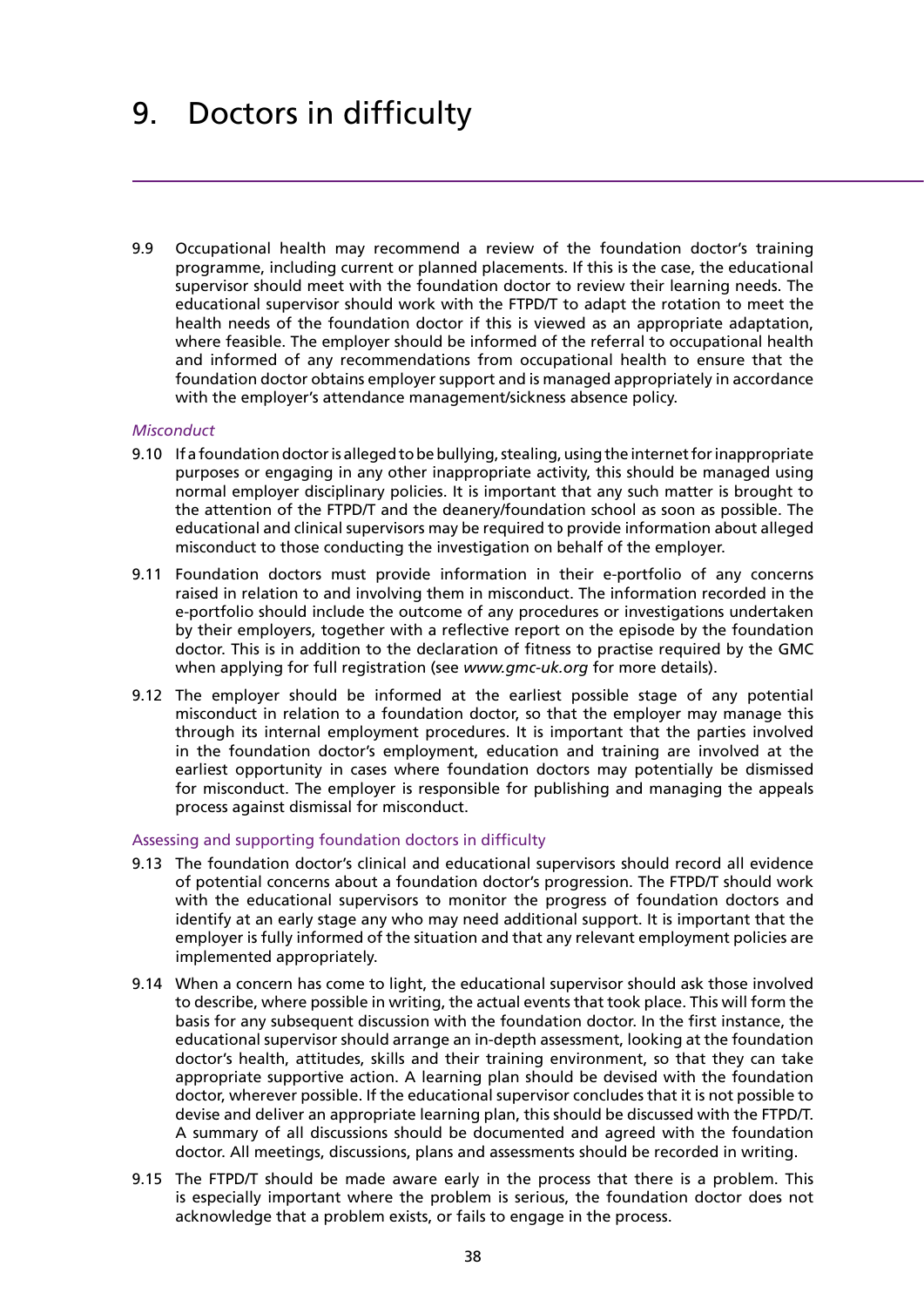# 9. Doctors in difficulty

- 9.16 The FTPD/T should discuss the concerns with the foundation school director (FSD) so that additional support can be provided. This may include extra assessment, and specified remedial support, including referral to a specialist trainee support unit, where this exists. Such action may be separate to or part of the employer's performance or disciplinary procedure. The FSD should ensure all available and relevant local support mechanisms can be accessed to support the foundation doctor.
- 9.17 Where additional support is required, the FTPD/T, working with the educational supervisors, should introduce targeted/remedial training to try and ensure that the foundation doctor meets the requirements for satisfactory completion of F1 or F2. This could include the convening of an ARCP panel before the end of the year to review progress and make recommendations to support the foundation doctor's training. The foundation doctor's employer should be informed of any targeted or remedial training plan.
- 9.18 It is recommended that the foundation doctor's clinical and professional performance is mapped carefully against both the Curriculum outcomes and *[Good Medical Practice](http://www.gmc-uk.org/guidance/good_medical_practice.asp)*. In this way, the FTPD/T, in partnership with the deanery/foundation school, should be able to provide a targeted/remedial input to support the foundation doctor. Every effort should be made to provide clarity over the issues that require attention and these should be provided to the foundation doctors, who may require assistance in understanding what the problems are and what they need to do to try and address them. The educational supervisor or FTPD/T must meet with the foundation doctor and discuss the areas of concern and the proposed targeted training. All discussion should be documented in the e-portfolio. These measures should also be relayed to the foundation doctor, and fully documented together with all the information that has been provided to the trainee.
- 9.19 In exceptional circumstances, the deanery/foundation school should consider engaging their local trainee support unit, where such a facility exists. The deanery/foundation school should communicate any actions taken to the foundation doctor's employer in order that they can implement any appropriate employment policies and procedures. In addition, the deanery/foundation school may wish to engage an external agency especially where the problems are of such significance that the foundation doctor might not ever make sufficient progress to complete F1 or F2, even after an extension. It may be necessary to undertake additional formal assessments to support the identification and documentation of issues and concerns and the development of an adequate educational diagnosis and prescription. Such investigations may include behavioural and cognitive assessments. The foundation doctor should also be referred to the occupational health service if this has not already happened.

### F1 doctors and the medical school of graduation

- 9.20 For F1 doctors, it is essential that the deanery/foundation school maintains a close working relationship with the medical school of graduation for those foundation doctors who are identified as experiencing problems with their progress. The medical school of graduation retains responsibility for the trainee doctor until the F1 year is completed, and full registration with the GMC awarded. This may not be practically possible where the medical school of graduation is outside the UK.
- 9.21 The deanery/foundation school should work closely with the medical school of graduation to draw upon previous experience and clarify the areas of concern. This will enable the development of a specific educational prescription for any necessary extension to training. It may be necessary to undertake additional formal assessments to support the identification and documentation of issues and concerns and the development of an adequate educational diagnosis and prescription. Such investigations may include behavioural and cognitive assessments.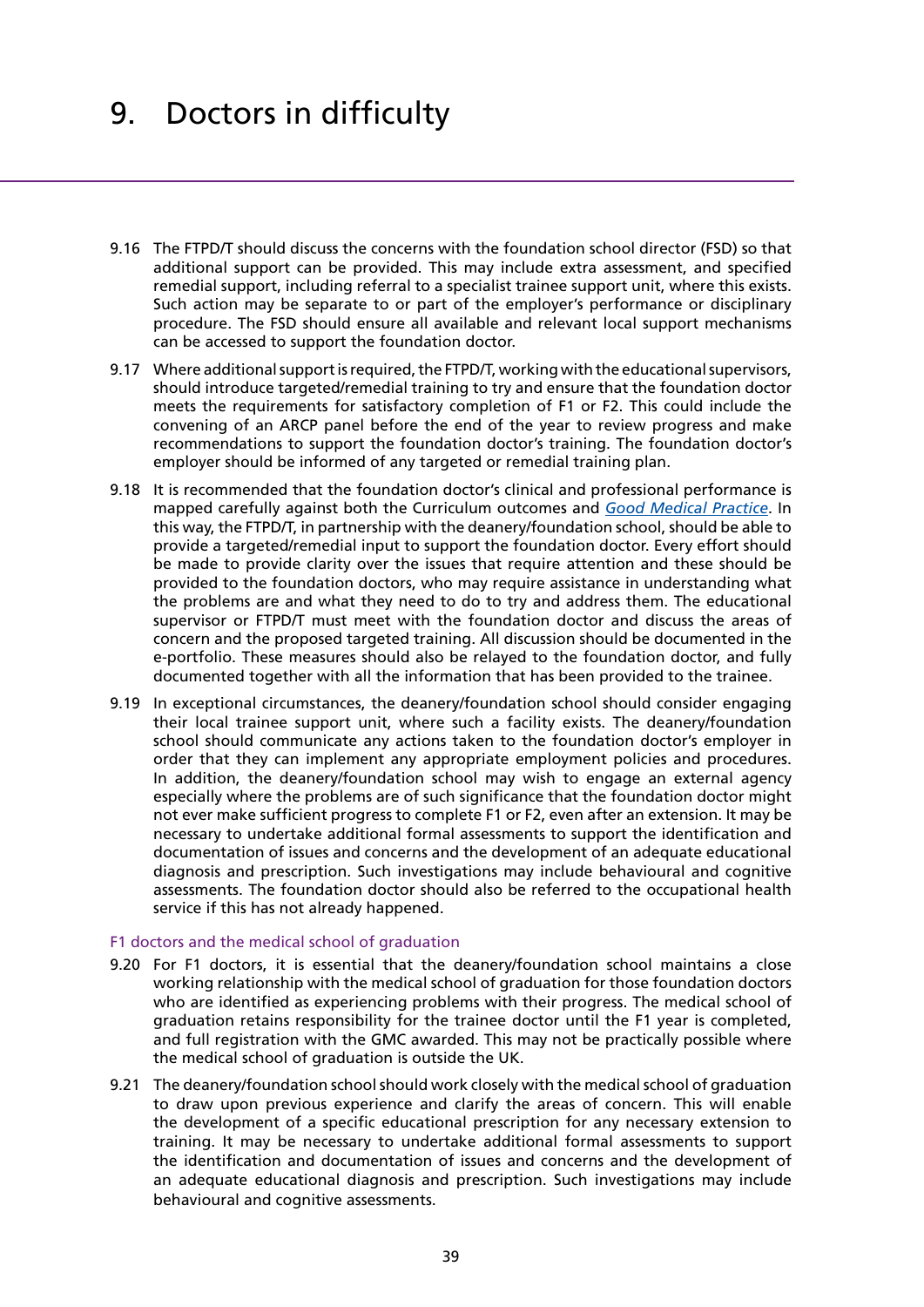- 10.1 The Foundation Programme is time and outcome-based. Provisionally registered doctors with a licence to practise must complete one year (full-time equivalent) in an approved foundation programme to be eligible to apply for full registration with the GMC.
- 10.2 The GMC has approved the Curriculum published by the Academy of Medical Royal Colleges Foundation Committee and the four UK health departments. The outcomes set out in *[The Trainee Doctor](http://www.gmc-uk.org/Trainee_Doctor.pdf_39274940.pdf)* have been mapped to the *[Foundation Programme Curriculum](http://www.foundationprogramme.nhs.uk/download.asp?file=FP_Curriculum_2012_WEB_FINAL.PDF)* (the Curriculum). F1 doctors must demonstrate the outcomes set out in the Curriculum on different occasions and in different clinical settings as a professional in the workplace, demonstrating a progression from the level of competence required of a medical student. F1 doctors are also encouraged to gain additional appropriate experience.

### Requirements for satisfactory completion of F1

10.3 The requirements for satisfactory completion of F1, with guidance notes, are set out in Table 1 below. The deanery/foundation school should make the requirements clear at the beginning of the F1 year.

| Provisional registration and<br>a licence to practise with the<br>GMC.                                                             | To undertake the first year of the Foundation Programme<br>doctors must be provisionally registered with the GMC<br>and hold a licence to practise. In exceptional circumstances<br>(e.g. refugees), a fully registered doctor with a licence to<br>practise may be appointed to the first year of a foundation<br>programme. |
|------------------------------------------------------------------------------------------------------------------------------------|-------------------------------------------------------------------------------------------------------------------------------------------------------------------------------------------------------------------------------------------------------------------------------------------------------------------------------|
| Completion of 12 months F1<br>training (taking account of<br>allowable absence).                                                   | The maximum permitted absence from training, other than<br>annual leave, during the F1 year is four weeks (see GMC<br>quidance on sick leave for provisionally registered doctors).                                                                                                                                           |
| A satisfactory educational<br>supervisor's end of year report.                                                                     | The report should draw upon all required evidence listed<br>below.                                                                                                                                                                                                                                                            |
| Satisfactory educational<br>supervisor's end of placement<br>reports.                                                              | An educational supervisor's end of placement report is<br>not required for the last F1 placement, the educational<br>supervisor's end of year report replaces this.                                                                                                                                                           |
| <b>Satisfactory clinical</b><br>supervisor's end of placement<br>reports.                                                          | If the F1 doctor has not satisfactorily completed one<br>placement but has been making good progress in other<br>respects, it may still be appropriate to confirm that the F1<br>doctor has met the requirements for satisfactory completion<br>of F1. The last end of placement review must be satisfactory.                 |
| Satisfactory completion of<br>the required number of<br>assessments.                                                               | Team assessment of behavior (TAB) (minimum of one per<br>year).                                                                                                                                                                                                                                                               |
| The minimum requirements<br>are set out in the Curriculum.<br>The deanery/foundation<br>school may set additional<br>requirements. | Core procedures (all 15 GMC mandated procedures).                                                                                                                                                                                                                                                                             |

Section 10: Table 1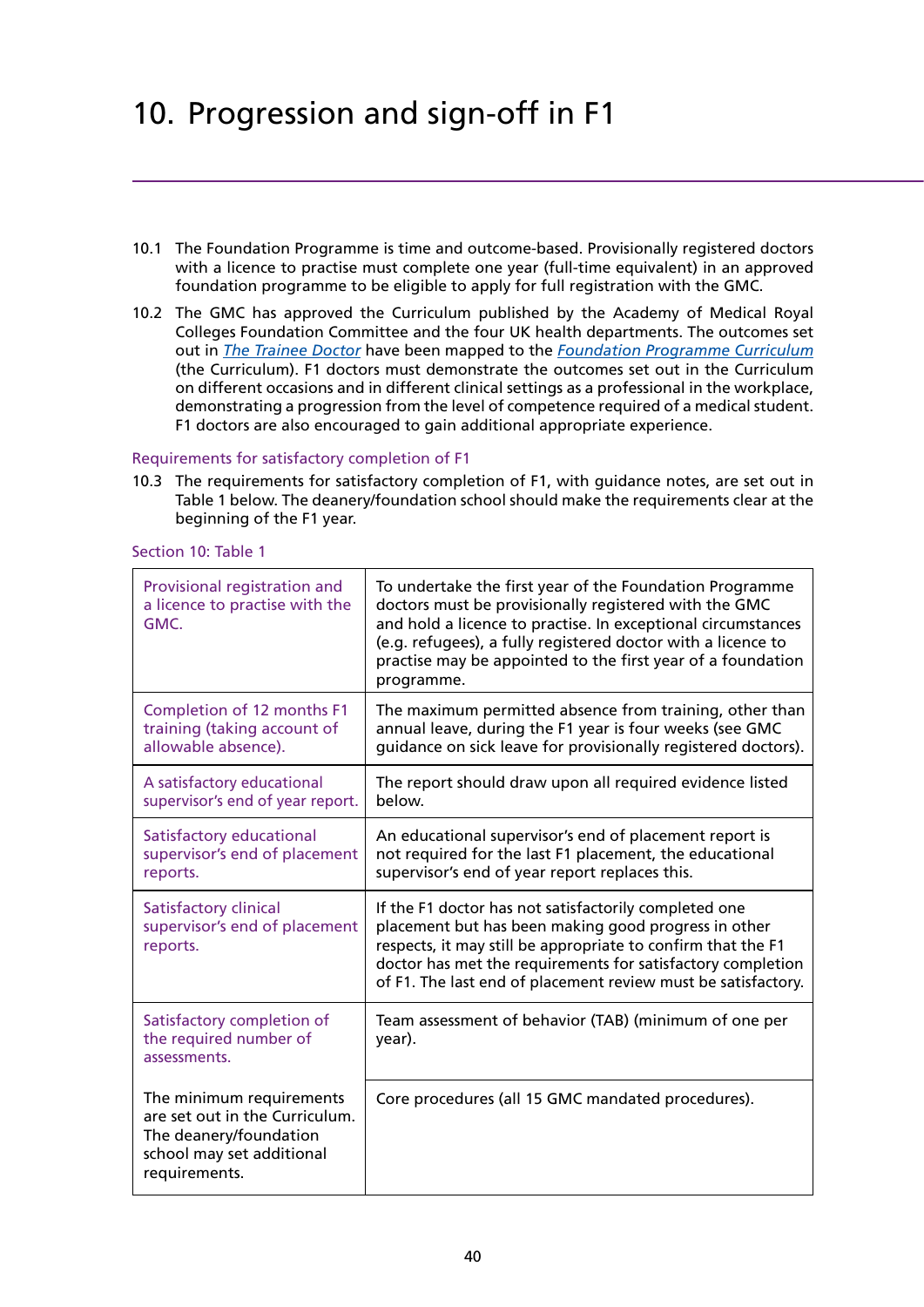| A valid Immediate Life<br>Support (or equivalent)<br>certificate.                                                                  | If the certificate has expired, it may be appropriate to<br>accept evidence that the doctor has booked to attend a<br>refresher course.                                                                                                                                                                                                                                                                                                                                                                                    |
|------------------------------------------------------------------------------------------------------------------------------------|----------------------------------------------------------------------------------------------------------------------------------------------------------------------------------------------------------------------------------------------------------------------------------------------------------------------------------------------------------------------------------------------------------------------------------------------------------------------------------------------------------------------------|
| Evidence of participation in<br>systems of quality assurance<br>and quality improvement<br>projects.                               | Foundation doctors should take part in systems of quality<br>assurance and quality improvement in their clinical work<br>and training. This includes completion of the national<br>trainee survey and any end of placement surveys.                                                                                                                                                                                                                                                                                        |
| Completion of the required<br>number of Supervised<br>Learning Events.                                                             | Direct observation of doctor/patient interaction:<br>Mini CEX<br><b>DOPS</b>                                                                                                                                                                                                                                                                                                                                                                                                                                               |
| The minimum requirements<br>are set out in the Curriculum.<br>The deanery/foundation<br>school may set additional<br>requirements. | (minimum of nine observations per year; at least six must<br>be mini-CEX).                                                                                                                                                                                                                                                                                                                                                                                                                                                 |
|                                                                                                                                    | Case-based discussion (CBD)<br>(minimum of six per year / two per placement).                                                                                                                                                                                                                                                                                                                                                                                                                                              |
|                                                                                                                                    | Developing the clinical teacher<br>(minimum of one per year).                                                                                                                                                                                                                                                                                                                                                                                                                                                              |
| An acceptable attendance<br>record at generic foundation<br>teaching sessions.                                                     | It is recommended that postgraduate centres (or equivalent)<br>provide a record of attendance for each F1 doctor. It has been<br>agreed that an acceptable attendance record should typically<br>be 70%. However, if the F1 doctor has not attended 70% of<br>teaching sessions for good reasons, it may still be appropriate<br>to confirm that the F1 doctor has met the required standard.<br>If there are concerns regarding engagement or if attendance<br>is below 50%, the FTPD/T should discuss this with the FSD. |
| Signed probity and health<br>declaration.                                                                                          | Separate forms must be signed for each year of foundation<br>training (F1 and F2). This is in addition to the Declaration<br>of Fitness to Practise required by the GMC when applying<br>for full registration.                                                                                                                                                                                                                                                                                                            |

## Review of progress in F1

- 10.4 The majority of doctors successfully complete F1 training and convert provisional registration with the General Medical Council (GMC) to full registration and a licence to practise. However, a small proportion will require additional help and support to meet the requirements, which may include an extension for remedial training. Some foundation doctors will not meet the requirements for satisfactory completion of F1, despite additional help and support. These doctors will require career guidance as they consider alternative options.
- 10.5 At the beginning of each placement, foundation doctors should meet with their educational supervisors to agree and record the learning objectives for this period of training. Educational supervisors should make sure that a foundation doctor's performance is reviewed at appropriate intervals and that those who have worked with the foundation doctor have an opportunity to provide constructive feedback (e.g. TAB, the clinical supervisor's end of placement report).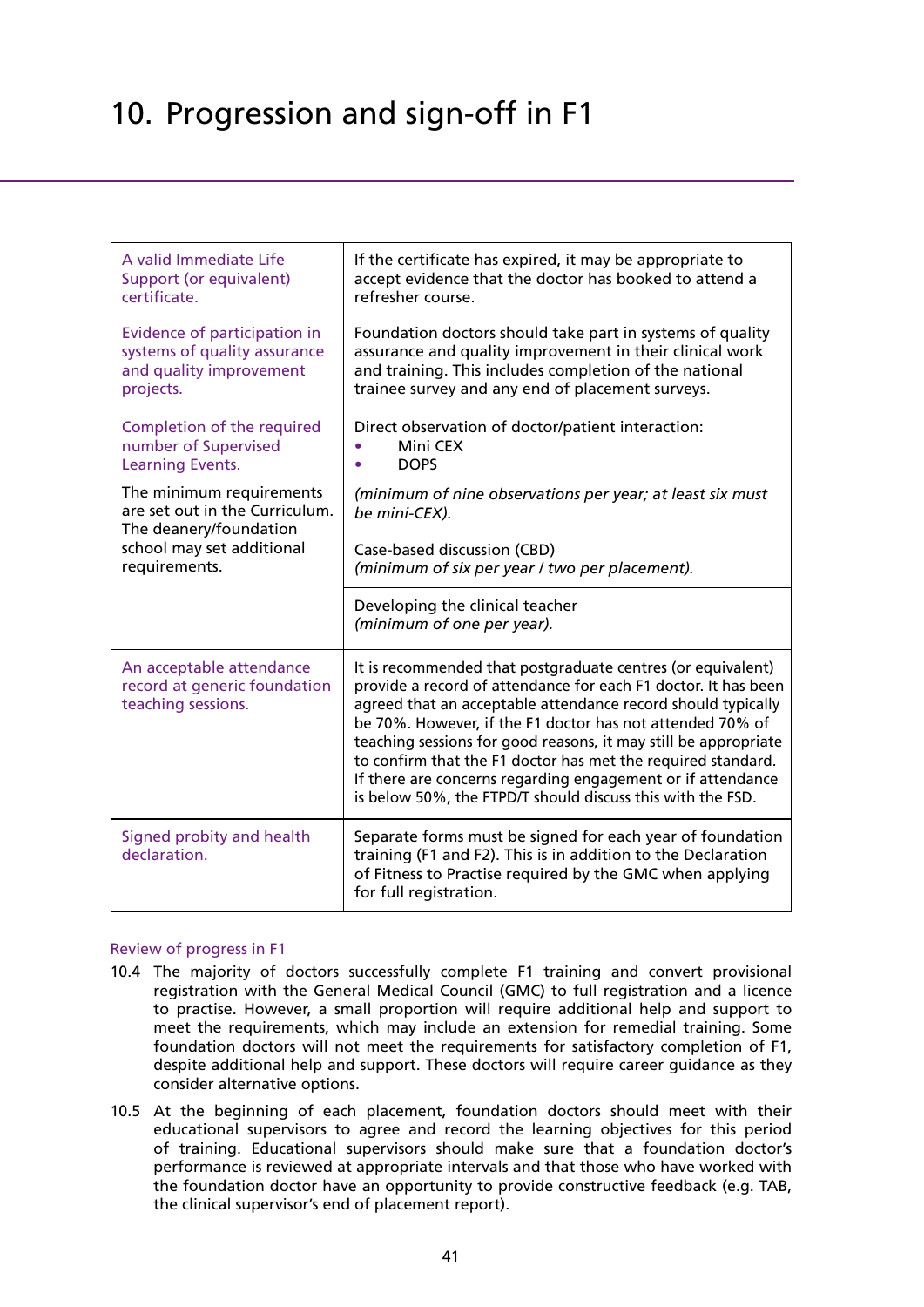- 10.6 Foundation doctors should meet regularly with their educational supervisor to assess whether they have met the necessary outcomes. At the end of each placement, the educational supervisor should complete the educational supervisor's end of placement report and towards the end of the year, the educational supervisor's end of year report. The educational supervisor must only confirm satisfactory performance if the foundation doctor has participated in the educational process and met the required outcomes.
- 10.7 Regular review of progress and clear lines of communication enable the early identification of foundation doctors needing additional help. Guidance on the identification, support and management of doctors in difficulty is set out in chapter 9.
- 10.8 The foundation school should publish its timeline for the review of progress and the FTPD/T should specify the local timetable for completion and scrutiny of e-portfolios and any additional evidence.
- 10.9 It is the responsibility of foundation doctors to maintain their e-portfolio and provide the evidence that they have met the requirements for satisfactory completion of F1. At the end of each year, a panel will review each foundation doctor's e-portfolio, including the educational supervisor's end of year report, and other evidence (e.g. attendance/absence record if not included in the e-portfolio) to determine whether all the requirements for satisfactory completion of F1 have been met.
- 10.10 Foundation doctors should be aware that failure to complete their e-portfolio and submit any additional evidence on time will result in the panel failing to consider their progress.

### F1 Annual Review of Competence Progression (F1 ARCP)

- 10.11 Towards the end of F1, the FTPD/T, under the guidance of the deanery/foundation school, should convene an Annual Review of Competence Progression (ARCP) panel to review the progress of all foundation doctors in their programme.
- 10.12 The ARCP provides a formal process for reviewing foundation doctors' progress which uses the evidence gathered by them and supplied by their supervisors. The ARCP is not an additional method of assessment.
- 10.13 While all foundation doctors should present evidence for review towards the end of F1, it may be necessary to convene a panel earlier if there are significant concerns about the foundation doctor's progress. Therefore, the review may be conducted more frequently if there is a need to deal with progression issues outside the annual review.
- 10.14 There should be a similar arrangement for monitoring the progress of foundation doctors training less than full-time, with suitable adjustments made to the timetable.
- 10.15 The ARCP fulfils the following functions:
	- **•** To document the judgement about whether a foundation doctor has met the requirements and has provided documentary support for the satisfactory completion of F1;
	- **•** To document recommendations about further training and support where the requirements have not been met; and
	- **•** To document the judgement about the outcomes demonstrated by a foundation doctor in a locum appointment for training post or rotation and to document these accordingly.
- 10.16 The ARCP should be conducted within the agreed deanery/foundation school timetable. The FTPD/T, acting on behalf of the deanery/foundation school, should make clear the local arrangements to receive the necessary documentation from foundation doctors. This means that at least six week notice must be given of the submission date, so the foundation doctor can check their e-portfolios, and the educational supervisors can meet with the foundation doctor and complete the required structured reports (including the educational supervisor's end of year report).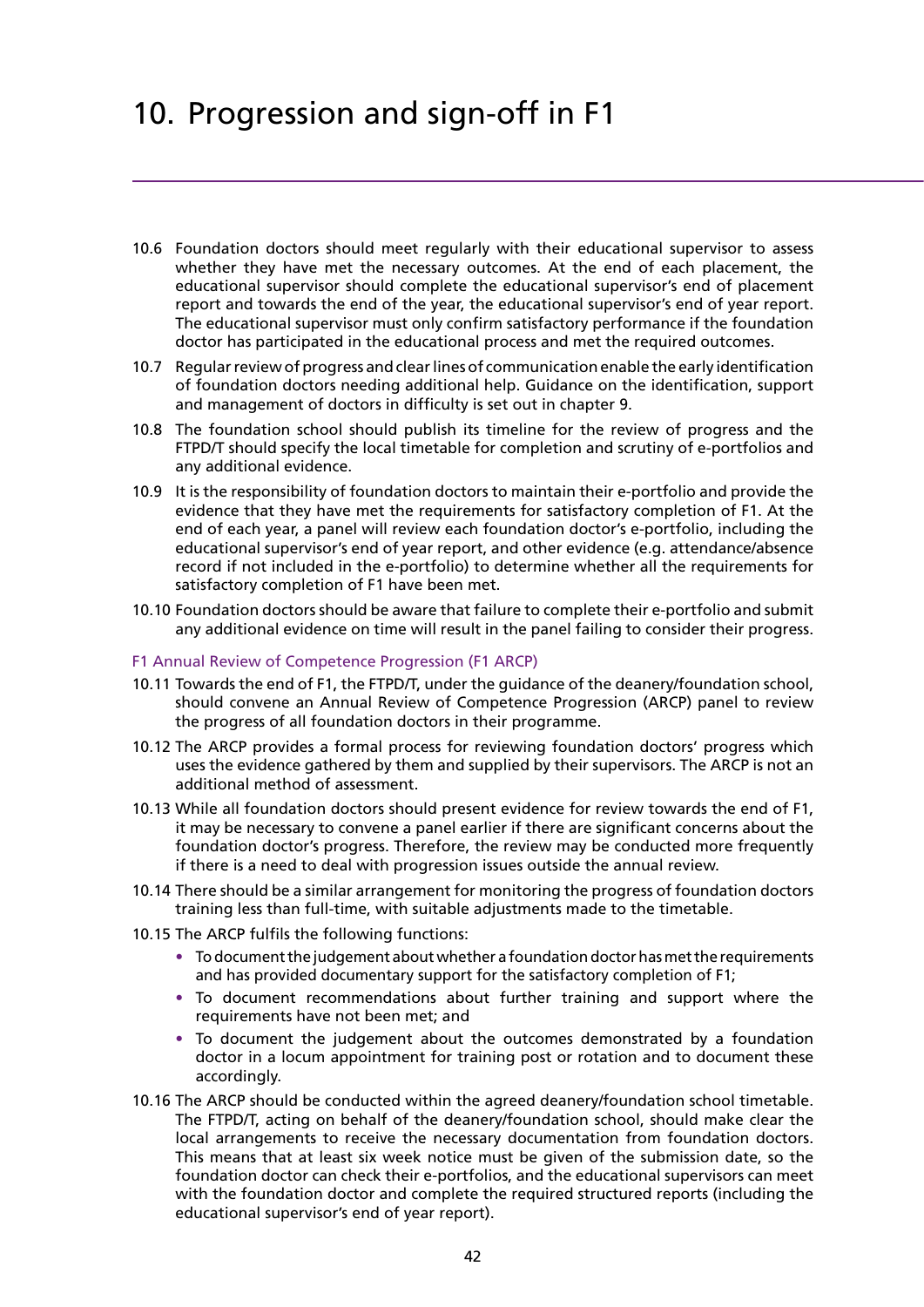10.17 All foundation doctors are required to participate in the revalidation process. This includes submission of details of significant events involving the foundation doctor and any health or probity concerns.

#### The ARCP Panel

- 10.18 The panel has an important role which its composition should reflect. It should consist of at least three panel members. However, not all panel members will necessarily need to review each e-portfolio (see below). The panel should typically comprise: the FTPD/T and two others. The additional members could include: a postgraduate centre manager or other senior administrator, specialty training doctor (ST4 or above), clinical supervisor, educational supervisor, lay representative, external trainer, employer representative, or external deanery/foundation school representative.
- 10.19 The additional panel members should not include anyone who has been directly involved in the supervision of the F1 doctor(s) under consideration e.g. clinical supervisor, educational supervisor. If they have been directly involved in the supervision of the foundation doctor, they should declare an interest and withdraw from the panel temporarily.
- 10.20 All members of the panel (including any lay representatives and external trainers) must be trained in equality and diversity issues. This training should be kept up-to-date and must be refreshed every three years.
- 10.21 The panel should systematically consider the evidence presented for each foundation doctor against the requirements for satisfactory completion and make a judgement based upon it. The possible outcomes for F1 are set out in Table 2 below.
- 10.22 It is not essential that members of the panel review the e-portfolio at the same time. Panel members may scrutinise the e-portfolio separately and provide feedback. The e-portfolio will include a check-list which can be used. At least two members of the panel should systematically consider the evidence for each foundation doctor. One of these should be a registered and licensed medical practitioner on the specialist or GP register. If there is a disagreement between the two panel members, the evidence should be scrutinised by a third member and the majority decision used in determining the outcome.
- 10.23 The FTPD/T may need to provide an additional report, for example detailing events that led to a negative assessment by the foundation doctor's educational supervisor. The FTPD/T must share a copy of the report with the foundation doctor prior to its submission to the panel. It is not intended that the foundation doctor should agree the report's content, but it is important that the foundation doctor is aware of what has been said. Where the report indicates that there may be a risk to patients arising from the foundation doctor's practice, this risk(s) needs to be shared with the relevant clinical director, head of service, medical director or general practitioner to ensure that appropriate measures are in place. The deanery/foundation school must also be informed. The foundation doctor needs to be made aware of this.
- 10.24 The foundation doctor may submit, as part of their evidence to the ARCP, a response to the educational supervisor's end of year report or to any other element of the assessment documentation for the panel to take into account. Whilst such a document will be considered "privileged" and will be viewed and considered only by the panel in the first instance, depending on its content the foundation doctor must expect that it will be followed up appropriately. Where, for example, a foundation doctor raises allegations of bullying, harassment or other inappropriate conduct on the part of a supervisor or other healthcare professional, such allegations must be taken very seriously. Whilst the panel itself is not set up to investigate or deal with allegations of this nature, it will bring such concerns to the attention of the deanery/foundation school in writing immediately following the panel for further consideration and possible investigation by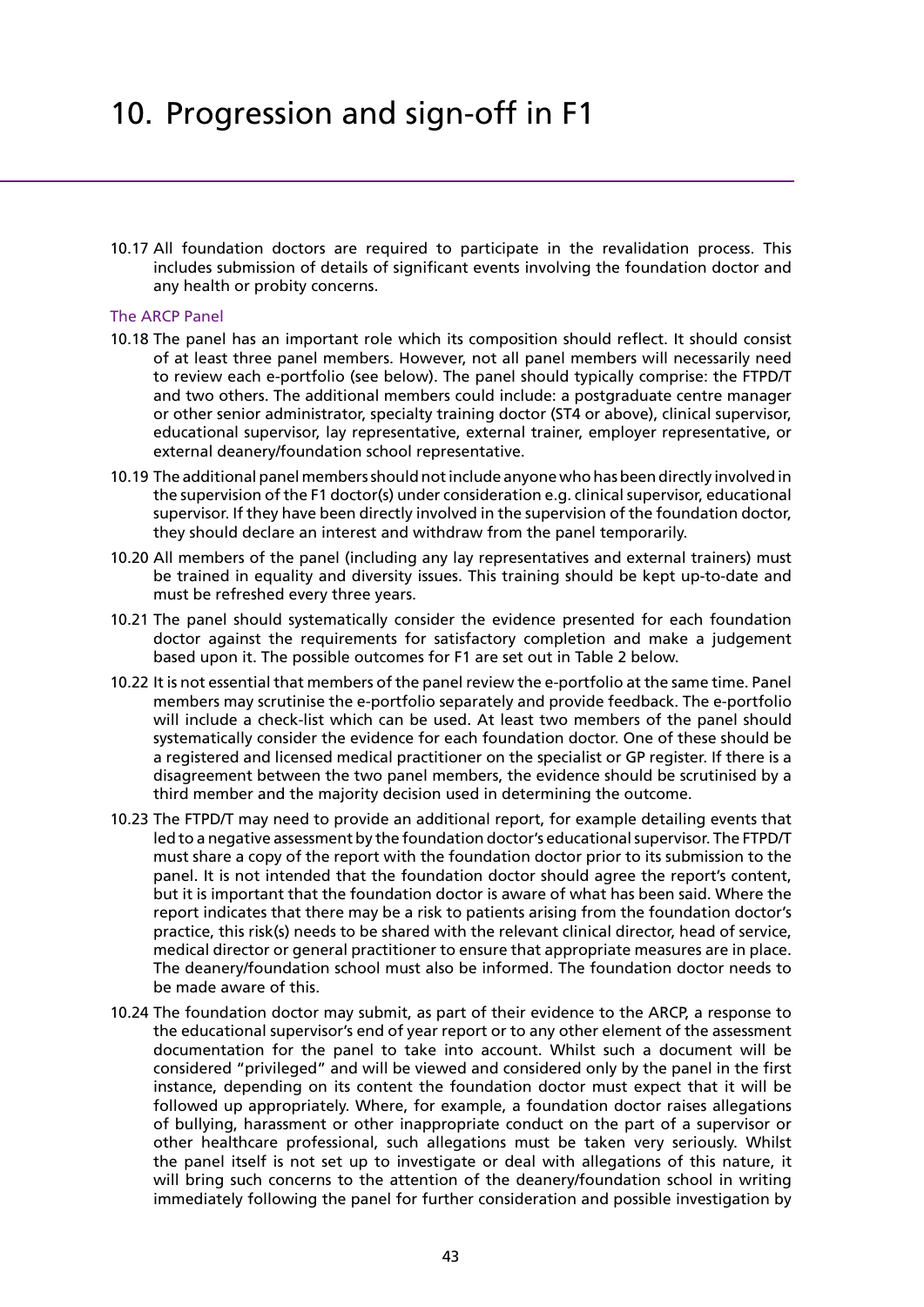the employing organisation for the individual so identified. All deaneries/foundation schools and employers of foundation doctors will have policies on managing allegations of inappropriate learning and working environments. Foundation doctors are encouraged to follow these policies, and training providers must make their policies on bullying and harassment known to trainees as part of their induction.

10.25 Where it is likely that a foundation doctor could have an outcome indicating insufficient progress, which may require an extension to the indicative time for completion of the Foundation Programme, the panel should typically include at least one external member e.g. lay representative, external trainer, deanery/foundation school representative. The FTPD/T should invite the foundation doctor to meet with the panel after the panel has considered the evidence and made its judgement based upon that consideration. This will enable discussion of any recommendations for focussed or additional remedial training, including an extension to training. If the outcome was not anticipated, the FTPD/T should invite the F1 doctor to a separate meeting. However, an outcome indicating insufficient progress should not be a surprise for the foundation doctor as concerns should have been identified and discussed prior to the F1 ARCP. The panel may consider the appropriateness at this stage of informing the foundation doctor's employer and training provider.

### F1 ARCP Outcomes

10.26 Table 2 sets out the possible ARCP outcomes for F1 (the outcome codes are those used for specialty training, however some do not apply to F1 e.g. no Outcome 2). It is recommended that members of the panel use a check-list to confirm that they have considered all of the requirements and add any comments to explain the judgement.

| <b>Description</b><br><b>Outcome Code</b>                           | <b>Notes</b>                                                                                                                                                                                                                                                                                                                                                                                                                                                                                                                                                                                                                                                                                                                                                                                                                                                                                                                                                                                                                     |
|---------------------------------------------------------------------|----------------------------------------------------------------------------------------------------------------------------------------------------------------------------------------------------------------------------------------------------------------------------------------------------------------------------------------------------------------------------------------------------------------------------------------------------------------------------------------------------------------------------------------------------------------------------------------------------------------------------------------------------------------------------------------------------------------------------------------------------------------------------------------------------------------------------------------------------------------------------------------------------------------------------------------------------------------------------------------------------------------------------------|
| Satisfactory<br>1<br>completion of F1.                              | The F1 ARCP panel should only use this<br>outcome for foundation doctors who meet the<br>requirements for satisfactory completion of F1.                                                                                                                                                                                                                                                                                                                                                                                                                                                                                                                                                                                                                                                                                                                                                                                                                                                                                         |
| 3<br>Inadequate progress<br>- additional training<br>time required. | This outcome should be used when the F1 ARCP<br>panel has identified that an additional period<br>of training is required which will extend the<br>duration of F1 training.<br>The panel must make clear recommendations<br>about what additional training is required<br>and the circumstances under which it should<br>be delivered (e.g. concerning the level of<br>supervision). It will however, be a matter for<br>the deanery/foundation school to determine<br>the details of the additional training within the<br>context of the panel's recommendations, since<br>this will depend on local circumstances and<br>resources. The overall duration of the extension<br>to F1 training should normally be for a maximum<br>of one year. The panel should consider the<br>outcome of the remedial programme as soon as<br>practicable after its completion. The deanery/<br>foundation school should inform the graduating<br>medical school and employer and training<br>placement provider if this outcome is assigned. |

### Section 10: Table 2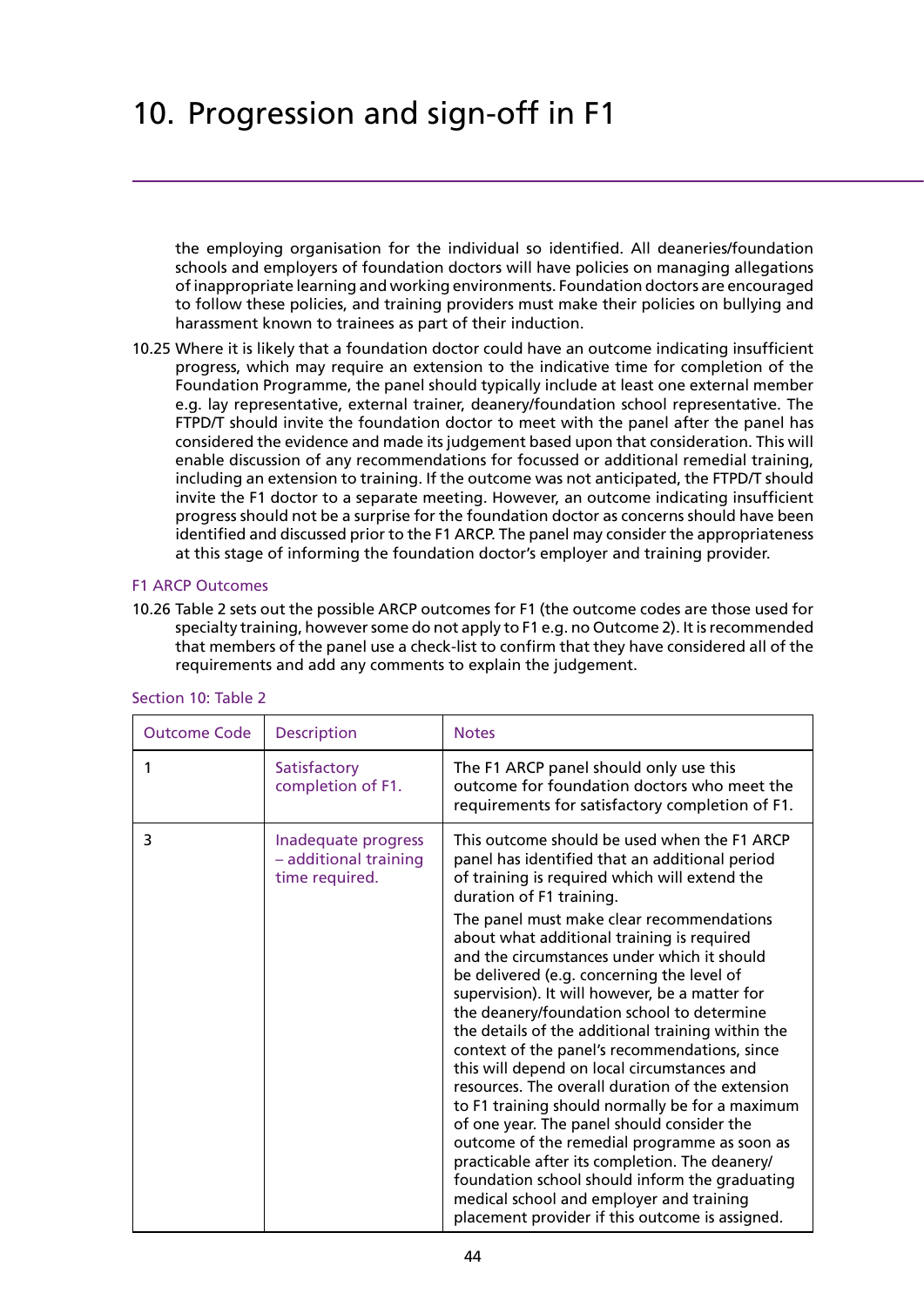| <b>Outcome Code</b> | <b>Description</b>                                                                 | <b>Notes</b>                                                                                                                                                                                                                                                                                                                                               |  |
|---------------------|------------------------------------------------------------------------------------|------------------------------------------------------------------------------------------------------------------------------------------------------------------------------------------------------------------------------------------------------------------------------------------------------------------------------------------------------------|--|
| 4                   | <b>Released from</b><br>training programme.                                        | If the panel decides that the foundation doctor<br>should be released from the training programme,<br>the deanery/foundation school should inform the<br>GMC and the graduating medical school. The panel<br>should seek to have employer representation.                                                                                                  |  |
| 5                   | Incomplete evidence<br>presented -<br>additional training<br>time may be required. | The panel can make no statement about progress<br>since the foundation doctor has supplied either<br>no information or incomplete information to the<br>panel. If this occurs, the foundation doctor may<br>require additional time to complete F1. The panel<br>will set a revised deadline for completion of the<br>e-portfolio and associated evidence. |  |
|                     |                                                                                    | Once the required documentation has been<br>received, the panel should consider it. The panel<br>does not have to meet with the foundation<br>doctor and the review may be done "virtually"<br>and issue an alternative outcome.                                                                                                                           |  |

- 10.27 Details of placements must be recorded on the ARCP form, which is available in the e-portfolio.
- 10.28 If the panel is satisfied that the foundation doctor has met the requirements for satisfactory completion of F1, the FTPD/T or nominated deputy should record an Outcome 1 on the F1 ARCP form.
- 10.29 If additional remedial training is required (Outcome 3), the panel should indicate the intended outcome and proposed timescale. The details of how a remedial or targeted training programme will be delivered will be determined by the FTPD/T and the foundation school director in consultation with the postgraduate dean or nominated deputy. The remedial/targeted training programme will be planned, taking into account the needs of other foundation doctors and must take full account of the need to protect patient safety.
- 10.30 Any additional/extended training should be agreed with the foundation doctor, and with the training site/employer and new trainers who will be providing/supervising it. The deanery/ foundation school should send the training site/employer full information about the circumstances leading to the additional/extended training requirement, including any areas of clinical and/or professional weakness and any negative reports on prior performance. This information will be shared with the foundation doctor, but agreement to such information being shared with any new employer and trainers/supervisors is a requisite of joining the training programme.
- 10.31 Additional details about the management and support of doctors in difficulty are set out in Chapter 9, and extension of F1 and Outcome 4 are set out below (see 10.39 – 10.42).
- 10.32 Where the evidence submitted is incomplete or otherwise inadequate, the panel should not take a decision about the performance or progress of the foundation doctor. The failure to produce timely, adequate evidence for the panel will result in an Incomplete Evidence Presented outcome (Outcome 5) and will require the foundation doctor to explain to the panel, in writing, the reasons for the deficiencies in the documentation. The fact that an Outcome 5 has been recorded will remain as a part of the foundation doctor's record but once the relevant evidence has been submitted then a new outcome will be added according to the evidence submitted and evaluated by the ARCP panel. Foundation doctors will not typically be able to appeal against an Outcome 5.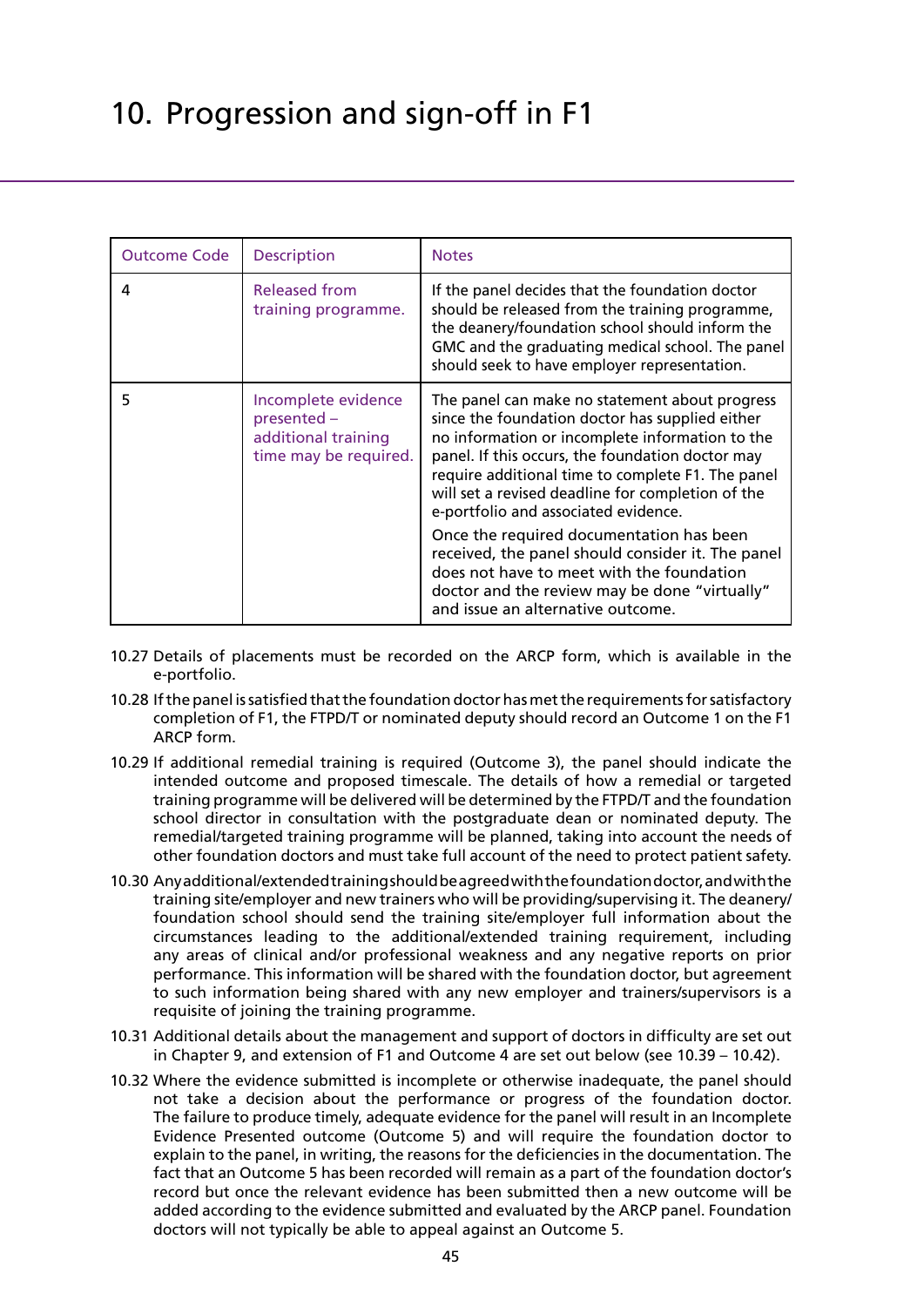- 10.33 For practical and administrative reasons, the deanery/foundation school or FTPD/T may wish to discuss other issues e.g. the foundation doctor's views on their training or planning of future placements on the same occasion as the annual panel meets. However, the assessment of evidence and the judgement arising from the panel must be kept separate from these other issues. Foundation doctors must not be present while the panel considers the outcome.
- 10.34 The foundation doctor should sign the ARCP form within 10 days of the panel meeting. Digital signatures are acceptable.
- 10.35 The foundation doctor may appeal against the decision of the F1 ARCP panel, which is acting under the guidance of the deanery/foundation school. The process for appeals against the decision of the panel is described below (see 10.56 – 10.72). However, any appeal against an Outcome 4 for UK medical graduates will be heard by the university/ medical school of graduation (see 10.68 – 10.72).

#### Satisfactory completion of F1 (Outcome 1)

- 10.36 The FTPD/T should forward the completed F1 ARCP documentation to the FSD of the current foundation school. The FSD should only complete the Attainment of F1 Competence document if satisfied that the foundation doctor has met the requirements for satisfactory completion of F1 i.e. subject to any quality management process.
- 10.37 Universities/medical schools or their designated representative in the postgraduate deanery will use the Attainment of F1 Competence form when completing the Certificate of Experience to certify that a provisionally registered doctor has satisfactorily completed a programme for provisionally registered doctors. The deanery/foundation school should forward the complete Attainment of F1 Competence form to the relevant authorised signatory for completion of the Certificate of Experience.
- 10.38 For foundation doctors who graduated outside of the UK, the postgraduate dean with responsibility for the deanery/foundation school where the doctor is currently training, is responsible for completing the Certificate of Experience.

### Failure to meet the requirements for satisfactory completion of F1 (Outcomes 3 and 4)

- 10.39 If the F1 ARCP panel decides that the foundation doctor has not met the requirements for satisfactory completion of F1, it should award an Outcome 3. Where such an outcome is anticipated, the foundation doctor should be invited to attend the panel. If this was not anticipated, the FTPD/T should invite the F1 doctor to a separate meeting, which may include other members of the panel.
- 10.40 The F1 ARCP panel must make clear recommendations about what additional training is required and the circumstances under which it should be delivered (e.g. concerning the level of supervision). It will, however, be a matter for the deanery/foundation school to determine the details of the additional training within the context of the panel's recommendations, since this will depend on local circumstances and resources. The maximum duration of any extension to F1 training should normally be for one year. The F1's employer should be informed of the outcome of the panel meeting.
- 10.41 In situations where a foundation doctor is deemed not to have satisfactorily completed F1 after the first 12 months (fte) training and is awarded an Outcome 3, the deanery/ foundation school should inform the medical school of graduation.
- 10.42 If the panel decides that the foundation doctor should be released from the training programme, it should award an Outcome 4. The deanery/foundation school and the medical school of graduation must jointly inform the Registration Directorate of the GMC and discuss with the Fitness to Practise Directorate of the GMC, irrespective of whether there was an extension to F1.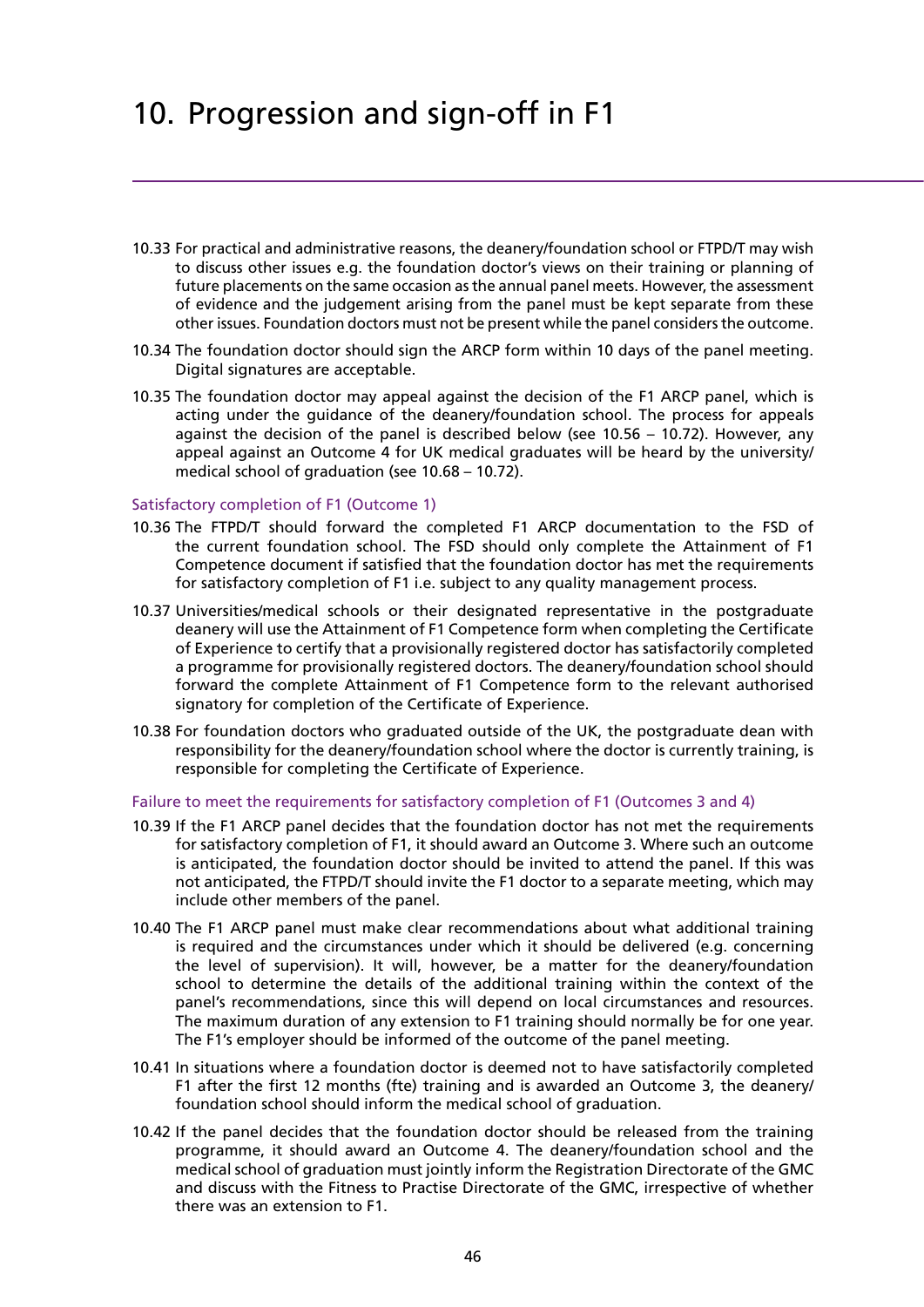#### Extension to F1

- 10.43 The maximum duration of any extension to F1 training should normally be for one year. The deanery/foundation school where the foundation doctor is currently training will normally provide the extension.
- 10.44 Towards the end of the agreed extension to training, the ARCP panel should review the foundation doctor's progress.
- 10.45 Irrespective of the duration of the agreed extension, the F1 ARCP panel should review progress at the end of the first four months to decide whether the foundation doctor concerned is making satisfactory progress and to review the remedial training. The FTPD/T should keep these arrangements under review and reconvene the panel earlier if necessary.
- 10.46 If, after the first four months of the extension, the foundation doctor is not making satisfactory progress or new concerns emerge, the deanery/foundation school should involve the local specialist trainee support unit, if one exists. If the concerns are sufficiently serious, the deanery/foundation school should also notify the GMC for FtP consideration. The doctor's employer must be informed as soon as is feasible in order to consider whether they deem it appropriate to implement their local employment policies or procedures or provide guidance to clinical supervisors or others.
- 10.47 In exceptional circumstances, it may become clear that the F1 doctor is not likely to progress through F1 to full registration with the GMC after only four or eight months of an extension to F1. Such circumstances will be rare, and if this is the case the deanery/foundation school should involve their local specialist trainee support, if one exists, to provide corroboration of the evidence on which such a conclusion would be based. In addition, if the concerns are sufficiently serious the GMC should be notified for Fitness to Practise (FtP) purposes.
- 10.48 The deanery/foundation school should communicate the final decision of the ARCP panel to the medical school of graduation. If the foundation doctor has met the requirement for satisfactory completion of F1, the FSD should complete the F1 Attainment of Competence Form (see 10.36 – 10.38).
- 10.49 The graduating UK medical school is responsible for the recommendation to the GMC for full registration. If the F1 ARCP panel awards an Outcome 4, the graduating UK university/ medical school and the deanery/foundation school must inform the GMC of the decision. In addition, the graduating UK medical school should write to the foundation doctor setting out the process for an appeal. The deanery/foundation school, in partnership with the university/medical school, should offer the F1 doctor career counselling.
- 10.50 However, if the F1 ARCP panel awards an Outcome 4 and the F1 doctor graduated outside of the UK, the postgraduate deanery where the doctor undertook the extended training should hear the appeal. The FSD should write to the doctor setting out the process to appeal. The employer should be informed of an Outcome 4. In many cases it is anticipated that the employer will already have been involved earlier in the process. The employer will need to instigate its internal employment policies in order to fairly terminate the foundation doctor's contract of employment.

#### *Termination of a training contract*

- 10.51 If a foundation doctor is dismissed by an employer, other than at the end of their fixed term, the deanery/foundation school will normally terminate the training contract. The deanery/ foundation school must inform the foundation doctor's current and any known future employer as part of the Foundation Programme, when terminating a training contract.
- 10.52 The deanery/foundation school should inform the medical school of graduation. In addition they should inform the Fitness to Practise Directorate of the GMC, unless a referral has already been made by the employer or representative of the employer responsible for dismissal.
- 10.53 The employer is responsible for publishing and managing the appeals process against dismissal.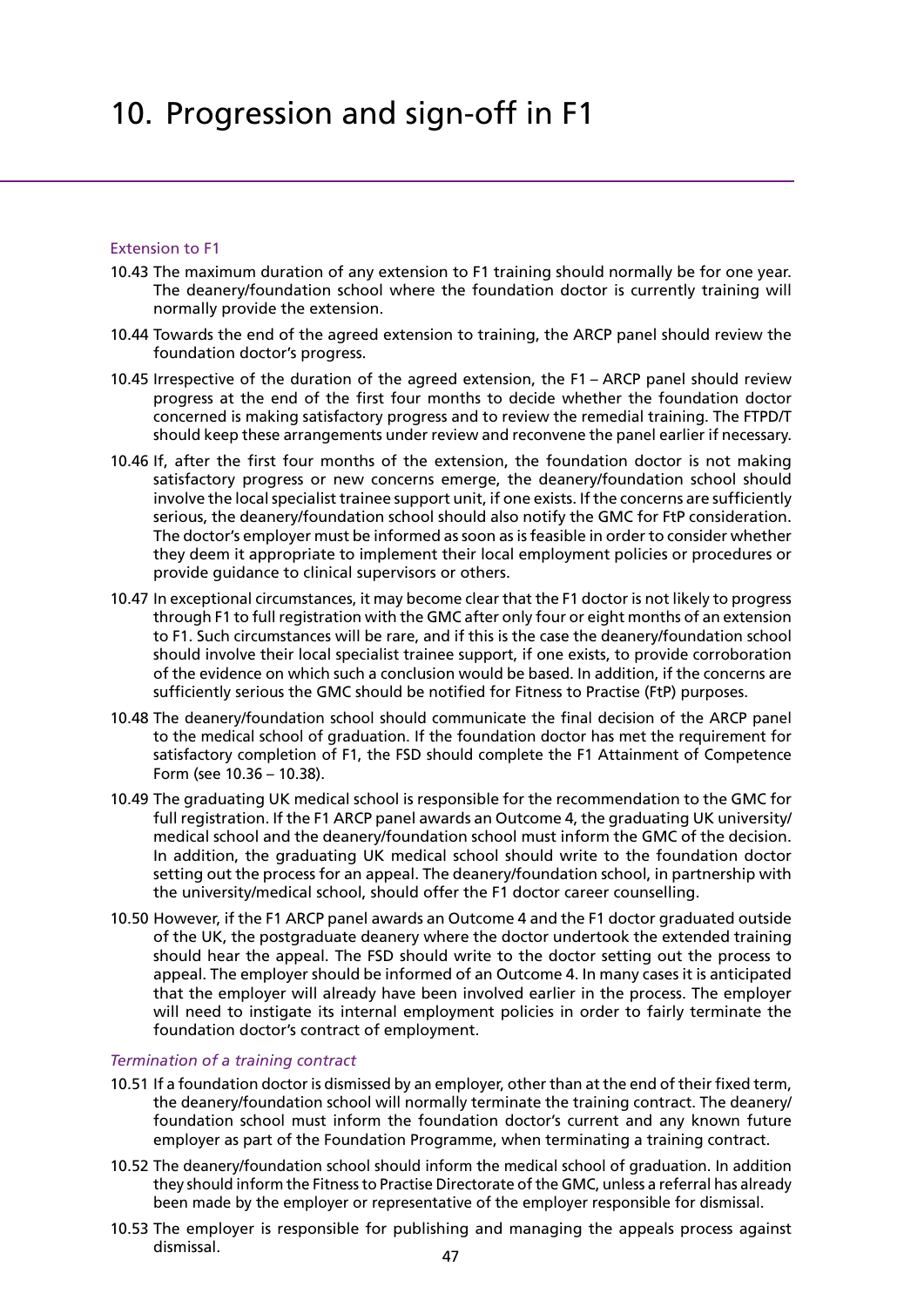#### **Resignation**

- 10.54 If foundation doctors resign from their employment, they should also inform the deanery/ foundation school, which will normally terminate the training contract. The deanery/ foundation school must inform the foundation doctor's current and any known future employer as part of the Foundation Programme, when terminating a training contract.
- 10.55 The deanery/foundation school should inform the medical school of graduation. In addition, if necessary they should discuss with the Fitness to Practise Directorate of the GMC, unless a referral has already been made by the employer or representative of the employer responsible for dismissal.

## Appeals against the decision of the ARCP panel to award an Outcome 3 (or 4 for non-UK medical graduates)

- 10.56 Foundation doctors may appeal against the decision of the F1 ARCP panel to award an Outcome 3. Non-UK medical graduates should also use this process to appeal against a decision to award an Outcome 4. They should lodge their appeal in writing within 10 working days of receiving the decision of the F1 ARCP panel. The appeal should be addressed to the postgraduate dean and must specify the grounds for the appeal.
- 10.57 Foundation doctors can only appeal against a decision to withhold completion of the GMC Certificate of Experience if they can demonstrate that evidence confirming that they had met all of the required outcomes contained in the Curriculum was available to the ARCP panel, by the specified date, and was not considered appropriately.
- 10.58 The panel may uphold an appeal and recommend that the medical school awards a Certificate of Experience if it is satisfied that evidence was not considered appropriately e.g. administrative/process errors were made. The panel cannot however, recommend that the medical school award a Certificate of Experience recommending a foundation doctor for full registration with the GMC unless it is satisfied that there is sufficient evidence to support that the foundation doctor has met all of the required outcomes contained in the Curriculum, and that there are no on-going patient safety concerns. If the panel agrees that there is insufficient evidence/patient safety concerns, it can acknowledge the administrative/process error but must confirm that the decision not to complete a GMC Certificate of Experience was correct.
- 10.59 It is not possible to appeal a decision to withhold completion of the GMC Certificate of Experience due to non-statutory leave in excess of the permitted four weeks, unless the amount of time of non-statutory leave itself is being contested.
- 10.60 The postgraduate dean (or nominated representative) should consider whether there are sufficient grounds for an appeal. If the postgraduate dean (or nominated representative) deems that there are sufficient grounds they should arrange a formal appeal hearing, which should normally take place within 15 working days of receipt of a request for an appeal where practicable. Foundation doctors may support their appeal with further written evidence. All documentation which may be considered by the appeal panel must be made available to the foundation doctor.
- 10.61 The postgraduate dean, or a nominated representative, will convene an appeal panel to consider the evidence and to form a judgement where the details for appeal are deemed to give sufficient grounds for an appeal process to be instituted. Such an appeal should consider representations and evidence from both the foundation doctor and from those who are closely involved with their training, such as the educational supervisor or FTPD/T.
- 10.62 The appeal panel should include the postgraduate dean or a nominated representative as chair, an independent FSD or FTPD/T from another foundation school, at least one consultant or GP from the same foundation school, a lay representative and a doctor in training from another deanery. The membership of the panel should not include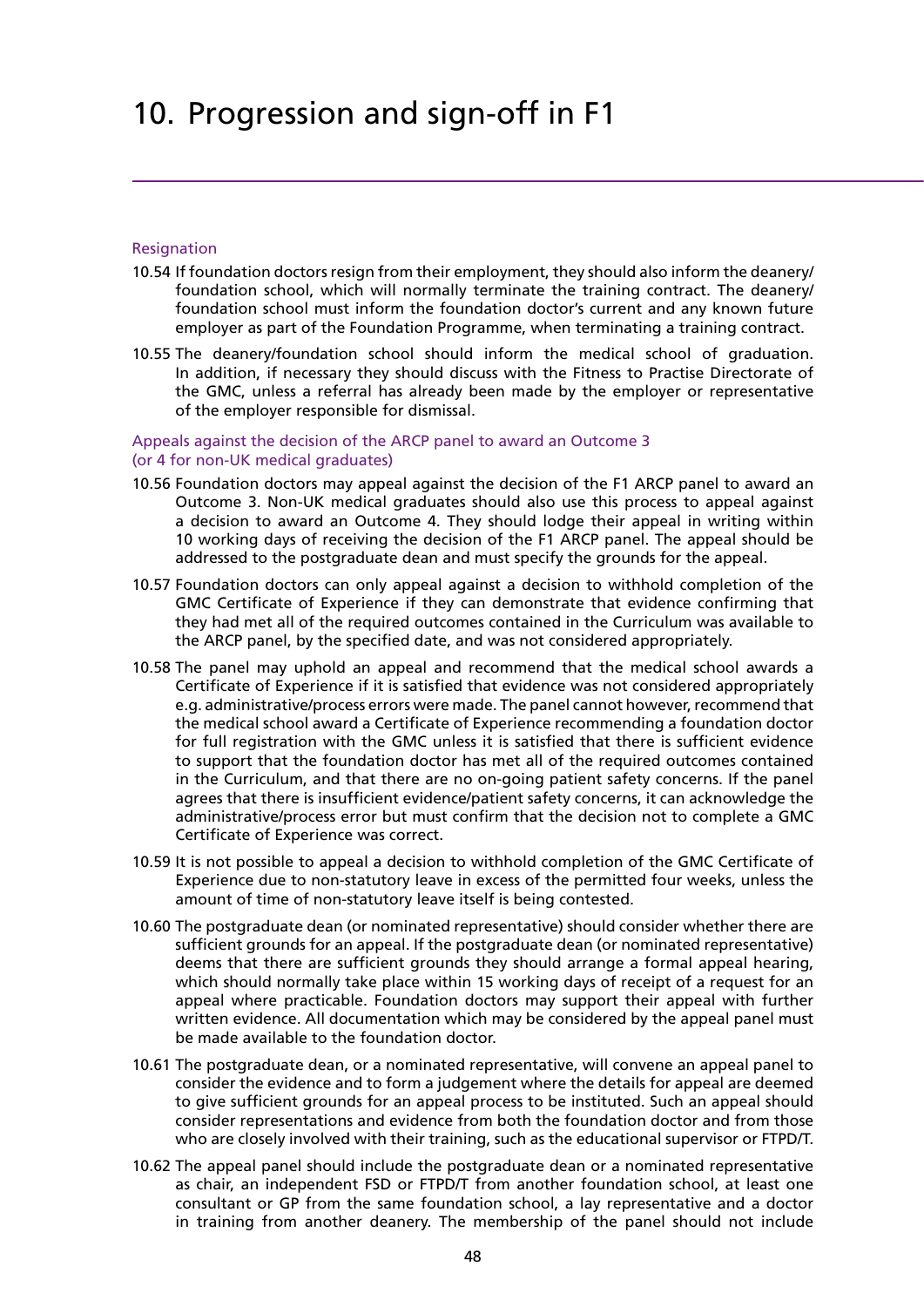members of the original ARCP panel. A representative from the personnel/HR directorate of the employer or the deanery must be present to advise the chair, for example, on equal opportunities, disability and diversity matters and to record the proceedings of the appeal. All members of the panel should have completed equality and diversity awareness training and be up-to-date with that training.

- 10.63 Foundation doctors also have a right to be represented at the appeal and to submit written evidence beforehand. They may choose to be represented, for example, by a friend, colleague or a representative of their professional body but this should not normally be a family member. If a foundation doctor wishes to be legally represented, the appeal panel chair should normally agree to their request. Legal representatives should be reminded that appeal hearings are not courts of law and the panel governs its own procedure, including the arrangements for the questioning of those providing evidence to the panel by the foundation doctor's legal representative.
- 10.64 In advance of the appeal hearing, the foundation doctor and the panel members should receive all documentation relevant to the appeal. The appeals panel may conduct enquiries as appropriate. The appeal panel should make its decision on the basis of the evidence submitted or provided at the appeal. The appeal panel has the power to overturn or modify the decision made by the original F1 ARCP panel. If they exercise this power, the FSD will abide by their decision. The decision of the appeal panel is final.
- 10.65 The postgraduate dean or nominated deputy should normally notify the foundation doctor of the outcome in writing within five working days from the date of the appeal hearing.
- 10.66 The foundation doctor may withdraw an appeal at any stage of the process. If the foundation doctor wishes to withdraw their appeal, they must write to the postgraduate dean. The postgraduate dean or nominated deputy will inform the foundation doctor's employer of the outcome of the appeal, in order that they may take any action they deem appropriate at this stage.
- 10.67 It is considered best practice to ensure that any communication to foundation doctors about appeals or appeal processes be provided using a trackable means of communication that can confirm receipt of such materials by that doctor.

### Appeals against an Outcome 4

- 10.68 Under the Medical Act, the GMC has determined that the graduating UK medical school/ university is responsible for the recommendation for full registration. Any final appeal (typically after an extension to F1 training has been undertaken but not successfully completed) should normally be heard by the university of graduation. Such provisions do not apply to an appeal against an initial extension to F1 (Outcome 3) which should be heard within the deanery/foundation school in which the foundation doctor has been training.
- 10.69 It is recognised that such an appeal may be difficult to arrange for those foundation doctors appointed to deanery/foundation school distant to their university of graduation. Some flexibility will, therefore, be needed in establishing and undertaking such appeals.
- 10.70 In the case of F1 doctors who have not graduated from a UK medical school any such appeal would normally be heard by the postgraduate deanery in which they are employed.
- 10.71 Such an appeal would only be against the processes that lead to the recommendation to end F1 training, not the educational decision itself.
- 10.72 The F1 doctor may make a final appeal against the decision of the graduating UK medical school through the Independent Adjudicator. Further details should be available from the university/medical school of graduation.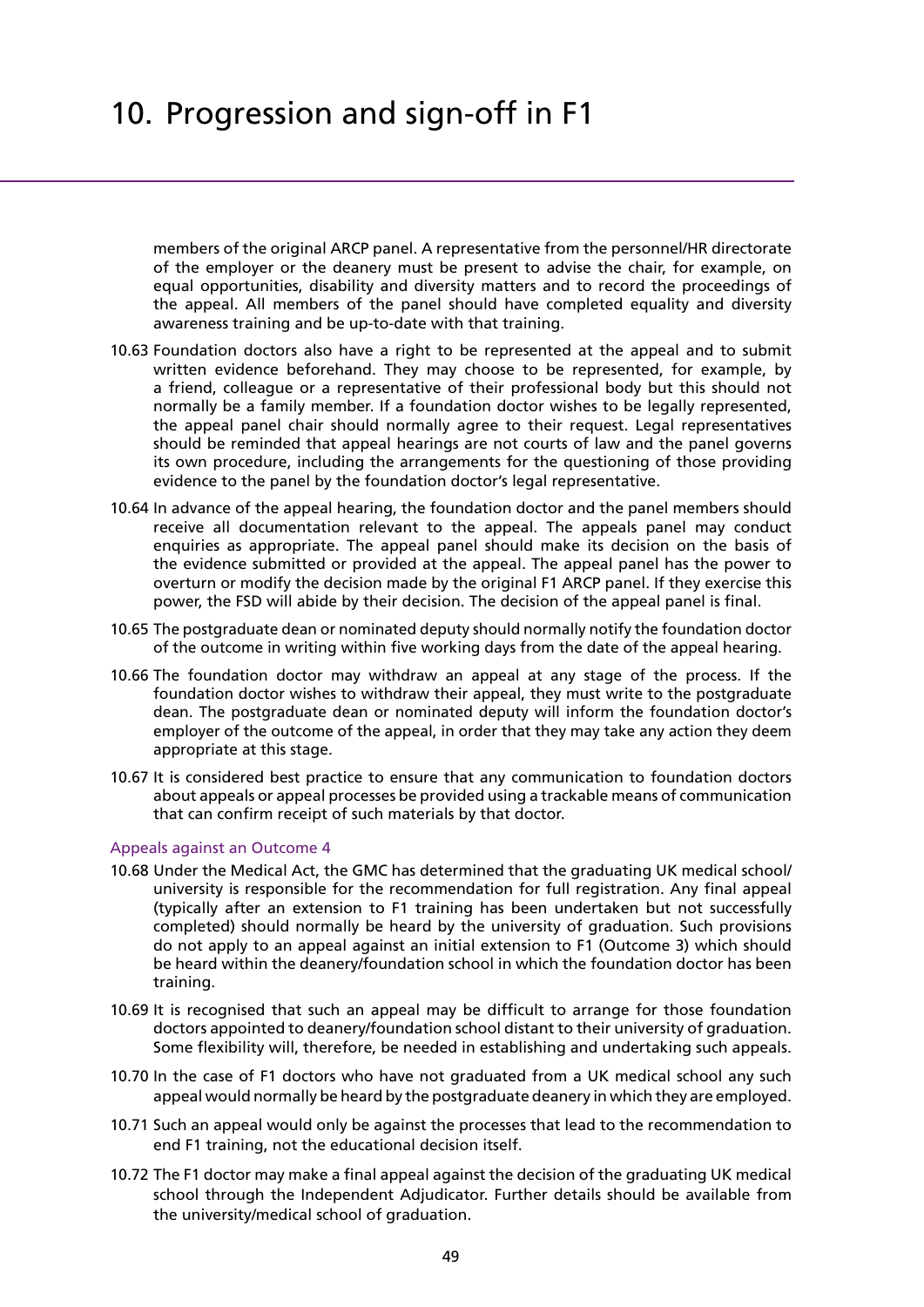- 11.1 The Foundation Programme is time and outcome-based. Foundation doctors must complete one year (full-time equivalent) in an approved foundation programme and meet the requirements for satisfactory completion of F2 to be eligible for the award of the foundation achievement of competence document (FACD).
- 11.2 There is significant overlap between the process for sign-off in F1 (Section 10) and F2 (Section 11) but there are also important differences. Therefore the entire process for progression and sign-off in F2 is set out below.

## Requirements for satisfactory completion of F2

11.3 The requirements for satisfactory completion of F2, with guidance notes, are set out in Table 1 below. The deanery/foundation school should make the requirements clear at the beginning of the F2 year.

Section 11: Table 1

| Full registration and a licence<br>to practise with the GMC.                                                                       | To undertake the second year of the Foundation<br>Programme, doctors must be fully registered with the GMC<br>and hold a licence to practise.                                                                                                                                                    |
|------------------------------------------------------------------------------------------------------------------------------------|--------------------------------------------------------------------------------------------------------------------------------------------------------------------------------------------------------------------------------------------------------------------------------------------------|
| Completion of 12 months F2<br>training (taking account of<br>allowable absence).                                                   | The maximum permitted absence from training (other than<br>annual leave) during F2 is four weeks (i.e. the same as F1).                                                                                                                                                                          |
| A satisfactory educational<br>supervisor's end of year<br>report.                                                                  | The report should draw upon all required evidence listed<br>below.                                                                                                                                                                                                                               |
| Satisfactory educational<br>supervisor's end of placement<br>reports.                                                              | An educational supervisor's end of placement report is<br>not required for the last F2 placement; the educational<br>supervisor's end of year report replaces this.                                                                                                                              |
| Satisfactory clinical<br>supervisor's end of placement<br>reports.                                                                 | If the F2 doctor has not satisfactorily completed one<br>placement but has been making good progress in other<br>respects, it may still be appropriate to confirm that the F2<br>doctor has met the requirements for completion of F2.<br>The last end of placement review must be satisfactory. |
| Satisfactory completion of<br>the required number of<br>assessments.                                                               | Team assessment of behavior (TAB) (minimum of one per<br>year).                                                                                                                                                                                                                                  |
| The minimum requirements<br>are set out in the Curriculum.<br>The deanery/foundation<br>school may set additional<br>requirements. | Evidence that the foundation doctor can carry out the<br>procedures required by the GMC.                                                                                                                                                                                                         |
| A valid Advanced Life<br>Support (or equivalent)<br>certificate.                                                                   | If the certificate has expired, it may be appropriate to<br>accept evidence that the doctor has booked to attend a<br>refresher course.                                                                                                                                                          |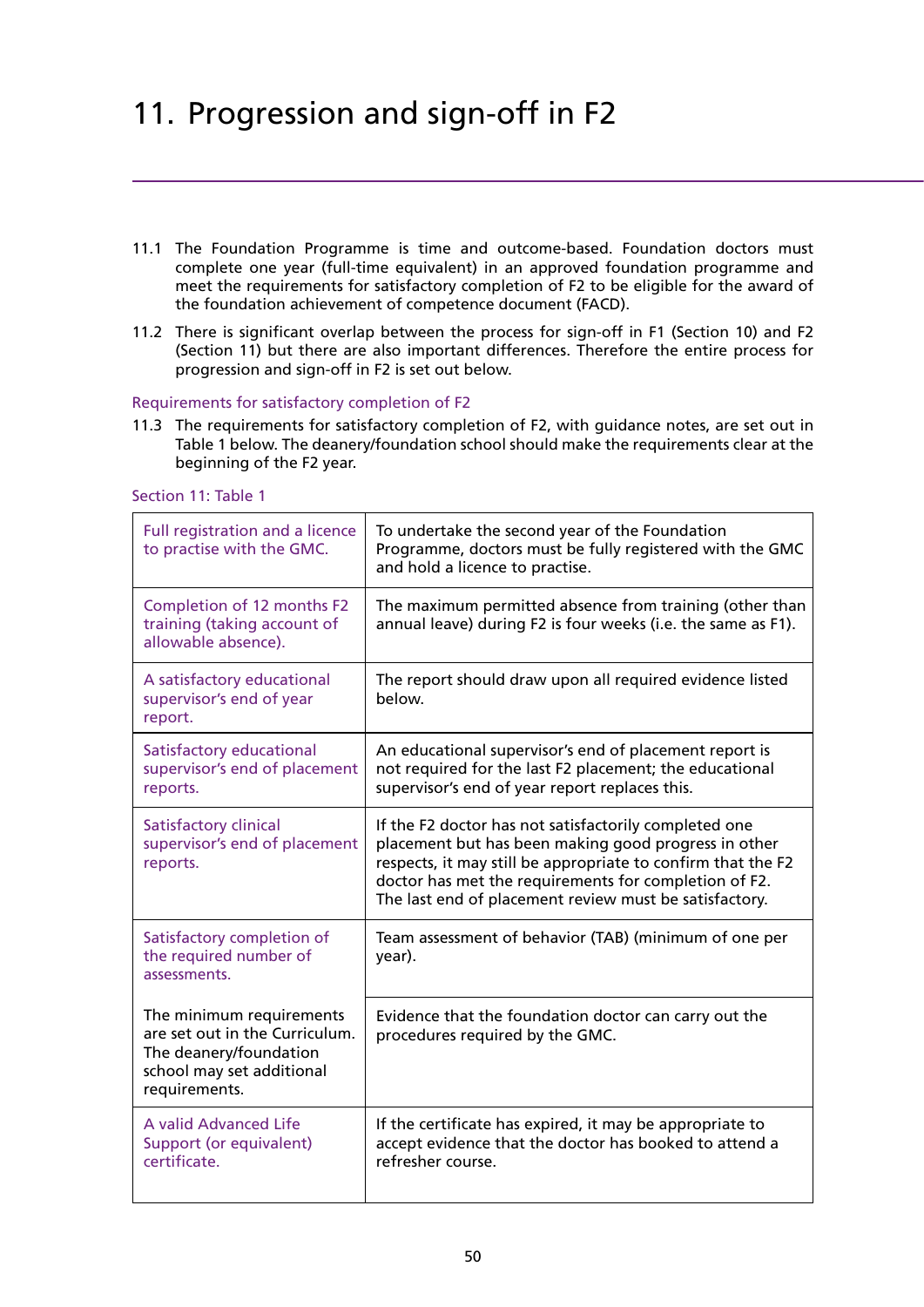| Evidence of participation in<br>systems of quality assurance<br>and quality improvement<br>projects. | The Curriculum requires that F2 doctors manage, analyse<br>and present at least one quality improvement project and<br>use the results to improve patient care. F2 doctors are also<br>required to complete the national trainee survey and any<br>end of placement surveys.                                                                                                                                                                                                                                                  |  |
|------------------------------------------------------------------------------------------------------|-------------------------------------------------------------------------------------------------------------------------------------------------------------------------------------------------------------------------------------------------------------------------------------------------------------------------------------------------------------------------------------------------------------------------------------------------------------------------------------------------------------------------------|--|
| Completion of the required<br>number of Supervised<br>Learning Events.                               | Direct observation of doctor/patient interaction:<br>Mini CEX<br><b>DOPS</b>                                                                                                                                                                                                                                                                                                                                                                                                                                                  |  |
| The minimum requirements<br>are set out in the Curriculum.<br>The deanery/foundation                 | (minimum of nine observations per year; at least six must<br>be mini-CEX).                                                                                                                                                                                                                                                                                                                                                                                                                                                    |  |
| school may set additional<br>requirements.                                                           | Case-based discussion (CBD)<br>(minimum of six per year / two per placement).                                                                                                                                                                                                                                                                                                                                                                                                                                                 |  |
|                                                                                                      | Developing the clinical teacher<br>(minimum of one per year).                                                                                                                                                                                                                                                                                                                                                                                                                                                                 |  |
| An acceptable attendance<br>record at foundation<br>teaching sessions.                               | It is recommended that postgraduate centres (or<br>equivalent) provide a record of attendance for each F2<br>doctor. It has been agreed that an acceptable attendance<br>record should typically be 70%. However, if the F2 doctor<br>has not attended 70% of teaching sessions for good<br>reasons, it may still be appropriate to confirm that the F2<br>doctor has met the required standard. If there are concerns<br>regarding engagement or if attendance is below 50%, the<br>FTPD/T should discuss this with the FSD. |  |
| Signed probity and health<br>declarations.                                                           | A separate form should be signed for F2. This is in addition<br>to the Declaration of Fitness to Practise required by the<br>GMC when applying for full registration.                                                                                                                                                                                                                                                                                                                                                         |  |

## *Review of progress in F2*

- 11.4 The majority of doctors successfully complete F2 and are awarded a FACD. However, a small proportion will require additional help and support to meet the requirements, which may include an extension for remedial training. Some foundation doctors will not meet the requirements for satisfactory completion of F2, despite additional help and support. These doctors will require career guidance as they consider alternative options.
- 11.5 At the beginning of each placement, foundation doctors should meet with their educational supervisors to agree and record the learning objectives for this period of training. Educational supervisors should make sure that a foundation doctor's performance is reviewed at appropriate intervals and that those who have worked with the foundation doctor have an opportunity to provide constructive feedback (e.g. TAB, the clinical supervisor's end of placement report).
- 11.6 Foundation doctors should meet regularly with their educational supervisor to assess whether they have met the necessary outcomes. At the end of each placement, the educational supervisor should complete the educational supervisor's end of placement report and towards the end of the year, the educational supervisor's end of year report. The educational supervisor must only confirm satisfactory performance if the foundation doctor has participated in the educational process and met the required outcomes.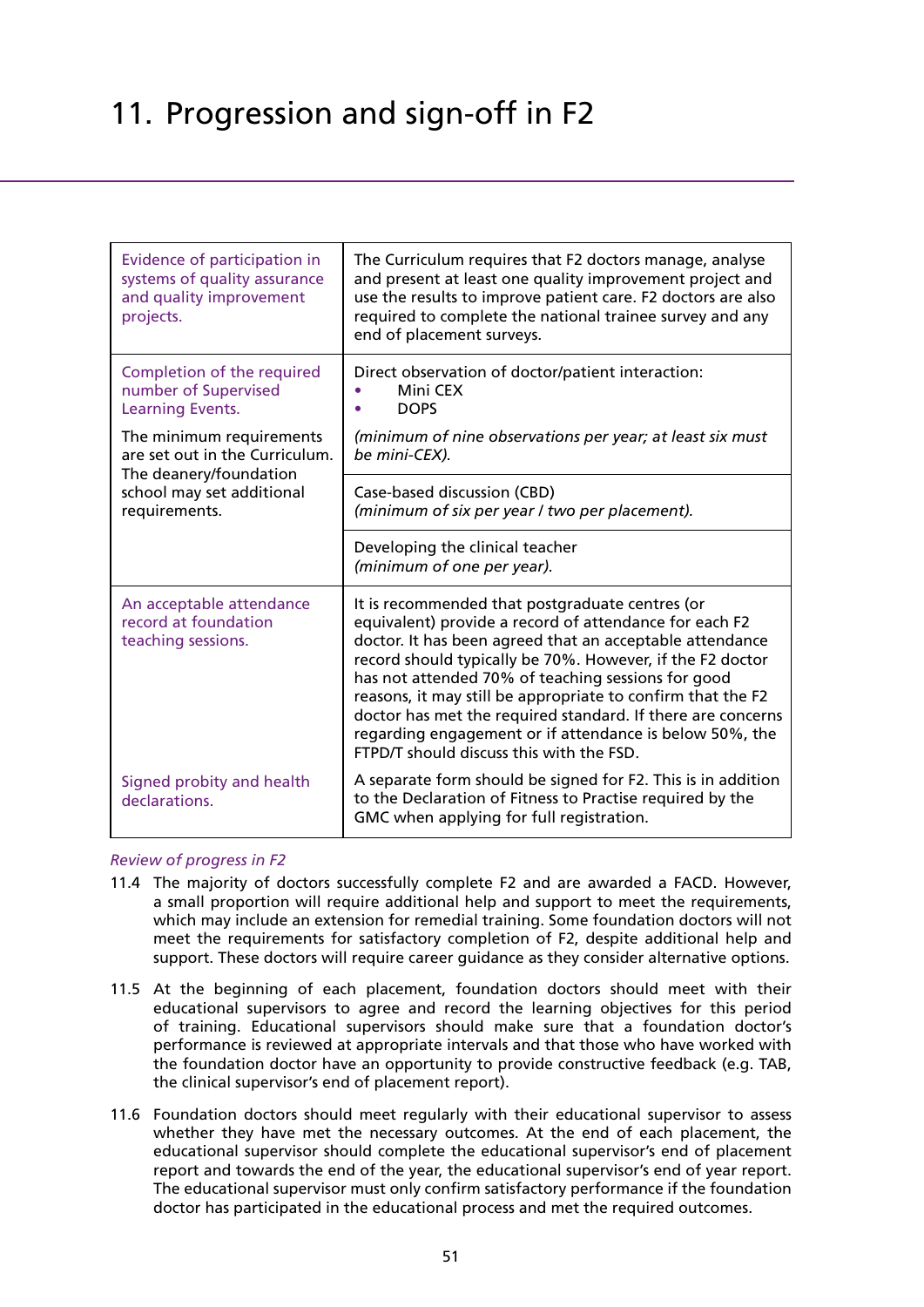- 11.7 Regular review of progress and clear lines of communication enable the early identification of foundation doctors needing additional help. Guidance on the identification, support and management of doctors in difficulty is set out in chapter 9.
- 11.8 The foundation school should publish its timeline for the review of progress and the FTPD/T should specify the local timetable for completion and scrutiny of e-portfolios and any additional evidence.
- 11.9 It is the responsibility of foundation doctors to maintain their e-portfolio and provide the evidence that they have met the requirements for satisfactory completion of F2. At the end of the F2 year, a panel will review each foundation doctor's e-portfolio, including the educational supervisor's end of year report, and other evidence (e.g. attendance/absence record if not included in the e-portfolio) to determine whether all the requirements for satisfactory completion of have been met.
- 11.10 The FTPD/T will not chase foundation doctors, who have not updated their e-portfolios by the specified date. Foundation doctors should be aware that failure to complete their e-portfolio and submit any additional evidence on time will result in the panel failing to consider their progress.

### *F2 Annual Review of Competence Progression (F2 ARCP)*

- 11.11 Towards the end of F2, the FTPD/T, under the guidance of the deanery/foundation school, should convene an Annual Review of Competence Progression (ARCP) panel to review the progress of all foundation doctors in their programme.
- 11.12 The ARCP provides a formal process for reviewing foundation doctors' progress which uses the evidence gathered by them and supplied by their supervisors. The ARCP is not an additional method of assessment.
- 11.13 While all foundation doctors should present evidence for review towards the end of F2, it may be necessary to convene a panel earlier if there are significant concerns about the foundation doctor's progress. Therefore, the review may be conducted more frequently if there is a need to deal with progression issues outside the annual review.
- 11.14 There should be a similar arrangement for monitoring the progress of foundation doctors training less than full time, with suitable adjustments made to the timetable.
- 11.15 The ARCP fulfils the following functions:
	- **•** To document the judgement about whether a foundation doctor has met the requirements and has provided documentary support for the satisfactory completion of F2
	- **•** To document recommendations about further training and support where the requirements have not been met
	- **•** To document the judgement about the outcomes demonstrated by a foundation doctor in a locum appointment for training post or rotation and to document these accordingly
	- **•** To provide a framework for review of the supporting information required for revalidation (F2 being the first year of the five year cycle).
- 11.16 The ARCP should be conducted within the agreed deanery/foundation school timetable. The FTPD/T, acting on behalf of the deanery/foundation school, should make clear the local arrangements to receive the necessary documentation from foundation doctors. This means that at least six weeks notice must be given of the submission date, so the foundation doctor can check their e-portfolios, and the educational supervisors can meet with the foundation doctor and complete the required structured reports (including the educational supervisor's end of year report).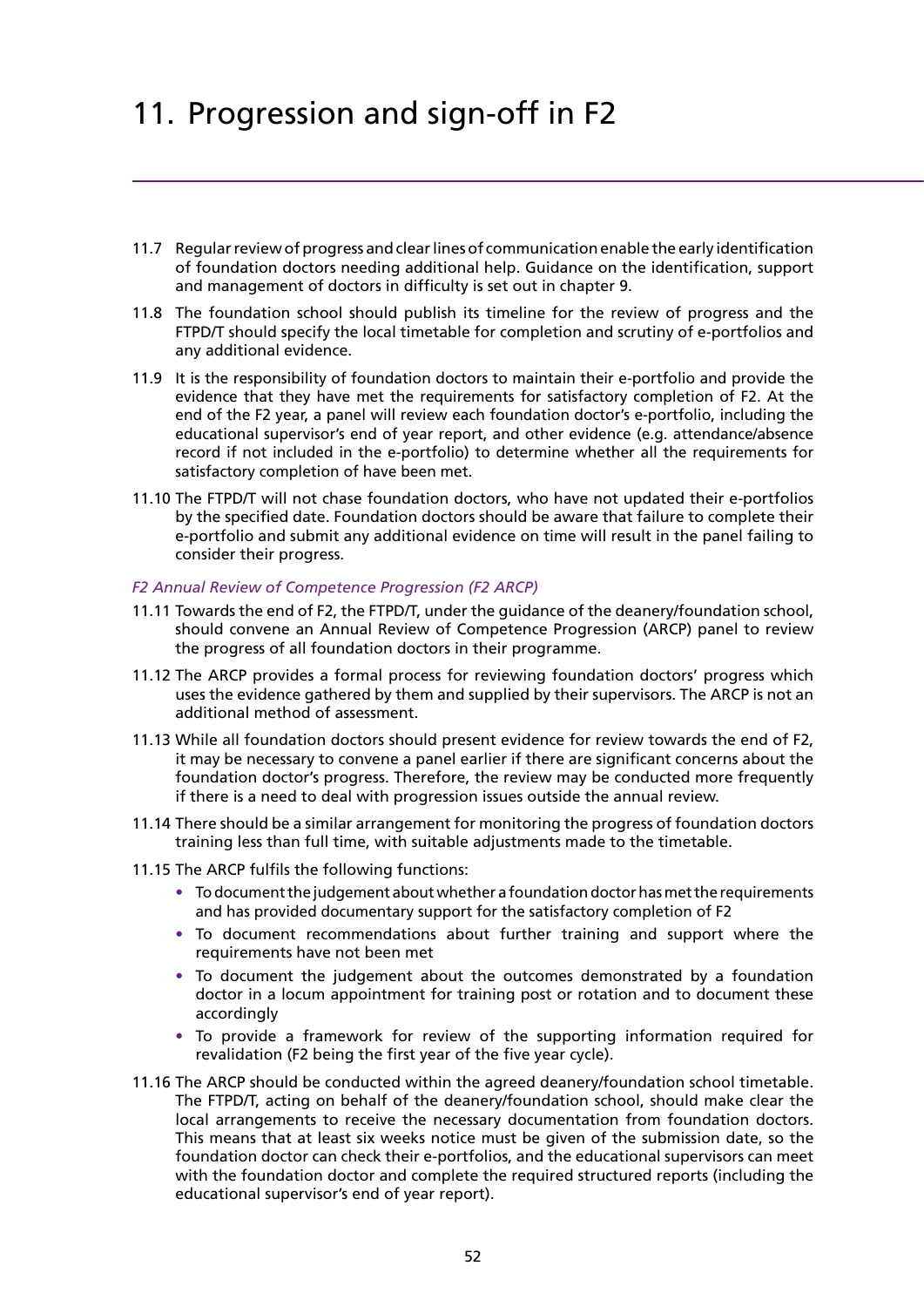11.17 All foundation doctors are required to participate in the revalidation process. This includes submission of details of significant events involving the foundation doctor and any health or probity concerns.

### *The ARCP Panel*

- 11.18 The panel has an important role which its composition should reflect. It should consist of at least three panel members. However, not all panel members will necessarily need to review each e-portfolio (see below). The panel should typically comprise: the FTPD/T and two others. The additional members could include: a postgraduate centre manager or other senior administrator, specialty training doctor (ST4 or above), clinical supervisor, educational supervisor, lay representative, external trainer, employer representative, or external deanery/foundation school representative.
- 11.19 The additional panel members should not include anyone who has been directly involved in the supervision of the F2 doctor(s) under consideration e.g. clinical supervisor, educational supervisor. If they have been directly involved in the supervision of the foundation doctor, they should declare an interest and withdraw from the panel temporarily.
- 11.20 All members of the panel (including any lay representatives and external trainers) must be trained in equality and diversity issues. This training should be kept up-to-date and must be refreshed every three years.
- 11.21 The panel should systematically consider the evidence as presented for each foundation doctor against the requirements for satisfactory completion and make a judgement based upon it. The possible outcomes for F2 are set out in Section 11 Table 2 below.
- 11.22 It is not essential that members of the panel review the e-portfolio at the same time. Panel members may scrutinise the e-portfolio separately and provide feedback. The e-portfolio will include a check-list which can be used. At least two members of the panel should systematically consider the evidence for each foundation doctor. One of these should be a registered and licensed medical practitioner on the specialist or GP register. If there is a disagreement between the two panel members, the evidence should be scrutinised by a third member and the majority decision used in determining the outcome.
- 11.23 The FTPD/T may need to provide an additional report, for example detailing events that led to a negative assessment by the foundation doctor's educational supervisor. The FTPD/T must share a copy of the report with the foundation doctor prior to its submission to the panel. It is not intended that the foundation doctor should agree the report's content, but it is important that the foundation doctor is aware of what has been said. Where the report indicates that there may be a risk to patients arising from the foundation doctor's practice, this risk(s) needs to be shared with the relevant clinical director, head of service, medical director or general practitioner to ensure that appropriate measures are in place. The deanery/foundation school must also be informed. The foundation doctor needs to be made aware of this.
- 11.24 The foundation doctor may submit, as part of their evidence to the ARCP, a response to the educational supervisor's end of year report or to any other element of the assessment documentation for the panel to take into account. Whilst such a document will be considered "privileged" and will be viewed and considered only by the panel in the first instance, depending on its content the foundation doctor must expect that it will be followed up appropriately. Where, for example, a foundation doctor raises allegations of bullying, harassment or other inappropriate conduct on the part of a supervisor or other healthcare professional, such allegations must be taken very seriously. Whilst the panel itself is not set up to investigate or deal with allegations of this nature, it will bring such concerns to the attention of the deanery/foundation school in writing immediately following the panel for further consideration and possible investigation by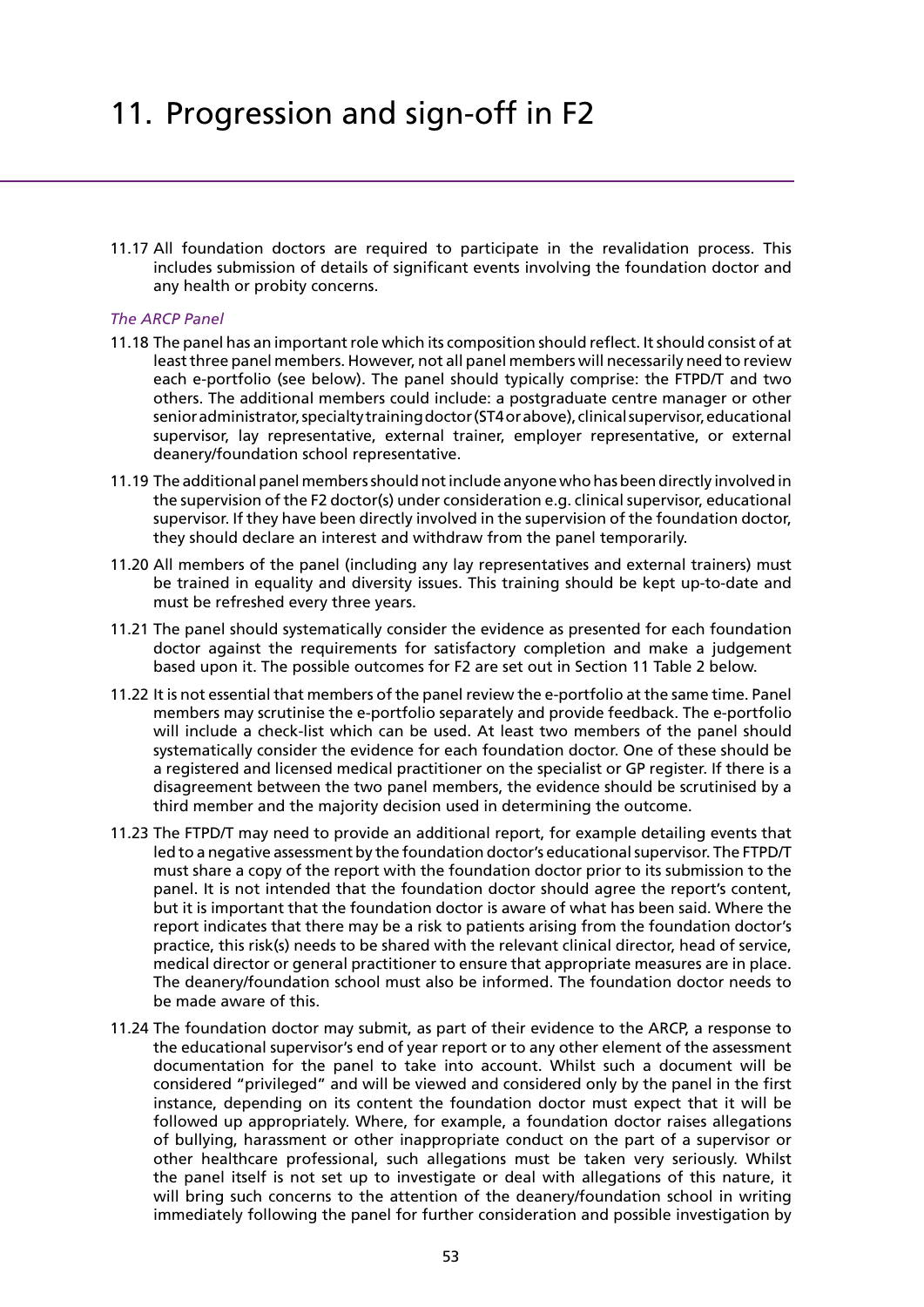the employing organisation for the individual so identified. All deaneries/foundation schools and employers of foundation doctors will have policies on managing allegations of inappropriate learning and working environments. Foundation doctors are encouraged to follow these policies, and training providers must make their policies on bullying and harassment known to trainees as part of their induction.

11.25 Where it is likely that a foundation doctor could have an outcome indicating insufficient progress, which may require an extension to the indicative time for completion of the Foundation Programme, the panel should typically include at least one external member e.g. lay representative, external trainer, deanery/foundation school representative. The FTPD/T should invite the foundation doctor to meet with the panel after the panel has considered the evidence and made its judgement based upon that consideration. This will enable discussion of any recommendations for focussed or additional remedial training, including an extension to training. If the outcome was not anticipated, the FTPD/T should invite the F2 doctor to a separate meeting. However, an outcome indicating insufficient progress should not be a surprise for the foundation doctor as concerns should have been identified and discussed prior to the F2 ARCP.

### F2 ARCP Outcomes

11.26 Table 2 sets out the possible ARCP outcomes for F2 (the outcome codes are those used for specialty training however some do not apply to F2 i.e no Outcome 1, 2 or 7). It is recommended that members of the panel use a check-list to confirm that they have considered all of the requirements and add any comments to explain the judgement.

| <b>Outcome Code</b> | <b>Description</b>                                             | <b>Notes</b>                                                                                                                                                                                                                                                                                                                                                                                                                                                                                                                                                                                                                                                                                                                                                                                                        |
|---------------------|----------------------------------------------------------------|---------------------------------------------------------------------------------------------------------------------------------------------------------------------------------------------------------------------------------------------------------------------------------------------------------------------------------------------------------------------------------------------------------------------------------------------------------------------------------------------------------------------------------------------------------------------------------------------------------------------------------------------------------------------------------------------------------------------------------------------------------------------------------------------------------------------|
| 3                   | Inadequate progress<br>- additional training<br>time required. | This outcome should be used when the F2 ARCP<br>panel has identified that an additional period<br>of training is required which will extend the<br>duration of F2 training.                                                                                                                                                                                                                                                                                                                                                                                                                                                                                                                                                                                                                                         |
|                     |                                                                | The panel must make clear recommendations<br>about what additional training is required<br>and the circumstances under which it should<br>be delivered (e.g. concerning the level of<br>supervision). It will, however, be a matter for<br>the deanery/foundation school to determine<br>the details of the additional training within<br>the context of the panel's recommendations,<br>since this will depend on local circumstances<br>and resources. The overall duration of the<br>extension to F2 training should normally<br>be for a maximum of one year. The panel<br>should consider the outcome of the remedial<br>programme as soon as practicable after its<br>completion. The deanery/foundation school<br>should inform the employer and training<br>placement provider if this outcome is assigned. |

### Section 11: Table 2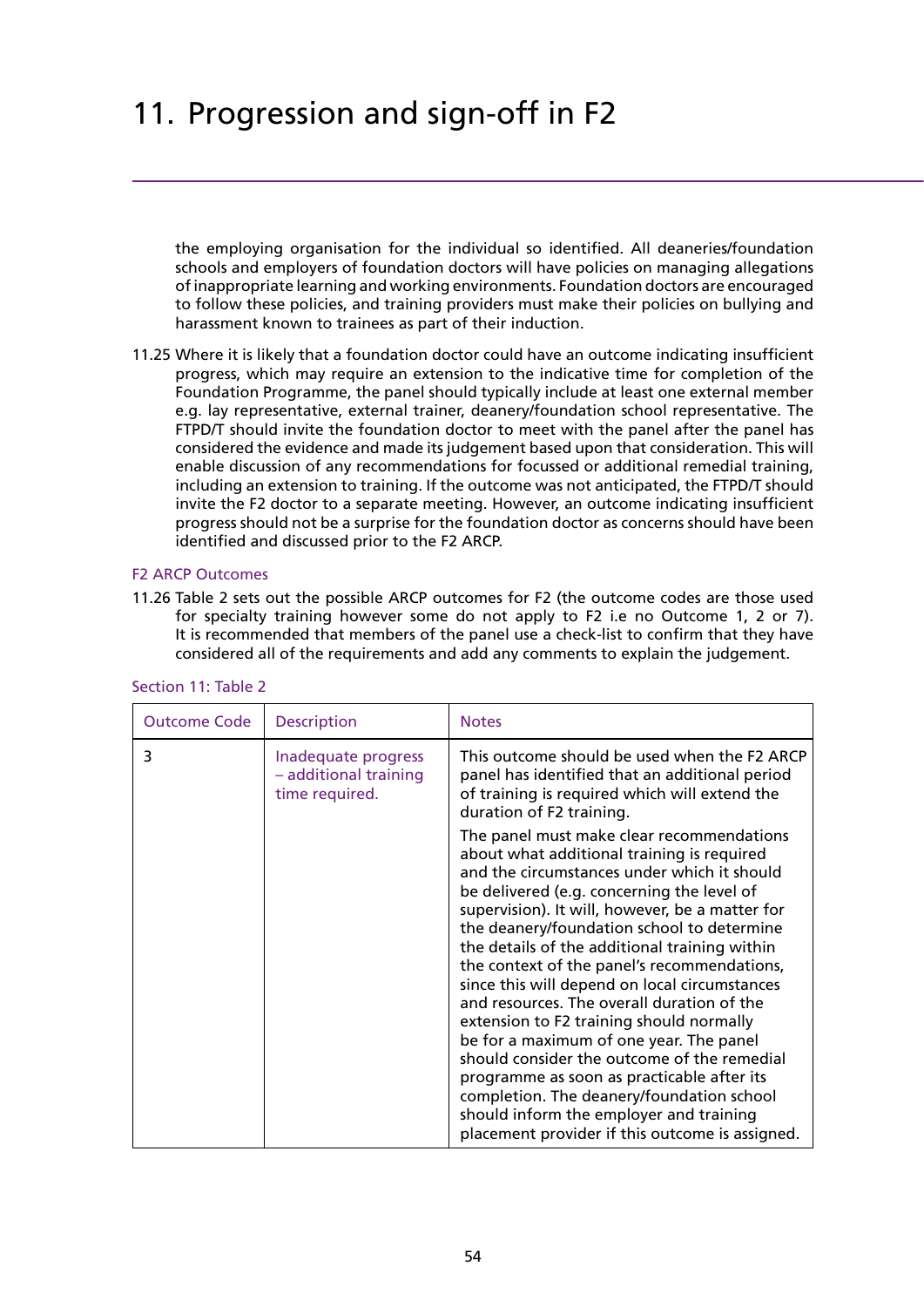| <b>Outcome Code</b> | <b>Description</b>                                                                                    | <b>Notes</b>                                                                                                                                                                                                                                                                                                                                                                                                                                                                                                                                                                                                   |
|---------------------|-------------------------------------------------------------------------------------------------------|----------------------------------------------------------------------------------------------------------------------------------------------------------------------------------------------------------------------------------------------------------------------------------------------------------------------------------------------------------------------------------------------------------------------------------------------------------------------------------------------------------------------------------------------------------------------------------------------------------------|
| 4                   | <b>Released from training</b><br>programme.                                                           | If the panel decides that the foundation<br>doctor should be released from the training<br>programme, the deanery/foundation school<br>should discuss with the GMC as there may be<br>fitness to practise concerns. The panel should<br>seek to have employer representation.                                                                                                                                                                                                                                                                                                                                  |
| 5                   | Incomplete evidence<br>presented - additional<br>training time may be<br>required.                    | The panel can make no statement about<br>progress or otherwise since the foundation<br>doctor has supplied either no information or<br>incomplete information to the panel. If this<br>occurs, the foundation doctor may require<br>additional time to complete F2. The panel will<br>set a revised deadline for completion of the<br>e-portfolio and associated evidence.<br>Once the required documentation has<br>been received, the panel should consider it.<br>The panel does not have to meet with the<br>foundation doctor and the review may be done<br>"virtually" and issue an alternative outcome. |
| 6                   | Recommendation<br>for the award of<br>the Foundation<br>Achievement of<br><b>Competence Document.</b> | Following consideration of the overall<br>progress of the foundation doctor, the panel<br>will recommend the award of the FACD if<br>the foundation doctor has met all of the<br>requirements for satisfactory completion of F2.                                                                                                                                                                                                                                                                                                                                                                               |
| 8                   | Time out of<br><b>Foundation</b><br>Programme.                                                        | It is unusual for foundation doctors to take<br>such a career break. However, the panel should<br>receive documentation from the foundation<br>doctor indicating what they are doing out of<br>programme and their expected date of return.                                                                                                                                                                                                                                                                                                                                                                    |

- 11.27 Details of placements must be recorded on the ARCP form, which is available in the e-portfolio, including any agreed out of programme training.
- 11.28 If the panel is satisfied that the foundation doctor has met the requirements for satisfactory completion of F2, the FTPD/T, or nominated deputy, should record an Outcome 6 on the F2 ARCP form.
- 11.29 If additional remedial training is required (Outcome 3), the panel should indicate the intended outcome and proposed timescale. The details of how a remedial or targeted training programme will be delivered will be determined by the FTPD/T and the foundation school director in consultation with the postgraduate dean or nominated deputy. The remedial/targeted training programme will be planned, taking into account the needs of other foundation doctors and must take full account of the need to protect patient safety. The foundation school director or his/her representative will ensure that the foundation doctor's employer and education provider are aware of the remedial training that is required and can ensure that any local relevant employment policies and procedures are implemented.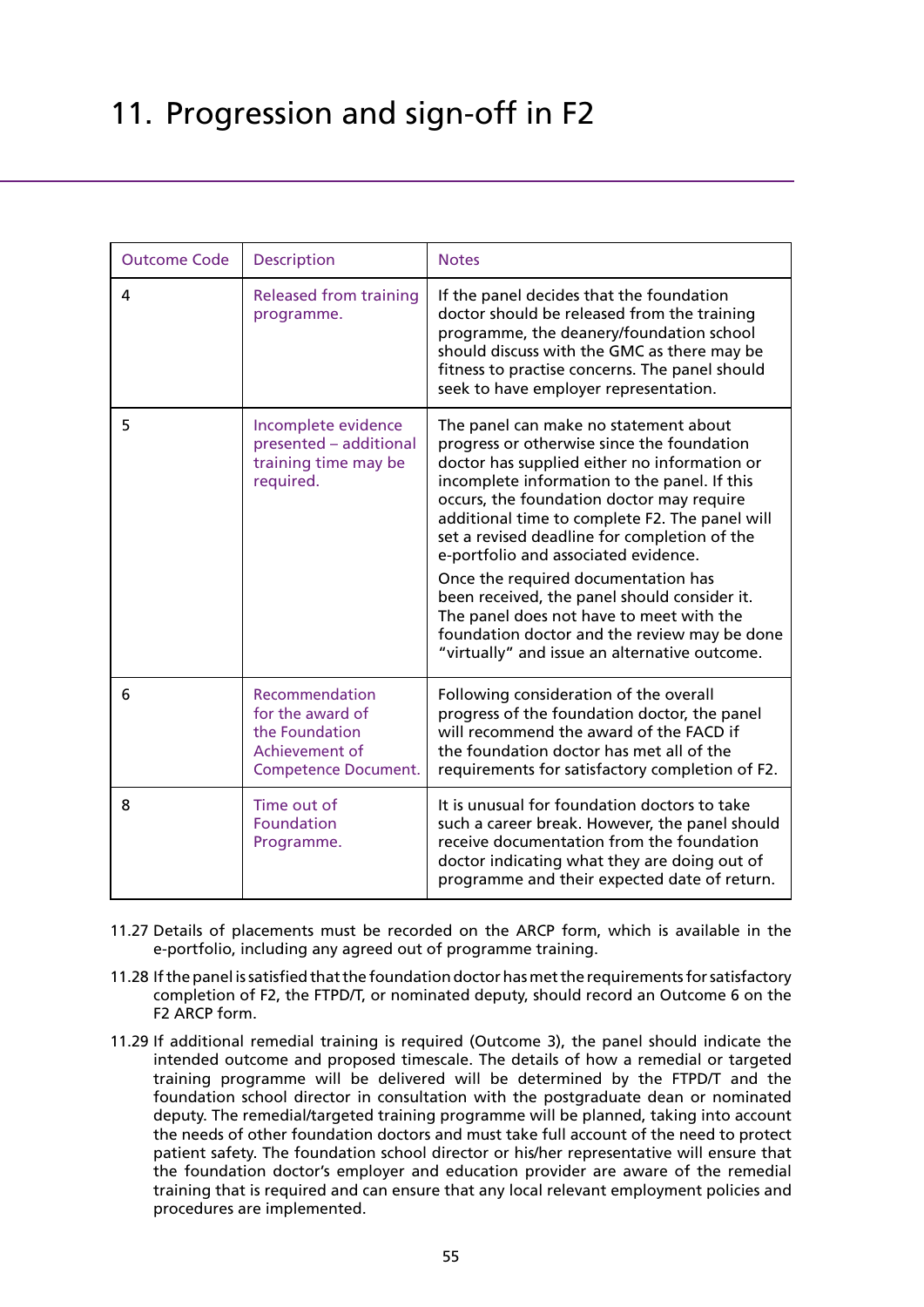- 11.30 Any additional/extended training should be agreed with the foundation doctor, and with the training site/employer and new trainers who will be providing/supervising it. The deanery/ foundation school should send the training site/employer full information about the circumstances leading to the additional/extended training requirement, including any areas of clinical and/or professional weakness and any negative reports on prior performance. This information will be shared with the foundation doctor, but agreement to such information being shared with any new employer and trainers/supervisors is a requisite of joining the training programme.
- 11.31 Additional details about the management and support of doctors in difficulty are set out in Chapter 9, and extension of F2 and Outcome 4 are set out below (see 11.41 – 11.46).
- 11.32 Where the evidence submitted is incomplete or otherwise inadequate, the panel should not take a decision about the performance or progress of the foundation doctor. The failure to produce timely, adequate evidence for the panel will result in an Incomplete Evidence Presented outcome (Outcome 5) and will require the foundation doctor to explain to the panel, in writing, the reasons for the deficiencies in the documentation. The fact that an Outcome 5 has been recorded will remain as a part of the foundation doctor's record but once the relevant evidence has been submitted then a new outcome will be added according to the evidence submitted and evaluated by the F2 ARCP panel. Foundation doctors will not typically be able to appeal against an Outcome 5.
- 11.33 For practical and administrative reasons, the deanery/foundation school or FTPD/T may wish to discuss other issues e.g. the foundation doctor's views on their training, planning of future placements etc. on the same occasion as the annual panel meets. However, the assessment of evidence and the judgement arising from the panel must be kept separate from these other issues. Foundation doctors must not be present while the panel considers the outcome.
- 11.34 The foundation doctor should sign the ARCP form within 10 days of the panel meeting. Electronic signatures are acceptable.
- 11.35 The foundation doctor may appeal against the decision of the F2 ARCP panel. The process for appeals against the decision of the panel is described below (see 11.52 – 11.63).

### Satisfactory completion of F2 (Outcome 6)

- 11.36 The FTPD/T should forward the completed F2 ARCP documentation to the FSD of the current foundation school. Subject to any deanery/foundation school quality management processes, the FSD should recommend that the postgraduate dean completes the FACD.
- 11.37 The postgraduate dean or any other authorised signatory should only complete the FACD if satisfied that the foundation doctor has met the requirements for satisfactory completion of F2. An electronic signature is acceptable. A copy of the FACD may be printed by the deanery/foundation school. The FACD should normally be printed on deanery letter-head and where possible include an official stamp.

Failure to meet the requirements for satisfactory completion of the Foundation Programme (Outcomes, 3 and 4)

- 11.38 If the F2 ARCP panel decides that the foundation doctor has not met the requirements for satisfactory completion of F2, it should award an Outcome 3. Where such an outcome is anticipated, the foundation doctor should be invited to attend the panel. If this was not anticipated, the FTPD/T should invite the F2 doctor to a separate meeting, which may include other members of the panel.
- 11.39 The F2 ARCP panel must make clear recommendations about what additional training is required and the circumstances under which it should be delivered (e.g. concerning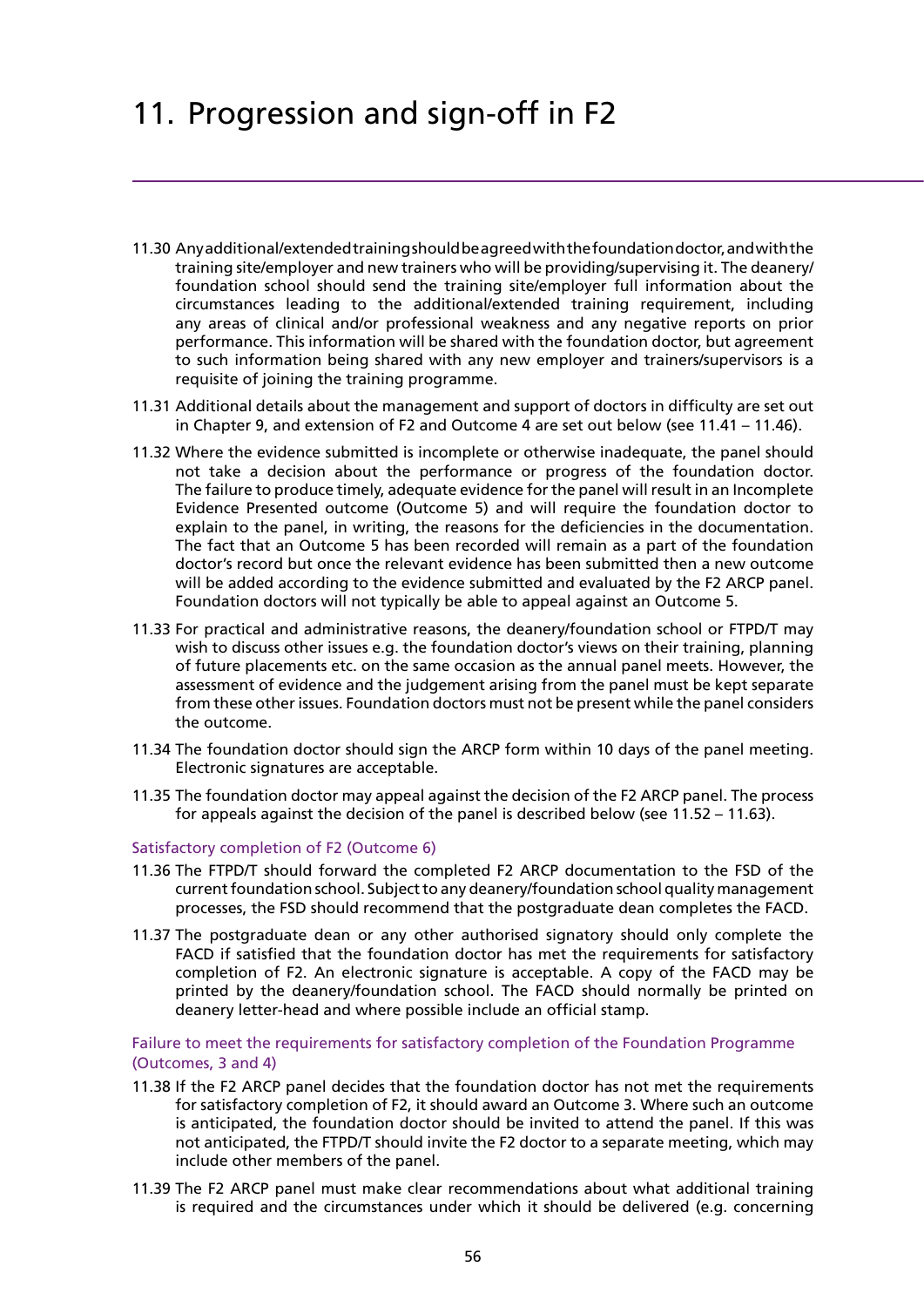the level of supervision). It will, however, be a matter for the deanery/foundation school to determine the details of the additional training within the context of the panel's recommendations, since this will depend on local circumstances and resources. The maximum duration of any extension to F2 training should normally be for one year. The F2's employer should be informed of the outcome of the panel meeting.

11.40 If the panel decides that the foundation doctor should be released from the training programme, it should award an Outcome 4. The deanery/foundation school should discuss with the Fitness to Practise Directorate of the GMC if the F2 ARCP panel awards an Outcome 4, irrespective of whether there was an extension to F2.

### Extension to F2

- 11.41 The maximum duration of any extension to F2 training should normally be one year. The deanery/foundation school where the foundation doctor is currently training will normally provide the extension.
- 11.42 Towards the end of the agreed extension to training, the F2 ARCP panel should review the foundation doctor's progress.
- 11.43 Irrespective of the agreed duration of the extension to training, the F2 ARCP panel should review progress at the end of the first four months to decide whether the foundation doctor concerned is making satisfactory progress and to review the remedial training. The FTPD/T should keep these arrangements under review and reconvene the panel earlier if necessary.
- 11.44 In exceptional circumstances, it may become clear that the F2 doctor is not likely to meet the requirements for satisfactory completion after only four or eight months of an extension to F2. Such circumstances will be rare, and if this is the case the deanery/ foundation school should involve their local specialist trainee support, if one exists, to provide corroboration of the evidence on which such a conclusion would be based. In addition, if the concerns are sufficiently serious the GMC should be notified for Fitness to Practise (FtP) purposes. The F2 doctor's employer must be informed as soon as is feasible in order to consider whether they deem it appropriate to implement their local employment policies or procedures or provide guidance to clinical supervisors or others.
- 11.45 If the foundation doctor has met the requirement for satisfactory completion of F2, the FSD should recommend that the postgraduate dean completes the FACD.
- 11.46 If the F2 ARCP panel awards an Outcome 4, the deanery/foundation school should write to the foundation doctor setting out the process for an appeal. The deanery/foundation school should offer the F2 doctor career counselling. In addition, the deanery/foundation school should also inform the GMC. The employer should be informed of an Outcome 4. In many cases it is anticipated that the employer will already have been involved earlier in the process. The employer will need to instigate its internal employment policies in order to fairly terminate the foundation doctor's contract of employment.

### Terminating a training contract

- 11.47 If a foundation doctor is dismissed by an employer, other than at the end of their fixed term, the deanery/foundation school will normally terminate the training contract. The deanery/foundation school must inform the foundation doctor's current and any known future employer as part of the Foundation Programme, when terminating a training contract.
- 11.48 The deanery/foundation school should discuss with the Fitness to Practise Directorate of the GMC, unless a referral has already been made by the employer or representative of the employer responsible for dismissal.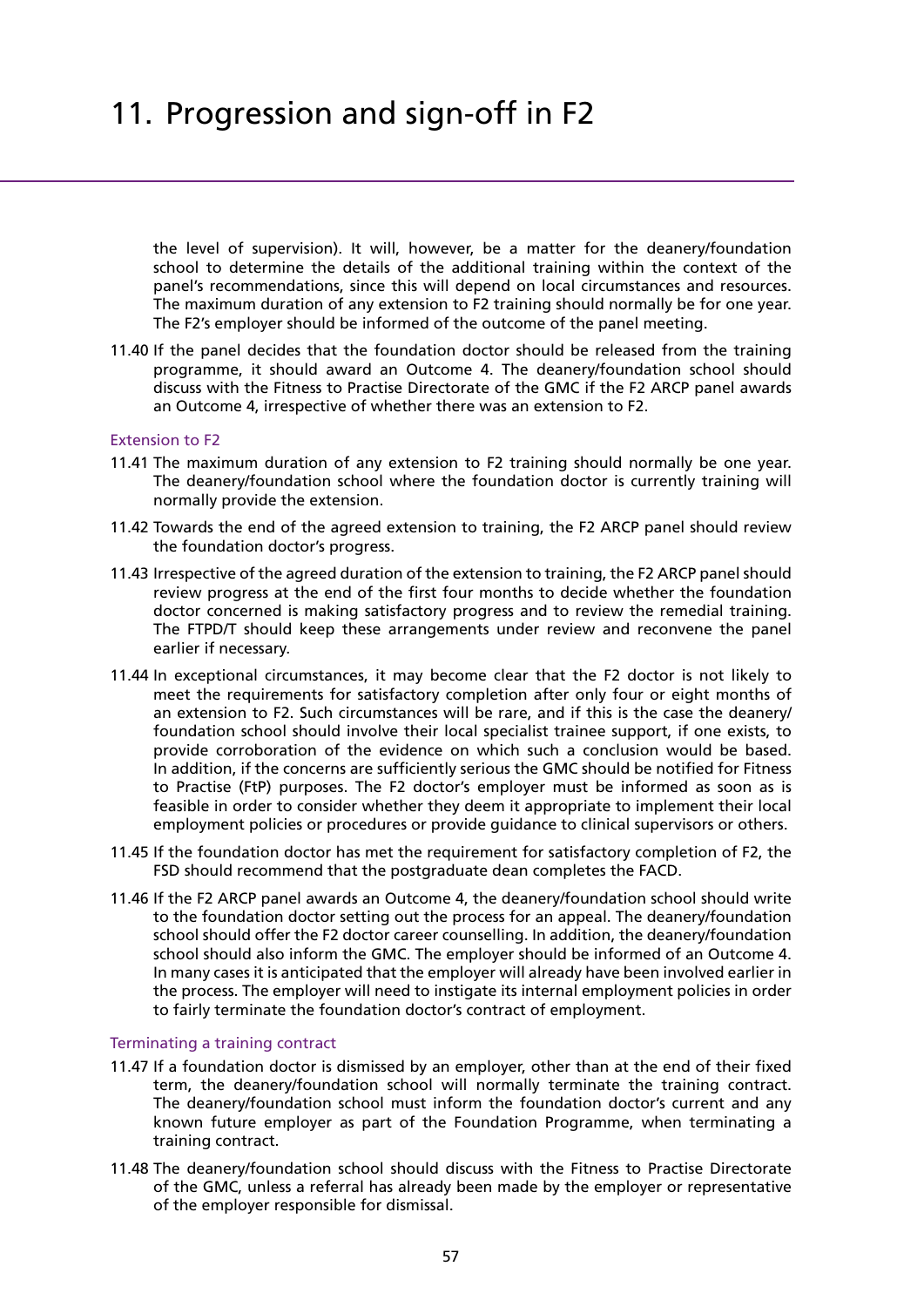11.49 The employer is responsible for publishing and managing the appeals process against dismissal for misconduct.

### **Resignation**

- 11.50 If foundation doctors resign from their employment, they should also inform the deanery/ foundation school, which will normally terminate the training contract. The deanery/ foundation school must inform the foundation doctor's current and any known future employer as part of the Foundation Programme, when terminating a training contract.
- 11.51 The deanery/foundation school should discuss with the Fitness to Practise Directorate of the GMC if they think there may be fitness to practise concerns (11.48).

#### Appeals against the decision of the ARCP panel to award an Outcome 3 or 4

- 11.52 Foundation doctors may appeal against the decision of the F2 ARCP panel to award an Outcome 3 or 4. They should lodge their appeal in writing within 10 working days of receiving the decision of the F2 ARCP panel. The appeal should be addressed to the postgraduate dean and must specify the grounds for the appeal.
- 11.53 Foundation doctors can only appeal against a decision to withhold completion of the Foundation Achievement of Competence Document (FACD) if they can demonstrate that evidence confirming that they had met all of the required outcomes contained in the Curriculum was available to the ARCP panel, by the specified date, and was not considered appropriately.
- 11.54 The panel may uphold an appeal and complete the Foundation Achievement of Competence Document (FACD) if it is satisfied that evidence was not considered appropriately e.g. administrative/process errors were made. The panel cannot however, complete the Foundation Achievement of Competence Document (FACD) unless it is satisfied that there is sufficient evidence to support that the foundation doctor has met all of the required outcomes contained in the Curriculum, and that there are no on-going patient safety concerns. If the panel agrees that there is insufficient evidence/patient safety concerns, it can acknowledge the administrative/process error but must confirm the decision not to complete the Foundation Achievement of Competence Document (FACD).
- 11.55 It is not possible to appeal a decision to withhold completion of the Foundation Achievement of Competence Document (FACD) due to non-statutory leave in excess of the permitted four weeks, unless the amount of time of non-statutory leave itself is being contested.
- 11.56 The postgraduate dean (or nominated representative) should consider whether there are sufficient grounds for an appeal. If the postgraduate dean (or nominated representative) deems that there are sufficient grounds, they should arrange a formal appeal hearing, which should normally take place within 15 working days of receipt of a request for an appeal where practicable. Foundation doctors may support their appeal with further written evidence. All documentation which may be considered by the appeal panel must be made available to the foundation doctor.
- 11.57 The postgraduate dean, or a nominated representative, will convene an appeal panel to consider the evidence and to form a judgement where the details for appeal are deemed to give sufficient grounds for an appeal process to be instituted. Such an appeal should consider representations and evidence from both the foundation doctor and from those who are closely involved with their training, such as the educational supervisor or FTPD/T. There should be no cross-examination of parties external to the appeal panel.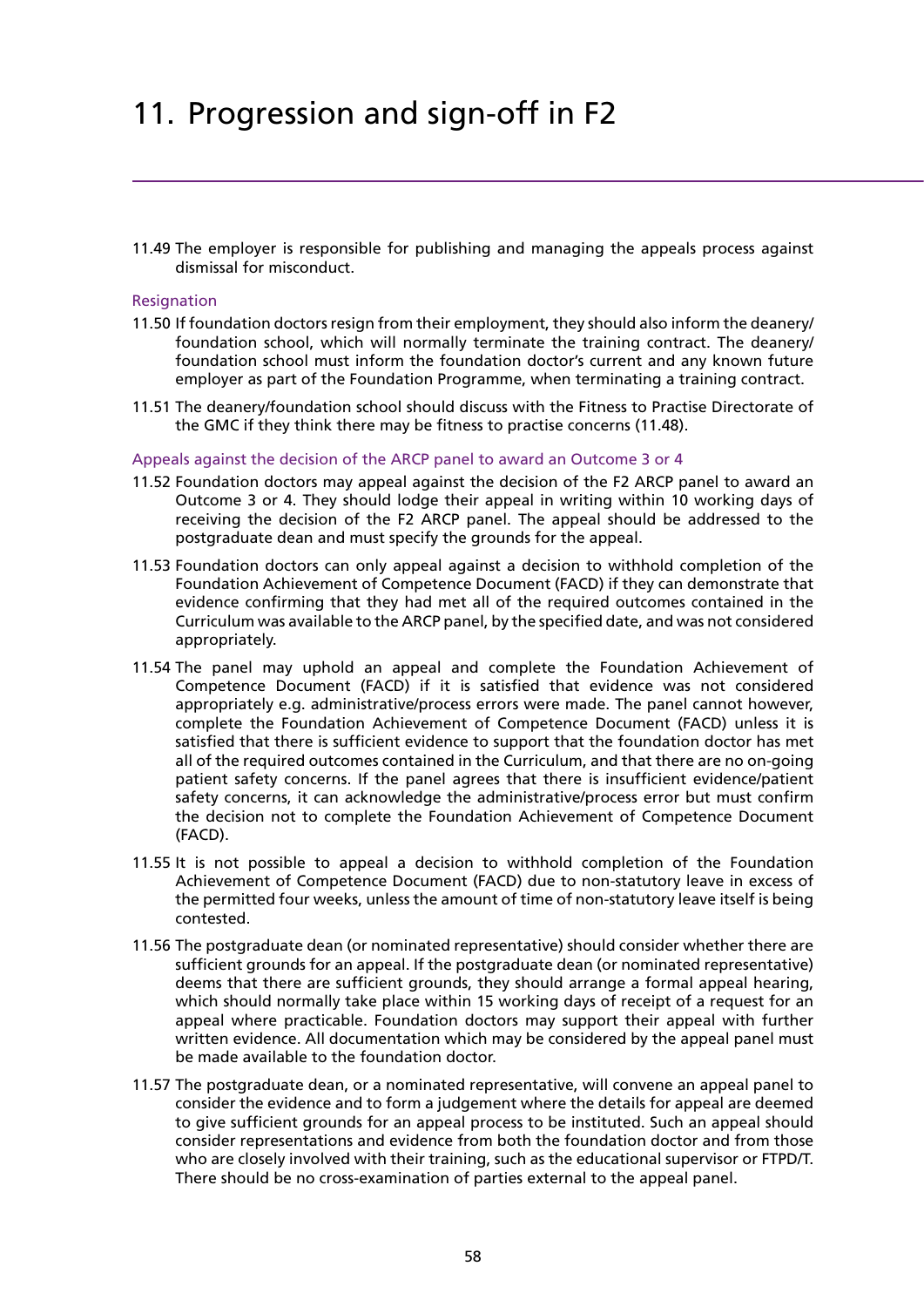- 11.58 The appeal panel should include the postgraduate dean or a nominated representative as chair, an independent FSD or FTPD/T from another foundation school, at least one consultant or GP from the same foundation school, a lay representative and a doctor in training from another deanery. The membership of the panel should not include members of the original ARCP panel. A representative from the personnel/HR directorate of the employer or the deanery must be present to advise the chair, for example, on equal opportunities, disability and diversity matters and to record the proceedings of the appeal. All members of the panel should have completed equality and diversity awareness training and be up-to-date with that training.
- 11.59 Foundation doctors also have a right to be represented at the appeal and to submit written evidence beforehand. They may choose to be represented, for example, by a friend, colleague or a representative of their professional body but this should not normally be a legal representative or a family member. However, if a foundation doctor wishes to be legally represented, the appeal panel chair should normally agree to their request. Legal representatives should be reminded that appeal hearings are not courts of law and the panel governs its own procedure, including the arrangements for the questioning of those providing evidence to the panel by the foundation doctor's legal representative.
- 11.60 In advance of the appeal hearing, the foundation doctor and the panel members should receive all documentation relevant to the appeal. The appeals panel may conduct enquiries as appropriate. The appeal panel should make its decision on the basis of the evidence submitted or provided at the appeal. The appeal panel has the power to overturn or modify the decision made by the original F2 ARCP panel. If they exercise this power, the FSD will abide by their decision. The decision of the appeal panel is final.
- 11.61 The postgraduate dean or nominated deputy should normally notify the foundation doctor in writing of the outcome within five working days from the date of the appeal hearing.
- 11.62 The foundation doctor may withdraw an appeal at any stage of the process. If the foundation doctor wishes to withdraw their appeal, they must write to the postgraduate dean. The postgraduate dean or nominated deputy will inform the foundation doctor's employer of the outcome of the appeal, in order that they may take any action they deem appropriate at this stage.
- 11.63 It is considered best practice to ensure that any communication to foundation doctors about appeals or appeal processes be provided using a trackable means of communication that can confirm receipt of such materials by that doctor.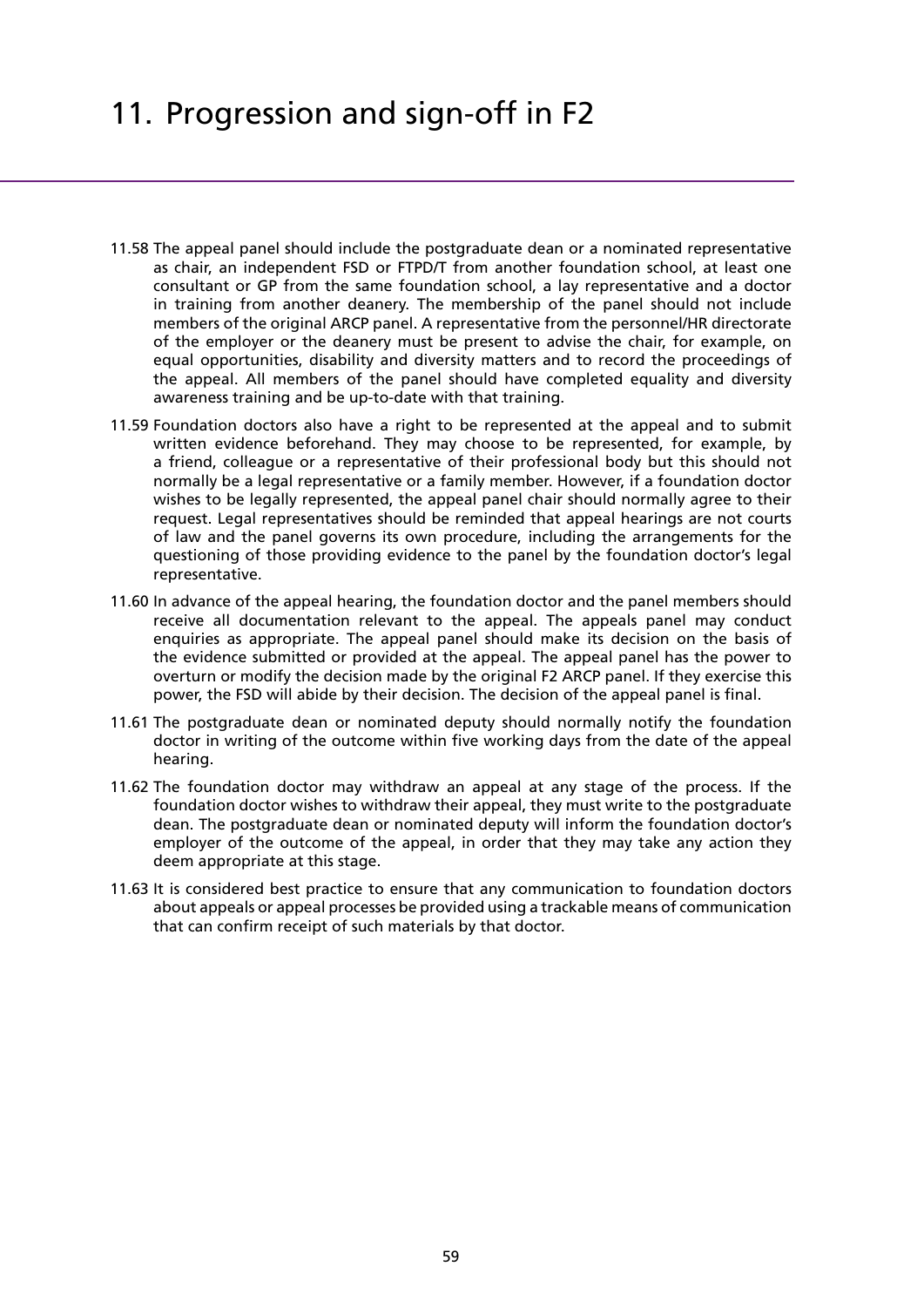- 12.1 The Foundation Programme aims to ensure that all doctors deliver safe and effective patient care and aspire to excellence in their professional development in accordance with the GMC guidance laid down in *[Tomorrow's Doctors,](http://www.gmc-uk.org/TomorrowsDoctors_2009.pdf_39260971.pdf) [The Trainee Doctor](http://www.gmc-uk.org/Trainee_Doctor.pdf_39274940.pdf)* and *[Good](http://www.gmc-uk.org/guidance/good_medical_practice.asp) [Medical Practice](http://www.gmc-uk.org/guidance/good_medical_practice.asp)*.
- 12.2 In order to ensure the delivery of high quality education for the two years of the Foundation Programme and to promote its continuing improvement, a robust and rigorous evaluation of the education delivered has to be in place. Overall responsibility for this now rests with the General Medical Council (GMC) as the regulator of the Foundation Programme. The GMC has set national standards for the delivery and outcomes of the Foundation Programme in *[The Trainee Doctor](http://www.gmc-uk.org/Trainee_Doctor.pdf_39274940.pdf)*. Deaneries/foundation schools and LEPs are required to demonstrate that the standards have been met.
- 12.3 There are three levels of quality activity:
	- **•** Quality Assurance carried out by the GMC
		- "This encompasses all the policies, standards, systems and processes in place to maintain and enhance the quality of postgraduate medical education and training in the UK including the Foundation Programme. The GMC carries out systematic activities to assure the public and patients that postgraduate medical education and training meets the required standards within the principles of better requiation."
	- **•** Quality Management carried out by the deanery This refers to the arrangements by which the deanery satisfies itself that LEPs are meeting the GMC's standards. These arrangements normally involve reporting and monitoring mechanisms.
	- **•** Quality Control carried out at local education provider (LEP) level This relates to the arrangements through which LEPs (health boards, national health service trusts, independent sector and any other service provider that hosts and supports trainees) ensure that postgraduate medical trainees including foundation doctors receive education and training that meets local, national and professional standards.
- 12.4 The standards set by the regulator are mandatory, but the processes by which deaneries/ foundation schools quality manage the programme and LEP quality control the programme provision are not prescribed.

## Quality assurance

12.5 Information on the standards for postgraduate training in *[The Trainee Doctor](http://www.gmc-uk.org/Trainee_Doctor.pdf_39274940.pdf)* and how the GMC assures quality in medical education can be accessed from the GMC website at *[www.gmc-uk.org](http://www.gmc-uk.org)*.

### Quality management

- 12.6 The deanery is the key organisation in ensuring the quality of the delivery of the Foundation Programme through its quality management programme. This may be managed either directly or through its foundation school(s).
- 12.7 Deanery quality management processes must cover all the mandatory requirements set out in *[The Trainee Doctor](http://www.gmc-uk.org/Trainee_Doctor.pdf_39274940.pdf)*. A deanery may, however, decide to set more detailed standards in some areas of activity in order to promote programme development. The precise processes by which deaneries undertake their quality management are not defined and may vary in relation to local arrangements and local strategies.
- 12.8 The deanery is also responsible for the quality of education delivered by all LEPs in its school(s) where foundation doctors are placed and must supervise quality control processes at employer and LEP level (this includes all employers and all placements, including those in the community). Again, the precise method of such supervision is not prescribed in *[The Trainee Doctor](http://www.gmc-uk.org/Trainee_Doctor.pdf_39274940.pdf)*.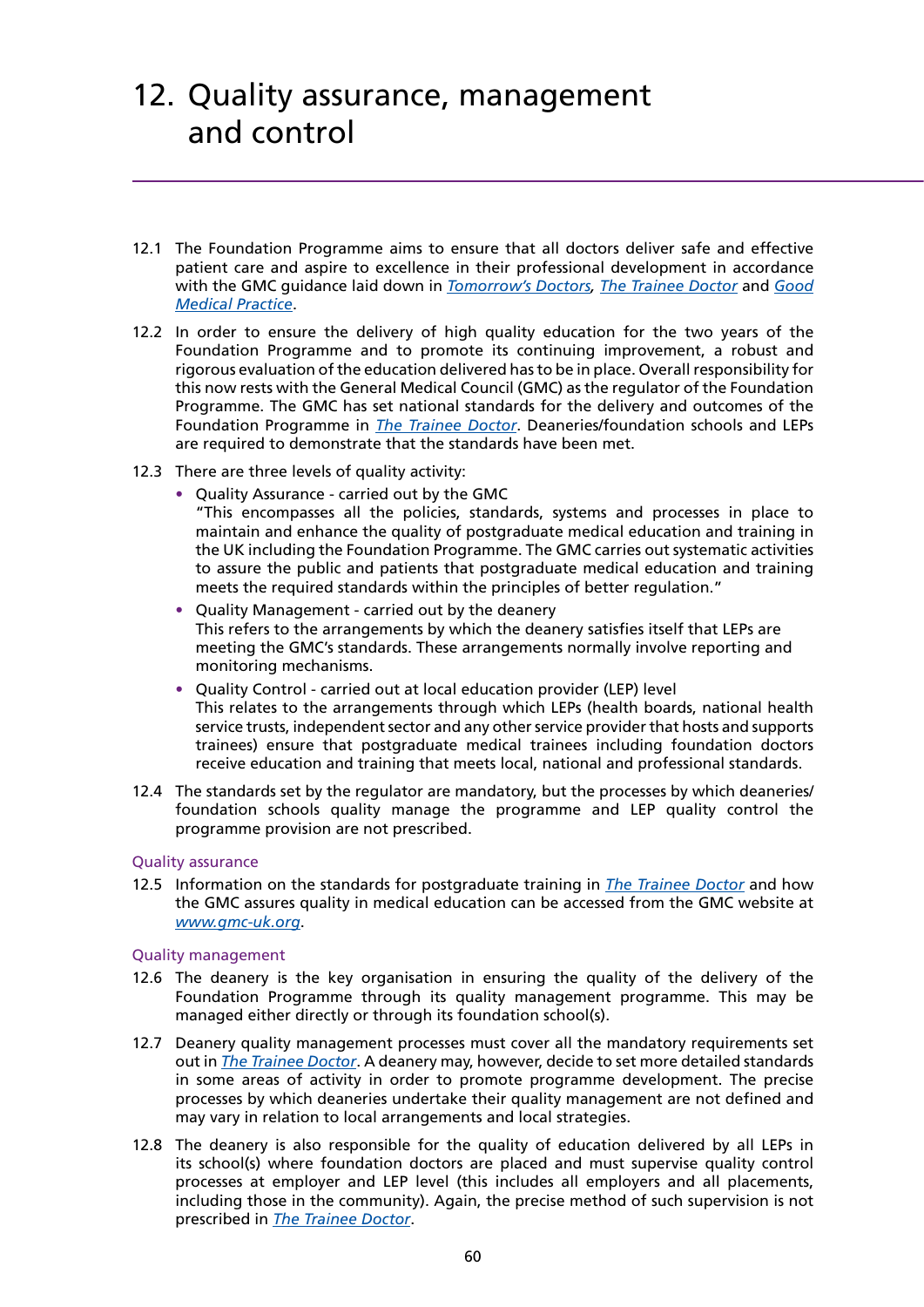- 12.9 Several of the standards set by the regulator require deaneries to collect quality management data on a regular basis. In order to minimise the burden of data collection, quality management processes should wherever possible reflect the domains in *[The Trainee Doctor](http://www.gmc-uk.org/Trainee_Doctor.pdf_39274940.pdf)*. Since 2009, foundation schools have also collected data for the UKFPO Annual Report which should also help in the review of programme provision.
- 12.10 Table 1 below sets out some of the main types of quality management processes that might be used in deanery quality management. The list is not exhaustive and some elements may not apply in some foundation schools.

#### Section 12: Table 1

| Deanery policy/strategy on<br>foundation programmes.         | These should be clearly set out, with dates for<br>implementation and review. Each should include details of<br>their own internal quality control process and how often<br>they are to take place. Some functions will be devolved<br>to foundation schools or to LEPs - accountability for both<br>education delivery and quality control must then be clearly<br>defined. These might include:                                                     |
|--------------------------------------------------------------|-------------------------------------------------------------------------------------------------------------------------------------------------------------------------------------------------------------------------------------------------------------------------------------------------------------------------------------------------------------------------------------------------------------------------------------------------------|
|                                                              | policies for each of the domains in <i>The Trainee Doctor</i><br>educational governance<br>job descriptions / person specifications for educators<br>training to develop teaching skills<br>recruitment policies for both supervisors and trainees<br>policies on programme construction and placements<br>٠<br>equal opportunities policy/single equality scheme<br>provision of careers advice<br>policies for supporting underperforming trainees. |
| <b>Service Level Agreements</b><br>(SLA) or other contracts. | Any arrangement by which the deanery devolves<br>responsibility for education provision should be covered<br>by a Service Level Agreement or other contract agreement<br>(see quality control below) and subjected to regular<br>monitoring and review including equality and diversity.                                                                                                                                                              |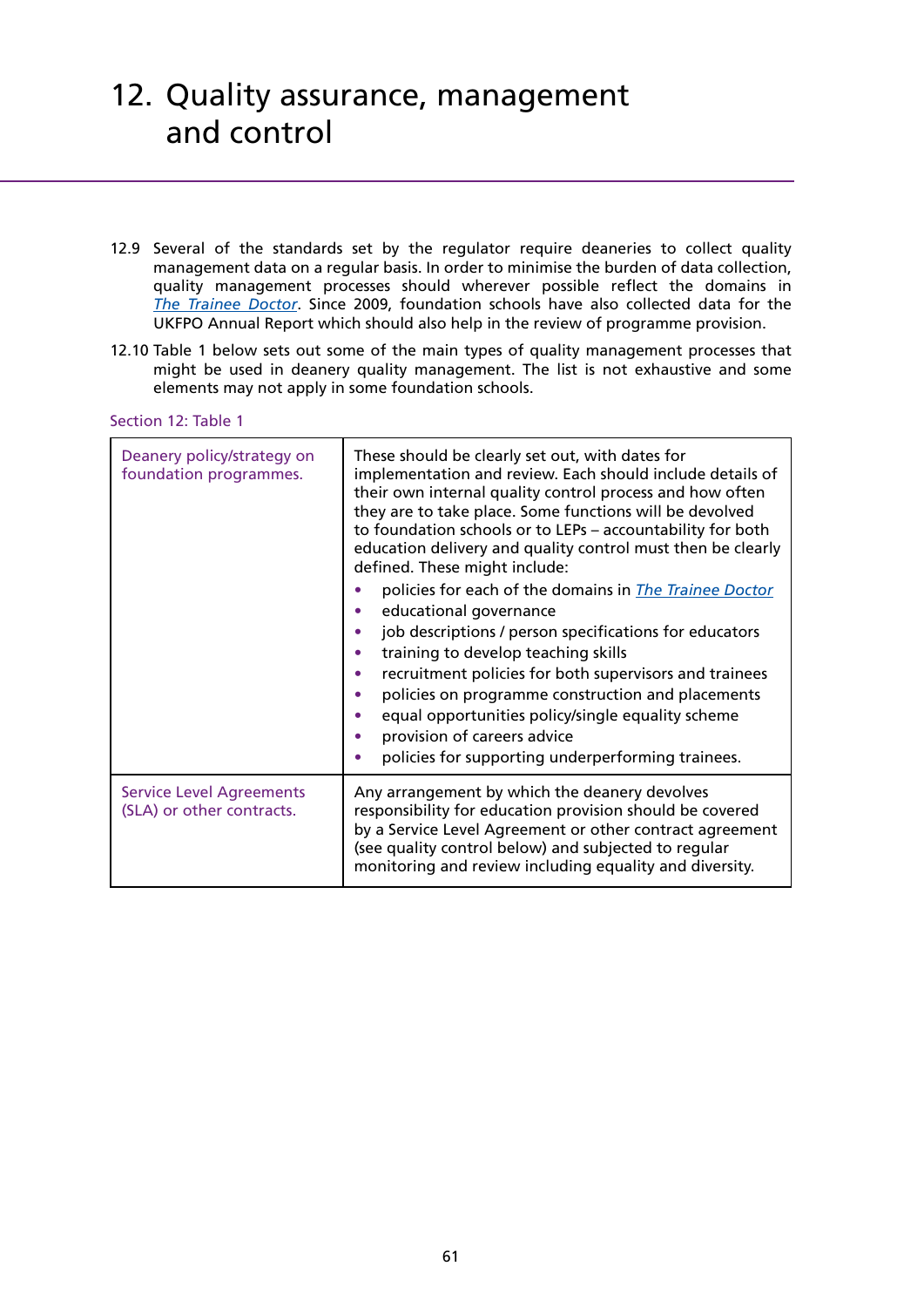| Trainee feedback.          | Questionnaires and surveys are a widely used method<br>of gauging foundation doctors' opinions. The results<br>need to be thoroughly analysed and, where appropriate,<br>used for reviewing and changing the programme. If the<br>information collected never results in change, then its<br>continuing collection should be questioned. The results<br>should be made available to the foundation doctors,<br>faculty and if applicable to the university/medical school.<br>Feedback can be obtained using the following:<br>Distributing end of post/year questionnaires to solicit<br>feedback on the quality of the post and/or programme,<br>e.g. to include clinical and educational supervision,<br>induction programme, workload, bullying and<br>harassment<br>Checking employers'/LEPs' working hours monitoring<br>returns<br>Evaluation forms for quality management of the<br>programme should include an evaluation of the quality<br>of education delivery, both workplace-based and<br>classroom teaching<br>Completion of assessments - problems, timing, by<br>whom, value to trainee<br>Face to face feedback - during supervision meetings or<br>structured interviews. |
|----------------------------|----------------------------------------------------------------------------------------------------------------------------------------------------------------------------------------------------------------------------------------------------------------------------------------------------------------------------------------------------------------------------------------------------------------------------------------------------------------------------------------------------------------------------------------------------------------------------------------------------------------------------------------------------------------------------------------------------------------------------------------------------------------------------------------------------------------------------------------------------------------------------------------------------------------------------------------------------------------------------------------------------------------------------------------------------------------------------------------------------------------------------------------------------------------------------------------------|
| Faculty feedback.          | The deanery should be seeking to involve their faculty<br>in the continuing development of the programme.<br>Information may be collected in a number of ways, such as:<br>through end of placement or end of year questionnaires<br>as part of the appraisal process with the consent of the<br>foundation doctor.                                                                                                                                                                                                                                                                                                                                                                                                                                                                                                                                                                                                                                                                                                                                                                                                                                                                          |
| Administrative monitoring. | A large amount of valuable quality information is routinely<br>collected through deanery and school management<br>activities. These are particularly useful in demonstrating<br>the achievement of targets and benchmarking activities.<br>Useful data includes:<br>recruitment and appointment statistics<br>programme allocation and construction<br>equal opportunities information - ethnicity, gender,<br>$\bullet$<br>doctors with disabilities<br>less than full-time training<br>$\bullet$<br>attendance rates at taught session<br>$\bullet$<br>delivery of mandatory training e.g. equality and<br>$\bullet$<br>diversity, induction, life support<br>assessments - timing and problems<br>$\bullet$<br>outcomes - including reasons for failure to complete F1,<br>the Foundation Programme and entry to ST1<br>doctors in difficulty – numbers, training extensions and<br>outcomes.                                                                                                                                                                                                                                                                                             |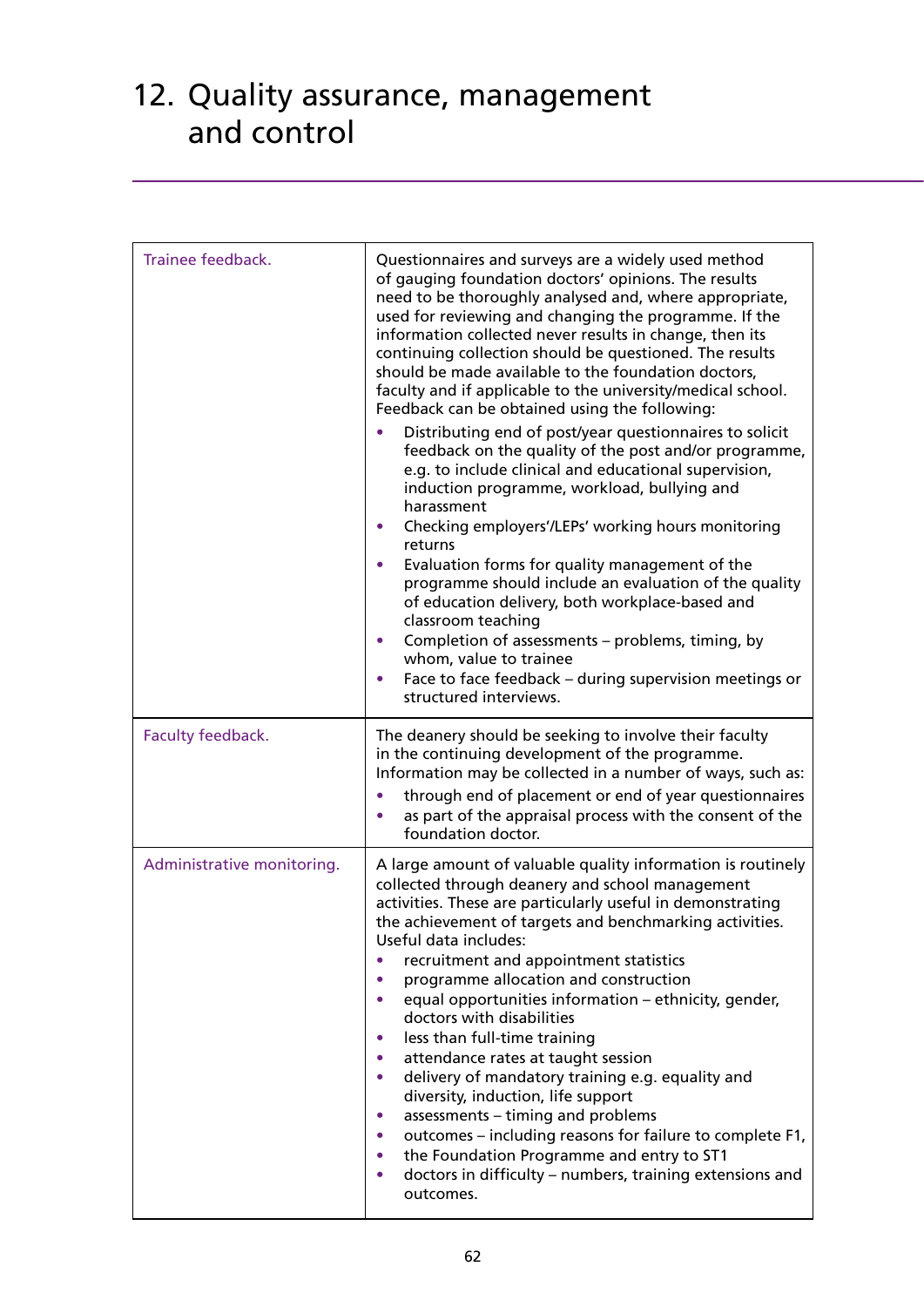| Curriculum delivery. | There are many other useful methods for collecting this<br>data:<br>Foundation school overview of content and timetable<br>Critical review of session learning plans<br>$\bullet$<br>Peer observation<br>Sharing events for faculty.                                                                                                                                                                                                                                                                                  |
|----------------------|-----------------------------------------------------------------------------------------------------------------------------------------------------------------------------------------------------------------------------------------------------------------------------------------------------------------------------------------------------------------------------------------------------------------------------------------------------------------------------------------------------------------------|
| Site visits.         | These should concentrate on gathering information that<br>is not available in any of the other processes. Site visits<br>should:<br>be part of a comprehensive quality management<br>strategy<br>follow a published procedure including feedback<br>$\bullet$<br>processes and actions on requirements and<br>recommendations<br>involve all stakeholders<br>$\bullet$<br>be carried out by visitors trained for the task<br>$\bullet$<br>provide opportunities for foundation doctors to give<br>٠<br>their opinion. |

## Quality control

- 12.11 Deaneries typically hold Service Level Agreements (SLAs) or similar contracts with LEPs. These agreements must clearly describe the lines of accountability, the quality management and quality control processes and any standards for learning environments and the educational facilities provided. This is particularly important where there are joint appointments (e.g. FTPD/Ts). The actions to be taken if either party does not meet the terms of the agreement should be transparent, as should the processes for monitoring them.
- 12.12 LEPs are also the employers of the teaching faculty of clinical supervisors and educational supervisors. They may also employ the FTPD/Ts. Quality control processes should demonstrate compliance with the SLA or similar contract and will be subject to deanery quality management.
- 12.13 Much of the learning experience for foundation doctors is from providing patient care in the workplace under appropriate clinical supervision and at appropriate intensity. This is supplemented by formal taught sessions provided at LEP level or possibly by the foundation school itself. Some topics, such as Advance Life Support, may be provided externally. By definition, workplace-based assessments are carried out at LEP level.
- 12.14 LEP quality control should monitor all these activities, their uptake and quality to ensure that foundation doctors receive education and training that meets deanery and national standards, and that the terms of the SLA or other contract are also being met. Such monitoring might include:
	- **•** course evaluation/feedback
	- **•** attendance rates
	- **•** investigation of poor attendance
	- end of placement or end of year questionnaires
	- **•** interviews of both foundation doctors and trainers.
- 12.15 Many of these processes can also be used in deanery quality management and should not be duplicated.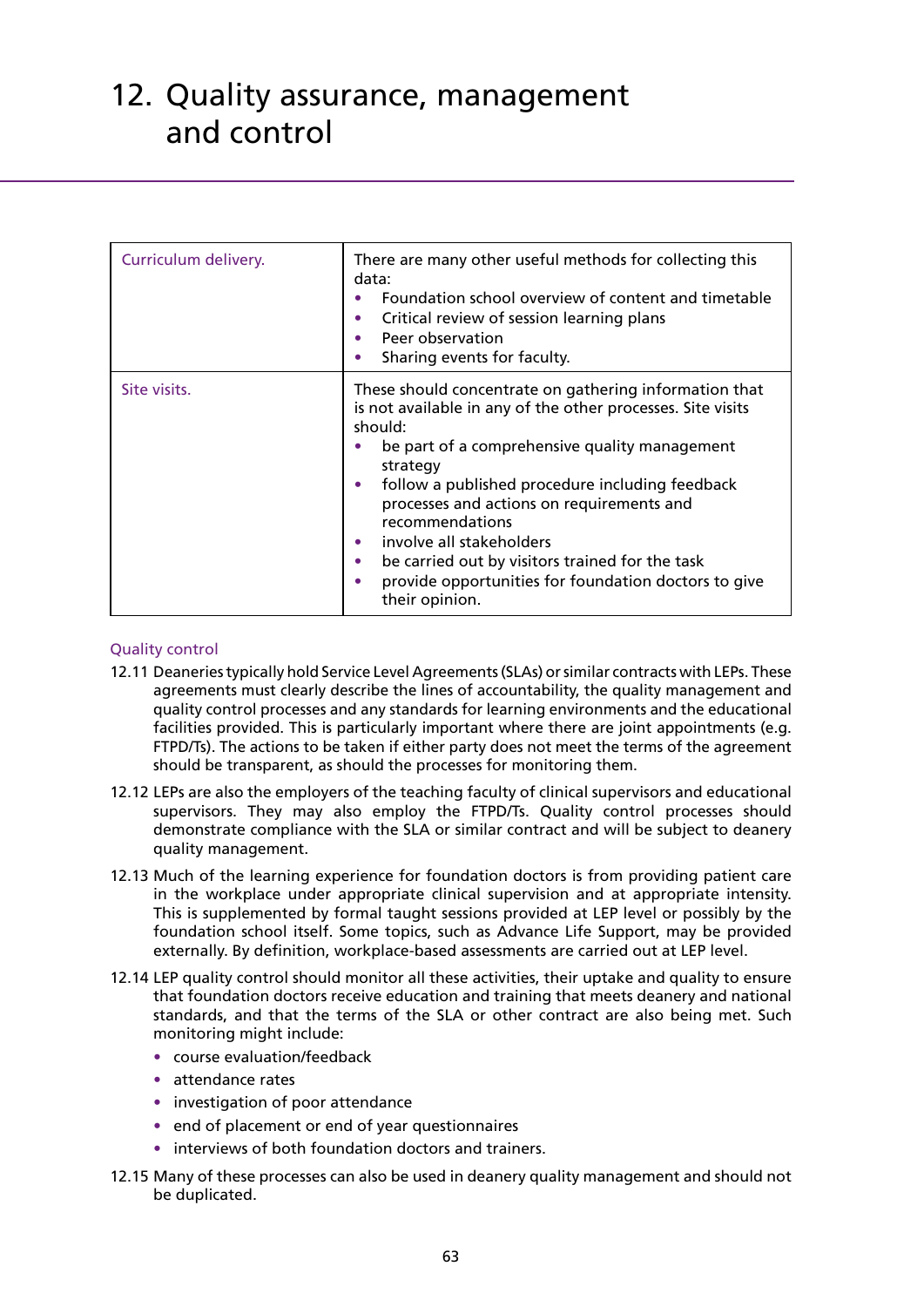### Approval of foundation programmes (including supernumerary programmes)

- 12.16 Deaneries in the UK are responsible for delivering the Foundation Programme. They must prospectively approve the rotations and monitor them as above to ensure that they meet the standards for postgraduate training in *[The Trainee Doctor](http://www.gmc-uk.org/Trainee_Doctor.pdf_39274940.pdf)*.
- 12.17 Deaneries/foundation schools should ensure that all two year programmes are constructed to:
	- **•** reflect the needs and priorities of the national health service
	- **•** allow achievement of the competences and outcomes as set out in the *[Foundation](http://www.foundationprogramme.nhs.uk/download.asp?file=FP_Curriculum_2012_WEB_FINAL.PDF) [Programme Curriculum](http://www.foundationprogramme.nhs.uk/download.asp?file=FP_Curriculum_2012_WEB_FINAL.PDF)* (the Curriculum)
	- **•** provide a provisionally registered doctor with an acceptable grounding for future practice as a fully registered medical practitioner
	- **•** provide experiences of healthcare delivery in a variety of settings including the community and promote broad-based learning across both years of the Foundation Programme
	- be balanced in specialty content
	- **•** allow foundation doctors to gain understanding of the interfaces between different types of care delivery
	- **•** promote recruitment to shortage specialties.
- 12.18 The foundation school must provide clear programme descriptions describing how the outcomes, including the general professional competences, will be covered in the placements in F1 and in F2. Learning in placements should be supported and reinforced by a generic teaching programme.

## Acquisition of foundation outcomes outside of the UK

## *Training as a provisionally registered doctor outside of the UK*

- 12.19 Medical students wishing to undertake their first postgraduate training year (training as a provisionally registered doctor) outside of the UK should seek the advice of their medical school as soon as possible.
- 12.20 In exceptional circumstances, the medical school in partnership with the local postgraduate deanery may prospectively approve training as a provisionally registered doctor outside of the UK and upon satisfactory completion support an application for full registration with the GMC. The medical school and local deanery should publish their policy relating to training as a provisionally registered doctor outside of the UK.

## *F2 training outside of the UK*

- 12.21 Foundation doctors wishing to undertake F2 outside of the UK should contact their deanery/foundation school in which they are completing their F1 year. This means that foundation doctors should complete their first year of foundation training in the foundation school considering their application.
- 12.22 Deaneries/foundation schools should publish their policy on acquisition of foundation competences outside of the UK and make this available to those applying to the Foundation Programme. Not all deaneries/foundation schools support F2 abroad.
- 12.23 Prospective approval must be granted if the training outside of the UK is to count towards the requirements for satisfactory completion of the Foundation Programme. It is the foundation doctor's responsibility to arrange a suitable placement and confirm that the unit has agreed to provide training, assessment and support in accordance with the requirements for satisfactory completion of the Foundation Programme.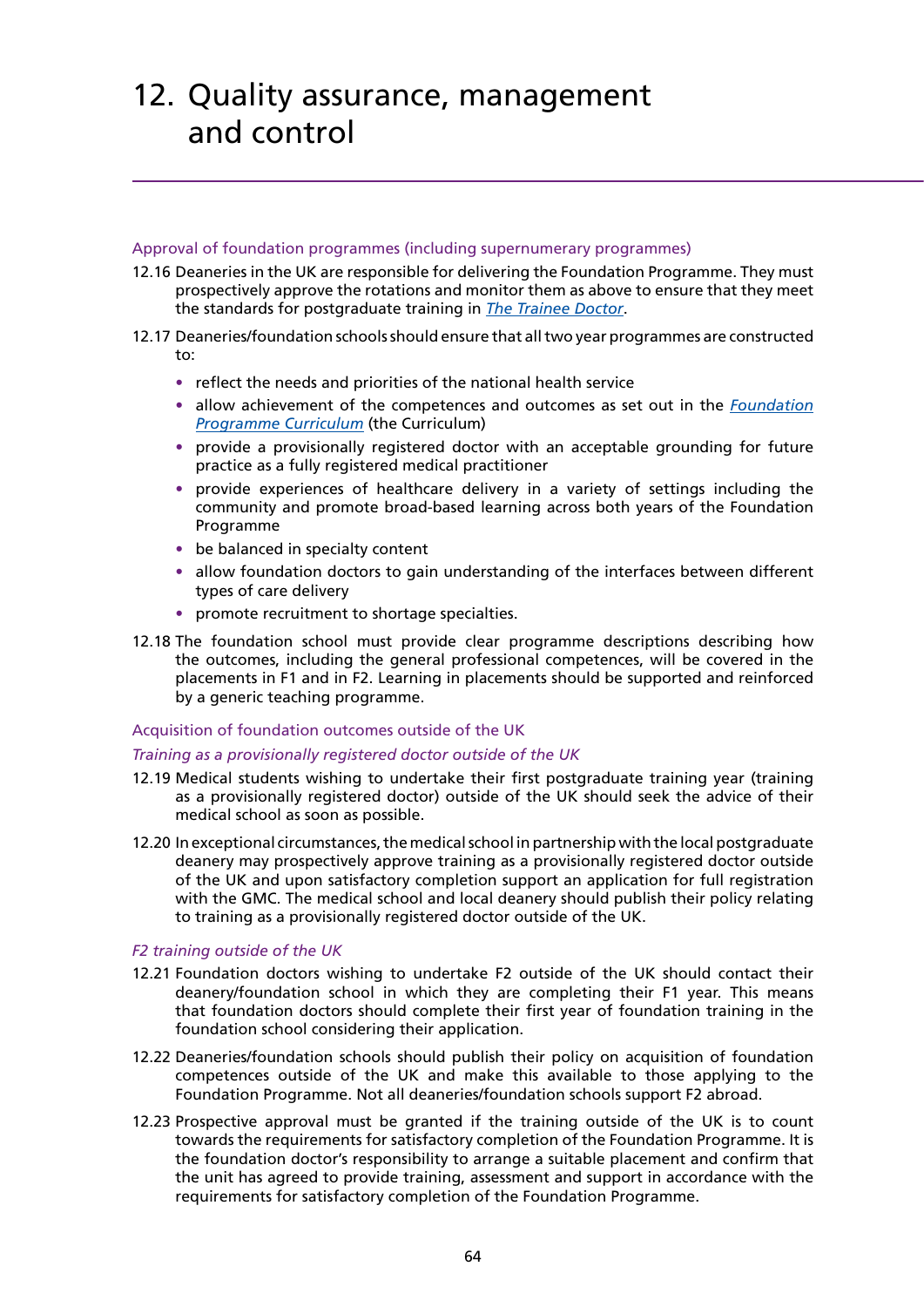# 13. Appendices

- a) Sample job description for foundation school director (FSD)
- b) Sample job description for foundation school manager (FSM)
- c) Sample job description for foundation training programme director/tutor (FTPD/T)
- d) Conditions of taking up a training post
- e) Security standards for Foundation Programme e-portfolios
- f) Embedded taster experiences template
- g) Attainment of Foundation Year 1 (F1) competence
- h) Foundation achievement of competence document (FACD)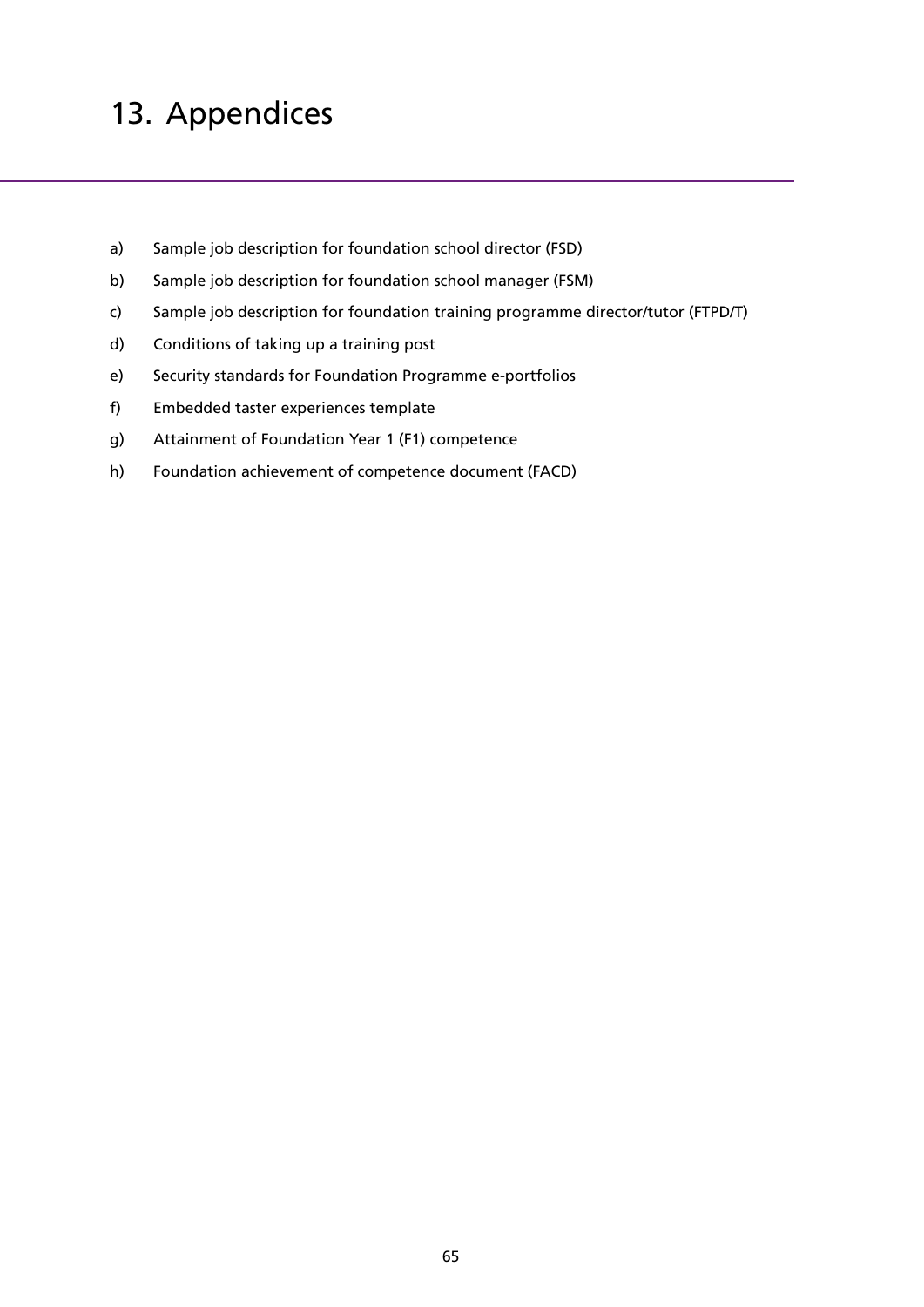# a. Sample job description for a foundation school director (FSD)

## Job Title: Foundation school director

Reports to: Postgraduate dean

## Role overview:

The FSD is responsible for the quality management of the foundation school. Supported by a foundation school management committee, a foundation school manager (FSM) and appropriate administrative staff, the FSD is responsible for developing the strategic direction, quality management, faculty development and external relations of the foundation school.

## Key responsibilities:

## 1. Strategic development:

- **•** To set the strategic direction of the school under the guidance of the dean
- **•** To work collaboratively with medical school(s) to aid seamless transition from undergraduate to foundation training
- **•** To work collaboratively with local education providers (LEPs) to ensure foundation doctors have access to high quality foundation training
- **•** To provide an annual report to the UK Foundation Programme Office
- **•** To attend and represent the foundation school at national FSD meetings and UKFPO conferences.

## 2. Governance and quality management:

- **•** On behalf of the deanery, to set in place appropriate quality management processes to ensure the school meets the standards for training for the Foundation Programme as described in *[The Trainee Doctor](http://www.gmc-uk.org/Trainee_Doctor.pdf_39274940.pdf)*
- **•** To ensure that there are clear procedures to immediately address any concerns about patient safety
- **•** To ensure there are open, transparent, fair and effective processes for recruitment, selection and appointment of foundation doctors
- **•** To work with LEPs, foundation training programme directors/tutors (FTPD/Ts), educational supervisors and clinical supervisors to ensure a consistent and coordinated approach to the delivery of the Curriculum. This includes induction, effective supervision, teaching programme, assessments, an appropriate workload, personal support and time to learn
- **•** To ensure that only foundation doctors who meet the standards for satisfactory completion of F1 and the Foundation Programme are signed off
- **•** To ensure that there are systems to identify and assist doctors with differing needs. This includes doctors who wish to train less than full-time, those returning after a career break, doctors with disabilities and those at risk of not meeting the requirements for satisfactory completion of F1 or the Foundation Programme
- **•** To ensure that the school provides timely, accurate and appropriate career information
- **•** To ensure that an appeals panel meets when necessary (including making sure that all appeals panel members have been trained in equality and diversity)
- **•** To collect and analyse equality and diversity data (including outcome data) and make changes to local processes if issues are identified. The impact of these changes will subsequently be monitored
- **•** To ensure that the UKFPO is informed about issues regarding non-EEA doctors sponsored under the UK Border Agency Tier 4 visa.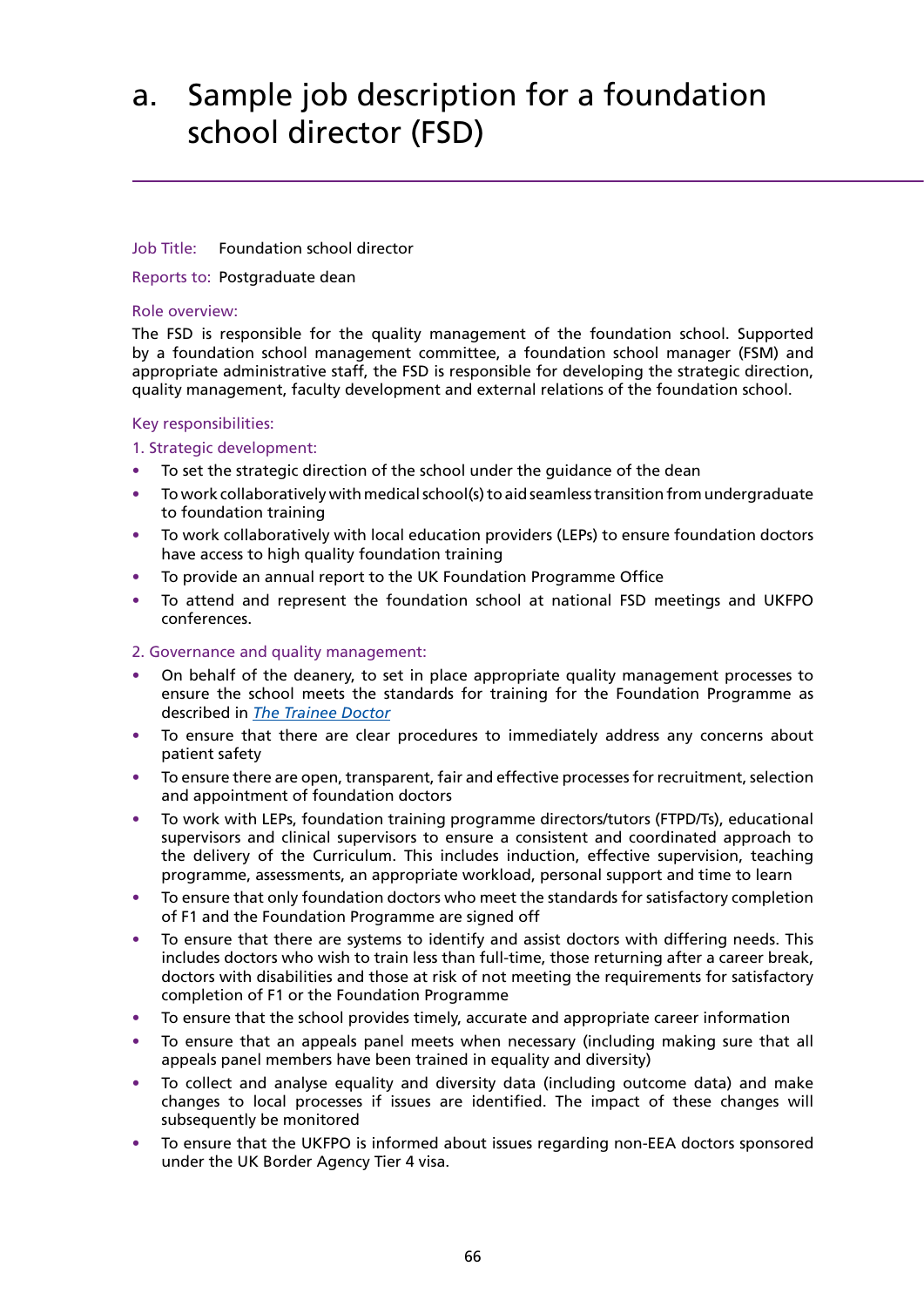# a. Sample job description for a foundation school director (FSD)

## 3. Faculty development:

- **•** To ensure that there are open, transparent, fair and effective processes for the recruitment, selection and appointment of foundation faculty
- **•** To contribute to the annual appraisal of FTPD/Ts in partnership with their employers
- **•** To promote faculty development by enabling training and support for trainers.

## 4. External relations:

**•** To represent the foundation school at local and national meetings.

## Person Specification:

|                               | <b>Essential</b>                                                                                                                                                                                                                                                                                                                                                                                               | Desirable                                                                        |
|-------------------------------|----------------------------------------------------------------------------------------------------------------------------------------------------------------------------------------------------------------------------------------------------------------------------------------------------------------------------------------------------------------------------------------------------------------|----------------------------------------------------------------------------------|
| Qualifications/<br>Education. | Bachelors level degree<br>or equivalent.                                                                                                                                                                                                                                                                                                                                                                       | Higher degree<br>Postgraduate certificate<br>or diploma in medical<br>education. |
| Skills/Training.              | Knowledge of current educational theory<br>and practice, and ability to maintain an<br>up-to-date awareness of relevant issues.<br>Interest in maintaining up-to-date clinical<br>skills and knowledge of local and national<br>issues relating to standards of medical and<br>multidisciplinary education Knowledge of<br>the Foundation Programme Curriculum<br>and Foundation Programme Reference<br>Guide. |                                                                                  |
| Personal<br>Attributes.       | Ability to lead small and large group<br>discussions<br>Ability to chair meetings<br>Ability to lead and plan strategically<br>Ability to develop and maintain networks<br>and relationships with other professionals<br>at all levels<br>Excellent communication and negotiation<br>skills.                                                                                                                   |                                                                                  |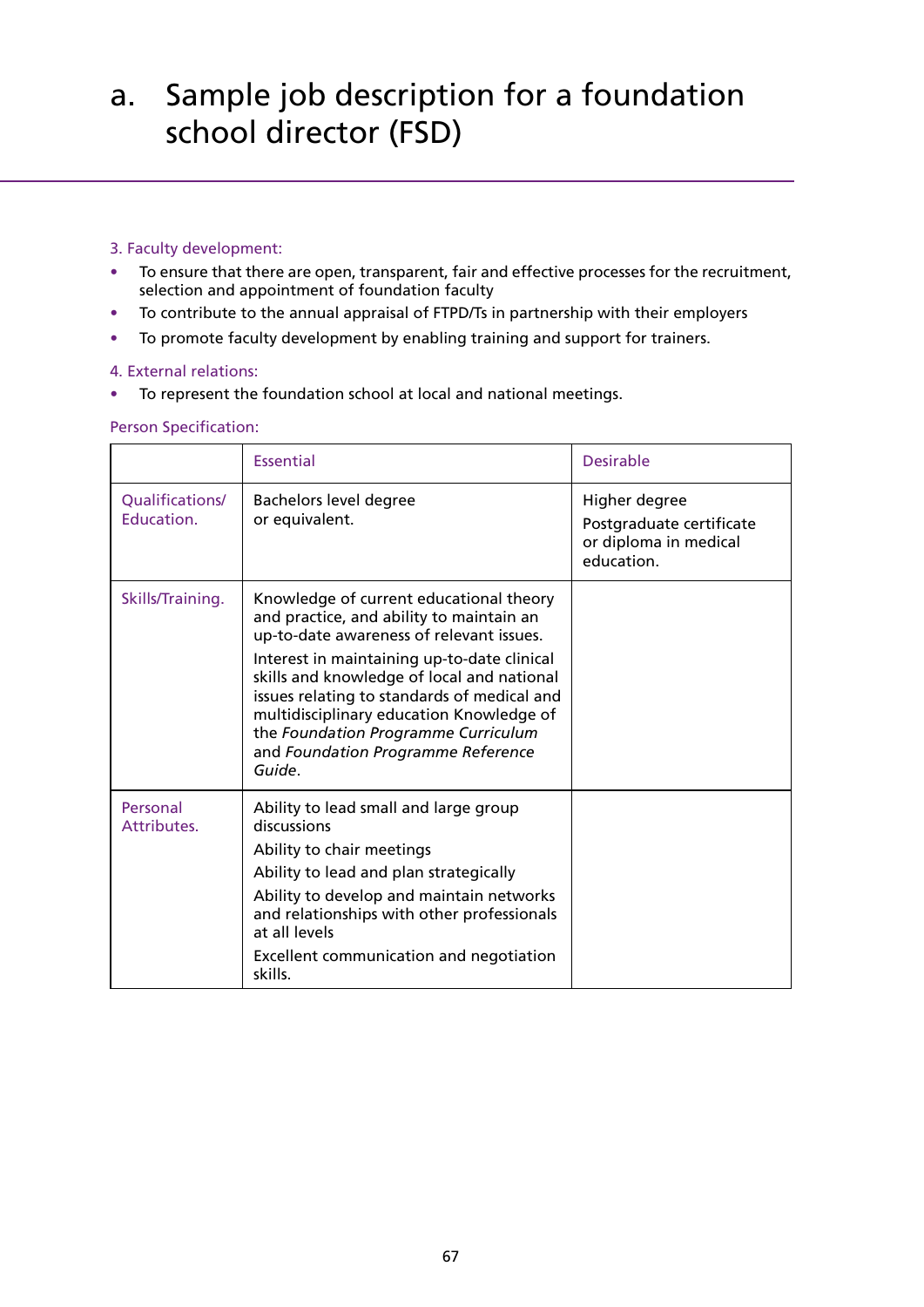# b. Sample job description for a foundation school manager (FSM)

## Job Title: Foundation school manager

Reports to: Foundation school director (FSD)/deanery business manager

### Role overview:

The FSM is responsible for the management of the operational and resource-related activities of the foundation school. Reporting to the FSD and normally supported by an administrative team, they will represent the school and/or deanery in recruitment and postgraduate medical education matters, which relate to the Foundation Programme.

## Key responsibilities:

## 1. Programme management:

- **•** To manage the application process for foundation training in accordance with the national and deanery processes. To include coordination and planning of annual scoring events and interview panels with due regard to the requirements of equality, diversity and employment legislation
- **•** To ensure systems are in place to record and maintain a database of foundation doctor and post details, enabling accurate monitoring and reporting including less than full-time training posts and foundation doctors requiring additional educational support.

## 2. Communications and liaison:

- **•** To develop and maintain strong links with all key stakeholders to ensure the effective communication and successful delivery of policies and procedures relating to the Foundation Programme
- **•** To provide a support and advice service on all aspects of foundation training to medical students, foundation doctors and the local foundation faculty
- **•** To attend and represent the foundation school at national managers meetings and UKFPO conferences.

## 3. Governance and quality management:

- **•** To support the quality management process in accordance with deanery policy
- **•** To provide regular reports for the foundation school board and committees and to deliver presentations in relation to foundation training as required
- **•** To organise and contribute to the submission of the school's annual report to the UKFPO
- **•** To ensure that all data held by and transferred out of the foundation school conforms to the principles of information governance including compliance with the obligations set out within the *[Data Protection Act 1998](http://www.legislation.gov.uk/ukpga/1998/29/contents)* in relation to personal data.

## 4. Systems development:

- **•** To develop, maintain and monitor systems for the collection, entry and analysis of assessment data to support F1 sign-off, application for full registration with the GMC and Foundation Programme sign off
- **•** To develop, maintain and monitor policies and procedures which meet the requirements laid down in the Reference Guide with reference to the acquisition of foundation competences outside the UK; appeals; doctors requiring additional educational support; less than full-time training; taster days and time out of the Foundation Programme.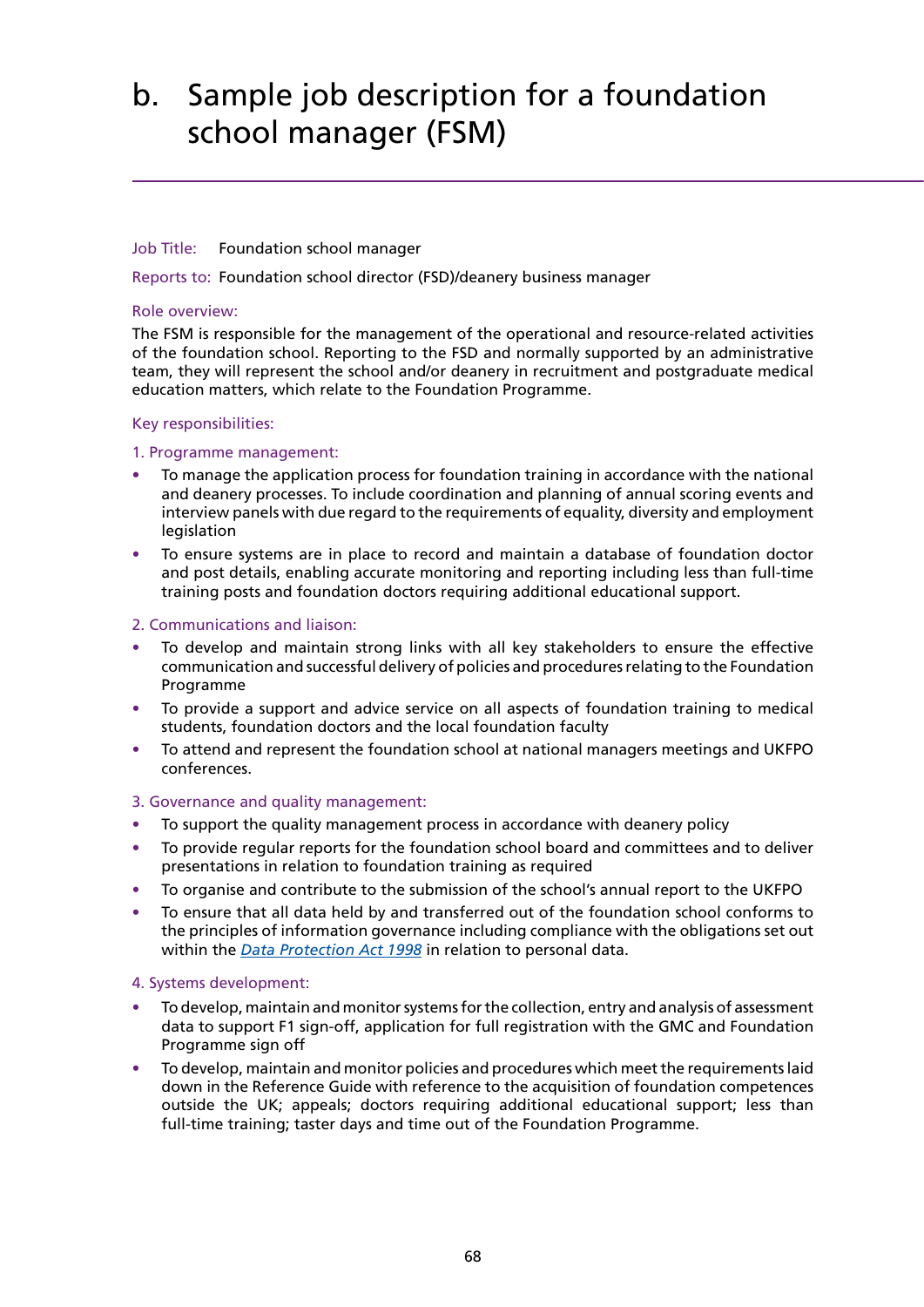# b. Sample job description for a foundation school manager (FSM)

### 5. Marketing and promotion:

**•** Where relevant, to coordinate the school's marketing activities, including the management of the foundation school's website, development of promotional materials and arranging open evenings and careers events.

### 6. Resource management:

- **•** To be involved in the line management of foundation school administrative staff including allocation of work, recruitment, appraisals, staff development and performance management
- **•** Where relevant, to monitor and manage the foundation school's budgets to ensure adequate resource provision for the school's recruitment and educational activities.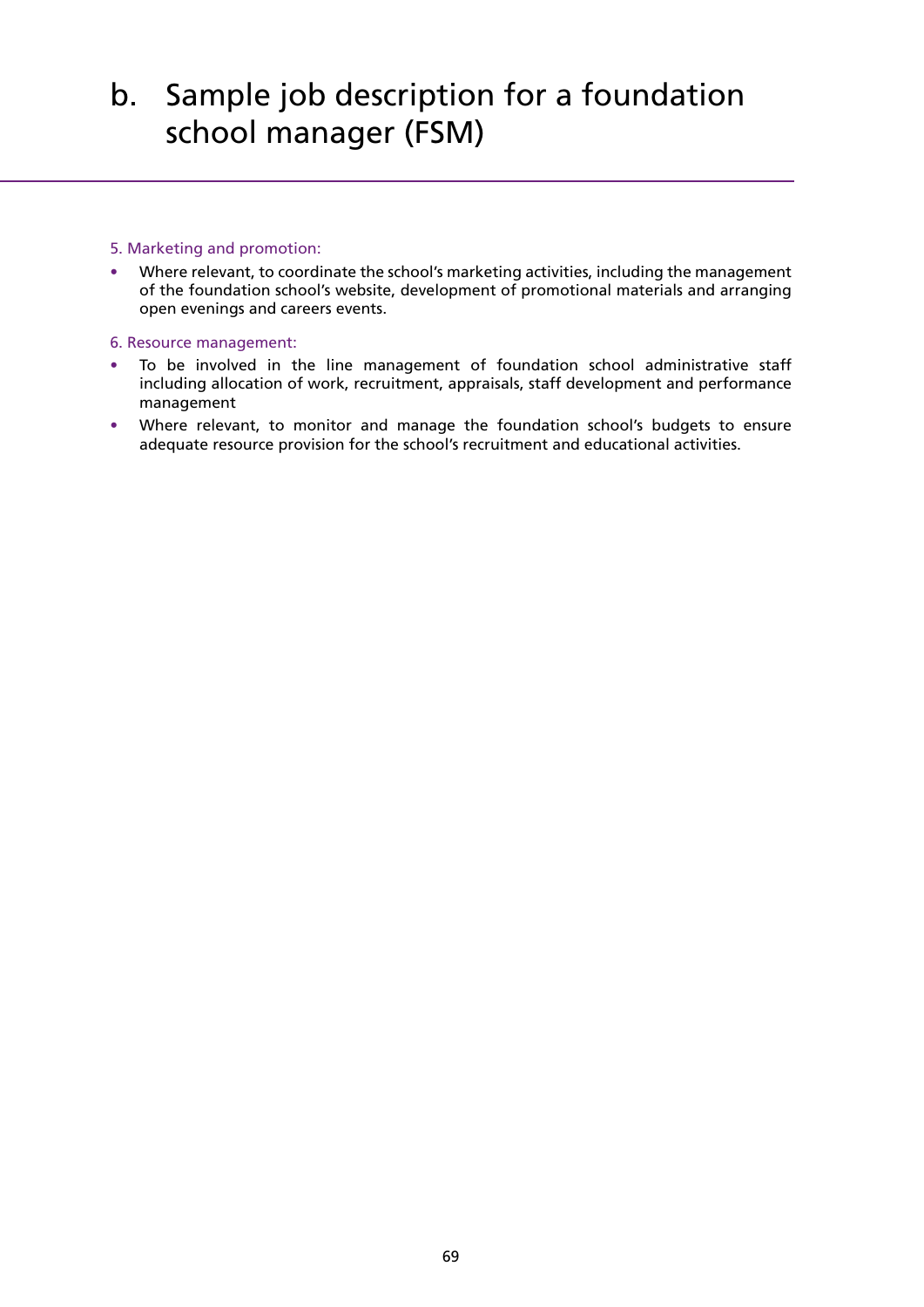# c. Sample job description for a foundation training programme director/tutor (FTPD/T)

## Job Title: Foundation training programme director/tutor

Reports to: In England, to the local education provider (LEP) Director of Medical Education; in Scotland and Wales, to the deanery; in Northern Ireland FTPD/Ts are accountable to both the associate dean for foundation and to the director of medical education within the LEP.

## Role overview:

The FTPD/T is responsible for the overall management and quality control of a foundation programme. FTPD/Ts should be allocated the equivalent of one session of programmed activity for every 20-40 posts. S/he will work with the local lead educators to ensure that each placement of the programme and the programme as a whole meets the deanery standard for training and that each trainee is able to access a comprehensive range of experiences which will enable them to gain the competences necessary for full registration and completion of foundation training.

## Key Responsibilities:

1. To manage and quality control a specified foundation training programme:

- **•** To work with local educators (e.g. the director of medical education, clinical tutors) to manage and quality control a specified foundation training programme
- **•** To ensure that the training programme meets the requirements of the educational contracts or agreements for foundation training
- **•** To ensure that each programme and its constituent rotations have a current job plan that meets the educational aims specified for the programme and map to the Foundation Programme Curriculum
- **•** To ensure that each placement in the programme meets the educational aims specified for the placement. This should include a clear description that outlines how the competences, including the general professional competences, are covered in each placement
- **•** To chair the Annual Review of Competence Progression (ARCP) panel.

2. To ensure that all foundation doctors in the programme have access to suitable training which will allow them the opportunity to achieve the requirements for satisfactory completion of F1 and the Foundation Programme.

This includes:

- **•** Providing access to suitable induction, coordinated generic teaching and educational supervision
- **•** Providing access to clinical supervision and trained assessors
- **•** Monitoring the attendance and performance of each foundation doctor at regular intervals and initiating remedial support for any doctor in difficulty
- **•** Collecting evidence about attendance and performance to corroborate the content of individual foundation doctor's e-portfolios and enable decisions about recommendations for registration and certification
- **•** Evaluating induction, generic teaching and supervision and to ensure it meets minimum standards.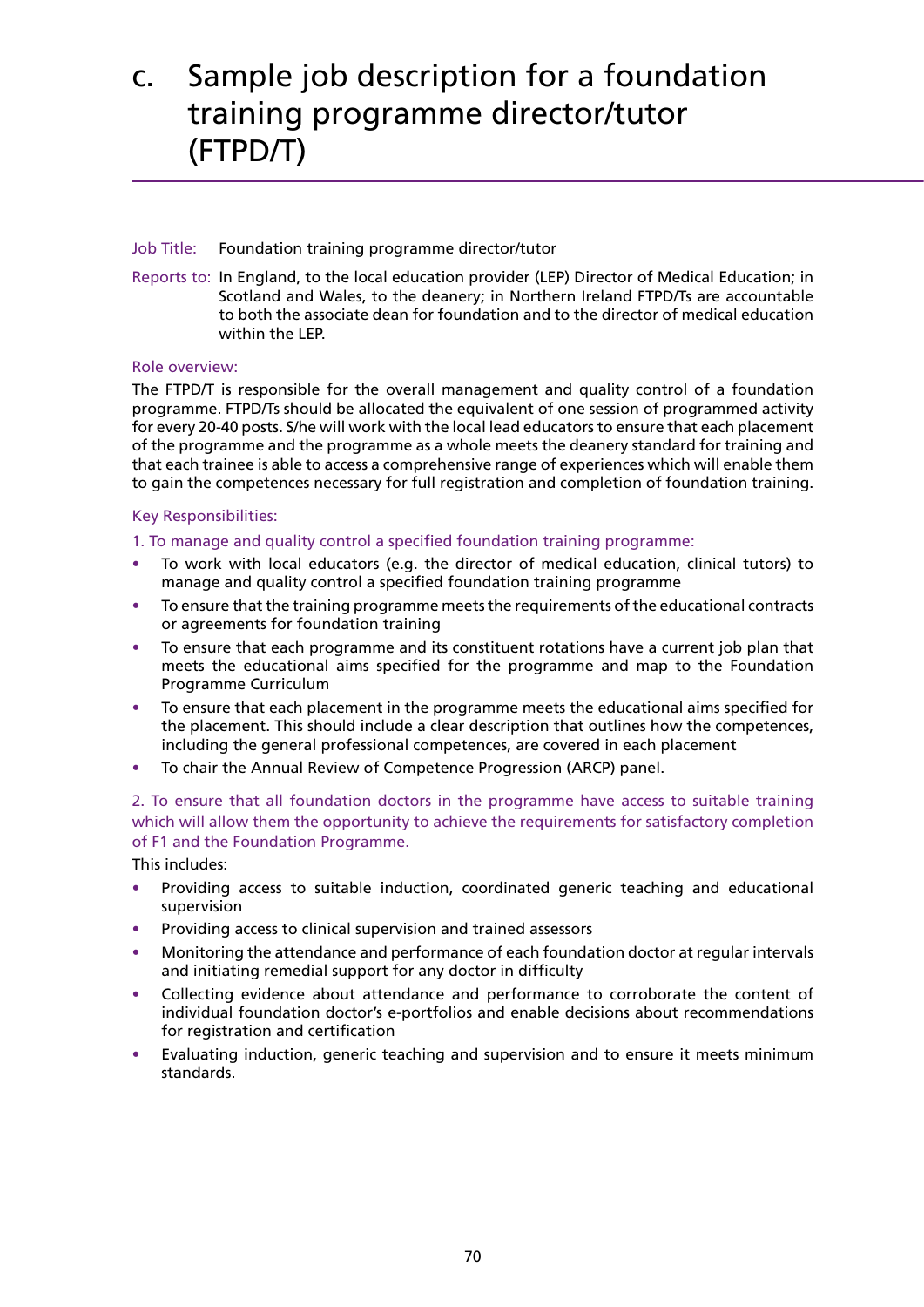# c. Sample job description for a foundation training programme director/tutor (FTPD/T)

3. To work with the LEP(s) for the effective development of a local faculty of educators capable of delivering foundation training:

- **•** To ensure that all educational and clinical supervisors have received appropriate training (including equality and diversity training) for their role as educators, supervisors and assessors
- **•** To ensure that all educational supervisors are familiar with the required national documentation to be completed prior to full registration with the GMC, completion of foundation training and for revalidation
- **•** To ensure that there is a sufficient number of trained staff able to assess foundation doctors
- **•** To ensure that there is an effective method of selection and reselection of educational and clinical supervisors in conjunction with the director of medical education/clinical tutor, local HR departments and the deanery
- **•** To ensure there is a database of local educators (educational supervisors, clinical supervisors, trained assessors).

4. To work with the FSD and faculty to ensure foundation training benefits from a coordinated approach:

- **•** To liaise regularly with the FSD, FSM and other FTPD/Ts to ensure that best practices are shared and there is a coordinated approach to the development and management of foundation training programmes
- **•** To attend foundation school management committee meetings (or equivalent) training; taster days and time out of the Foundation Programme.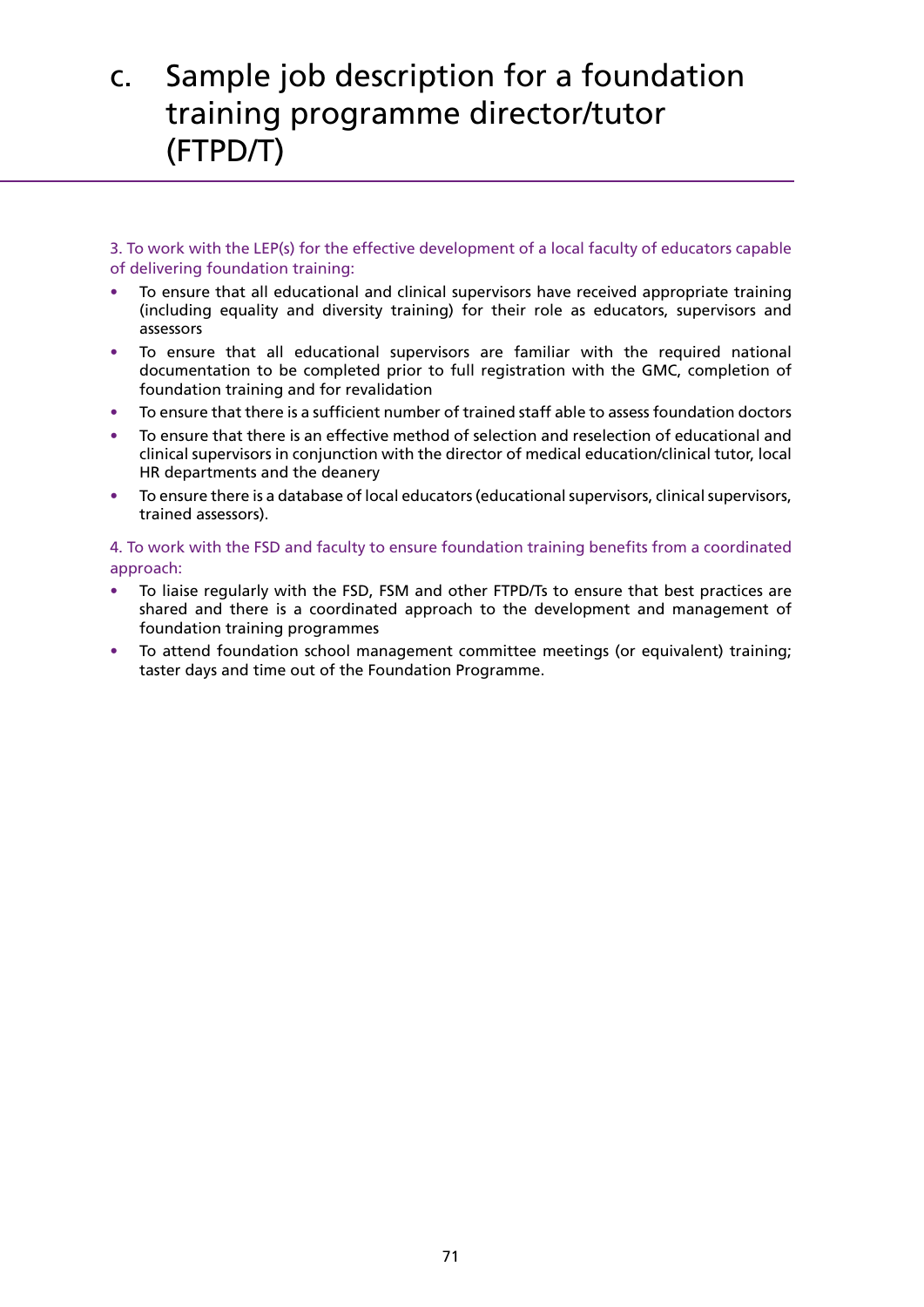# d. Conditions of taking up a training post

### (Note: this is NOT an offer of employment)

Dear Postgraduate Dean and Foundation School Director,

On accepting an offer to take up a training post in the **Foundation** foundation school, part of the **Deanery, I agree to meet the following conditions** throughout the duration of the programme:

- **•** To always have at the forefront of my clinical and professional practice the principles of *[Good Medical Practice](http://www.gmc-uk.org/guidance/good_medical_practice.asp)* for the benefit of safe patient care. Foundation doctors should be aware that *[Good Medical Practice](http://www.gmc-uk.org/guidance/good_medical_practice.asp)* requires doctors to keep their knowledge and skill upto-date throughout their working life, and to regularly take part in educational activities that maintain and further develop their competence and performance
- **•** To ensure that the care I give to patients is responsive to their needs, that it is equitable, respects human rights, challenges discrimination, promotes equality, and maintains the dignity of patients and carers
- **•** To acknowledge that as an employee within a healthcare organisation I accept the responsibility to abide by and work effectively as an employee for that organisation. This includes participating in workplace-based appraisal as well as educational appraisal and acknowledging and agreeing to the need to share information about my performance as a doctor in training with other employers involved in my training, the foundation school director (FSD) and with the dean on a regular basis
- **•** To maintain regular contact with my foundation training programme director/tutor (FTPD/T) and the foundation school and deanery by responding promptly to communications from them, usually through email correspondence
- **•** To participate proactively in the appraisal and assessment process
- **•** To ensure that I develop and keep up-to-date my learning e-portfolio which underpins the training process and documents my progress through the programme and supports my career planning
- **•** To use training resources available optimally to develop my competences to the standards set by the *[Foundation Programme Curriculum](http://www.foundationprogramme.nhs.uk/download.asp?file=FP_Curriculum_2012_WEB_FINAL.PDF)* and the other requirements for satisfactory completion of F1 and the Foundation Programme
- **•** To support the development and evaluation of this training programme by participating actively in the national annual trainee survey and any other activities that contribute to the quality improvement of training.

I acknowledge the importance of these responsibilities. If I fail to meet them I understand that the FSD and/or the dean may require me to meet with him/her to discuss why I have failed to comply with these conditions. I understand that this document does not constitute an offer of employment.

I understand that information I provide to the deanery/foundation school (including personal data and sensitive personal data as defined in the *[Data Protection Act 1998](http://www.legislation.gov.uk/ukpga/1998/29/contents)*) may be disclosed to the medical school, current or future employers and the General Medical Council as appropriate.

Yours sincerely

Appointee's signature:

Appointee's name (printed):

Date: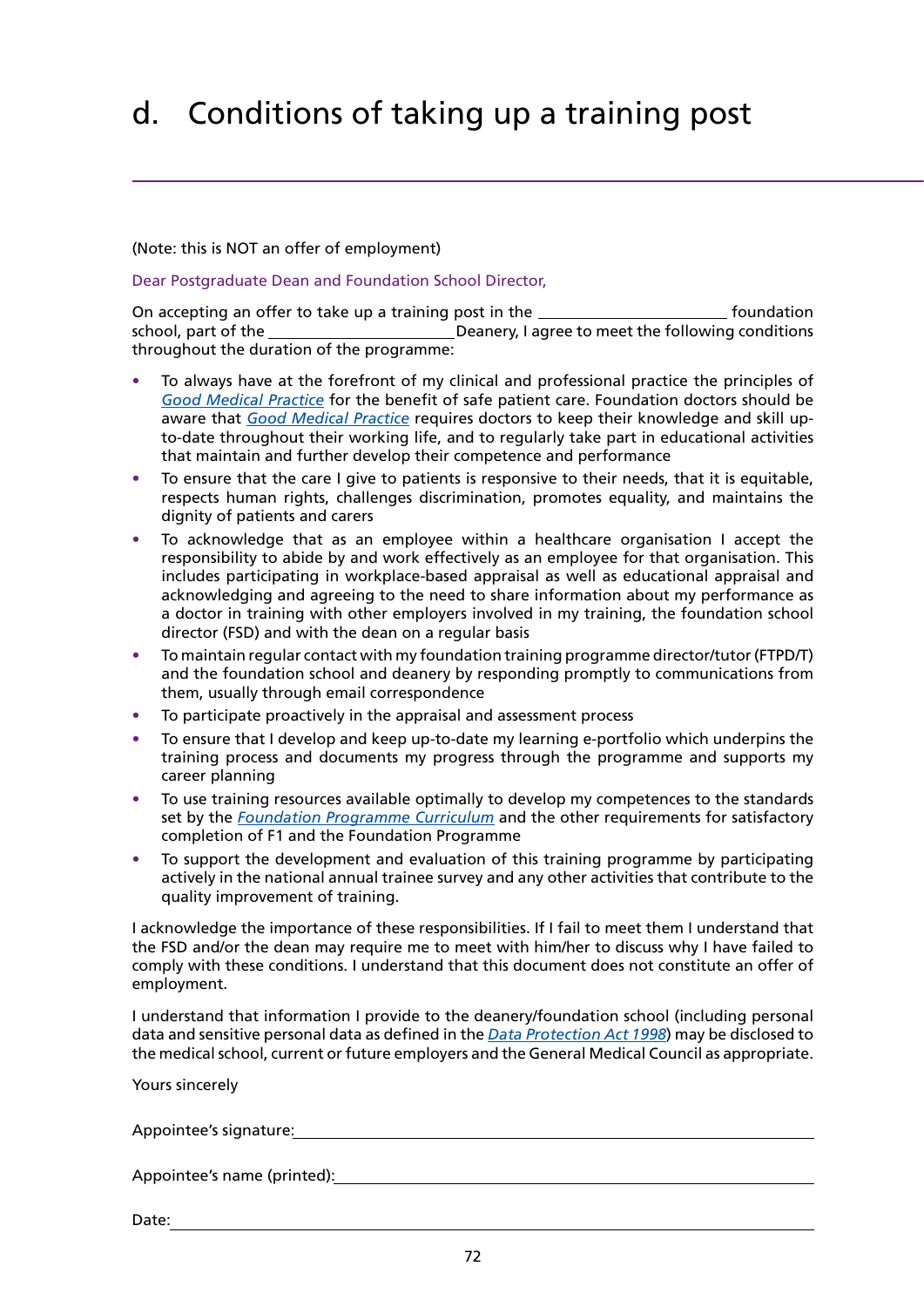# e. Security standards for Foundation Programme e-portfolios

### Introduction

Foundation doctors use e-portfolios to support their learning, collect their assessments and gather other evidence of achievements. Deaneries/foundation schools must take account of both the e-portfolio as a whole and the included assessments when making decisions about whether a foundation doctor has met the required standard for successful completion of F1 or the Foundation Programme. It is essential that the data stored in e-portfolios (and, if applicable, other assessment systems) is secure and that the content relates to what the foundation doctor has actually done.

The postgraduate deanery and/or the host organisation (where the postgraduate deanery is hosted by another organisation) will be the data controller for the purposes of the *[Data](http://www.legislation.gov.uk/ukpga/1998/29/contents) [Protection Act 1998](http://www.legislation.gov.uk/ukpga/1998/29/contents)*. Deaneries should note that foundation doctors are entitled to make a subject access request under s.7 of the *[Data Protection Act 1998](http://www.legislation.gov.uk/ukpga/1998/29/contents)* for the personal data that the deaneries/foundation schools hold about them and that the deaneries/foundation schools should have policies in place to deal with those requests.

The COPMeD National E-portfolio Management Group has agreed the following security standards. These conform with the Cabinet Office Report *["Data Handling Procedures in](http://www.cabinetoffice.gov.uk/sites/default/files/resources/final-report.pdf) [Government: Final Report](http://www.cabinetoffice.gov.uk/sites/default/files/resources/final-report.pdf)"*, June 2008, the *[Freedom of Information Act 2000](http://www.legislation.gov.uk/ukpga/2000/36/contents)* and the *[Data](http://www.legislation.gov.uk/ukpga/1998/29/contents) [Protection Act 1998](http://www.legislation.gov.uk/ukpga/1998/29/contents)*. Deaneries/foundation schools and e-portfolio providers must ensure their foundation programme e-portfolios conform to these standards.

### Section 1 – Patient Confidentiality

## *Standard:*

The foundation e-portfolio should not contain any data which could identify an individual patient.

## *Rationale*

Patient confidentiality must be respected at all times. The e-portfolio does not form part of the patient record. Therefore it must not include any data that would identify an individual patient.

### *Mandatory requirement:*

**•** Providers must display instructions to users not to upload any data that could identify an individual patient. Any data relating to patients must be anonymised. This includes, but is not restricted to, data recorded as part of assessments and reflective logs.

### Section 2 – Trainee confidentiality and access to data

### *Standards:*

Levels of access to data must be clearly described Data must only be shared on a need to know basis.

### *Rationale*

The Foundation Programme e-portfolio exists to support the learning of foundation doctors and collate evidence of learning, assessments and other achievements. Those responsible for training foundation doctors must be able to monitor progress and access relevant data to assist making a judgement about whether the doctor has met the requirements for satisfactory completion.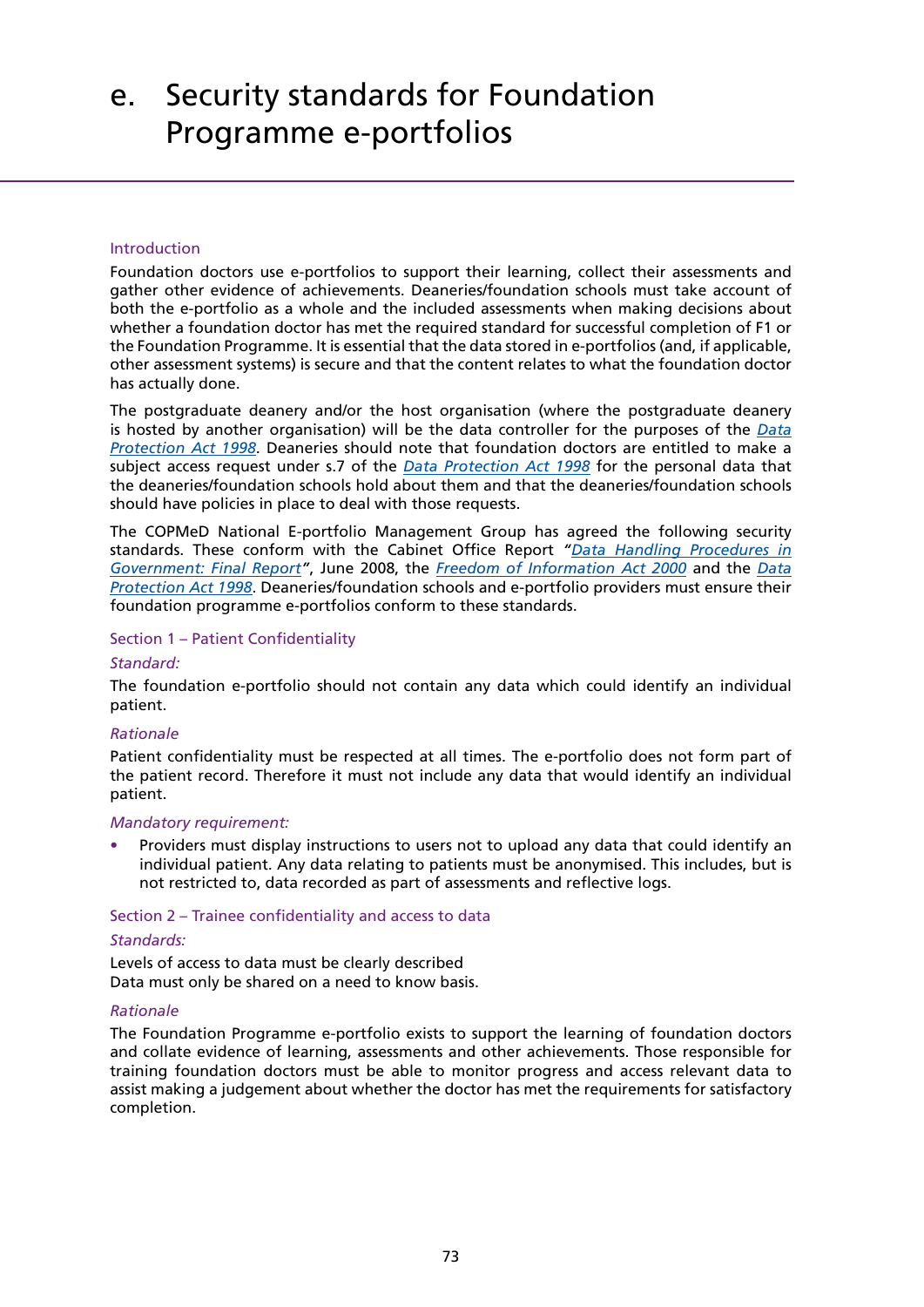# e. Security standards for Foundation Programme e-portfolios

#### *Mandatory requirements:*

- **•** All Foundation Programme e-portfolios must provide information on who has access to what data, for what purpose and for how long
- **•** Individual foundation doctors must be asked to give consent for their data to be shared with the specified roles set out in Table 1 below, before being given access to the e-portfolio. They must also be made aware that they will be unable to use the e-portfolio if they do not give this consent
- **•** All Foundation Programme e-portfolios should use the job titles specified in the Foundation Programme Reference Guide
- **•** The testing for any new releases of e-portfolios must include testing of the access levels for all types of users.

| <b>Job Title</b>                                                                                                                            | <b>Access Level</b>                                                                                                                  | <b>Access Duration</b>                                                                                                                                                            |
|---------------------------------------------------------------------------------------------------------------------------------------------|--------------------------------------------------------------------------------------------------------------------------------------|-----------------------------------------------------------------------------------------------------------------------------------------------------------------------------------|
| <b>Foundation doctor.</b>                                                                                                                   | All own data only.                                                                                                                   | Indefinitely.                                                                                                                                                                     |
| Clinical supervisor.                                                                                                                        | Shared e-portfolio content for<br>specified foundation doctors in a<br>particular placement of a particular<br>foundation programme. | During the period of<br>supervision and for a<br>period of three months<br>following the end of the<br>placement<br>Read-only: indefinitely.                                      |
| <b>Educational</b><br>supervisor.                                                                                                           | Shared e-portfolio content for<br>specified foundation doctors in<br>a particular year of a particular<br>foundation programme.      | During the period of<br>supervision and for a<br>period of three months<br>following the end of the<br>year<br>Read-only: indefinitely.                                           |
| <b>Foundation training</b><br>programme director/<br>tutor (FPTD/T)<br>and nominated<br>administrators, ARCP<br>panel members.              | Shared e-portfolio content for<br>specified foundation doctors in a<br>particular foundation programme.                              | During the Foundation<br>Programme and for a<br>period of three months<br>following the end of the<br>Programme.                                                                  |
| Postgraduate dean,<br>foundation school<br>director (FSD),<br>foundation school<br>manager (FSM), and<br>other nominated<br>administrators. | Shared e-portfolio content for all<br>foundation doctors in a particular<br>foundation school.                                       | During the Foundation<br>Programme and for a<br>period of three months<br>following the end of the<br>programme<br>Read-only: Indefinitely.<br>Information should be<br>archived. |
| E-portfolio provider/<br>system administrator.                                                                                              | All data for all users subject to<br>approval by the postgraduate dean.                                                              | For such periods as<br>are approved by the<br>postgraduate dean.                                                                                                                  |

#### *Recommended levels of access*

#### *Appendix 11e: Table 1: Job titles and access levels*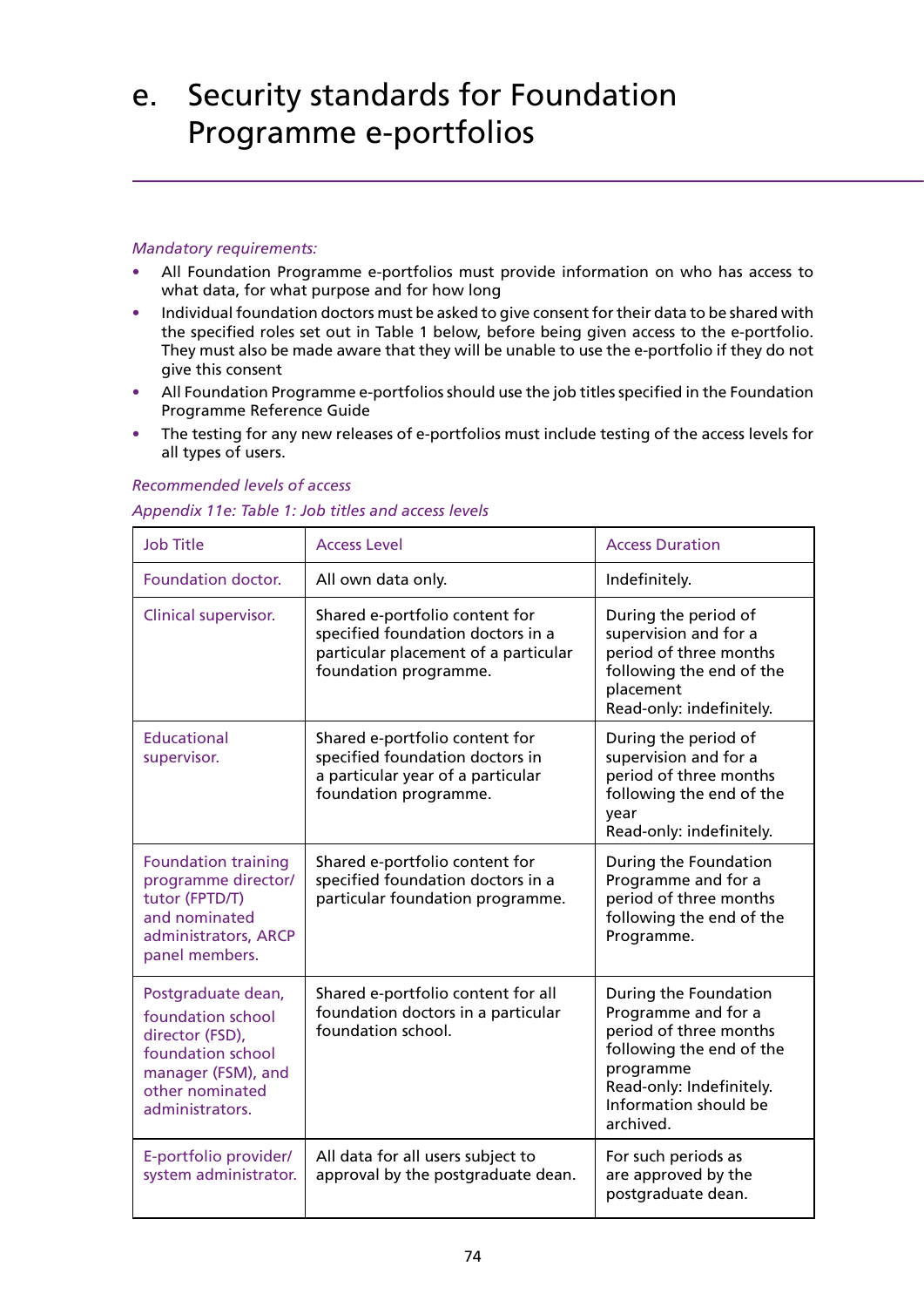# e. Security standards for Foundation Programme e-portfolios

#### Section 3 – Quality management

#### *Standard:*

All Foundation Programme e-portfolios must employ strategies to reduce the risk of fraudulent data entry.

#### *Rationale*

Educational supervisors, FTPD/Ts, ARCP panels, FSDs and deans use the data presented in the e-portfolio to make judgements about whether the foundation doctor has met the required standard for satisfactory completion of F1 or the Foundation Programme. It is essential, to ensure patient safety and preserve trust between the medical profession, patients and carers, that only doctors who meet the required standard are permitted to progress.

#### *Mandatory requirements:*

- **•** Only specially designated user accounts at a particular foundation school have the ability to create new users and to assign access levels
- **•** All e-portfolio providers must issue clear guidance to all users regarding the security of their login details and the consequences of sharing their details with someone else
- **•** The process for requesting the correction of user errors must be clearly documented and instructions issued to all e-portfolio users
- **•** Deaneries/foundation schools must have a system for validating data and their entry. The system must be clearly documented and communicated to all e-portfolio users
- **•** Providers should put systems in place to authenticate all users' identities (including individual doctors and assessors).

#### Section 4 – Aggregated data

#### *Standard:*

Any data used for analysis purposes must be aggregated and anonymised.

#### *Rationale*

E-portfolios include information that has been gathered to record individual foundation doctors' progress. That information may be useful to benefit patient safety, improve services and to assist with education and development. However, such information should be aggregated and anonymised when used for these purposes to avoid any breach of confidence or breach of the *[Data Protection Act 1998](http://www.legislation.gov.uk/ukpga/1998/29/contents)*.

#### *Mandatory Requirement:*

- **•** All Foundation Programme e-portfolios must provide information on how aggregated data may be used
- **•** Data will be used for quality assurance, quality management and quality control purposes. Foundation training programme directors may need to share aggregated data with those responsible for quality control within the local education provider (LEP).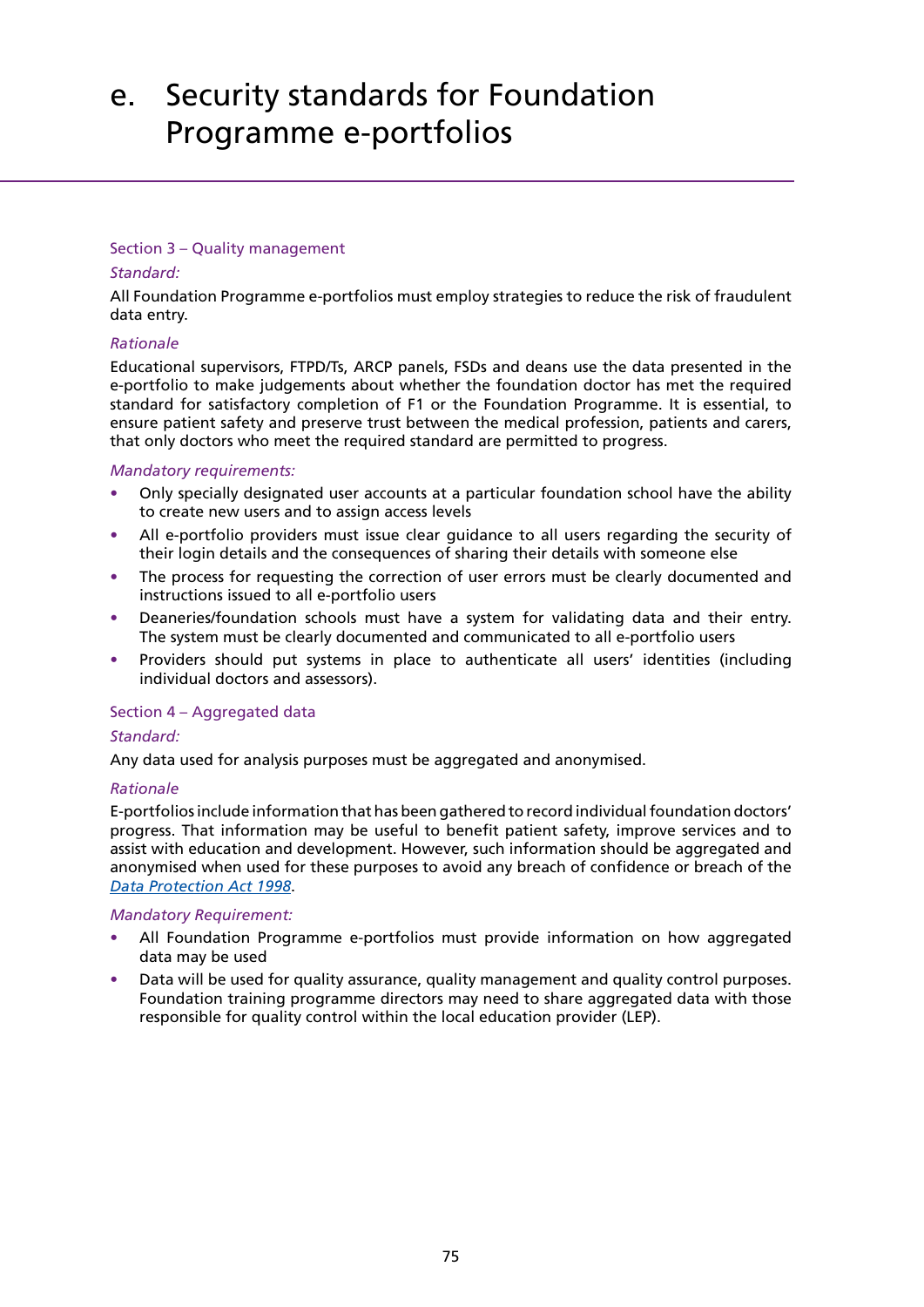# e. Security standards for Foundation Programme e-portfolios

### Levels of aggregation for foundation e-portfolio analysis data: *Appendix 11e: Table 2: Levels of aggregation*

| Level of Aggregation          | Access to aggregated data                                                                                                             |
|-------------------------------|---------------------------------------------------------------------------------------------------------------------------------------|
| Individual foundation doctor. | Individual foundation doctor.                                                                                                         |
| Foundation placement.         | Educational supervisor.                                                                                                               |
| Foundation Programme.         | <b>FTPD/T</b><br>Nominated programme administrative<br>support.                                                                       |
| Foundation school / deanery.  | <b>FSD</b><br><b>FSM</b><br>Nominated foundation school<br>administrative<br>staff<br>Dean<br>Nominated deanery administrative staff. |
| UKFPO.                        | Nominated UKFPO staff.                                                                                                                |
| LEP.                          | Nominated person from the LEP.                                                                                                        |

### Section 5 – Database security

### *Standard:*

All Foundation Programme e-portfolios must employ strategies to reduce the risk of unauthorised access and data loss.

All Foundation Programme e-portfolios must comply with current government legislation and guidance relating to data security.

### *Rationale*

To encourage full participation of the Foundation Programme, all users must be assured that all reasonable steps have been taken to safeguard their data.

### *Mandatory Requirements:*

- **•** All providers should have a back-up system
- **•** The strategies for managing risk must include an annual security review by an external independent body to comply with industry standard
- **•** The annual security review should test both the application itself and the security of the data (including hosting, back-up, etc,)
- **•** Detail relating to the robustness of the e-portfolio and the security controls employed must be made available to all e-portfolio users; this would include the extent and methods of the annual security review itself, but not its detailed results (which theoretically could compromise security)
- **•** Only those authorised by the postgraduate dean may download e-portfolio data. This includes foundation doctors who may download their own data.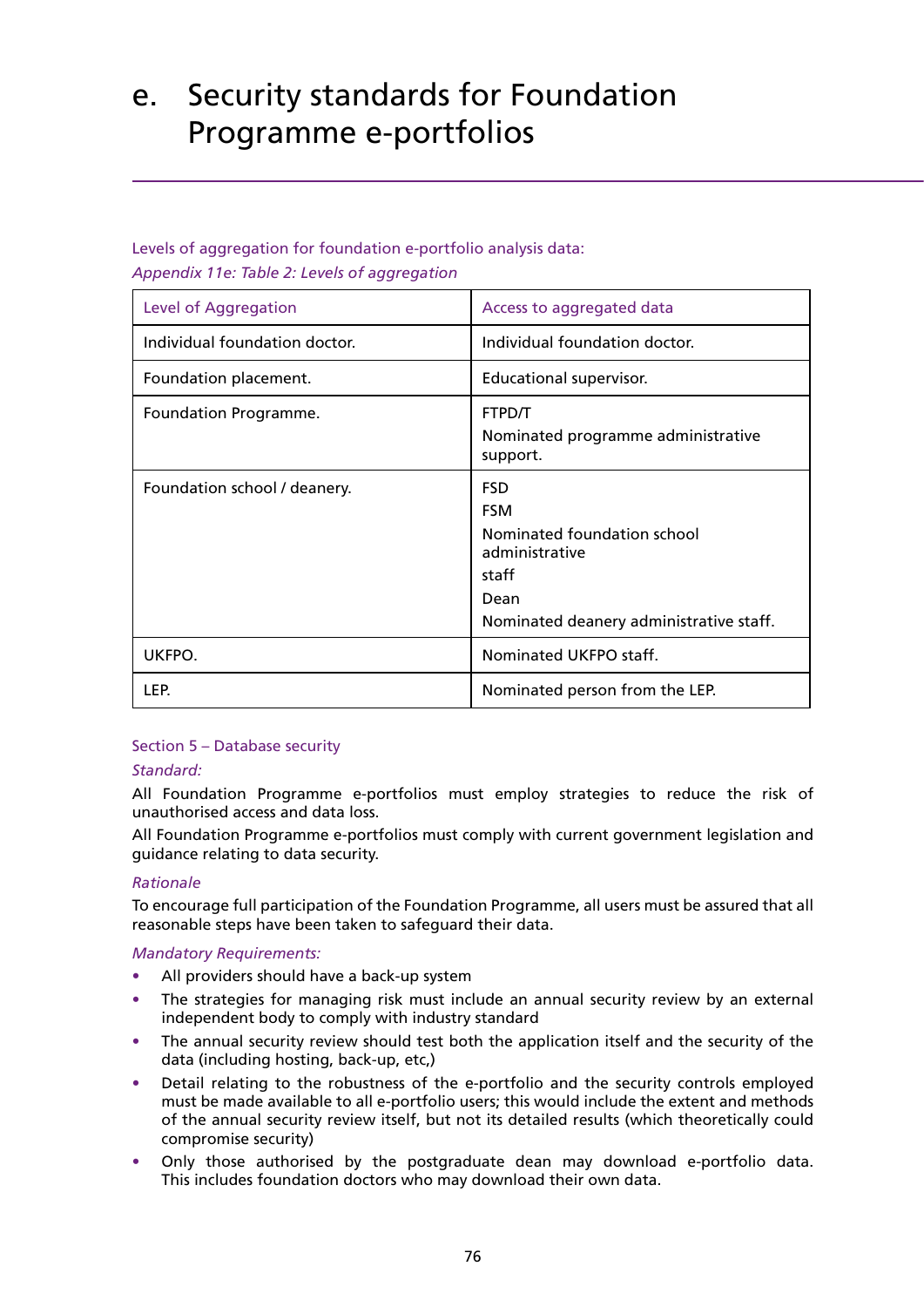# f. Embedded taster experiences template

Foundation doctors should apply for tasters using normal study leave processes.

- 1. Developing High Quality Tasters:
- a. The purpose of a taster experience is to:
- **•** enable the doctor to gain a small amount of clinical experience in a specialty in which they have not worked whilst a medical student or foundation trainee
- **•** enable the doctor to explore in closer detail what a career in a specialty might entail skills, attitudes, behaviours, essential aptitudes
- **•** compare the taster specialty with others already experienced
- **•** meet clinicians and explore career pathways in "unusual" specialties and settings
- **•** explore opportunities available in small specialties and those specialties which have traditionally been undersubscribed.
- b. The essential components of a taster experience include:
- **•** opportunity to find out what is needed to succeed / progress / enjoy this specialty skills, attributes and behaviour
- **•** time with senior clinician(s) in the specialty, observing work, discussing career pathways, future opportunities, work life balance, this should include some time for 1:1 discussions
- **•** time with current trainees (of various grades) in the specialty, observing work, discussing what life is like as a trainee in the specialty, work life balance, how their career choices were made, current and future shift patterns, exams, curricula, entry to specialty, this should include some time for 1:1 discussions
- **•** time with key workers who support the specialty e.g. nurse practitioners, professions allied to medicine, community specialists, operating department practitioners, laboratory staff
- **•** opportunity to participate in hands on activities under direct supervision
- **•** opportunity to attend specialty education / training events e.g. multidisciplinary team meeting, trainee tutorial, skills lab, audit meeting.
- c. Seven steps to developing local taster opportunities:
- 1. Identify a lead contact in a specialty for foundation tasters (this would usually be a consultant or GP trainer)
- 2. Determine the number of taster weeks which might be accommodated / supported in the specialty
- 3. Develop a programme which lasts for two-five days. This programme should explicitly state where to go for each half day, the start and finish times and who trainees should contact. (See example taster programme timetables)
- 4. Develop a short summary of what the foundation taster will deliver in each component
- 5. Outline the objectives of the taster experience
	- o Include 1:1 time with a senior clinician (clinic, theatre, laboratory, GP surgery); time with the whole team (outpatients, ward round, team meetings) and time with trainees in the specialty. This should include some evening work which can demonstrate the out of hours experience
	- o Include educational events
- 6. Develop an evaluation form which allows ongoing development of all components of the programme
- 7. Ensure foundation training programme director/tutor (FTPD/T) locally has full details of all taster opportunities (and any changes which are made following evaluation) and all local foundation trainees have access to this register of tasters.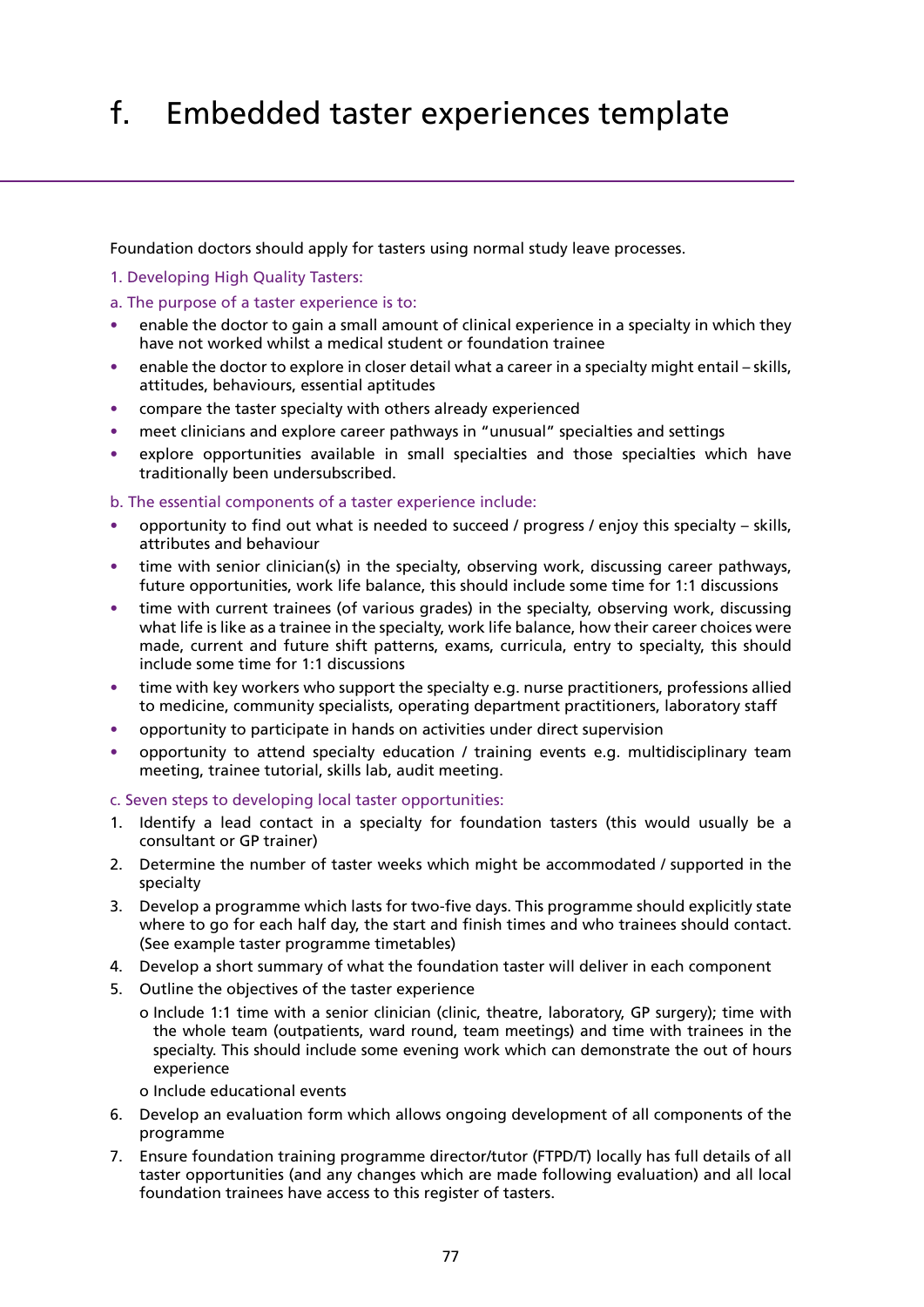# f. Embedded taster experiences template

#### d. Tips for a specialty: ensuring the best taster experience for the foundation trainee:

- **•** Discuss each individual placement in advance to give the foundation doctor the opportunity to identify what they wish to achieve/see/do during the placement
- **•** Welcome at start of day one with person who will be their main contact explain programme again, introduce to the department, explain who to contact in an emergency, explain trainee is expected to undertake all the agreed activities, encourage reflective notes in the e-portfolio
- **•** Explore why individual is undertaking taster expectations v. reality
- **•** Meet with foundation doctor regularly during the time to ensure satisfaction with experience so far, anything else they would like to do?
- **•** At end of the taster, meet to review the experience, review reflective notes in e-portfolio and ensure evaluation form is completed.

#### 2. Developing a Register of Tasters

A locally held register of tasters has been requested by foundation doctors i.e. tasters that are already in place and may be accessed using locally agreed processes. This local register should contain the outline programme and the short summary of the objectives of each taster. In order to develop these registers to meet the stated needs of the foundation trainees, the UKFPO needs the help of foundation school directors (FSDs) and their local FTPD/Ts.

#### a. FSD:

- **•** Promote the development of registers of tasters and their availability within the programme/ school
- **•** Work with the deanery career leads and heads of specialty training schools to identify specialties/locations which might be encouraged to promote and develop tasters (i.e. those with recruitment difficulties, those where career enquiries have been made etc.)
- **•** Discuss with employers and develop local arrangements within the deanery for tasters.

#### b. FTPD/T:

- **•** Maintains an up-to-date local register of tasters
- **•** Ensure all taster experiences have an agreed timetable and clearly defined objectives
- **•** Discuss tasters with foundation doctors early in their F1 year and encourage them to plan them in to their timetable / rota
- **•** Review all post-taster evaluations to ensure meeting needs of trainee
- **•** Link with other taster providers to identify good practice and any barriers to successful experience
- **•** Feedback to FSDs on tasters delivered and outcomes
- **•** In exceptional circumstances liaise with other local FSDs to arrange access to tasters by foundation trainees from nearby hospitals i.e. if trainee has interest in a specialty not available in their location.

Foundation schools are encouraged to include information about availability of local tasters on their web pages. The UKFPO offers to signpost these local tasters via their website at *[www.foundationprogramme.nhs.uk](http://www.foundationprogramme.nhs.uk/pages/home)* in the careers advice section.

#### 3. Tasters in F1

In order to ensure that tasters are of benefit to foundation doctors when making timely career decisions, it may be helpful to make them accessible in the F1 year as well as F2. This is already established in some foundation schools. In practical terms, consideration could be given to borrowing some study leave entitlement from the trainee's F2 year. This opportunity is best met by development of local arrangements to enable more tasters to be undertaken before specialty applications are made.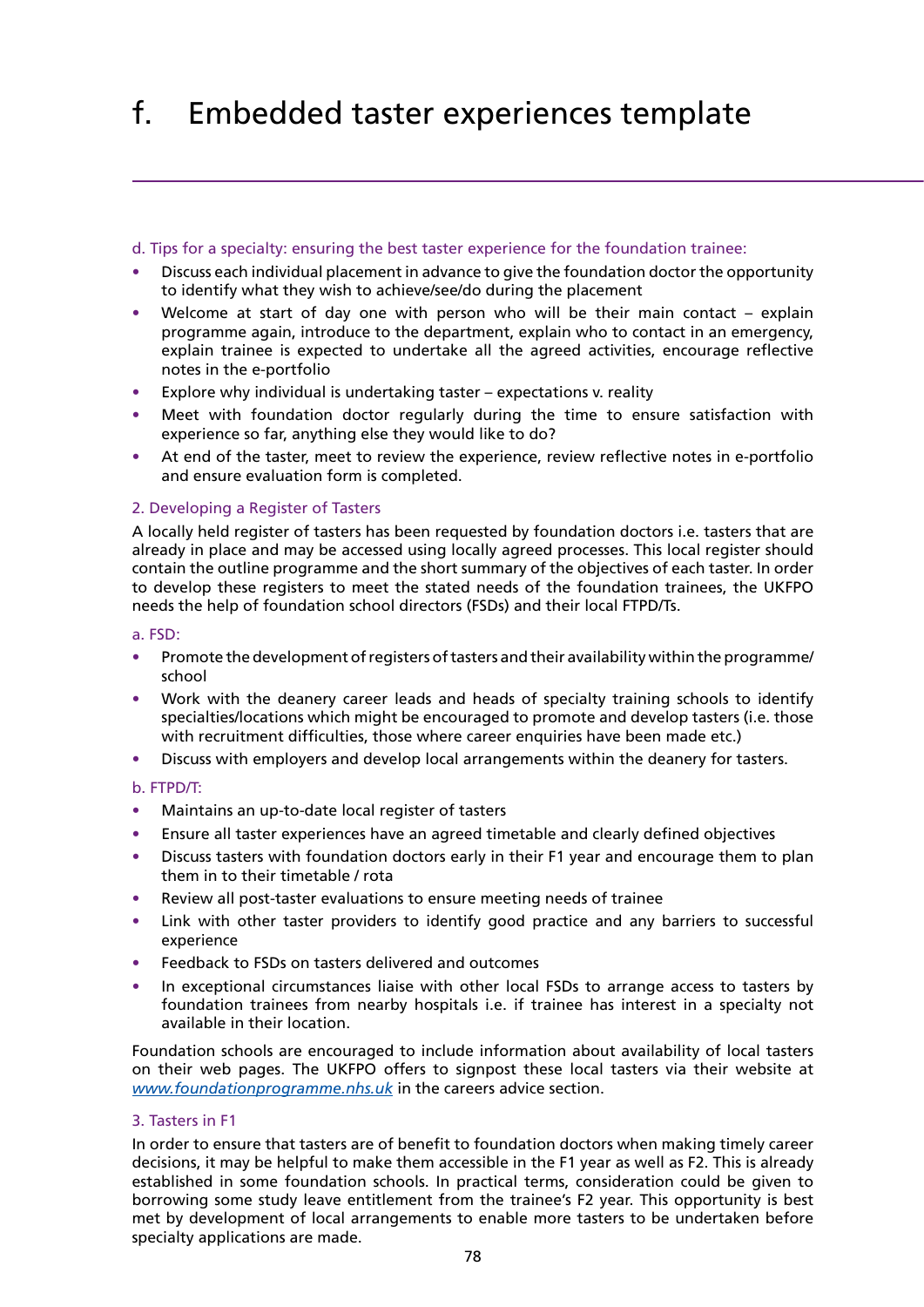### Taster in Anaesthetics

|                | AM $(8.00 - 12.30)$                                                                                                                                                                                                    | PM (13.30 - 17.30)                                                                                                                                                                     | <b>Notes</b>                                                              |
|----------------|------------------------------------------------------------------------------------------------------------------------------------------------------------------------------------------------------------------------|----------------------------------------------------------------------------------------------------------------------------------------------------------------------------------------|---------------------------------------------------------------------------|
| <b>Monday</b>  | Meet Dr $A -$<br>۰<br>@ 9.30 discuss<br>work of specialty<br>Plan for week<br>$\bullet$<br>Introduction to<br>$\bullet$<br>department<br>• Tour of theatres /<br>ITU<br>Meet trainees<br>$\bullet$<br>and consultants. | Theatre with Dr B<br>Inpatient list<br>Ward visit for<br>pre-assessment<br>Preparing the<br>theatre with ODP<br>Communication<br>skills.                                               |                                                                           |
| <b>Tuesday</b> | • Day surgery<br>theatre with Dr C<br>• Suitability for day<br>surgery.                                                                                                                                                | Chronic pain clinic<br>with Dr D                                                                                                                                                       |                                                                           |
| Wednesday      | Acute pain ward<br>round with Dr E<br>• Prescribing for<br>acute pain.                                                                                                                                                 | <b>Intensive Care</b><br>$\bullet$<br>Unit with Dr F<br>• Out-reach<br>programmes<br>Care of the<br>acutely ill patient.                                                               | Department<br>teaching for trainees<br>at lunchtime.                      |
| Thursday       | <b>Obstetric theatre</b><br>$\bullet$<br>with Dr A<br>Explore future<br>$\bullet$<br>developments in<br>specialty.                                                                                                     | On call with Dr F<br>$\bullet$<br>until 21.00<br>Emergency<br>theatre.                                                                                                                 | Long day shift $-$<br>end at 21.00 after<br>handover to night<br>shift.   |
| Friday         | Theatre with Dr C<br>Airway<br>٠<br>management<br>Visit recovery<br>room.                                                                                                                                              | <b>Attend simulator</b><br>session with<br>trainees<br>Review meeting<br>with Dr A<br>Discuss the<br>$\bullet$<br>week and career<br>planning for<br>anaesthesia and<br>critical care. | Complete evaluation<br>and hand in<br>Reflective entry in<br>e-portfolio. |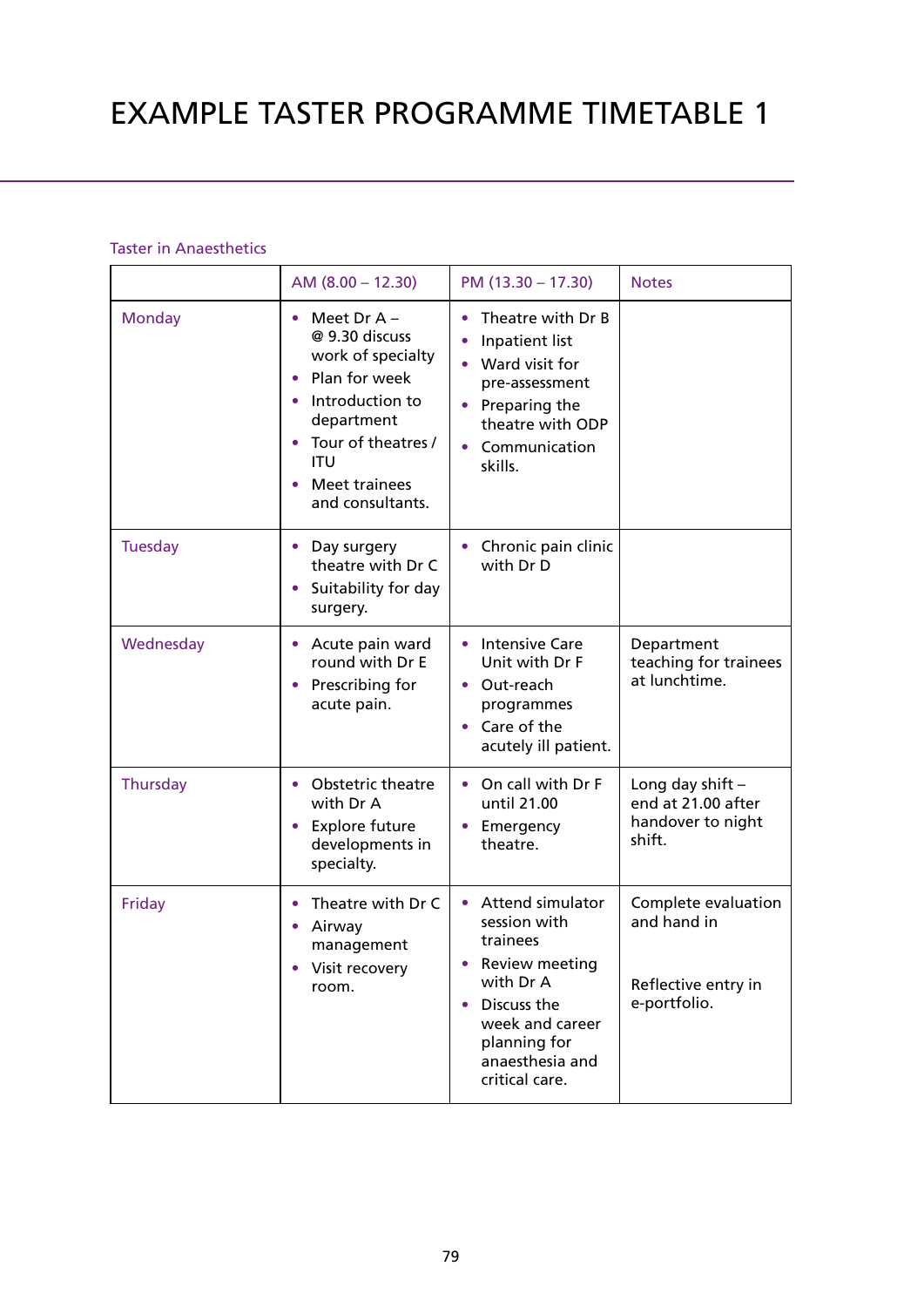# EXAMPLE TASTER PROGRAMME TIMETABLE 2

### Taster in Cardiology

|                | AM $(8.00 - 12.30)$                                                                                                                                                                                                                | PM (13.30 - 17.30)                                                                                                                                               | <b>Notes</b>                                                              |
|----------------|------------------------------------------------------------------------------------------------------------------------------------------------------------------------------------------------------------------------------------|------------------------------------------------------------------------------------------------------------------------------------------------------------------|---------------------------------------------------------------------------|
| Monday         | Meet Dr $A - Q$<br>$\bullet$<br>9.30 discuss work<br>of specialty<br>Plan for week<br>$\bullet$<br>• Introduction to<br>department<br>Tour of ward /<br>$\bullet$<br>catheter lab<br>Meet trainees and<br>$\bullet$<br>consultants | Catheter lab with<br>$\bullet$<br>Dr B<br>• Ward visit for<br>pre-assessment<br>• Preparing the<br>environment<br>• Practical skills<br>Communication<br>skills. |                                                                           |
| <b>Tuesday</b> | <b>Outpatients Dr C</b><br>$\bullet$<br>Long term follow<br>$\bullet$<br>up<br>Links with general<br>$\bullet$<br>practice.                                                                                                        | Cardiac rehab<br>clinic with nurse<br>consultant.                                                                                                                |                                                                           |
| Wednesday      | • Ward round with<br>Dr C<br>Prescribing<br>$\bullet$<br>for cardiology<br>patients<br>Management of<br>$\bullet$<br>admissions.                                                                                                   | • Coronary Care<br>Unit with Dr A<br>• Care of the<br>acutely ill patient.                                                                                       | Department<br>teaching for<br>trainees at<br>lunchtime.                   |
| Thursday       | <b>Outpatients Clinic</b><br>۰<br>with Dr A.                                                                                                                                                                                       | On call with Dr F<br>$\bullet$<br>until 21.00<br>• Emergency<br>admissions.                                                                                      | Long day shift $-$<br>end at 21.00 after<br>handover to night<br>shift.   |
| Friday         | Research with<br>$\bullet$<br>Dr B<br>Role of academic<br>$\bullet$<br>medicine<br><b>Explore future</b><br>$\bullet$<br>developments in<br>specialty.                                                                             | <b>Attend simulator</b><br>session with<br>trainees<br>Review meeting<br>with Dr A<br>Discuss the<br>week and career<br>planning for<br>cardiology.              | Complete evaluation<br>and hand in<br>Reflective entry<br>in e-portfolio. |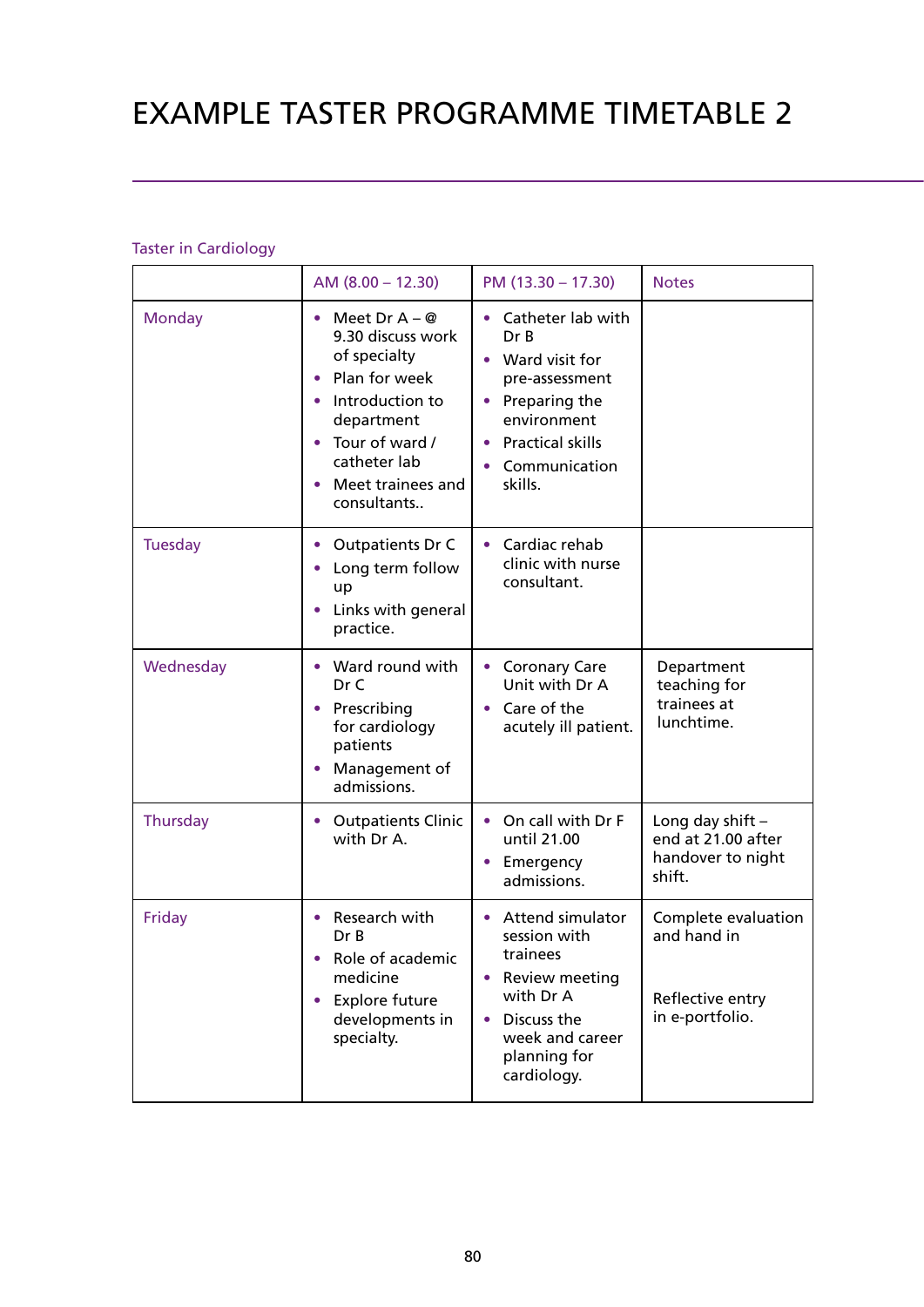### Taster in General Practice

|                | AM $(8.00 - 12.30)$                                                                                                                                                                                       | PM (13.30 - 17.30)                                                                                                            | <b>Notes</b>                                                              |
|----------------|-----------------------------------------------------------------------------------------------------------------------------------------------------------------------------------------------------------|-------------------------------------------------------------------------------------------------------------------------------|---------------------------------------------------------------------------|
| <b>Monday</b>  | Meet Dr $A - Q$<br>9.30 discuss work<br>of specialty<br>Plan for week<br>Introduction<br>to practice and<br>locality<br>Tour of surgery<br>$\bullet$<br>Meet trainees,<br>partners and<br>practice staff. | Afternoon visits<br>$\bullet$<br>and surgery with<br>Dr B<br><b>Practical skills</b><br>$\bullet$<br>Communication<br>skills. |                                                                           |
| <b>Tuesday</b> | Surgery Dr C<br>Long term follow<br>up<br>Links with<br>hospitals.                                                                                                                                        | Diabetes clinic<br>$\bullet$<br>with practice<br>nurse.                                                                       | Attend practice<br>meeting at<br>lunchtime.                               |
| Wednesday      | Minor ops session<br>with Dr C<br>Developing a<br>$\bullet$<br>special interest.                                                                                                                          | Afternoon visits<br>$\bullet$<br>and surgery with<br>Dr B<br>Management of<br>admissions.                                     | Practice teaching<br>for trainees at<br>lunchtime.                        |
| Thursday       | Surgery with Dr A<br><b>Explore GP</b><br>contract.                                                                                                                                                       | Attend half day<br>release for GP<br>STR.                                                                                     | Evening shift with<br>out of hours service<br>- finish at 21.00.          |
| Friday         | Morning with<br>$\bullet$<br>practice manager.                                                                                                                                                            | Review meeting<br>$\bullet$<br>with Dr A<br>Discuss the<br>$\bullet$<br>week and career<br>planning for<br>general practice.  | Complete evaluation<br>and hand in<br>Reflective entry<br>in e-portfolio. |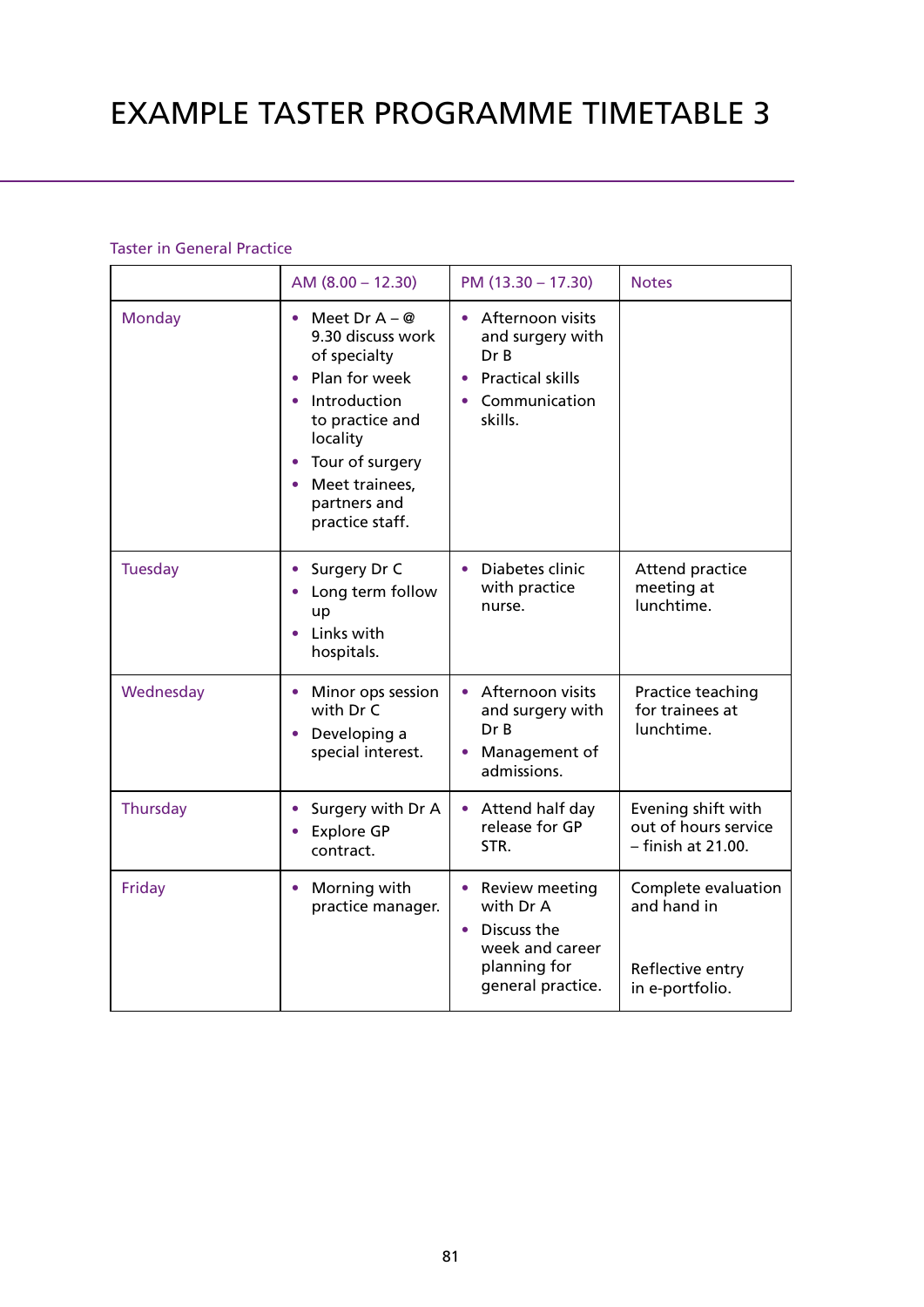# g. Attainment of foundation year 1 (F1) competence

### **ATTAINMENT OF FOUNDATION YEAR 1 (F1) COMPETENCE**

### (DOCTOR'S NAME)

*GMC number: Foundation school: Medical school:* 

#### *undertook the following F1 training:*

|   | <b>Specialty</b> | <b>Clinical Supervisor</b> | <b>Local Education</b><br>Provider | Date from<br>(dd/mm/yy) | Date to<br>(dd/mm/yy) |
|---|------------------|----------------------------|------------------------------------|-------------------------|-----------------------|
|   |                  |                            |                                    |                         |                       |
| 2 |                  |                            |                                    |                         |                       |
| 3 |                  |                            |                                    |                         |                       |

I confirm that the above named foundation doctor **HAS** met the requirements for satisfactory completion of Foundation Year 1 as laid down by the General Medical Council and set out in the *Foundation Programme Curriculum* and the *Foundation Programme Reference Guide*.

Signature: Name: Name: Name: Name: Name: Name: Name: Name: Name: Name: Name: Name: Name: Name: Name: Name: Name: Name: Name: Name: Name: Name: Name: Name: Name: Name: Name: Name: Name: Name: Name: Name: Name: Name: Name: N

Designation: Date:

(Foundation School Director)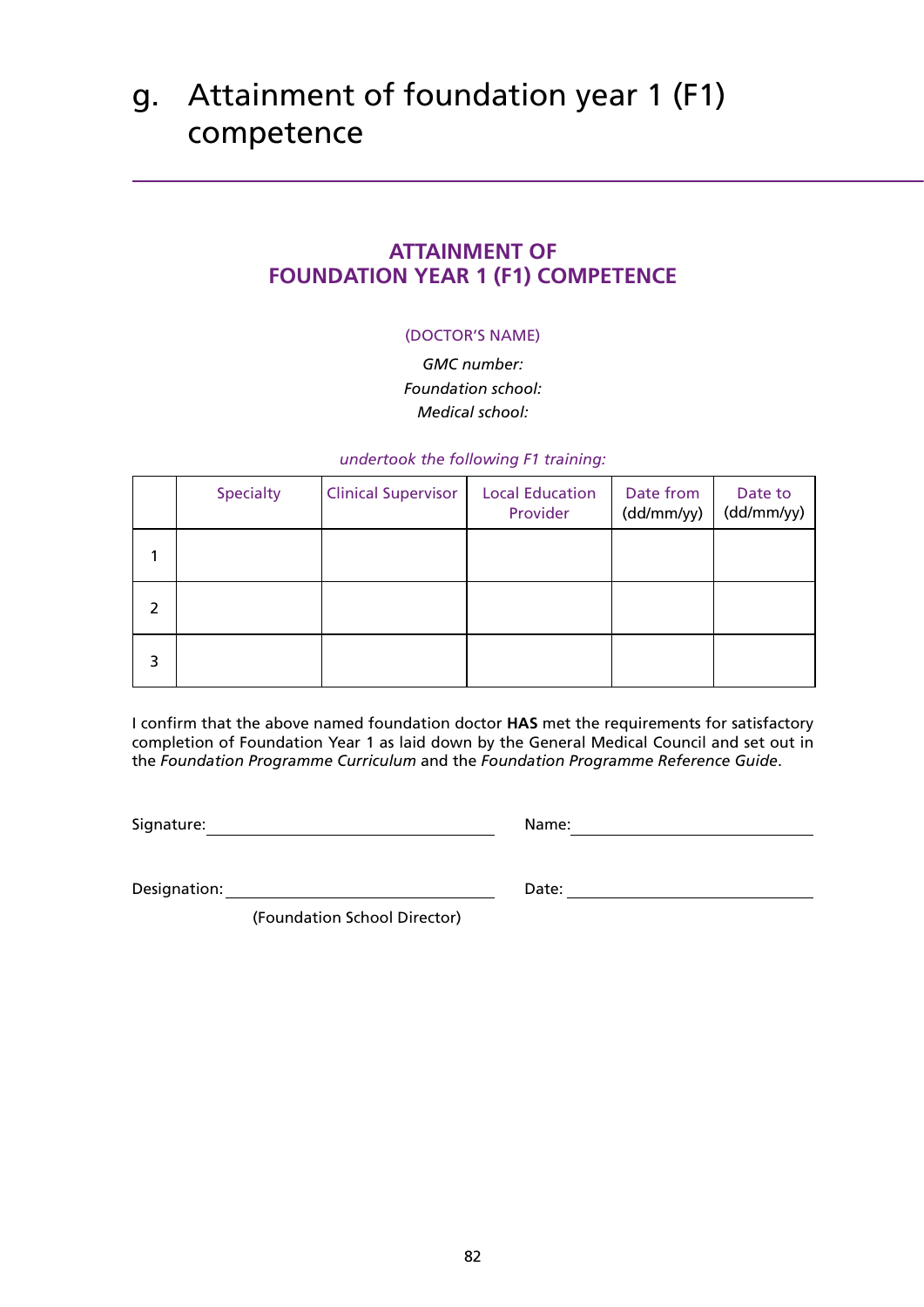# h. Foundation Achievement of Competence Document (FACD)

## **FOUNDATION ACHIEVEMENT OF COMPETENCE DOCUMENT (FACD)**

### *is awarded to*

#### (DOCTOR'S NAME)

*GMC number: Foundation school: Medical school:* 

#### *undertook the following F2 training:*

|   | <b>Specialty</b> | Clinical<br>Supervisor | <b>Local Education</b><br>Provider |   | UK APS* | Date from<br>(dd/mm/yy) | Date to<br>(dd/mm/yy) |
|---|------------------|------------------------|------------------------------------|---|---------|-------------------------|-----------------------|
|   |                  |                        |                                    | Y | N       |                         |                       |
| 2 |                  |                        |                                    | Y | N       |                         |                       |
| 3 |                  |                        |                                    | Y | N       |                         |                       |

\* UK APS = Approved practice setting in the United Kingdom. UK APS is an organisation approved by the GMC as suitable for doctors new to full registration, or returning to the medical register after prolonged absence from UK practice. See GMC for more details.

I confirm that the above named foundation doctor **HAS** met the requirements for satisfactory completion of the Foundation Programme as laid down by the General Medical Council and set out in the *Foundation Programme Curriculum* and the *Foundation Programme Reference Guide*.

Signature: Name: Name: Name: Name: Name: Name: Name: Name: Name: Name: Name: Name: Name: Name: Name: Name: Name: Name: Name: Name: Name: Name: Name: Name: Name: Name: Name: Name: Name: Name: Name: Name: Name: Name: Name: N

(Postgraduate Dean/Other Authorised Signatory)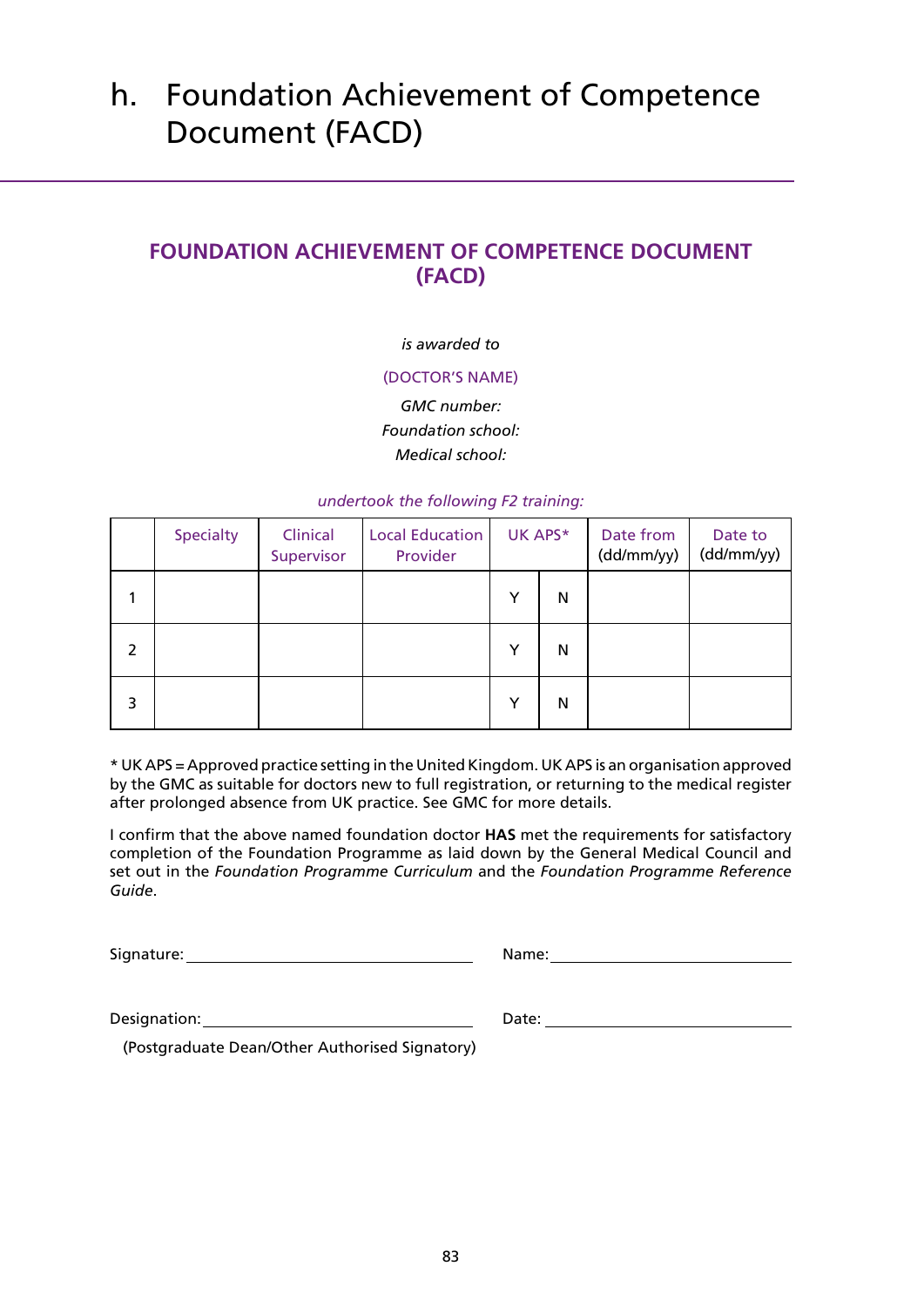# 14. Glossary of terms

| <b>Appraisal</b>                                                  | A positive process to provide feedback on the foundation<br>doctor's performance, chart their continuing progress and<br>identify their developmental needs.                                                                                                                                                                                                               |
|-------------------------------------------------------------------|----------------------------------------------------------------------------------------------------------------------------------------------------------------------------------------------------------------------------------------------------------------------------------------------------------------------------------------------------------------------------|
| <b>APS</b>                                                        | Approved practice setting.                                                                                                                                                                                                                                                                                                                                                 |
| <b>ARCP</b>                                                       | Annual Review of Competence Progression.                                                                                                                                                                                                                                                                                                                                   |
| <b>MSC</b>                                                        | Medical Schools' Council (Heads of medical schools and<br>Deans of UK Faculties of Medicine).                                                                                                                                                                                                                                                                              |
| <b>Clinical supervisor</b>                                        | A doctor who is selected and appropriately trained to be<br>responsible for overseeing a specified foundation doctor's<br>clinical work and providing constructive feedback during a<br>training placement.                                                                                                                                                                |
| <b>COGPED</b>                                                     | <b>Committee of GP Education Directors.</b>                                                                                                                                                                                                                                                                                                                                |
| Competence                                                        | The possession of requisite or adequate ability, having<br>acquired the knowledge and skills necessary to perform<br>those tasks which reflect the scope of professional practices.<br>It may be different from performance, which denotes what<br>someone is actually doing in a real life situation. (from the<br>Workplace-Based Assessment Subcommittee of the PMETB). |
| Competences                                                       | The skills that doctors need. Please see the FP Curriculum<br>for full details.                                                                                                                                                                                                                                                                                            |
| <b>COPMED</b>                                                     | Conference of Postgraduate Medical Deans in the UK.                                                                                                                                                                                                                                                                                                                        |
| Curriculum                                                        | A curriculum is a statement of the aims and intended<br>learning outcomes of an educational programme. It<br>states the rationale, content, organisation, processes and<br>methods of teaching, learning, assessment, supervision,<br>and feedback.                                                                                                                        |
| <b>Educational supervisor</b>                                     | A registered and licensed medical practitioner who is<br>selected and appropriately trained to be responsible for<br>the overall supervision and management of a specified<br>foundation doctor's educational progress during a training<br>placement or series of placements.                                                                                             |
| F1                                                                | The first foundation year which follows on from<br>graduation from medical school and which is prior to full<br>registration with the General Medical Council (GMC).                                                                                                                                                                                                       |
| F <sub>2</sub>                                                    | The second foundation year; follows full registration with<br>the GMC.                                                                                                                                                                                                                                                                                                     |
| <b>Foundation Achievement</b><br>of Competence Document<br>(FACD) | Awarded to the foundation doctor at the end of<br>foundation training to indicate that the foundation<br>competences have been successfully achieved.                                                                                                                                                                                                                      |
| <b>Foundation school director</b><br>(FSD)                        | The head of the foundation school. The FSD is accountable<br>to the postgraduate dean.                                                                                                                                                                                                                                                                                     |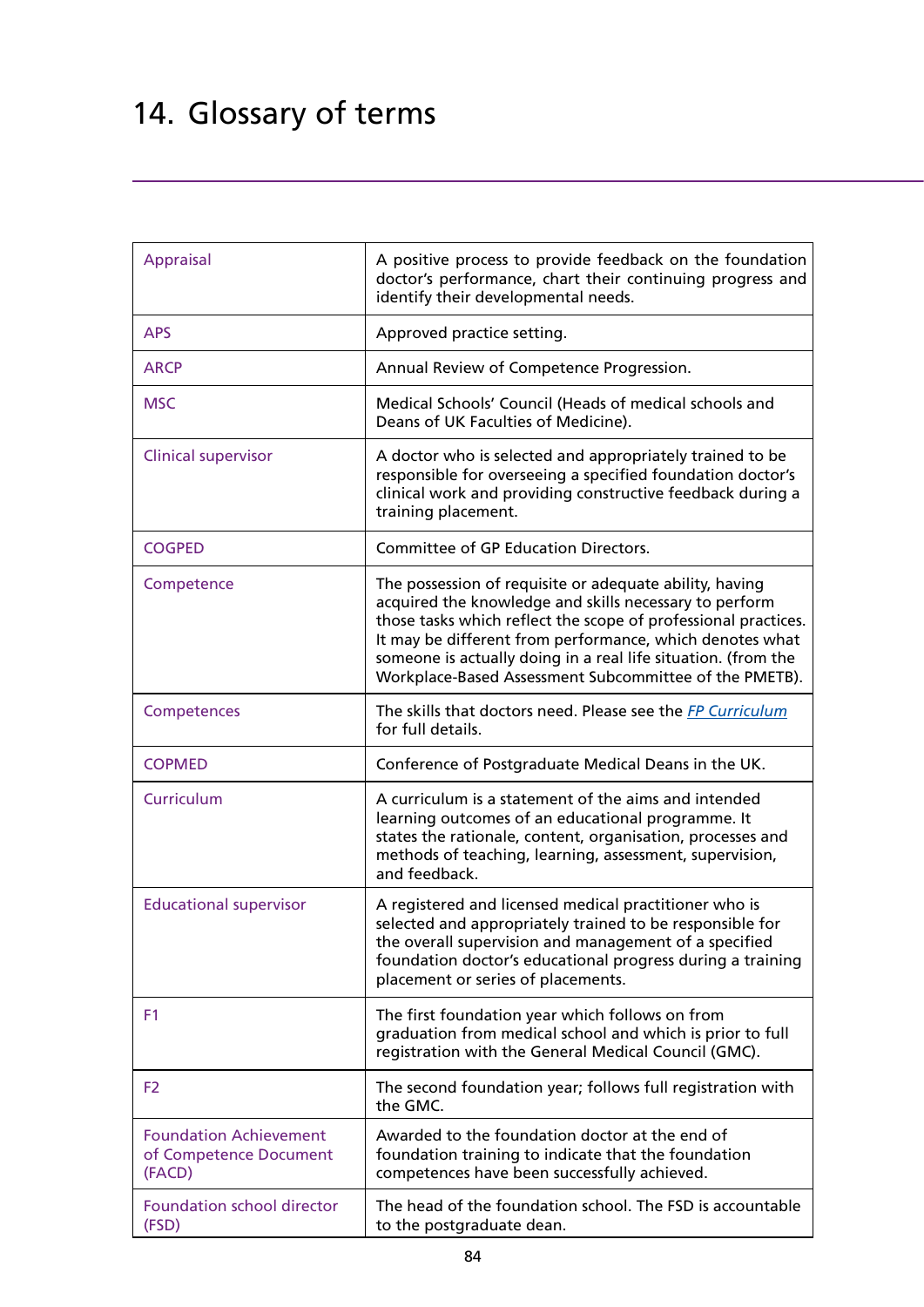# 14. Glossary of terms

| Foundation school manager<br>(FSM)                                 | The FSM is responsible for the management of the<br>operational and resource-related activities of the<br>foundation school. The FSM reports to the FSD.                                                                                                                                                                                                                                                                                                                                                                                                                                                                                                                                                                                                                                                 |
|--------------------------------------------------------------------|----------------------------------------------------------------------------------------------------------------------------------------------------------------------------------------------------------------------------------------------------------------------------------------------------------------------------------------------------------------------------------------------------------------------------------------------------------------------------------------------------------------------------------------------------------------------------------------------------------------------------------------------------------------------------------------------------------------------------------------------------------------------------------------------------------|
| <b>Foundation training</b><br>programme director/tutor<br>(FTPD/T) | The individual appointed by the Deanery and local<br>education provider (LEP) to manage and lead a foundation<br>programme.                                                                                                                                                                                                                                                                                                                                                                                                                                                                                                                                                                                                                                                                              |
| <b>GMC</b>                                                         | General Medical Council. The GMC's statutory purpose is<br>'to protect, promote and maintain the health and safety of<br>the public by ensuring proper standards in the practice of<br>medicine.'                                                                                                                                                                                                                                                                                                                                                                                                                                                                                                                                                                                                        |
| Local education provider<br>(LEP)                                  | Postgraduate education providers of placements as part<br>of programmes for example trusts, Health Boards, general<br>practices. There should be a service level agreement or<br>equivalent between LEPs and the Deanery or commissioner<br>of education.                                                                                                                                                                                                                                                                                                                                                                                                                                                                                                                                                |
| <b>Training posts</b>                                              | These are the training opportunities contracted with<br>foundation doctors by healthcare organisations during their<br>individual foundation programmes at either F1 or F2 level.                                                                                                                                                                                                                                                                                                                                                                                                                                                                                                                                                                                                                        |
| <b>Placements</b>                                                  | The clinical components of an individual foundation<br>programme, typically consisting of three specialties in<br>either a F1 or F2 rotation.                                                                                                                                                                                                                                                                                                                                                                                                                                                                                                                                                                                                                                                            |
| Placement supervision group                                        | The group consists of trainers nominated in each<br>placement by the named clinical supervisor. Their<br>observations and feedback will inform the clinical<br>supervisor's end of placement report.                                                                                                                                                                                                                                                                                                                                                                                                                                                                                                                                                                                                     |
| Professionalism                                                    | Adherence to a set of values comprising statutory<br>professional obligations, formally agreed codes of conduct,<br>and the informal expectations of patients and colleagues.<br>Key values include acting in the patients' best interest and<br>maintaining the standards of competence and knowledge<br>expected of members of highly trained professions. These<br>standards include ethical elements such as integrity, probity,<br>accountability, duty and honour. In addition to medical<br>knowledge and skills, medical professionals should present<br>psychosocial and humanistic qualities such as caring,<br>empathy, humility and compassion, social responsibility<br>and sensitivity to people's culture and beliefs (from the<br>Workplace-Based Assessment Subcommittee of the PMETB). |
| Programme                                                          | A managed educational experience.                                                                                                                                                                                                                                                                                                                                                                                                                                                                                                                                                                                                                                                                                                                                                                        |
| <b>Rotation</b>                                                    | A series of placements grouped together to make either an<br>F1 or F2 rotation.                                                                                                                                                                                                                                                                                                                                                                                                                                                                                                                                                                                                                                                                                                                          |
| <b>TOFP</b>                                                        | Time out of Foundation Programme.                                                                                                                                                                                                                                                                                                                                                                                                                                                                                                                                                                                                                                                                                                                                                                        |

The GMC also hosts a glossary which may be useful to reference: *[http://www.gmc-uk.org/GMC\\_glossary\\_for\\_medical\\_education\\_and\\_training.pdf\\_47998840.pdf](http://www.gmc-uk.org/GMC_glossary_for_medical_education_and_training.pdf_47998840.pdf)*